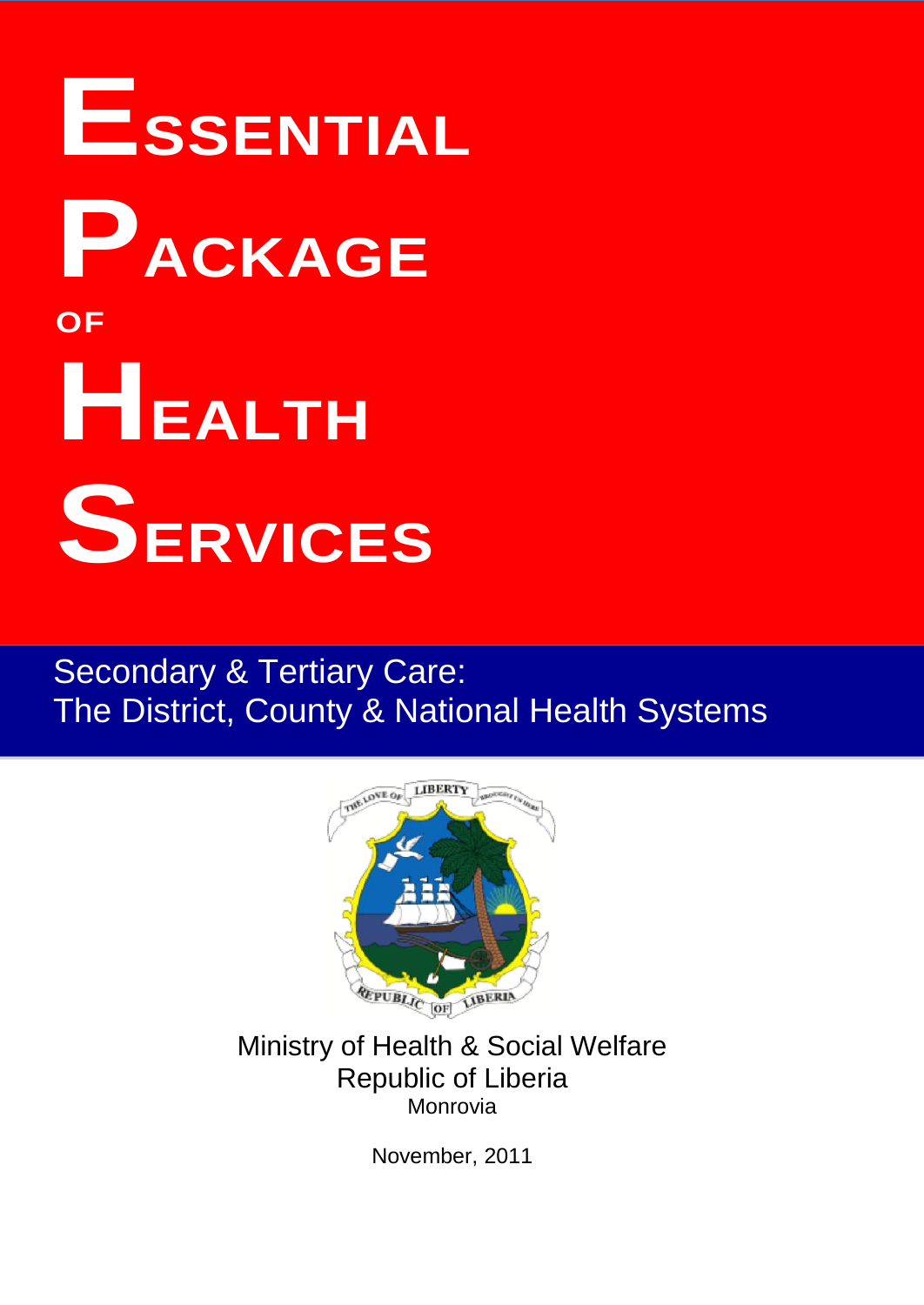# **Contents**

| 1.6 The Secondary and Tertiary Care System: Program Areas & Components  10 |  |
|----------------------------------------------------------------------------|--|
|                                                                            |  |
|                                                                            |  |
|                                                                            |  |
|                                                                            |  |
|                                                                            |  |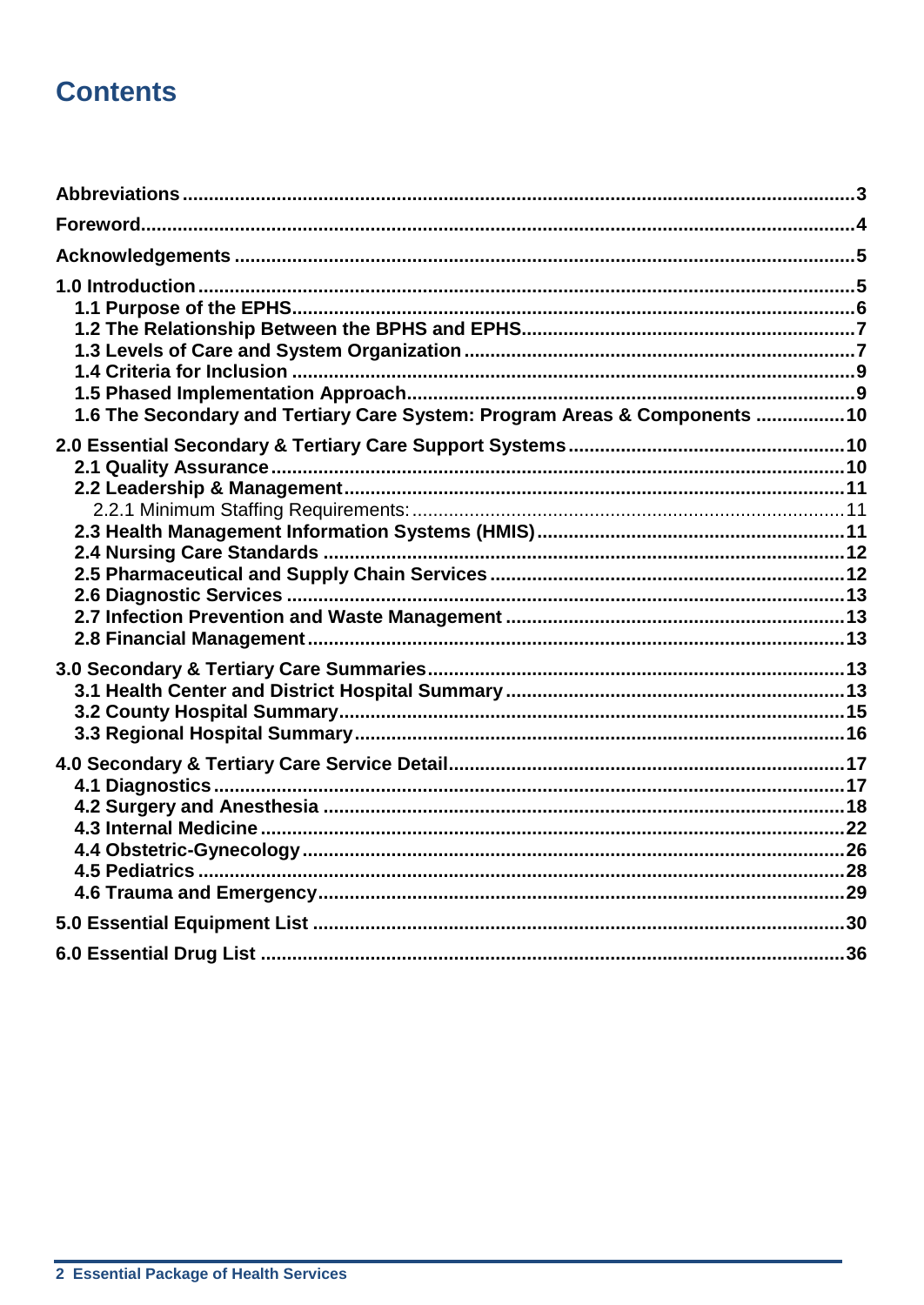# **Abbreviations**

| <b>ACT</b>    | Artemisinin-based Combination Therapy                          |
|---------------|----------------------------------------------------------------|
| <b>AFP</b>    | <b>Acute Flaccid Paralysis</b>                                 |
| <b>ANC</b>    | <b>Antenatal Care</b>                                          |
| <b>ART</b>    | <b>Anti-Retroviral Therapy</b>                                 |
| <b>BEmONC</b> | Basic Emergency Obstetric & Neonatal Care                      |
| <b>BPHS</b>   | <b>Basic Package of Health Services</b>                        |
| <b>CEMONC</b> | Comprehensive Emergency Obstetric & Neonatal Care              |
| <b>CHO</b>    | <b>County Health Officer</b>                                   |
| <b>CHSWT</b>  | County Health & Social Welfare Team                            |
| <b>CHV</b>    | <b>Community Health Volunteer</b>                              |
| <b>DHO</b>    | <b>District Health Officer</b>                                 |
| <b>DOTS</b>   | <b>Directly Observed Treatment Short Course</b>                |
| EmONC         | <b>Emergency Obstetric &amp; Neonatal Care</b>                 |
| <b>ENT</b>    | Ear, Nose and Throat                                           |
| <b>EPHS</b>   | <b>Essential Package of Health Services</b>                    |
| gCHV          | general Community Health Volunteer                             |
| <b>HCT</b>    | <b>HIV Counseling and Testing</b>                              |
| <b>HHP</b>    | <b>Household Health Promoter</b>                               |
| <b>HIPC</b>   | <b>Heavily Indebted Poor Countries</b>                         |
| <b>HIV</b>    | Human Immunodeficiency Virus                                   |
| <b>HMIS</b>   | <b>Health Management Information System</b>                    |
| <b>IMF</b>    | <b>International Monetary Fund</b>                             |
| JFK-MC        | John F Kennedy - Medical Center                                |
| <b>MCH</b>    | <b>Maternal and Child Health</b>                               |
| <b>MDA</b>    | <b>Mass Drug Administration</b>                                |
| <b>MDG</b>    | Millennium Development Goal                                    |
| <b>MOHSW</b>  | Ministry of Health & Social Welfare                            |
| <b>MPHP</b>   | Multi-Purpose Health Professional                              |
| <b>NACP</b>   | National AIDS Control Program                                  |
| <b>NCDs</b>   | Non Communicable Diseases                                      |
| <b>NGO</b>    | Non-Governmental Organization                                  |
| <b>NHSWPP</b> | National Health and Social Welfare Policy and Plan (2011-2021) |
| <b>NLTCP</b>  | National Leprosy and Tuberculosis Control Program              |
| <b>NMCP</b>   | National Malaria Control Program                               |
| <b>NTDs</b>   | <b>Neglected Tropical Diseases</b>                             |
| <b>OIC</b>    | Officer in Charge                                              |
| <b>PEP</b>    | Post Exposure Prophylaxis                                      |
| <b>PHC</b>    | <b>Primary Health Care</b>                                     |
| <b>PMTCT</b>  | Prevention of Mother-to-Child Transmission                     |
| <b>SGBV</b>   | Sexual and Gender-Based Violence                               |
| <b>SOP</b>    | <b>Standard Operating Procedure</b>                            |
| <b>STIs</b>   | <b>Sexually Transmitted Infections</b>                         |
| TВ            | Tuberculosis                                                   |
| <b>TTM</b>    | <b>Trained Traditional Midwife</b>                             |
|               |                                                                |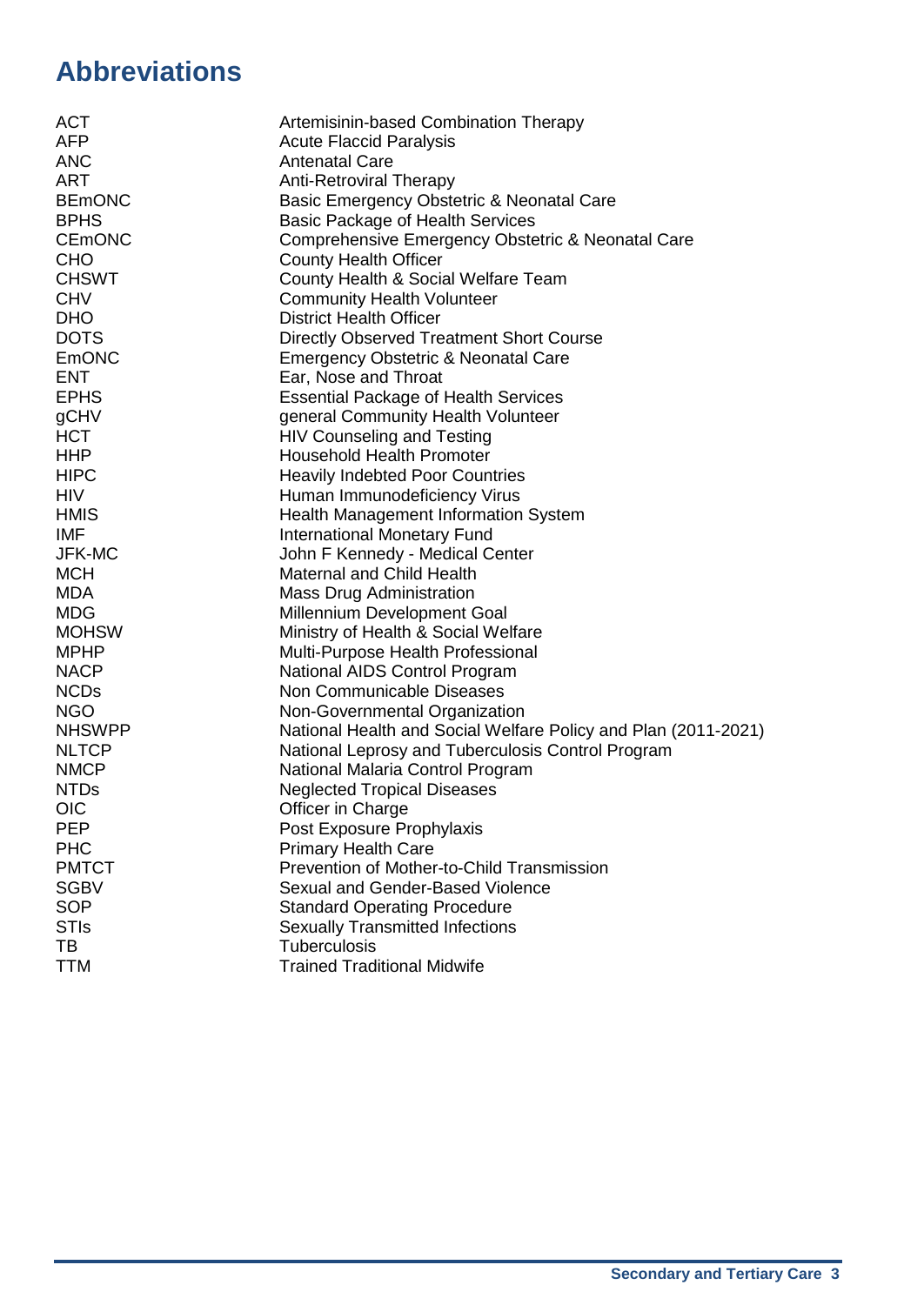# **Foreword**

The Ministry of Health and Social Welfare has launched the Essential Package of Health Services (EPHS). In 2007 the Ministry established the Basic Package of Health Services (BPHS) with the ultimate intention of jumpstarting a health care delivery system for all Liberians. The BPHS became the cornerstone of the National Health Policy and Plan that was drafted and made operational in 2007. The BPHS established basic preventive and curative services needed to improve access and health care. By 2010, BPHS implementation demonstrated significant successes. For the first time in many years, Liberia's clinics, health centers and hospitals were given a set of standard services that they were expected to provide. The BPHS Accreditation, which measured the provision of all required services and systems, found consistent improvement in both government and partner-managed facilities. In 2009, approximately 35% of Liberia's government health facilities were implementing the BPHS. In 2010, this number increased to 80%, surpassing the national and Heavily lndebted Poor Countries (HIPC) targets by 10%. ln 2011, this number again increased to 84%.

Over the past four years, we have established stronger delivery systems and seen great improvements in all counties in service delivery, especially in historically lower performing southeastern counties. There has been massive improvement in standardized medical services, health human resource development and supply chain management systems to ensure the acceleration of health care for all in Liberia.

I congratulate all of the organizations and individuals that were instrumental in attaining these achievements. There remains much to be done. As part of the 2011–2021 National Health Policy and Plan, it is critical that our long-term view not only expands the services available to all Liberians but also continue to improve and standardize our health care delivery systems in order to ensure quality health care for all Liberians. The Essential Package of Health Services (EPHS), which becomes the cornerstone of the new National Health and Social Welfare Policy and Plan (NHSWPP), builds upon the successes of the BPHS implementation. It provides a more comprehensive set of services that strengthen key areas that continue to perform poorly in the current system and adds new services necessary to address needs at all levels of the health care system.

This EPHS is in two phases- the first phase covers the period 2011- 2013, after which there will be a review and modification based on progress. The EPHS Primary Care places an increased emphasis on all maternal and child health services including child nutrition, adolescent health services, emergency services and communicable disease control. To ensure all Liberians are able to live healthy, productive lives, new services have been included focusing on early interventions (e.g., school health services) and vulnerable populations (e.g., prison health services, sexual and gender-based violence services, mental health services).

As a first step in rebuilding the health system, the BPHS focused heavily on the primary care system. This year, we congratulate all stakeholders on how far we have come but stress that we most go further. It is time to develop our secondary and tertiary care systems: to improve our referral networks and raise the availability of services and quality of care at all Health Centers and Hospitals. This EPHS Secondary and Tertiary Care is an ambitious plan for the next ten years. This document sets forth the standards for all government and private Health Centers and Hospitals for which, all stakeholders, including central MOHSW, will be held accountable. We therefore call on all stakeholders to be ambitious and work together to ensure the successful implementation of the EPHS.

> Walter T. Gwenigale, M.D. Minister of Health and Social Welfare Republic of Liberia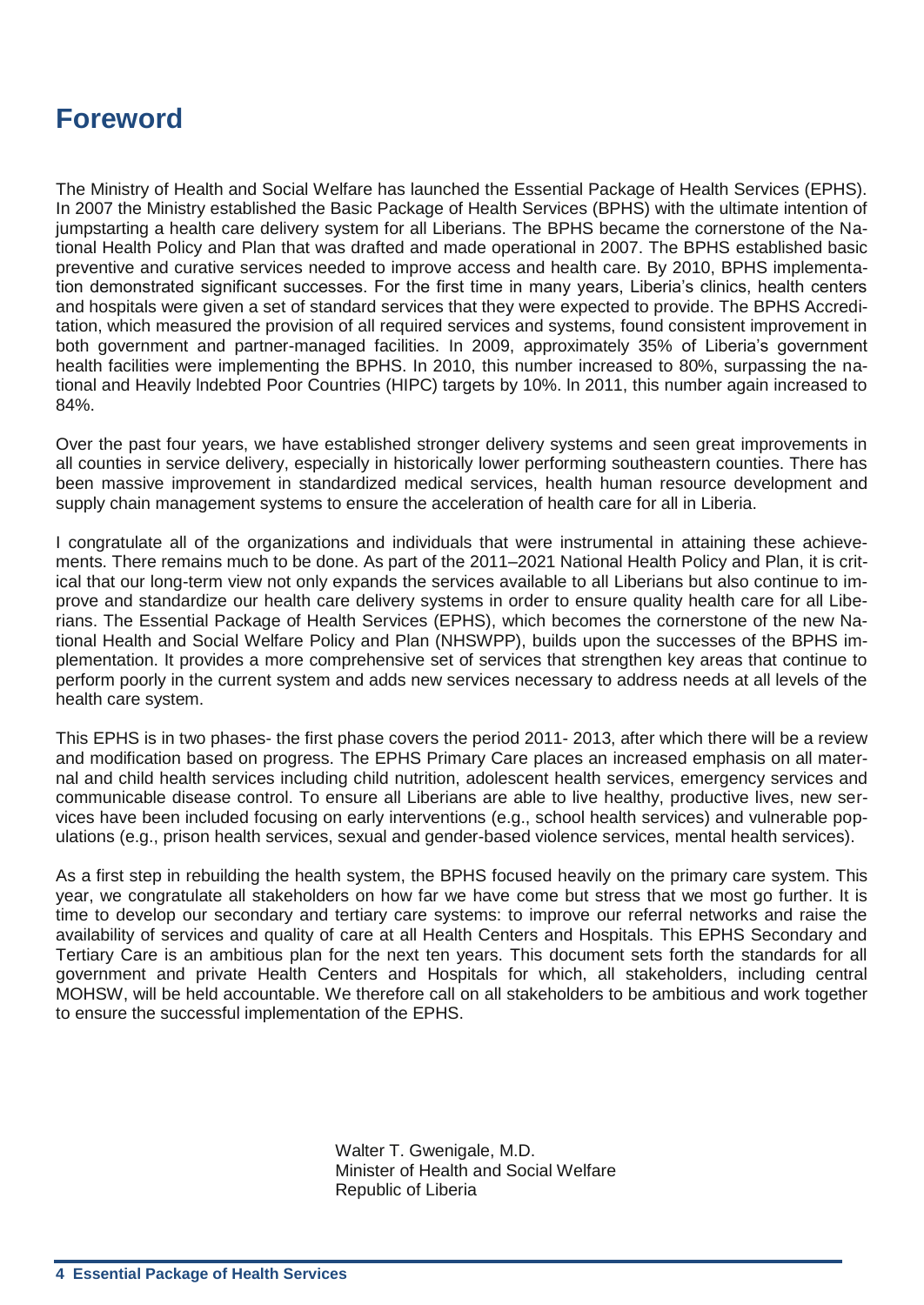# **Acknowledgements**

The Ministry of Health and Social Welfare expresses its appreciation to the many organizations and individuals that provided assistance and support in planning, developing and finalizing the Essential Package of Health Services Secondary and Tertiary Care. I give special thanks to Dr. Bernice T. Dahn, Deputy Minister of Health Services and Chief Medical Officer, who spearheaded the process of the EPHS development. Her leadership, technical expertise and guidance were remarkable throughout the process.

The Ministry will forever be grateful for the technical inputs and comments we received from our health partners. Special thanks and appreciation goes to the following individuals: Dr. Mark Corden, Global Strategies for HIV Prevention and International Pediatric Outreach Project; Dr. Nestor Ndayimirije and Dr. Clement Peter of WHO Liberia; Dr. Philderald Pratt and Ms. Woseh Gobeh of UNFPA Liberia; Dr. Rick Brennan, Dr. Rose Macaulay, Mrs. Marion Subah and Mr. David Franklin of RBHS; Dr. Ernst Spannhake of Johns Hopkins University; Madam Katherine Kay Faigao, Ms. Eleanor S. Kaawe and Dr. Bernard Batidairai of UNICEF; Ms. Andi Kendle of Action Contre La Faim; Mrs. Olivia L. Kendrixs, Madam Comfort Summerville,Initiative; Dr. Moses Massaquoi, Mr. Kassaye Tekie and Mr. Luke Rooney, Clinton Health Access Initiative; Dr. George Odongi of Merlin; Dr. Momo Sonii of S.D. Copper Hospital; Mrs. Adoley Sonii of SSI; Dr. Janice Cooper of Carter Center; and Dr. Carl Lewis.

I express our gratitude and appreciation for the technical inputs of the following MOHSW staff:

Dr. Saye Baawo, Director of Family Health; Dr. Linda Birch, CHO Bomi County; Dr. Fred Amageshie, CHO Grand Gedeh County; Dr. Ansumana Camara, CHO Montserrado County; Dr. Rhoda Peters, Medical Director Bomi Government Hospital; Dr. Louise Kpoto, Director of Epidemiology; Dr. Meiko Dolo, Director of Mental Health; Dr. Philip Sahr, Director of the National Reference Laboratory; Dr. Catherine Cooper, Director of National Tuberculosis and Leprosy Control Program; Mr. Sonpon Sieh, Program Manager National AIDS Control Program; Mrs. Margaret Korkpor, County Health Services Coordinator, Mr. Oliver Pratt of the CMO's Office; Mrs. Bentoe Tehoungue of Family Health Division; Mr. Thomas Nagbe, Director Emergency Preparedness and Response; Mrs. Kou Baawo, Director of Nutrition; Mrs. Olive Dwana, In-Service Training Coordinator; Mr. Paye Nyansaiye of the National Malaria Control Program; Rev. Tijli Tyee, Chief Pharmacist; Mr. Robert Dolo, Eye Care Program; Mr. Eddie Seteh Nyankun of Redemption Hospital; Mr. Tamba Bioma of Community Health; and Ms. Candace Eastman of National Diagnostics Unit.

I extend special thanks to Cllr. Vivian Cherue, Deputy Minister for Administration, Hon. Yah Zolia, Acting Deputy Minister for Planning Research and Development, Dr. Moses Pewu, Assistant Minister Curative Services, and Hon. Jessie Duncan, Assistant Minister Preventive Services, for assisting in providing the leadership during the development of the package. For their clerical support, we want to thank Mrs. Nancy Jones, Mr. Victor Koko and Ms. Tendra Tenwah.

Finally, I'd like to give special appreciation to Dr. Gillian Burkhardt, Dr. Paul Safer, Dr. James Tomarken and Denise Walsh for the time and expertise they contributed to developing this document.

> Walter T. Gwenigale, M.D. Minister of Health and Social Welfare Republic of Liberia

# **1.0 Introduction**

The mission of the Ministry of Health and Social Welfare (MOHSW) is to *reform and manage the sector to*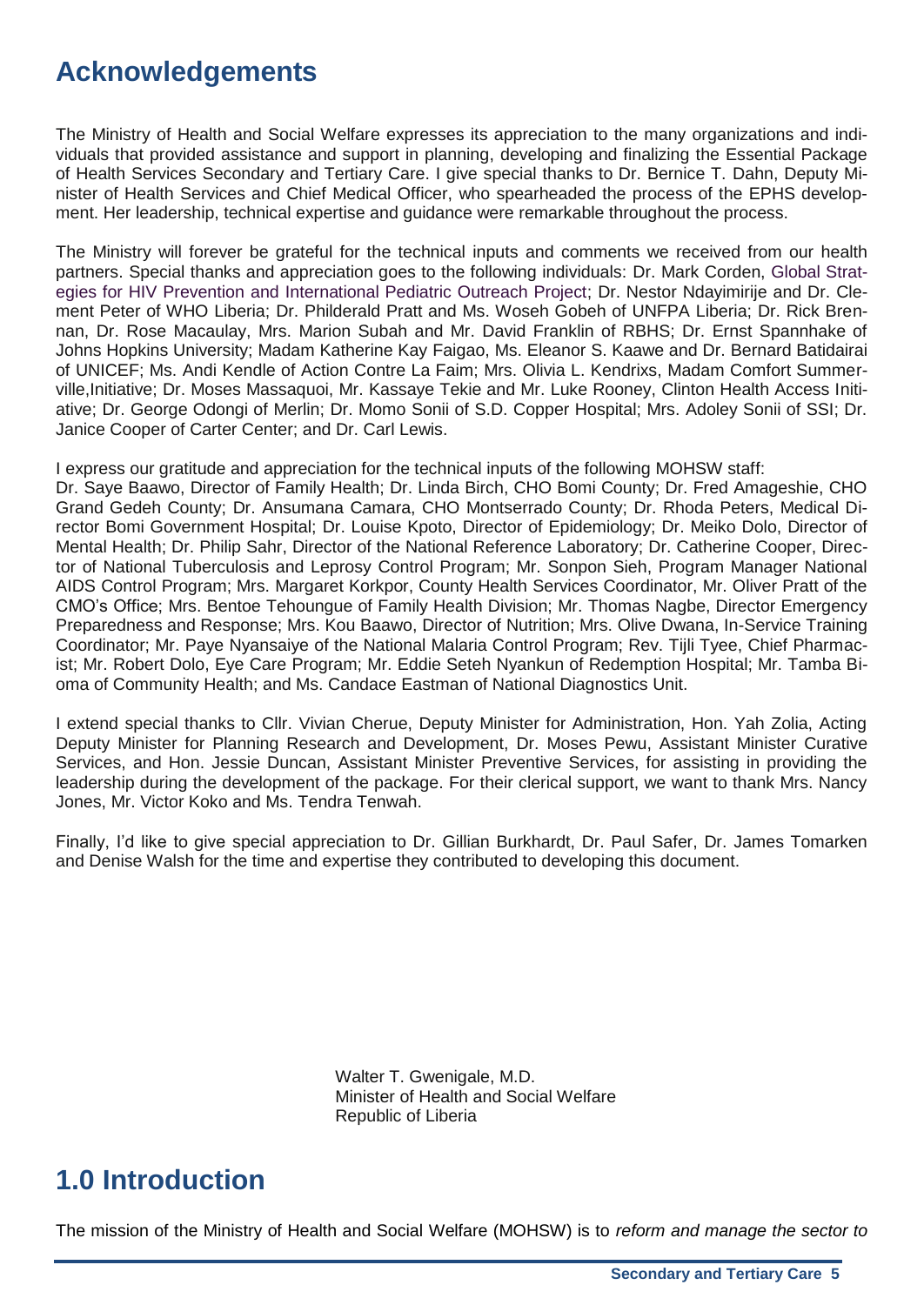*effectively and efficiently deliver comprehensive, quality health and social welfare services that are equitable, accessible and sustainable for all people in Liberia.* One of the key tools to fulfill this mission has been the Basic Package of Health Services (BPHS). Developed in 2007, the BPHS was the first set of standardized criteria for healthcare provision in post-conflict Liberia. While significant progress has been made against the current package as defined by the BPHS, it is now time to strive for more comprehensive healthcare delivery in Liberia. The MOHSW therefore puts forth the following Essential Package of Health Services (EPHS) as part of the 10-year National Health and Social Welfare Policy and Plan (NHSWPP).

In 2009, Accreditation scores showed that only 35% of the 349 government health facilities were implementing the BPHS, meaning that only 35% of government healthcare facilities had appropriate services, drugs and equipment to provide basic healthcare to the population. Detailed accreditation findings were used to target system and service improvements resulting in a significant improvement in 2010. Eighty percent of government facilities had implemented the BPHS, surpassing the 2010 national and International Monetary Fund (IMF) Heavily Indebted Poor Countries (HIPC) completion point target by 10%. In 2011, this number reached 84%.

While the implementation of the BPHS has been successful in achieving an agreed upon package of services, it has proved incomplete for the full needs of healthcare delivery. The BPHS does not take into account people presenting at health facilities for treatment of some common illnesses such as noncommunicable and neglected tropical diseases, amongst others. Additionally, recent studies show that approximately 40% of the population still lives more than one hour walk from a health facility. Therefore, the key principles for inclusion of services into the EPHS are based on a Primary Health Care (PHC) model with emphasis on high-impact, evidence based interventions; integration of services; standardization of protocols, guidelines and procedures; phased expansion of services towards a more comprehensive package; and consideration of urban and rural differences.

The EPHS sets ambitious goals for service availability and access over a 10-year period. It will be rolled out initially for a 3-year period, giving specific attention to the most critical morbidity issues facing Liberia. After this introductory period, the package implementation will be evaluated for further expansion and strengthening. The EPHS will provide an improved referral system between primary, secondary and tertiary care health facilities to create a more holistic healthcare system that provides higher quality services to all Liberians. Health promotion, being a crosscutting issue, shall be strengthened at all levels through improved coordination between the Health Promotion Division of the MOHSW and the County Health and Social Welfare Teams (CHSWTs).

The Secondary and Tertiary Care component of the EPHS considers Health Centers to be the entry point for secondary care and focuses on a strong, sequential referral system to the tertiary level. Currently, Liberia's hospitals have different capacities resulting in:

- Inadequate access to secondary care services;
- Inadequate clinical care standards affecting the quality of health services;
- Weak hospital management capacity resulting in inefficient management of meager resources;
- A fragmented secondary and tertiary care system with weak referral services;
- Limited financial support to ensure optimal coverage of services and sustainability;
- Inadequate qualified human resources;
- No standards for hospital bed capacity among counties.

As part of the 2011-2021 NHSWPP, the Essential Package of Secondary and Tertiary Health Services sets forth the standards to strengthen services at the secondary and tertiary levels of care and ensure quality healthcare for all Liberians.

### **1.1 Purpose of the EPHS**

The EPHS serves four basic purposes:

- (1) To expand the standardized primary package of health services;
- (2) To provide equitable access to essential health center and hospital services;
- (3) To strengthen the service delivery network;
- (4) To provide the basis for operational plan development.

As part of the EPHS, the Secondary and Tertiary Component has the following purposes: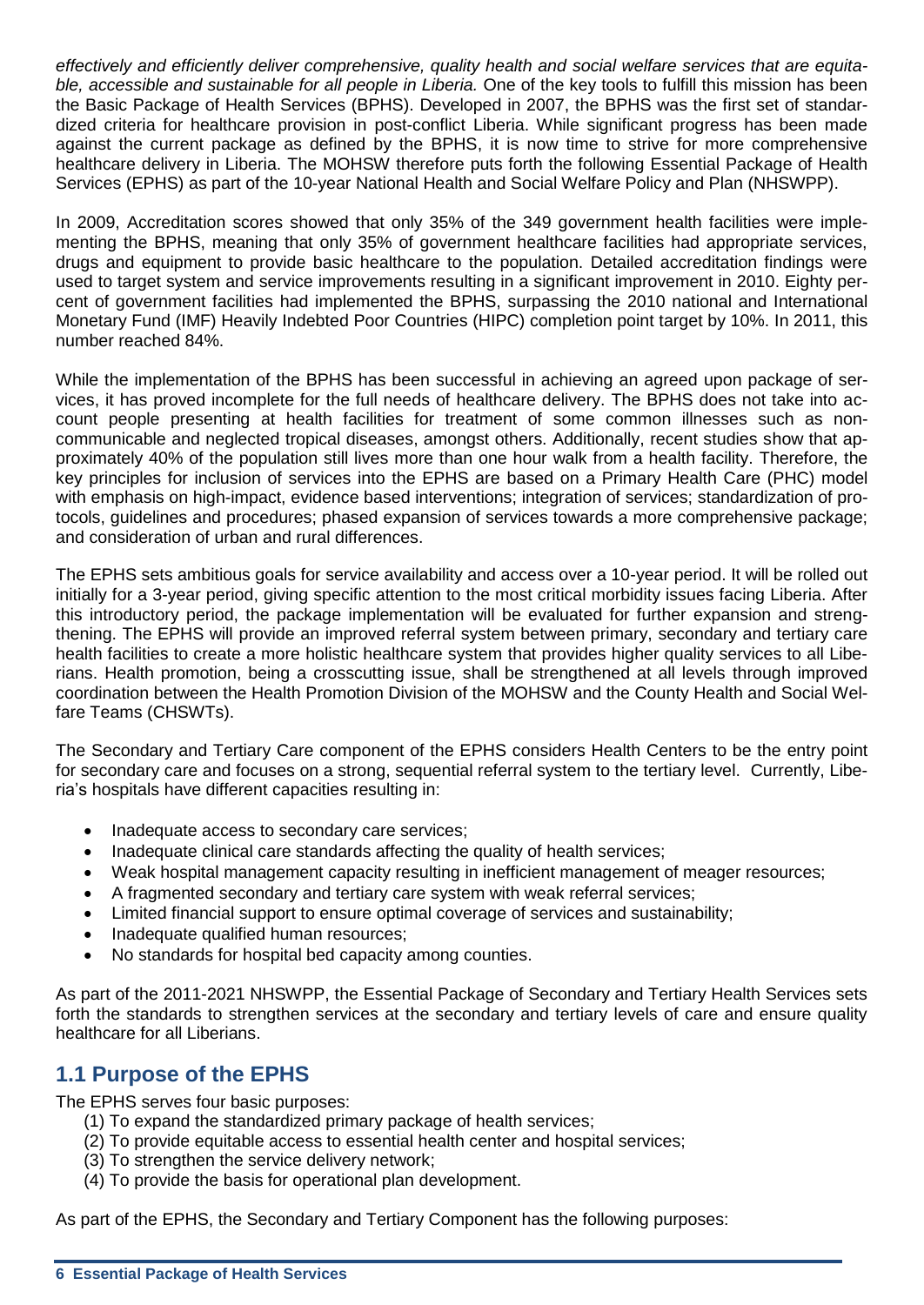- (1) To establish a prioritized package of secondary and tertiary health service standards for all government and private health facilities;
- (2) To improve the referral system at all levels;
- (3) To set the minimum requirements for: staffing, equipment, drugs and medical supplies;
- (4) To give guidance for training programs;
- (5) To improve efficiency, equity, accountability and affordability.

## **1.2 The Relationship Between the BPHS and EPHS**

The BPHS established the framework to begin improving basic facility health service provision in a postconflict setting. Building upon successful BPHS implementation and strong health sector development, the EPHS now includes scaled-up and additional services for all levels of healthcare delivery to provide more comprehensive services to the Liberian people. The EPHS also focuses on strengthening certain key areas that continue to perform weakly in the current system.

As a result of Liberia's ongoing high maternal and infant mortality rates, the EPHS places a stronger emphasis on all maternal and child health services. This includes: access to skilled, facility-based delivery services; appropriate malaria prophylaxis and treatment during pregnancy; prevention of mother-to-child transmission (PMTCT) of HIV; maternal and infant nutrition; and family planning services, among others. Additional services to be scaled-up include child nutrition, response to sexual and gender based violence (SGBV), adolescent health services and mental health services. New services include the detection and treatment of reproductive cancers, non-communicable diseases and neglected tropical diseases as well as school health, eye health and prison health. This more comprehensive approach addresses healthcare needs at all levels of the healthcare system.

The BPHS focused on the primary health system and did not adequately address services and standards at the secondary and tertiary levels. The EPHS, therefore, includes the minimum standards required at all secondary and tertiary facilities. All hospitals will be expected to use this package of standards to develop individual, annual hospital plans for which they will be held accountable.

## **1.3 Levels of Care and System Organization**

Consistent with the national health policy, the EPHS will maintain three levels of care: primary, secondary and tertiary. These will be provided through four healthcare sub-systems as described below. CHSWTs and implementing Non Governmental Organization (NGO) partners are responsible to staff facilities based on each facility's workload. Secondary and Tertiary level staffing should consider reasonable, weekly shift requirements and ensure the appropriate number of clinicians and general health providers to 24 hour quality services every day.

Health Centers and District Hospitals are the entry point for referrals from Primary Health Care (PHC) Clinics and bring professional inpatient and emergency services closer to the population in rural areas. Hospitals play a crucial role in Liberia's health sector reform and have been re-categorized into District, County, Regional and National Hospitals in order to strengthen access to services through expanded services and enhanced quality of care. As compared to Health Centers and District Hospitals, County Hospitals provide more sophisticated services for diagnosing and treating various conditions and provide the first level of outpatient and inpatient care for patients who have been referred by Health Centers or District Hospitals. Regional Hospitals receive referrals from the County Hospitals and are expected to provide more advanced specialized care as well as play an active role in capacity building of the County Hospitals. At the highest level of the tertiary care system is John F Kennedy Medical Center (JFK-MC), which is currently Liberia's only specialized hospital. It is the national referral hospital and the main teaching hospital for A.M. Doggliotti Medical College.

#### **Primary Care:**

#### **The Community Health System:**

This system is the main primary care provider. It includes:

a. Community Level Services:

A standard set of outreach, health promotion and referral services will be provided for communities more than one hour walk (5km) from the nearest health facility by: Community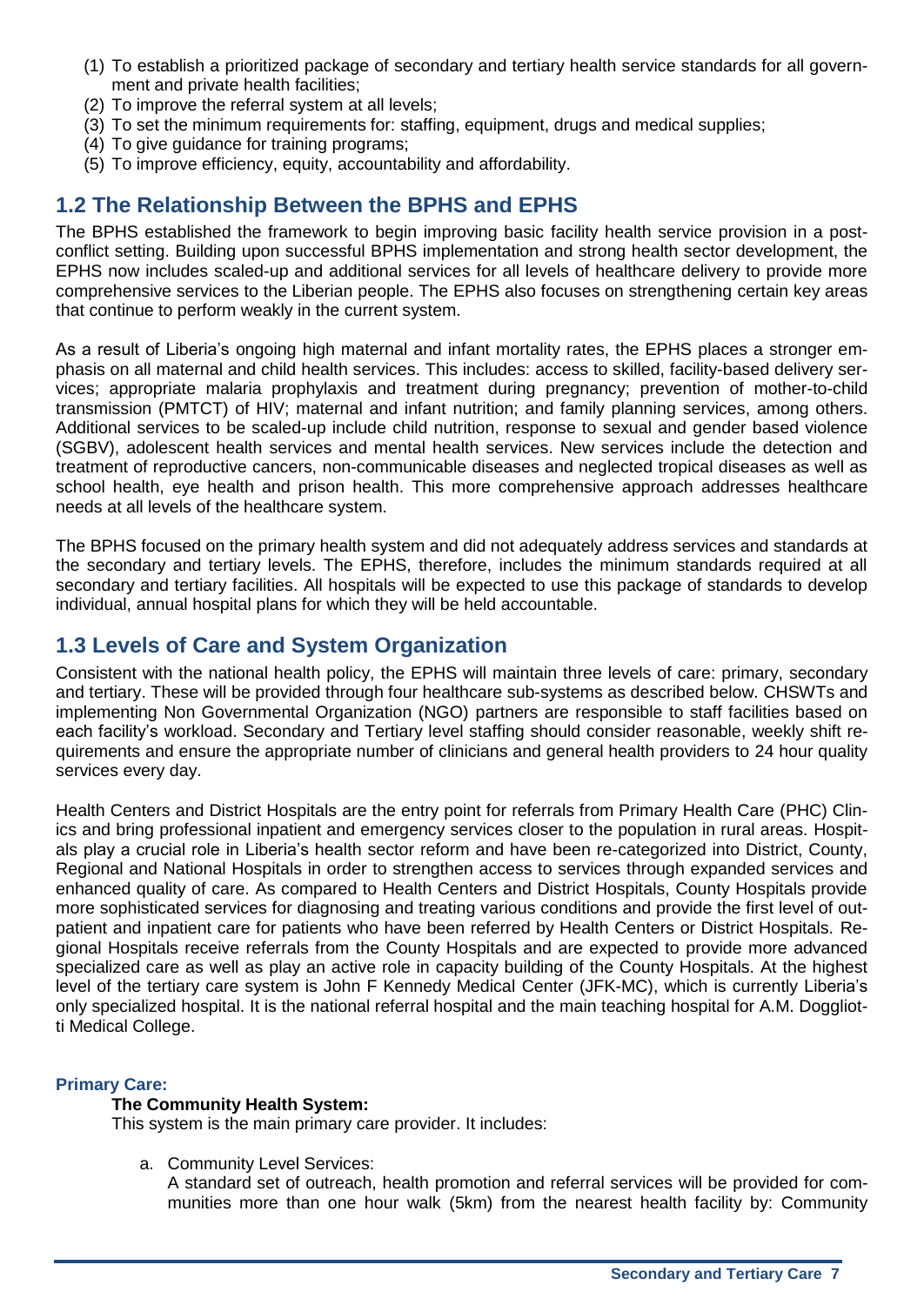Health Volunteers (CHVs). CHVs include: (Household Health Promoters (HHPs), Trained Traditional Midwives (TTMs) and general Community Health Volunteers (gCHVs).

b. PHC Clinic Level 1:

The PHC Level 1 Clinic covers isolated clustered communities with a population of up to 3500. Each PHC Level 1 is, at minimum, expected to be open 8 hours each day between Monday and Friday.

c. PHC Clinic Level 2:

The PHC Level 2 Clinic covers a catchment population of 3,500 to 12,000 and provides outreach services (see d) to the portions of their catchment population outside of a 5km radius. Each PHC Level 2 is, at minimum, expected to be open 8 hours each day between Monday and Friday.

d. Integrated Outreach Programs:

Based at the PHC Level 2 Clinic, they provide basic primary care, at least weekly; to isolated catchment communities that are more than one hour walk (5km) from the clinic.

#### **Secondary Care:**

#### **The District Health System:**

This system is the first provider of secondary care, focusing on maternal and child health care. It receives referrals from the Community System. The Health District System has a catchment population of 25,000 to 40,000 and has either of the following:

e. Health Centers:

Health Centers receive referrals from PHC Level 1 and 2 clinics in the district; have up to 40 beds and a laboratory. Each Health Center is expected to be open 24 hours every day.

f. District Hospitals:

Where a dense catchment population, large network of clinics and far distance from a county hospital warrants it, Health Centers may upgrade to District Hospitals with higher clinical capacity, including emergency surgery and Comprehensive Emergency Obstetric and Neonatal Care (CEmONC). Each District Hospital is expected to be open 24 hours every day.

#### **The County Health System:**

This system provides expanded services within the secondary level of care. It consists of:

g. County Hospitals:

Each of the 15 counties has a County Hospital that will receive referrals from the Community and District Health Systems. The County Hospital provides general surgery, pediatrics, general medicine, obstetrics and gynecologic services (including CEmONC). It should have 100 or more beds with an intensive care unit, a laboratory and basic radiology services. To ensure that hospital services are used within a referral system, the County Hospital should have a detached outpatient facility for the provision of primary care. Each County Hospital is expected to be open 24 hours every day.

#### **Tertiary Care:**

#### **The National Health System:**

This system is the main provider of tertiary level care. It consists of two types of hospitals: Regional Hospitals and the National Hospital, John F. Kennedy Medical Center (JFK-MC).

h. Regional Hospitals:

Regional Hospitals will serve a catchment area of 3-5 counties and receive referrals from County Hospitals. Each Regional Hospital will have a bed capacity of 100 or more. These facilities will play an active role in capacity building of the County Hospitals and serve as training sites complementary to the National Referral Hospital. They may upgrade from a County Hospital, in which case they will continue to receive referrals from the district level. Regional Hospitals provide additional specialized services and are expected to be open 24 hours every day.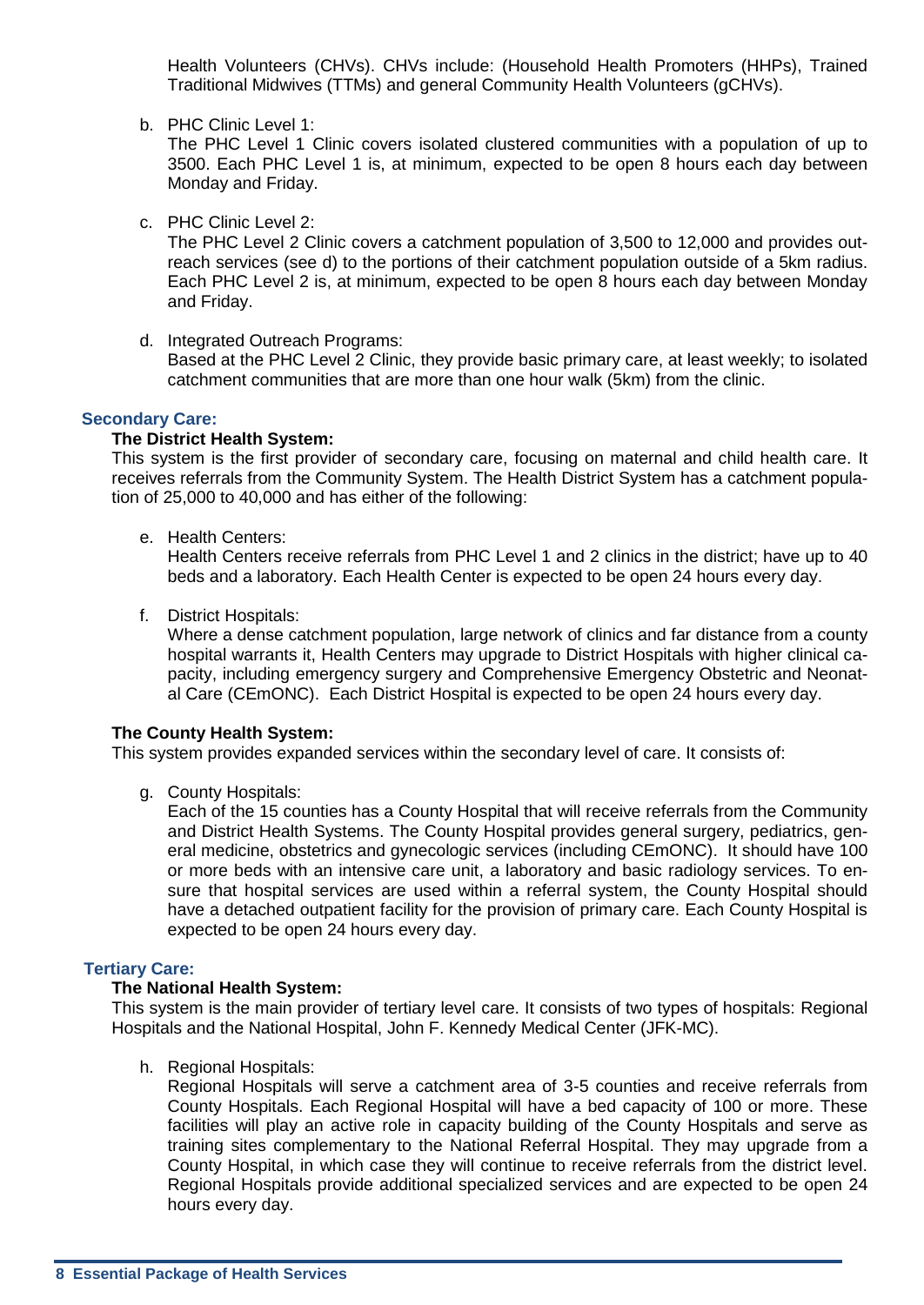i. John F. Kennedy Medical Center:

JFK-MC, the national referral hospital, is the specialized and teaching hospital - in collaboration with Regional Hospitals - for physicians, sub-specialists and allied health professionals. It will have 500 or more beds with advanced specialists, laboratory and radiology capabilities.

## **1.4 Criteria for Inclusion**

Representatives from community, district, county, national and international organizations contributed to determining the priority service delivery areas and concepts detailed within this document. The MOHSW ultimately applied four criteria to all of the services suggested for the EPHS:

- (1) Their potential contribution to reducing the burden of morbidity and mortality in Liberia (considering both epidemiological and socio-economic burdens);
- (2) The availability of interventions that have been demonstrated to be high-impact, safe and effective;
- (3) The feasibility of implementing those interventions given Liberia's current resources and constraints as well as those forecasted for the next ten years;
- (4) The potential for sustaining the activity in the medium to long-term.

The priorities of the Secondary and Tertiary Care component are to increase access to health services, improve the quality and outcome of patient care and increase operational efficiency. The EPHS establishes the minimum requirements for all Health Centers and Hospitals to improve clinical and managerial performance over the next three years in order to:

- (1) Address diseases and illnesses with high burdens on the population;
- (2) Provide interventions that have been proven to be consistently effective;
- (3) Ensure all facilities are staffed with the necessary number of qualified staff to provide services;
- (4) Ensure all facilities have the necessary drugs, supplies and equipment.

## **1.5 Phased Implementation Approach**

The 10 year EPHS will be implemented in two phases. Hospitals are expected to create annual plans that capture all of the minimum requirements as well as the priorities for each phase of implementation:

#### **Phase 1 (Years 1-3):**

- Strengthening and expansion of:
	- o General Medical, Emergency Medical, Obstetric & Gynecological and Pediatric health services at all levels;
	- o Ear, Nose & Throat (ENT) and surgical services in all County Hospitals;
	- o Orthopedic, surgical and dental services in Regional Hospitals;
- Introduction of:
	- o Surgical and Obstetric & Gynecological departments in identified District Hospitals;
	- o Specialized services in identified Regional Hospitals;
	- $\circ$  X-Ray, Ultrasound, Echocardiograph and EKG services in County and Regional Hospitals.
- Strengthening facility administration and essential support services including:
	- o Infrastructure (facility and staff accommodations);
	- o Equipment, drugs and medical supplies;
	- o Referrals;
	- o Infection prevention and control including waste management;
	- o Diagnostic and blood safety services;
	- o Imaging services;
	- o Deployment and retention of General Practitioners in County Hospitals and Specialists in Regional Hospitals;
	- o Hospital management.

#### **Phase 2 (Years 4-10):**

In phase two, the following health services will be added to priorities identified in phase one:

- Strengthening and expansion of the following:
	- o Specialist services in all Regional Hospitals and at JFK-MC;
	- o ENT services in all hospitals;
	- o Dental services in all hospitals.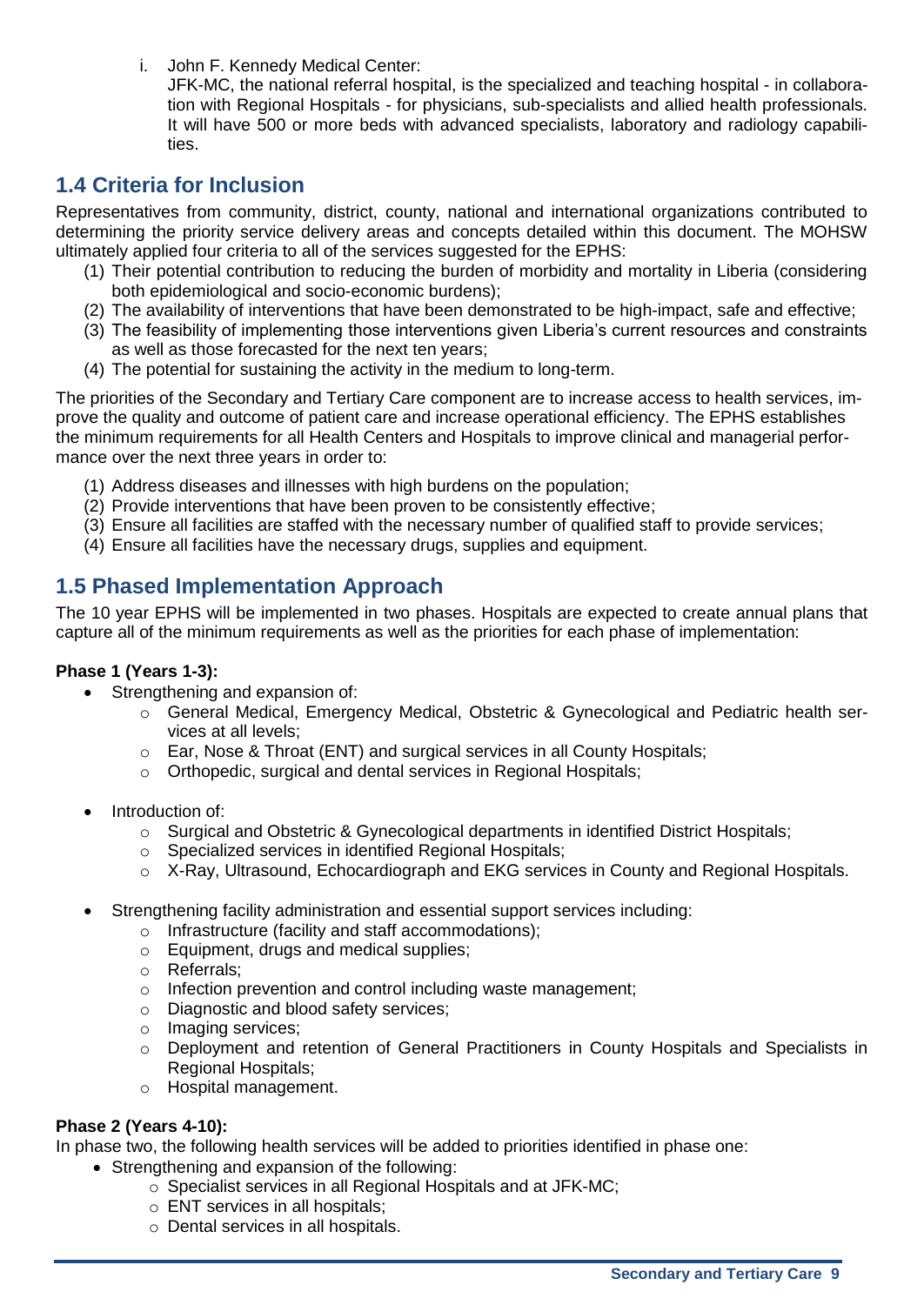- Strengthen Human Resources: Specialists replacing General Practitioners/Physician Assistants:
	- o Deploy General Practitioners and Laboratory Technicians in all District and County Hospitals;
	- o Deploy Specialists including Laboratory Technologists in all Regional Hospitals.
- Strengthen diagnostic and essential support services including:
	- o Diagnostic services in all District and County Hospitals;
	- o Imaging services in all County Hospitals;
	- o Referral systems at all levels.

## **1.6 The Secondary and Tertiary Care System: Program Areas & Components**

CHSWT operational plans will define the series of programs and activities that will be necessary to address the infrastructure, human resource, equipment and supply, and management needs of the system. The EPHS Secondary and Tertiary Care System for Liberia consists of the following service delivery areas:

#### **Health Centers and District Hospitals**

- Obstetrics
- Gynecology
- Pediatrics
- Internal Medicine
- Emergency Care
- Diagnostic Laboratory Services
- Subspecialties such as ENT and Dental Services
- Basic Surgical Procedures

#### **County Hospitals**

All of the above areas with expanded services and:

- General Surgery
- Emergency Surgery
- Diagnostic Imaging Services

#### **Regional Hospitals and JFK-MC**

All of the above areas with expanded services and:

• Specialist services

#### **Support Systems**

- Leadership & Management
- Health Management Information Systems (HMIS)
- Nursing Care Standards
- Pharmaceutical and Supply Chain Services
- Laboratory and Diagnostic Services
- **•** Facility Infection Prevention & Management
- Financial Management

# **2.0 Essential Secondary & Tertiary Care Support Systems**

#### **2.1 Quality Assurance**

Improving quality is a crosscutting issue for all delivery systems. Quality assurance will therefore be a part of county planning and implementation, from services delivered to clients to the management procedures necessary for the efficient operation of systems. The MOHSW will focus on four aspects of quality assurance:

- (1) Institutionalizing quality assurance systems;
- (2) Improving patient safety;
- (3) Enhancing clinical practice;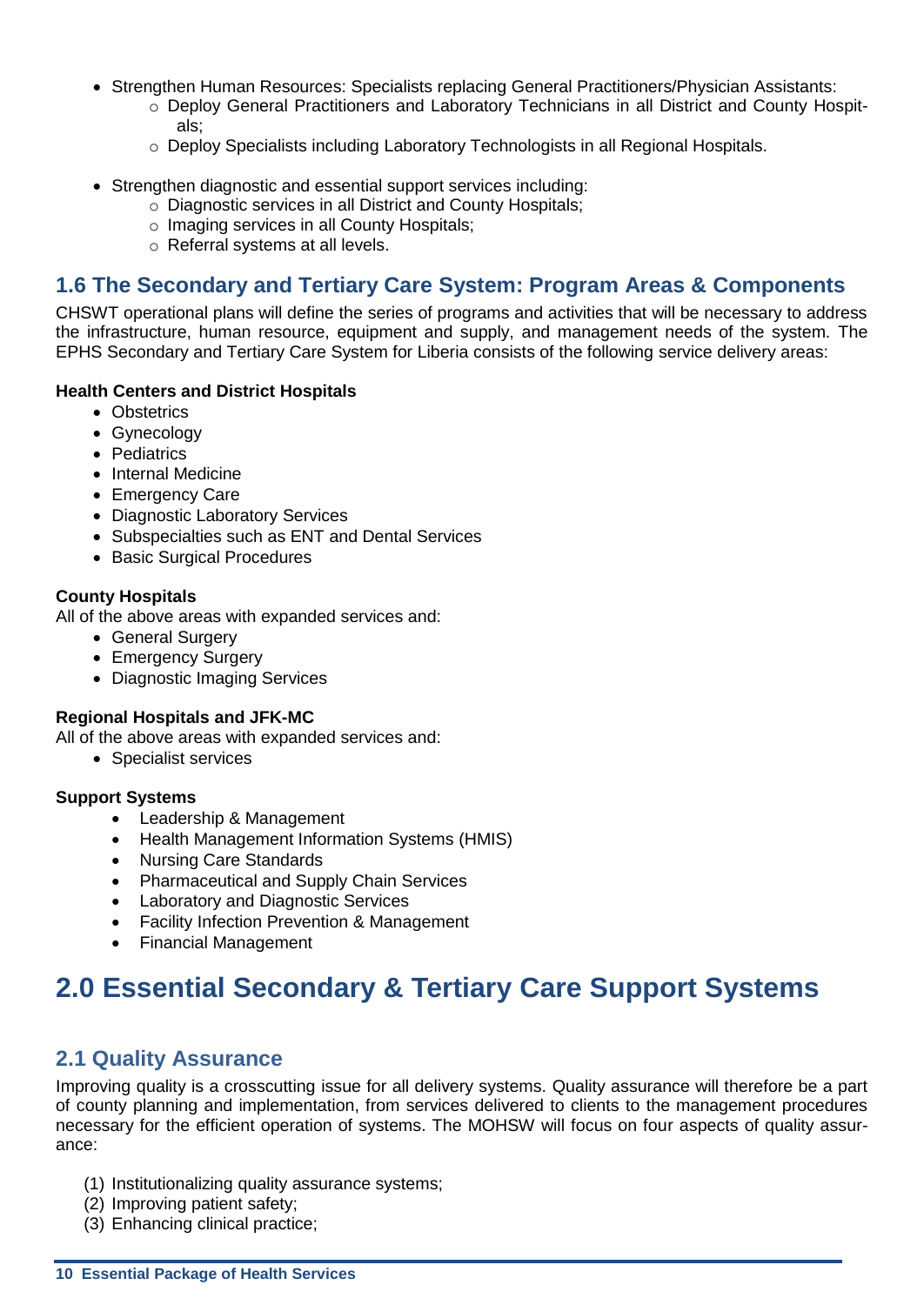(4) Improving management systems.

All government and private facilities, as well as social welfare institutions are required to establish quality improvement programs. Partnerships shall be formed with stakeholders at all levels of the health delivery system, including regulatory and governing bodies, to foster collaboration for adherence.

## **2.2 Leadership & Management**

At Health Centers, the Officer in Charge (OIC) is responsible for the facility and reports to the District Health Officer (DHO) who, in turn, reports to the County Health Officer (CHO).

At Hospitals, a Board of Directors will work with the Medical Director to oversee facilities. The Board should always include community representation and will be appointed by the County Superintendent. Each Hospital Board of Directors will oversee the work of the Hospital Management Teams for routine facility operations. A well functioning Board of Directors, that includes representatives from the hospital's community, can have a significant impact on the quality and efficiency of the hospital and its daily performance; enabling two essential characteristics of good hospitals:

- Autonomy to do what is necessary to provide good care, and
- Accountability to those served for the results of that care.

Effective hospital governance requires: (1) Clear national standards for services and treatments (2) Clear objectives for hospital services, articulated through strategic and annual plans (3) Local delivery of high quality healthcare, and (4) Effective monitoring of progress. Each hospital is, therefore, expected to have:

- A published hospital management policy;
- An annual, costed, operational plan;
- Standards for services and treatment based on the EPHS guidelines;
- A standardized procedure for monitoring quality of care.

For more information on creating a Board of Directors and hospital governance, please reference the *Hospital Leadership and Governance Guidelines.*

#### **2.2.1 Minimum Staffing Requirements:**

The EPHS encourages the use of flexible staffing patterns based on each facility's workload. Please see the tables in 3.0 for the minimum staffing requirements at Health Centers, District, County and Regional Hospitals.

### **2.3 Health Management Information Systems (HMIS)**

HMIS consists of sub-systems designed for data collection, processing, analysis and reporting. It improves effectiveness and efficiency through better planning and management at all levels of the health delivery system. At the facility level, staff will be trained and supervised to review their own monthly HMIS reports so that they can more effectively monitor their own performance. At the county level, the system will generate detailed, disaggregated data to guide decision-making on programmatic and operational issues affecting the whole or parts of the county. Information will be consolidated and aggregated at the central level to inform policy-making, planning, resource allocation and operational oversight.

CHSWTs shall ensure that healthcare forms and registries are available at all facilities and that reports from primary facilities and communities will be collected on a monthly basis while information on reportable diseases are collected on a weekly basis. An exception is maternal death, which shall be reported within 24 hours and a death audit conducted by an audit committee within 48 hours, regardless of whether the death occurs in the community or at a health facility.

For more information, please reference the *National HMIS Guidelines for County Health & Social Welfare Teams* as well as the *National HMIS Procedures Manual for Data Collection, Analysis and Use at health facilities.*

The Medical Records Management System is paramount to improving patient care and treatment. The EPHS emphasizes a well-managed medical record system in accordance with the *Guidelines for Improving Health System Management: A Medical Record Toolkit.*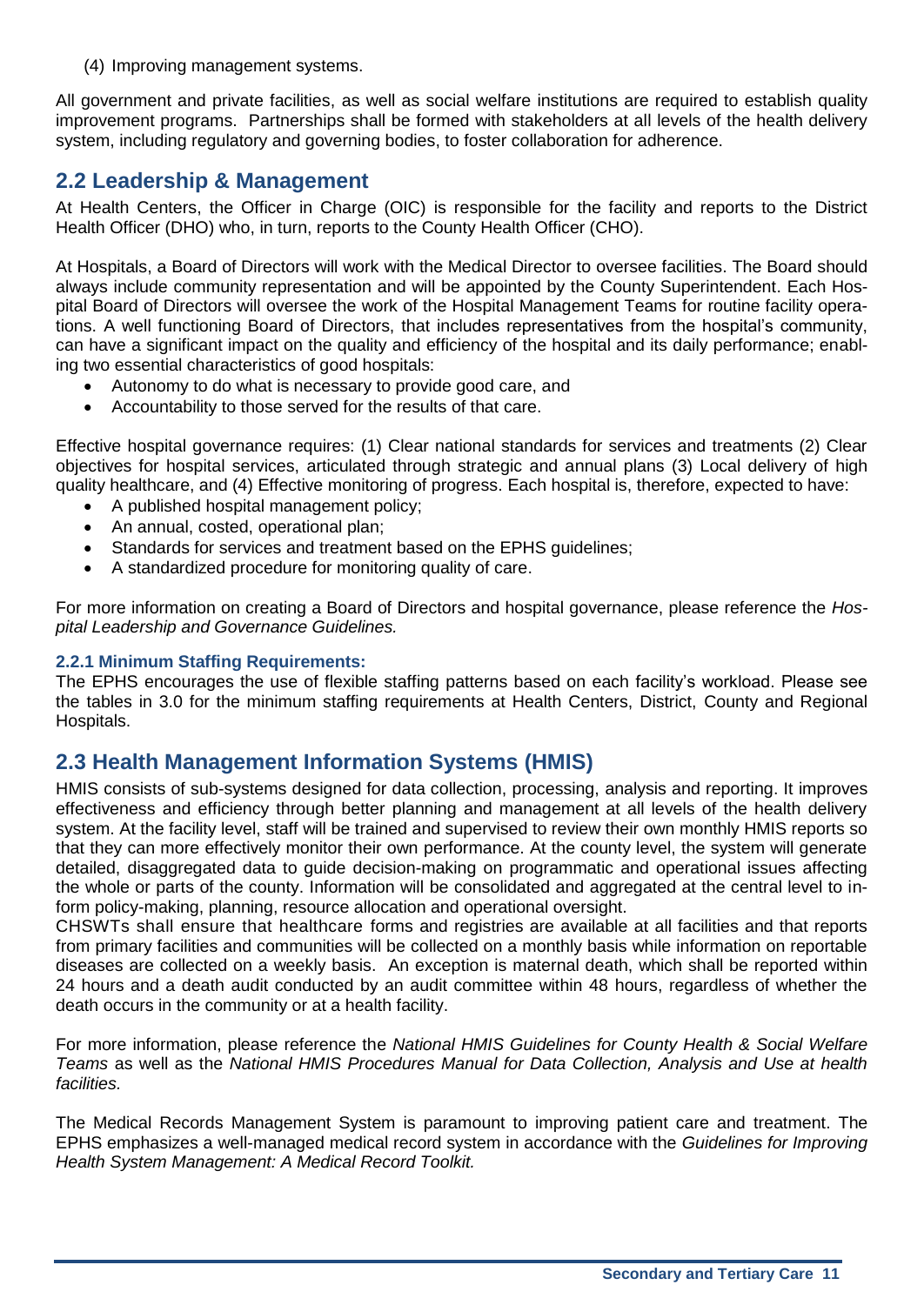## **2.4 Nursing Care Standards**

Nursing is a profession that addresses the holistic wellbeing of an individual to achieve good health. Nurses play a vital role in all Health Centers and Hospitals as the largest workforce cadre. Nursing practice consists of assessment, diagnosis, planning, implementing and evaluating in order to promote and maintain good health, manage illness and injury and restore optimal function.

The EPHS emphasizes the following nursing care standards:

- To provide high quality and effective care to patients:
- To maintain ethical standards at all times;
- To promote good nurse-patient relationships;
- To keep the patient informed and involved in his or her own care.

The EPHS requires that all Hospitals shall have a Nursing Workforce and Communication Plan. This should include:

- Established management structures and job descriptions that detail the roles and responsibilities of each nursing professional, including reporting relationships;
- A set minimum nurse to patient ratio for each inpatient ward/service taking into consideration the skill mix of the staff;
- Procedures to maintain minimum nurse to patient ratios especially in priority areas;
- Identified areas of priority where the nurse count must at all times meet the minimum ratio requirement (e.g., intensive care unit);
- Written policies describing the responsibilities of nurses for all aspects of the nursing process;
- Established guidelines for verbal and written communication about patient care that involves nurses, including verbal orders. The nurse is responsible to make sure that the patient's medical record is complete with all necessary forms in the proper sequence.
	- o *Written Communication:* Refers to written documentation of all findings, progress, care and treatment provided to the patient by the medical team. It allows immediate and comprehensive understanding of a patient's care and promotes the exchange of information among all members of the health team.
	- o *Verbal Communication:* Refers to the act of reporting and sharing of information with members of the health team about the patient's progress and status.
- Standardized procedures for the safe and proper administration of medications by nurses or designated clinical staff.

For more information on developing a Nursing Workforce and Communication Plan, please reference the *Nursing Care Standards Guidelines.*

## **2.5 Pharmaceutical and Supply Chain Services**

MOHSW, being cognizant of the problem posed by stock-outs and realizing the need to improve supplies (medical and non-medical), developed a ten-year National Supply Chain Master Plan. This plan emphasizes the effective, efficient and reliable procurement and distribution of supplies vital for the delivery of the EPHS.

The County Pharmacist is the primary staff responsible for effective implementation of pharmaceutical services in the county. As such, s/he is responsible to design a supply chain plan to ensure that all primary facilities receive a regular supply of medical and non-medical consumables including drugs. CHSWTs shall disseminate and institutionalize SOPs for supply chain management, essential drug lists, treatment guidelines, management guidelines and pharmaceutical waste to all Health Centers and Hospitals.

The National Supply Chain Master Plan should be the guiding tool to ensure effective, efficient, reliable procurement, distribution and utilization of drugs and medical supplies. Treatment guidelines, the essential medicine list and national formulary shall be used to strengthen secondary and tertiary pharmaceutical services. All hospitals shall establish a Drug Therapeutic Committee to oversee the forecasting, quantification, rational use of drugs and adverse reactions. All hospitals shall have a Pharmacy with qualified Dispensers and Pharmacists.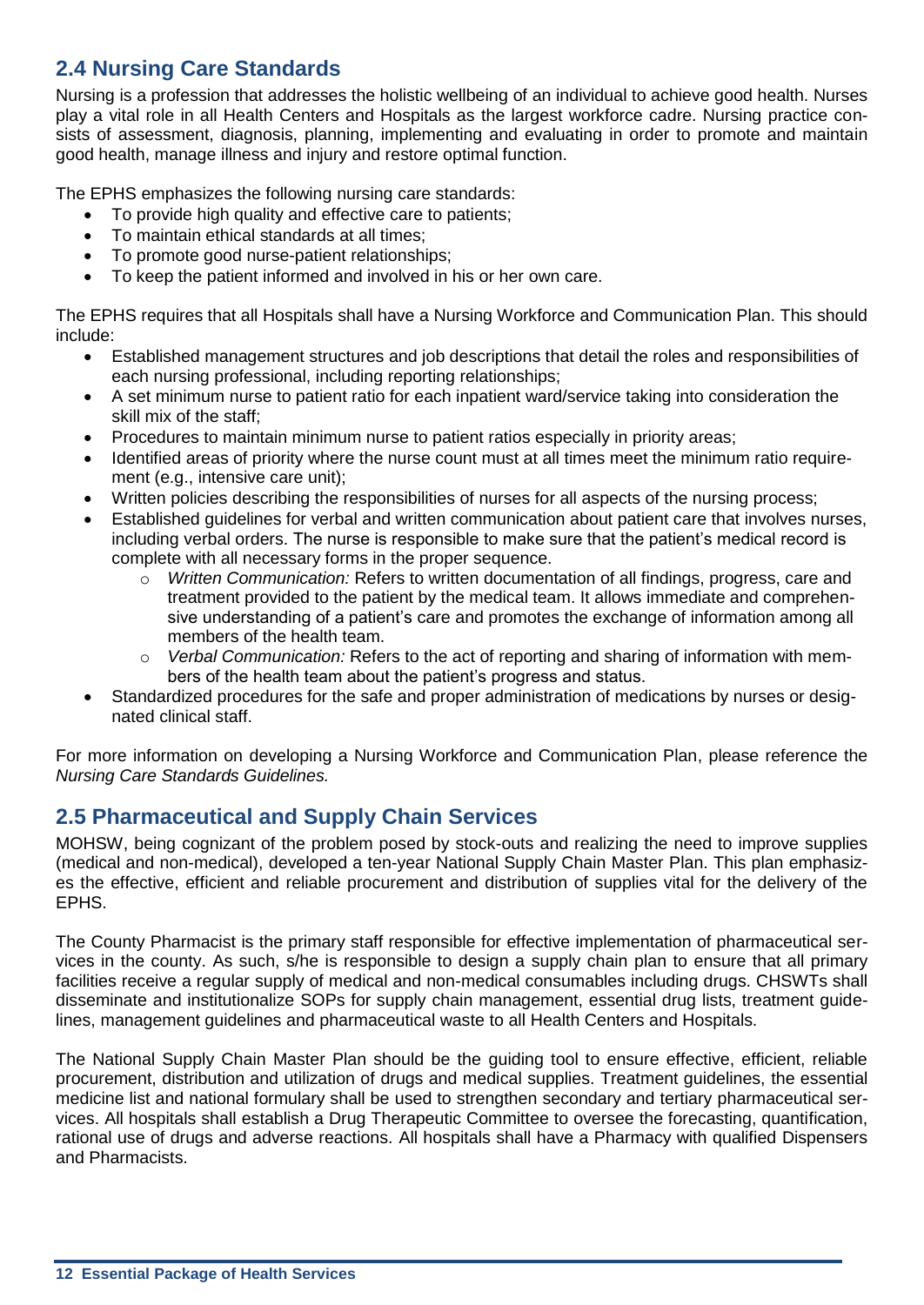## **2.6 Diagnostic Services**

Diagnostic services underpin the practice of modern medicine by providing information to clinicians to effectively assess the status of a patient's health, make accurate diagnoses, formulate treatment plans, and monitor the effects of treatment. They are also a major source of health information for epidemiological and surveillance purposes and are often the first sites of confirmation for disease outbreaks. To provide such functions, laboratory data must be recorded and reported through the appropriate channels in an accurate and timely manner.

The laboratory system in Liberia has recently been strengthened by the development of the National Laboratory Policy and Plan. The implementation of this plan will systematically strengthen laboratory capacity and ensure the design and introduction of appropriate laboratory services at all levels of healthcare. At the secondary level, Health Centers will be expected to provide basic laboratory services. District Hospitals are the true entry point for diagnostic services and should offer a full set of laboratory services. County and Regional Hospitals will also provide full laboratory services as well as imaging services. High-level imaging services (e.g., MRIs, CT Scans, etc) should be referred to the national hospital- JFK MC.

## **2.7 Infection Prevention and Waste Management**

Those providing and receiving care in a health facility are at risk of acquiring and transmitting infections through exposure to blood, body fluids or contaminated materials. In order to improve the effectiveness of facility infection control measures, CHSWTs shall ensure that all facilities have appropriate operational and technical capacities including equipment, supplies and infrastructure necessary for infection prevention and control. All facilities should adhere to the *MOHSW Practical Guidelines for Infection Control in Health Facilities.* All District Health Teams shall designate at least one Environmental Health Technician (EHT) who will be responsible for ensuring efficient implementation of the national SOPs for infection prevention and waste management at all district facilities. Each facility will design and implement Environmental Management and Mitigation Plans (EMMP). These guidelines are available through the Environmental Health and occupational Safety Unit.

As Occupational Safety programming is being developed, the EPHS promotes occupational health by ensuring a healthy and safe workplace. This includes (a) maintaining records of work-related injuries, sicknesses, accidents and fatalities to help assess and mitigate future risks, (b) training and supervising workers in the maintenance and use of equipment and supplies to prevent accidents and reduce risks and vulnerabilities, and (c) providing HIV/AIDS prevention, post-exposure prophylaxis, treatment and care.

## **2.8 Financial Management**

Having clear financial management procedures is important to efficiently deliver the EPHS. To learn more on budgeting principles, steps and formats; the organizational structure and people required for smooth financial management; accounting policies, procedures and chart of accounts and revenue collection, please contact MOHSW's Office of Financial Management. Basic budget creation and procedure guidance can also be referenced in the *Guidelines for Improving Health System Management: Budgeting for Health facilities.*

# **3.0 Secondary & Tertiary Care Summaries**

## **3.1 Health Center and District Hospital Summary**

**S/N Cadre Phase One (1-3 years) Phase Two (4-10 years)** Health Center | District Hospital | Health Center | District Hospital Minnimum staffing Maximum staffing Minnimum staffing Maximum staffing Minnimum staffing Maximum staffing Minnimum staffing Maximum staffing 1 Medical **Director** 1 |1 |1 |1 |1 2 General **Practitioner** 1 | 1 | 1 | 2 | 3 | 4 3 | Physician | 1 | 2 | 4 | 5 | 3 | 4 | 4 | 6

The staffying pattern will be based on facility utilization and workload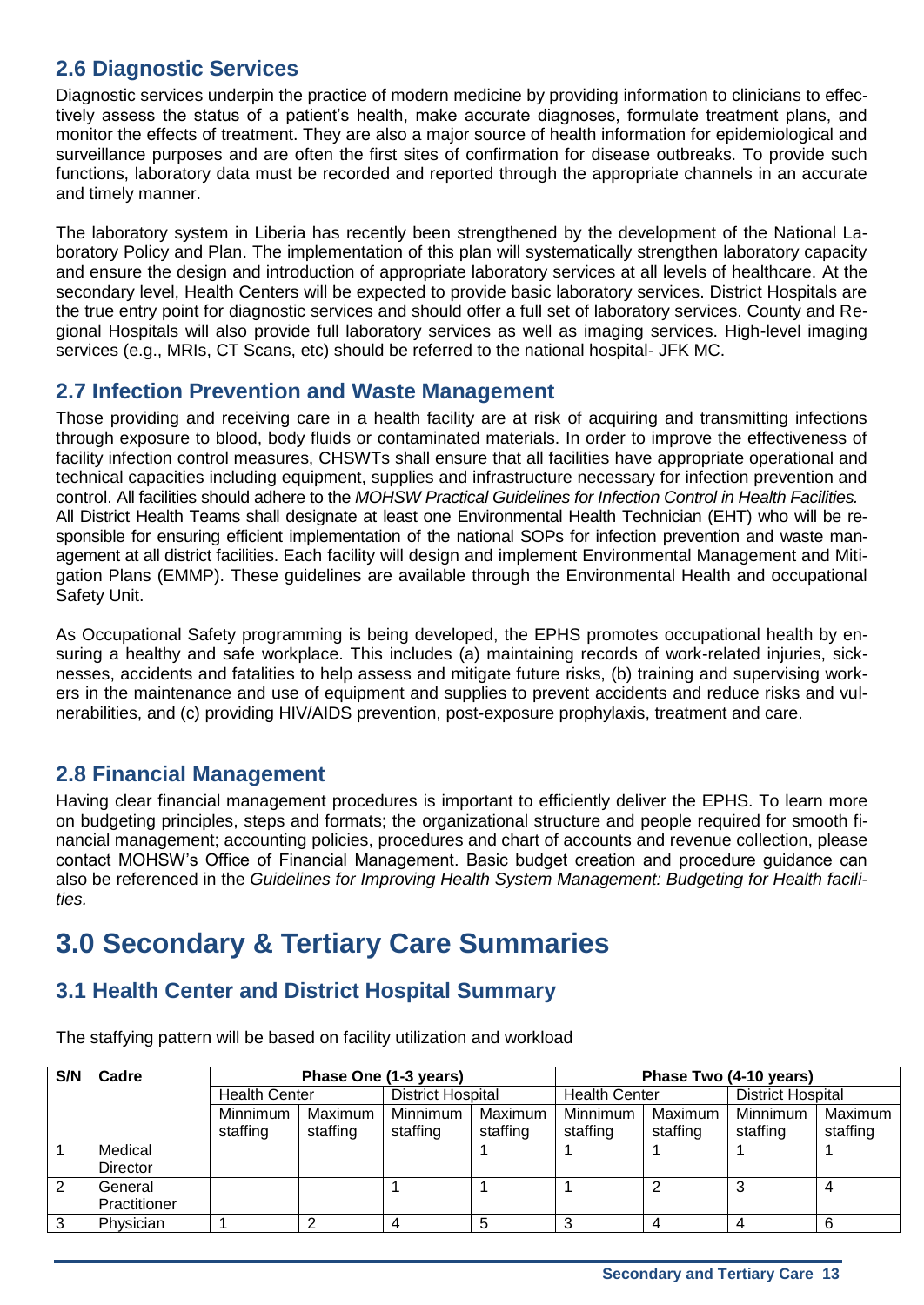| S/N             | Cadre             | Phase One (1-3 years)    |                | Phase Two (4-10 years)   |                         |                      |                     |                   |                         |
|-----------------|-------------------|--------------------------|----------------|--------------------------|-------------------------|----------------------|---------------------|-------------------|-------------------------|
|                 |                   | <b>Health Center</b>     |                | <b>District Hospital</b> |                         | <b>Health Center</b> |                     | District Hospital |                         |
|                 |                   | Minnimum                 | Maximum        | Minnimum                 | Maximum                 | Minnimum             | Maximum             | Minnimum          | Maximum                 |
|                 |                   | staffing                 | staffing       | staffing                 | staffing                | staffing             | staffing            | staffing          | staffing                |
|                 | Assistant         |                          |                |                          |                         |                      |                     |                   |                         |
| 4               | Dental            |                          | $\mathbf{1}$   | $\overline{2}$           | $\overline{3}$          | $\overline{2}$       | $\overline{3}$      | $\overline{3}$    | $\overline{5}$          |
|                 | Assistant         |                          |                |                          |                         |                      |                     |                   |                         |
| 5               | Pharmacist        |                          |                |                          | $\mathbf{1}$            |                      | $\mathbf{1}$        | $\mathbf 1$       | $\overline{2}$          |
| $6\phantom{1}$  | Pharmacist        |                          |                | $\mathbf{1}$             | $\overline{2}$          | $\mathbf{1}$         | $\mathbf{1}$        | $\overline{2}$    | 3                       |
|                 | Assistant         |                          |                |                          |                         |                      |                     |                   |                         |
| 7               | Dispenser         | $\mathbf{1}$             | $\overline{c}$ | $\overline{2}$           | 3                       | $\overline{2}$       | $\overline{\omega}$ | $\sqrt{3}$        | 5                       |
| 8               | X-ray             |                          |                | $\mathbf{1}$             | $\overline{2}$          | $\overline{1}$       | $\overline{2}$      | $\overline{2}$    | 3                       |
|                 | Technician        |                          |                |                          |                         |                      |                     |                   |                         |
| 9               | Lab               |                          |                | $\mathbf{1}$             | $\overline{2}$          | $\mathbf{1}$         | $\overline{2}$      | $\overline{2}$    | $\overline{4}$          |
|                 | Technician        |                          |                |                          |                         |                      |                     |                   |                         |
| 10              | Lab Assistant     | $\mathbf{1}$             | $\overline{2}$ | $\overline{2}$           | $\overline{4}$          | $\overline{2}$       | $\overline{\omega}$ | 3                 | 5                       |
| 11              | Lab Aide          | $\mathbf 1$              | $\overline{c}$ | $\overline{2}$           | $\overline{4}$          | $\overline{2}$       | $\overline{3}$      | $\overline{3}$    | $\overline{5}$          |
| 12              | Anesthetist       |                          |                |                          |                         |                      |                     | 1                 | $\overline{\mathbf{c}}$ |
| 13              | Anesthetic        |                          |                | $\mathbf{1}$             | $\overline{2}$          |                      | $\mathbf{1}$        | $\overline{2}$    | $\overline{3}$          |
|                 | Assistant         |                          |                |                          |                         |                      |                     |                   |                         |
| 14              | Registered        | $\overline{2}$           | $\overline{4}$ | $6\phantom{1}6$          | $\overline{10}$         | $\overline{6}$       | $\overline{8}$      | $\overline{8}$    | $\overline{12}$         |
|                 | nurse             |                          |                |                          |                         |                      |                     |                   |                         |
| 16              | Nurse Midwife     | $\mathbf{1}$             | $\overline{2}$ | $\overline{4}$           | $\overline{8}$          | $\overline{4}$       | $\overline{6}$      | $\overline{8}$    | 10                      |
| $\overline{17}$ | Mid wife          | $\overline{\mathcal{L}}$ | $\overline{6}$ | $\overline{8}$           | $\overline{12}$         | $\overline{8}$       | 15                  | $\overline{12}$   | $\overline{18}$         |
| $\overline{18}$ | <b>Nurse Aide</b> | $\overline{4}$           | $\overline{8}$ | 10                       | 15                      | $\overline{8}$       | 12                  | 15                | $\overline{20}$         |
| $\overline{19}$ | Environmental     | $\mathbf{1}$             | $\overline{2}$ | $\overline{2}$           | $\overline{4}$          | $\overline{2}$       | $\overline{3}$      | $\overline{3}$    | $\overline{5}$          |
|                 | health Tech       |                          |                |                          |                         |                      |                     |                   |                         |
| 20              | Social worker     | $\mathbf{1}$             | $\overline{2}$ | $\overline{2}$           | $\overline{\mathbf{4}}$ | $\overline{2}$       | $\overline{3}$      | $\sqrt{3}$        | $\mathbf 5$             |
| 21              | Administrative    |                          | $\mathbf{1}$   | $\overline{1}$           | $\overline{2}$          | $\mathbf{1}$         | $\overline{2}$      | $\overline{2}$    | $\overline{2}$          |
|                 | Assistant         |                          |                |                          |                         |                      |                     |                   |                         |
| 22              | Finance           |                          | $\mathbf{1}$   | $\mathbf{1}$             | $\overline{2}$          | $\mathbf{1}$         | $\overline{2}$      | $\overline{2}$    | $\overline{2}$          |
|                 | Assistant         |                          |                |                          |                         |                      |                     |                   |                         |
| 23              | Supplies          |                          | $\mathbf{1}$   | $\mathbf 1$              | $\overline{2}$          | $\mathbf{1}$         | $\overline{2}$      | $\overline{2}$    | $\overline{2}$          |
| 24              | Medical           | $\mathbf{1}$             | $\overline{2}$ | $\overline{2}$           | $\overline{3}$          | $\overline{2}$       | $\overline{3}$      | $\overline{3}$    | $\overline{4}$          |
|                 | records           |                          |                |                          |                         |                      |                     |                   |                         |
| 25              | Utilities/        |                          |                | $\mathbf{1}$             | $\overline{2}$          | $\mathbf{1}$         | $\overline{2}$      | $\overline{2}$    | 3                       |
|                 | Transport         |                          |                |                          |                         |                      |                     |                   |                         |
| 26              | House             |                          |                | $\overline{2}$           | $\overline{4}$          | $\overline{2}$       | $\overline{4}$      | $\overline{4}$    | 6                       |
|                 | keeping           |                          |                |                          |                         |                      |                     |                   |                         |
| $\overline{27}$ | Laundry           |                          |                | $\overline{2}$           | $\overline{5}$          | $\overline{2}$       | $\overline{4}$      | $\overline{5}$    | $\overline{7}$          |
| $\overline{28}$ | Maintenance       |                          | $\overline{2}$ | $\overline{2}$           | $\overline{4}$          | $\overline{2}$       | $\overline{4}$      | $\overline{4}$    | 6                       |
| 29              | Security/Guard    | $\mathbf{1}$             | 3              | $\overline{\mathbf{4}}$  | 5                       | $\overline{\omega}$  | $\overline{5}$      | $\sqrt{5}$        | $\overline{7}$          |
|                 | Total             | $\overline{19}$          | 43             | 65                       | 112                     | 61                   | 101                 | 108               | 157                     |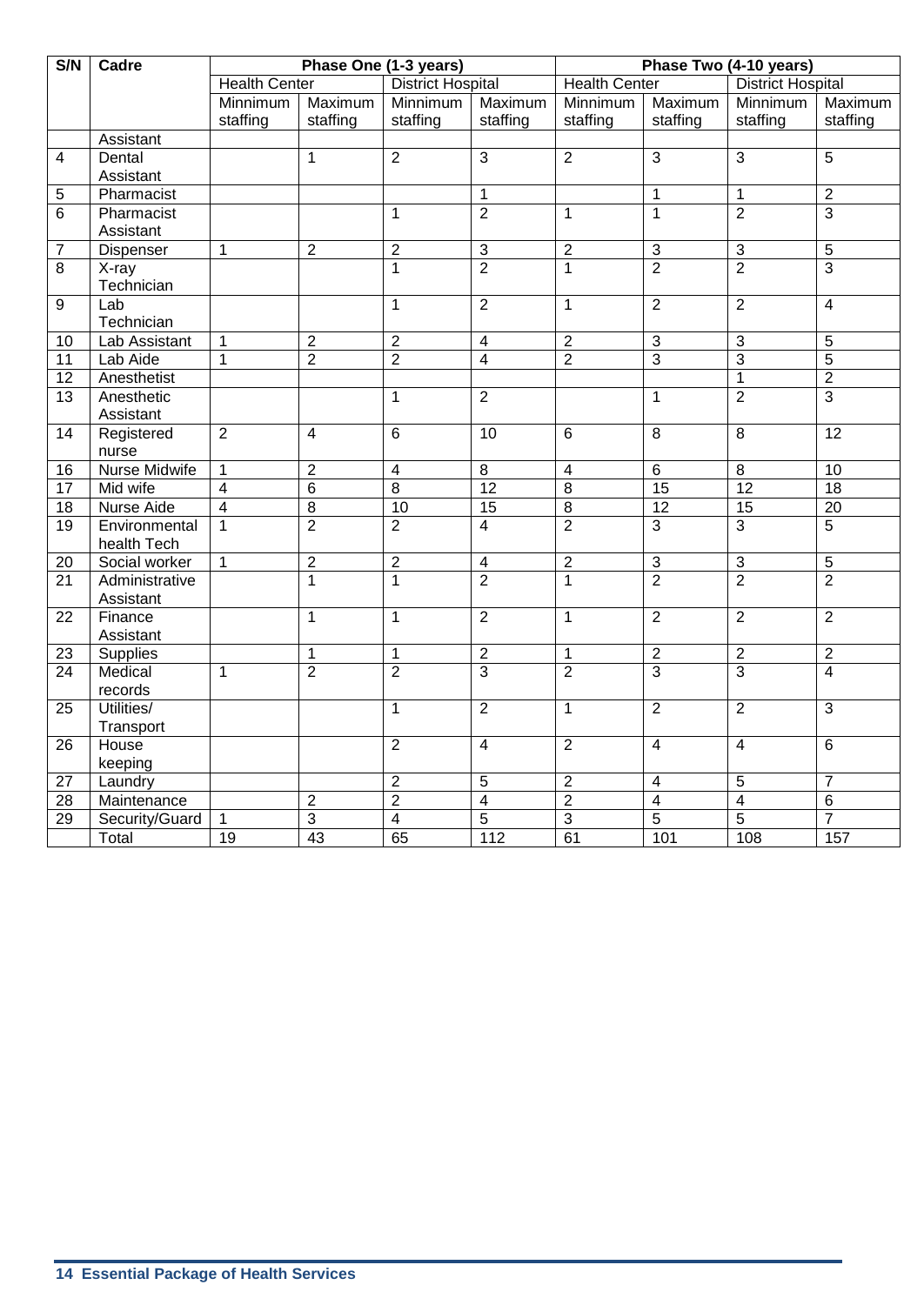# **3.2 County Hospital Summary**

| S/N             | Cadre                             | Phase One (1-3 years)  |                          | Phase Two (4-10 years)   |                  |  |
|-----------------|-----------------------------------|------------------------|--------------------------|--------------------------|------------------|--|
|                 |                                   | <b>County Hospital</b> |                          | <b>County Hospital</b>   |                  |  |
|                 |                                   | Minnimum staffing      | Maximum staffing         | Minnimum staffing        | Maximum staffing |  |
| $\mathbf{1}$    | <b>Medical Director</b>           |                        |                          |                          |                  |  |
| $\overline{2}$  | <b>Assistant Medical Director</b> |                        |                          | 1                        |                  |  |
| 3               | Specialist services               |                        |                          |                          |                  |  |
|                 | Surgeon                           |                        |                          | 1                        | 2                |  |
|                 | Oobsetrician                      |                        |                          | 1                        | $\overline{2}$   |  |
|                 | Pediatrician                      |                        |                          | 1                        | $\overline{2}$   |  |
|                 | Internal Medicine                 |                        |                          | 1                        | $\overline{2}$   |  |
|                 | <b>ENT</b>                        |                        |                          | 1                        | $\overline{2}$   |  |
|                 | Dentist                           |                        |                          | 1                        | $\overline{2}$   |  |
|                 | Orthpedic surgeon                 |                        |                          | 1                        | $\overline{2}$   |  |
|                 | Ophthalmologist                   |                        |                          | 1                        | $\overline{2}$   |  |
|                 | Laboratory specialist             |                        |                          | $\mathbf{1}$             | $\overline{2}$   |  |
|                 | Radiologist                       |                        |                          | $\mathbf{1}$             | $\overline{2}$   |  |
| 4               | <b>General Practitioner</b>       | 1                      | $\overline{2}$           | $\overline{3}$           | 4                |  |
|                 | Physician Assistant               | 10                     | 15                       | 15                       | 20               |  |
|                 | <b>Dental Assistant</b>           | $\overline{2}$         | 3                        | $\overline{\mathcal{A}}$ | $6\phantom{1}$   |  |
|                 | Pharmacist                        | 1                      |                          | $\overline{2}$           | $\overline{2}$   |  |
|                 | <b>Pharmacist Assistant</b>       |                        | 1                        | $\overline{1}$           | $\overline{2}$   |  |
|                 | Dispenser                         | 4                      | 5                        | 6                        | 8                |  |
|                 | X-ray Technician                  | 1                      | 1                        | $\overline{2}$           | 3                |  |
|                 | Lab Technician                    | 1                      | 1                        | $\overline{2}$           | 3                |  |
|                 |                                   |                        |                          |                          |                  |  |
| 10              | Lab Assistant                     | $\overline{2}$         | $\overline{\mathcal{A}}$ | 4                        | 6                |  |
| 11              | Lab Aide                          | 3                      | $\overline{4}$           | $\overline{4}$           | 6                |  |
| 12              | Anesthetist                       | $\overline{1}$         | $\overline{2}$           | $\overline{2}$           | 3                |  |
| 13              | Anesthetic Assistant              | $\overline{2}$         | 3                        | $\overline{3}$           | 6                |  |
|                 | Nutritionist                      | $\overline{1}$         | $\overline{2}$           | $\overline{2}$           | $\overline{3}$   |  |
| 14              | Registered nurse                  | 36                     | 45                       | 60                       | 80               |  |
| 16              | Nurse Midwife                     | 30                     | 36                       | 50                       | 80               |  |
| 17              | Mid wife                          | $\overline{36}$        | 45                       | 60                       | 80               |  |
| 18              | Nurse Aide                        | 30                     | $\overline{36}$          | $\overline{36}$          | $\overline{24}$  |  |
| 19              | Environmental health Tech         | $\overline{2}$         | 3                        | $\overline{\mathbf{4}}$  | 5                |  |
|                 | Psychologist                      | $\overline{1}$         | 1                        | $\overline{2}$           | $\overline{3}$   |  |
| 20              | Social worker                     | 3                      | 4                        | 5                        | 6                |  |
|                 | Administrator                     | $\overline{1}$         |                          | $\overline{1}$           |                  |  |
| 21              | Administrative Assistant          | 1                      |                          | $\mathbf{1}$             | 1                |  |
| 22              | <b>Finance Assistant</b>          | 1                      |                          | $\overline{2}$           | $\overline{3}$   |  |
| 23              | Supplies                          | 1                      |                          | $\overline{2}$           | $\overline{3}$   |  |
| $\overline{24}$ | Medical records                   | $\overline{3}$         | $\overline{\mathbf{4}}$  | $\overline{4}$           | $\overline{5}$   |  |
| $\overline{25}$ | Utilities/                        | $\mathbf{1}$           | 1                        | $\overline{2}$           | $\overline{3}$   |  |
|                 | Transport                         |                        |                          |                          |                  |  |
| 26              | House keeping                     | 6                      | $\,8\,$                  | 10                       | 15               |  |
| 27              | Laundry                           | $6\phantom{1}$         | 8                        | 10                       | 15               |  |
| 28              | Maintenance                       | $\overline{3}$         | $\overline{5}$           | 8                        | 12               |  |
| 29              | Security/Guard                    | $\overline{3}$         | $\overline{8}$           | 8                        | 12               |  |
|                 | Total                             | 194                    | 254                      | 327                      | 442              |  |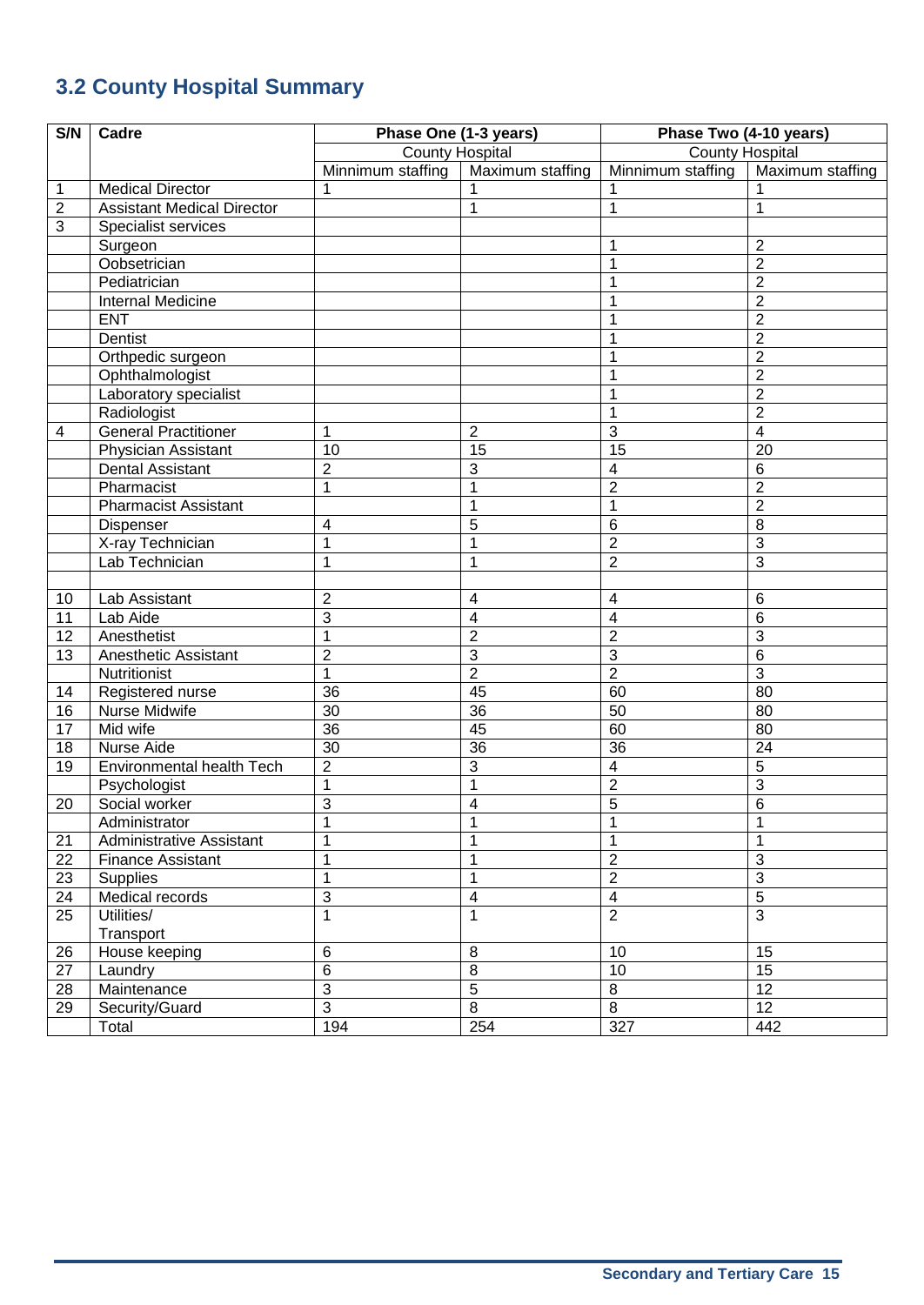# **3.3 Regional Hospital Summary**

| S/N            | Cadre                             | Phase One (1-3 years)        |                     | Phase Two (4-10 years)   |                         |  |
|----------------|-----------------------------------|------------------------------|---------------------|--------------------------|-------------------------|--|
|                |                                   | Regional Hospital            |                     | <b>Regional Hospital</b> |                         |  |
|                |                                   | Minnimum staffing            | Maximum staffing    | Minnimum staffing        | Maximum staffing        |  |
| 1              | <b>Medical Director</b>           |                              |                     |                          |                         |  |
| $\overline{2}$ | <b>Assistant Medical Director</b> |                              |                     | 1                        | 1                       |  |
| 3              | Specialist services               |                              |                     |                          |                         |  |
|                | Surgeon                           | 1                            | $\overline{2}$      | 3                        | 4                       |  |
|                | Oobsetrician                      | 1                            | $\overline{2}$      | 3                        | 4                       |  |
|                | Pediatrician                      | 1                            | $\overline{2}$      | 3                        | 4                       |  |
|                | <b>Internal Medicine</b>          | 1                            | $\overline{2}$      | 3                        | 4                       |  |
|                | <b>ENT</b>                        | 1                            | $\overline{2}$      | 3                        | 4                       |  |
|                | Dentist                           | 1                            | $\overline{2}$      | 3                        | 4                       |  |
|                | Orthpedic surgeon                 | 1                            | $\overline{2}$      | 3                        | 4                       |  |
|                | Ophthalmologist                   | 1                            | $\overline{2}$      | 3                        | 4                       |  |
|                | Laboratory specialist             | 1                            | $\overline{2}$      | 3                        | 4                       |  |
|                | Radiologist                       | $\mathbf{1}$                 | $\overline{2}$      | 3                        | 4                       |  |
| 4              | General Practitioner              | $\overline{3}$               | $\overline{4}$      | $\overline{5}$           | 8                       |  |
|                | <b>Physician Assistant</b>        | $\overline{15}$              | 20                  | 20                       | 15                      |  |
|                | <b>Dental Assistant</b>           | $6\phantom{1}6$              | 8                   | 8                        | 12                      |  |
|                | Pharmacist                        | $\overline{2}$               | 3                   | 3                        | 4                       |  |
|                | <b>Pharmacist Assistant</b>       | $\overline{2}$               | 3                   | $\overline{3}$           | $\overline{\mathbf{4}}$ |  |
|                | Dispenser                         | 6                            | $\overline{8}$      | 10                       | 12                      |  |
|                | X-ray Technician                  | $\overline{3}$               | $\overline{4}$      | 5                        | $6\phantom{1}6$         |  |
|                | Lab Technician                    | $\overline{2}$               | 3                   | 4                        | 6                       |  |
|                |                                   |                              |                     |                          |                         |  |
| 10             | Lab Assistant                     | 4                            | 8                   | 10                       | 15                      |  |
| 11             | Lab Aide                          | 5                            | 8<br>$\overline{4}$ | 10                       | $\overline{12}$         |  |
| 12             | Anesthetist                       | 3<br>$\overline{\mathbf{4}}$ | $\overline{6}$      | $\overline{\mathbf{4}}$  | $6\phantom{1}6$<br>8    |  |
| 13             | Anesthetic Assistant              | $\overline{2}$               | $\overline{3}$      | 6<br>$\overline{3}$      | $\overline{4}$          |  |
|                | Nutritionist                      | 50                           | $\overline{75}$     | 80                       | 100                     |  |
| 14<br>16       | Registered nurse<br>Nurse Midwife | 45                           | 70                  | 80                       | 100                     |  |
| 17             | Mid wife                          | 50                           | 75                  | 80                       | 100                     |  |
| 18             | Nurse Aide                        | $\overline{36}$              | $\overline{30}$     | $\overline{30}$          | 24                      |  |
| 19             | <b>Environmental health Tech</b>  | 3                            | 5                   | 6                        | $\overline{8}$          |  |
|                | Psychologist                      | $\overline{1}$               | $\overline{2}$      | $\overline{2}$           | $\overline{4}$          |  |
| 20             | Social worker                     | 3                            | 4                   | 6                        | 8                       |  |
|                | Administrator                     | $\overline{1}$               |                     | $\overline{1}$           | $\overline{1}$          |  |
| 21             | Administrative Assistant          | 1                            | 1                   | $\mathbf{1}$             | $\mathbf 1$             |  |
| 22             | <b>Finance Assistant</b>          | 1                            | $\overline{2}$      | $\overline{2}$           | $\overline{3}$          |  |
| 23             | <b>Supplies</b>                   | 1                            | $\overline{2}$      | $\overline{2}$           | $\overline{3}$          |  |
| 24             | Medical records                   | 4                            | $\overline{5}$      | $\overline{5}$           | $\overline{7}$          |  |
| 25             | Utilities/                        | $\overline{2}$               | $\overline{3}$      | $\overline{3}$           | $\overline{5}$          |  |
|                | Transport                         |                              |                     |                          |                         |  |
| 26             | House keeping                     | 10                           | 12                  | 12                       | 18                      |  |
| 27             | Laundry                           | 10                           | 12                  | 12                       | 18                      |  |
| 28             | Maintenance                       | $\overline{4}$               | 8                   | 10                       | 18                      |  |
| 29             | Security/Guard                    | $6\phantom{1}$               | $\overline{9}$      | 9                        | $\overline{12}$         |  |
|                | Total                             | 296                          | 420                 | 464                      | 584                     |  |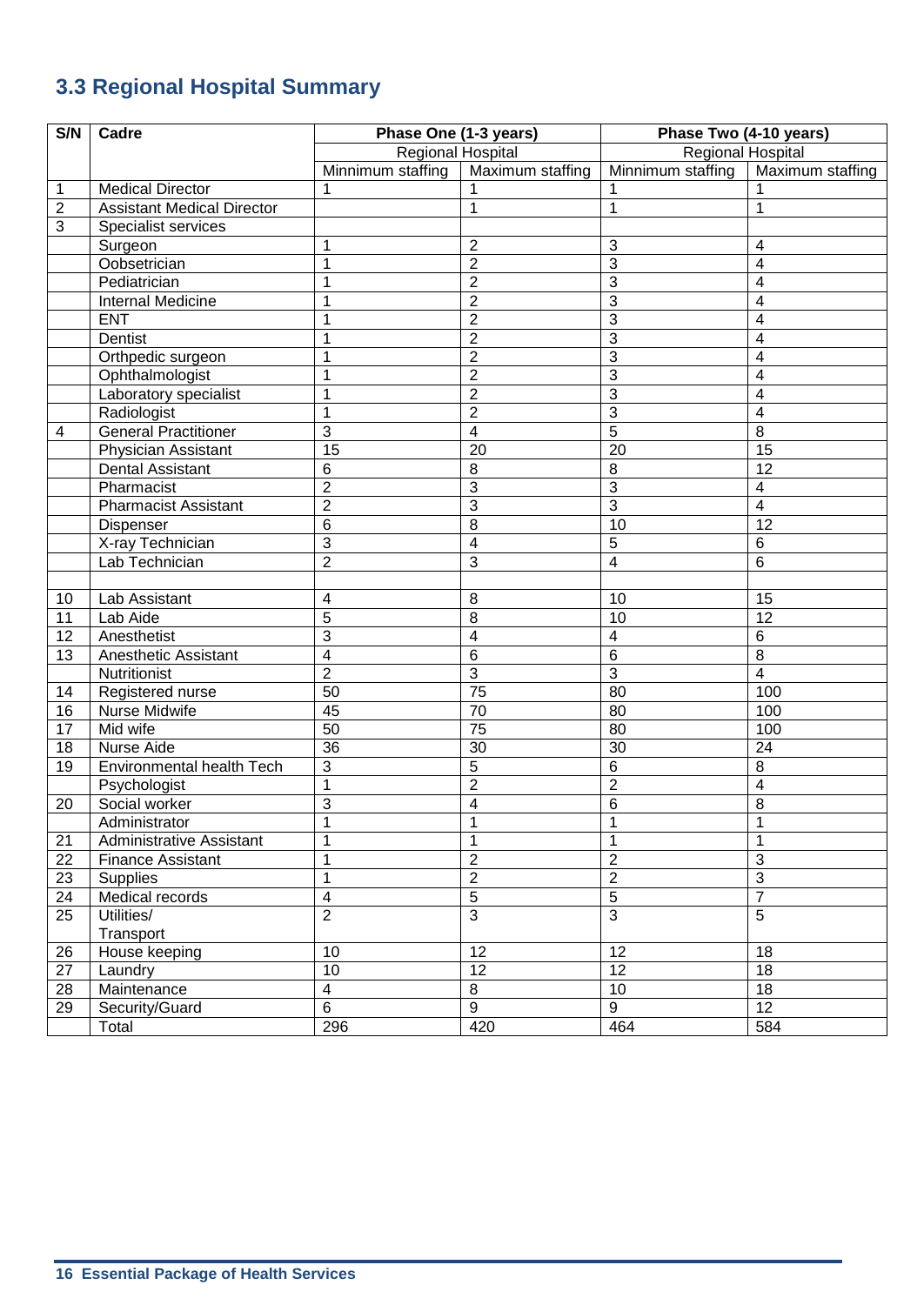# **4.0 Secondary & Tertiary Care Service Detail**

For all outpatient services, refer to the EPHS: Primary Care Package. Health Centers and all Hospitals are expected to provide all Primary Care services in addition to the below services

## **4.1 Diagnostics**

#### **ASSUMPTIONS:**

- These services represent a ten-year plan.
- During Phase One: Laboratory services will be expanded to Health Centers and Laboratory Technicians will be deployed at all Hospitals.
- During Phase Two: Specialist Laboratory Technicians will be deployed at all Regional Hospitals and diagnostic services to ensure safe surgery will be established at all County and Regional Hospitals.
- A pathologist will be deployed during Phase One at JFK Hospital. During Phase Two, pathologists will be deployed at Regional Hospitals.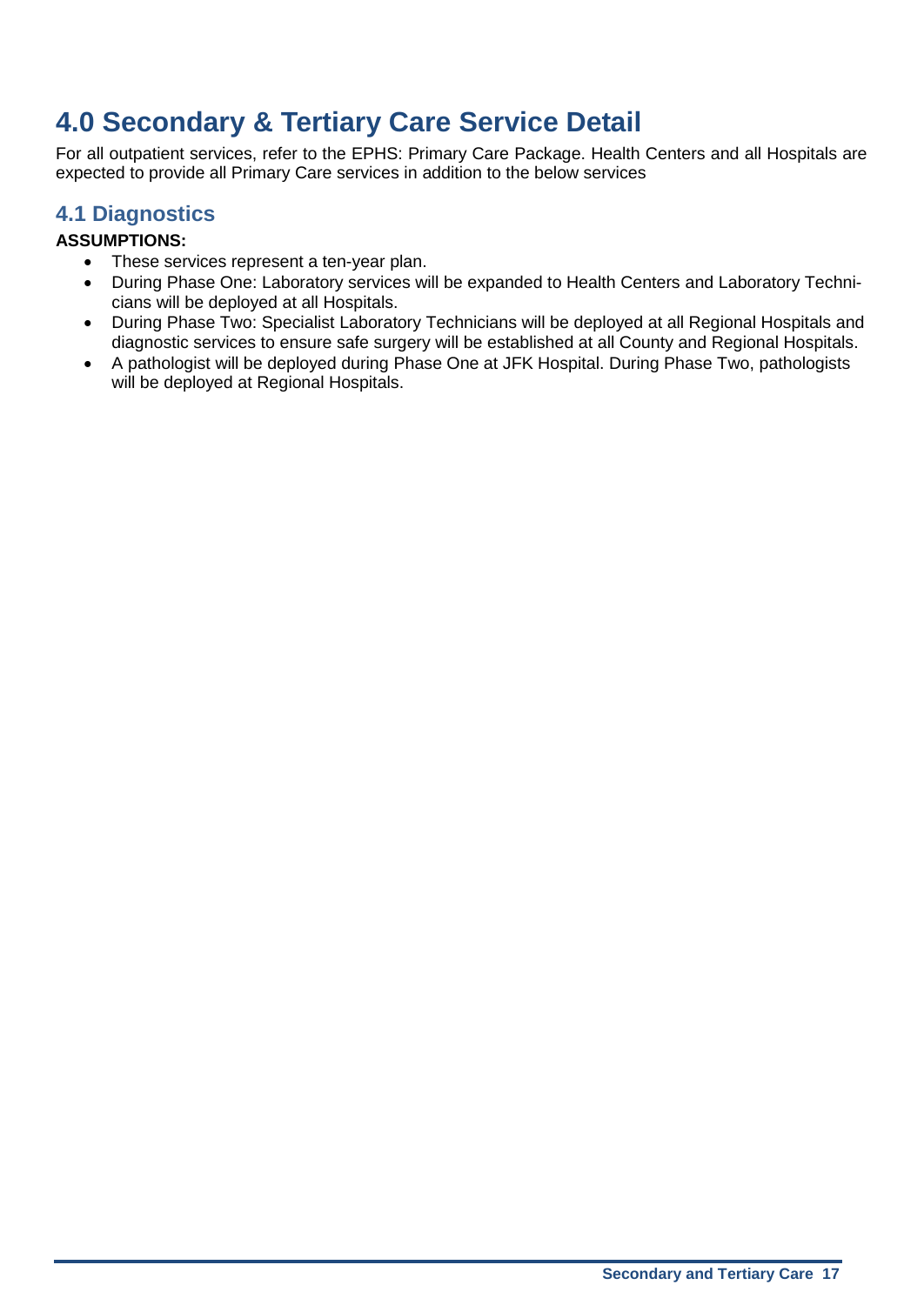|                                                    | <b>SECONDARY</b> |                   | <b>TERTIARY</b> |       |
|----------------------------------------------------|------------------|-------------------|-----------------|-------|
|                                                    | HC               | DH                | <b>CH</b>       | RH    |
| <b>DIAGNOSTIC TESTS</b>                            |                  |                   |                 |       |
| Laboratory                                         |                  |                   |                 |       |
| Hematology                                         |                  |                   |                 |       |
| Bleeding and clotting times                        | Refer            | Yes               | Yes             | Yes   |
| Blood typing and cross matching                    | Refer            | Yes               | <b>Yes</b>      | Yes   |
| Erythrocyte Sedimentation Rate (ESR)               | Refer            | Yes               | Yes             | Yes   |
| Full blood count                                   | Refer            | Yes               | Yes             | Yes   |
| Hematocrit                                         | Refer            | Yes               | Yes             | Yes   |
| <b>Microscopy</b>                                  |                  |                   |                 |       |
| CSF cell count                                     | Refer            | Yes               | Yes             | Yes   |
| Gram stain for discharges, pus                     | <b>Yes</b>       | Yes               | Yes             | Yes   |
| Sputum for acid fast bacilli (Ziehl Nielsen Stain) | Refer            | Yes               | Yes             | Yes   |
| Urine microscopy                                   | Yes              | Yes               | Yes             | Yes   |
| <b>Clinical Chemistry</b>                          |                  |                   |                 |       |
| Hepatitis B & C rapid tests                        | Refer            | Yes               | Yes             | Yes   |
| <b>Blood glucose</b>                               | Refer            | Yes               | Yes             | Yes   |
| CD4 testing                                        | Refer            | Refer             | Yes             | Yes   |
| Clinical chemistry panels (Automated analyzer)     | Refer            | <b>Yes</b>        | Yes             | Yes   |
| Culture and sensitivity testing                    | Refer            | Refer             | Refer           | Yes   |
| HIV rapid testing                                  | Yes              | Yes               | Yes             | Yes   |
| Protinuria and Glucosuria                          | Yes.             | <b>Yes</b>        | Yes             | Yes   |
| Rapid pregnancy testing                            | <b>Yes</b>       | Yes               | Yes             | Yes   |
| RPR test for Syphilis                              | Yes              | Yes               | Yes             | Yes   |
| Serum bilirubin                                    | Refer            | Yes               | Yes             | Yes   |
| <b>Imaging</b>                                     |                  |                   |                 |       |
| CT Scan                                            |                  | Refer Refer Refer |                 | Refer |
| Echocardiography                                   |                  | Refer Refer Refer |                 | Yes   |
| Fluroscopy                                         | Refer            | Refer             | Refer           | Yes   |
| Intravenous Pyelogram (IVP)                        | Refer            | Refer             | Refer           | Yes   |
| Mammography                                        | Refer            | Refer             | Yes             | Yes   |
| Ultrasound                                         | Refer            | Refer             | Yes             | Yes   |
| X-Ray                                              |                  | Refer Refer       | Yes             | Yes   |
| <b>Neurology Services</b>                          |                  |                   |                 |       |
| Electroencephalography (EEG)                       |                  | Refer Refer       | Yes             | Yes   |
| <b>Cardiology Services</b>                         |                  |                   |                 |       |
| Electrocardiogram (EKG)                            |                  | Refer Refer       | Yes             | Yes   |
| <b>Endoscopic Procedures</b>                       |                  |                   |                 |       |
| Anoscopy                                           |                  | Refer Refer Refer |                 | Yes   |
| Bronchoscopy                                       | Refer            | Refer Refer       |                 | Yes   |
| Colonoscopy                                        | Refer            | Refer             | Refer           | Yes   |
| Gastroscopy                                        | Refer            | Refer Refer       |                 | Yes   |
| Sigmoidoscopy                                      |                  | Refer Refer Refer |                 | Yes   |

#### **4.2 Surgery and Anesthesia**

#### **ASSUMPTIONS:**

- These services represent a ten-year plan.
- During Phase One: General surgeons will be available at all County and Regional Hospitals.
- During Phase Two: Specialists will be hired in Regional Hospitals, followed by County Hospitals. Only specialists will perform specialized services. A pathologist will be available.
- Advanced procedures, not included in this package, will be referred to JFK-MC or out of country as needed. All neurological trauma procedures will be done at JFK-MC.
- Pediatric Intensive Care Units will be available at all County and Regional Hospitals.
- Anesthesia services are available at District Hospitals and higher.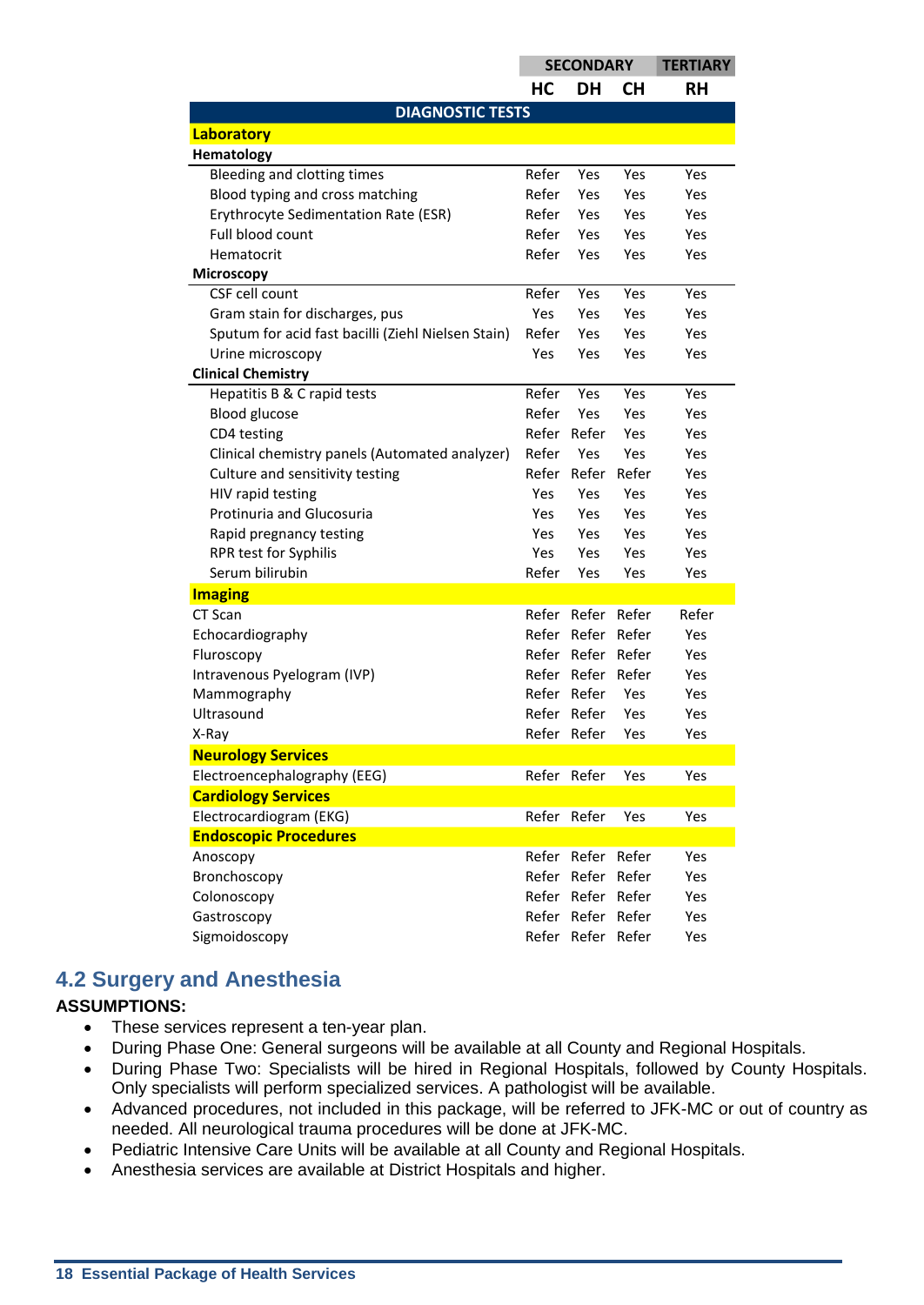|                                               | <b>SECONDARY</b>           |           |                 | <b>TERTIARY</b> |
|-----------------------------------------------|----------------------------|-----------|-----------------|-----------------|
|                                               | HC                         | <b>DH</b> | <b>CH</b>       | <b>RH</b>       |
|                                               | <b>SURGICAL PROCEDURES</b> |           |                 |                 |
| <b>Neurosurgery</b>                           |                            |           |                 |                 |
| Burr Holes to relieve intercranial pressure   | Refer                      | Refer     | Bilateral/Refer | Yes             |
| Removal of foreign bodies if life threatening | Refer                      | Refer     | Refer           | Yes             |
| Ventriculo-peritoneal shunts                  | Refer                      | Refer     | Refer           | Yes             |
| <b>Ophthamology</b>                           |                            |           |                 |                 |
| <b>Basic Procedures:</b>                      |                            |           |                 |                 |
| Cataracts                                     | Refer                      | Refer     | Refer           | Yes             |
| Detached retina                               | Refer                      | Refer     | Refer           | Yes             |
| Glaucoma                                      | Refer                      | Refer     | Refer           | Yes             |
| Simple foreign bodies                         | Yes                        | Yes       | Yes             | Yes             |
| <b>Ocular Trauma Procedures:</b>              |                            |           |                 |                 |
| <b>Dislocated lense</b>                       | Refer                      | Refer     | Refer           | Yes             |
| Enucleation                                   | Refer                      | Refer     | Refer           | Yes             |
| Minor injuries                                | Yes/Refer                  | Yes       | Yes             | Yes             |
| Orbital injuries                              | Refer                      | Refer     | Refer           | Yes             |
| Penetrating foreign bodies                    | Refer                      | Refer     | Refer           | Yes             |
| <b>Ear, Nose &amp; Throat (ENT)</b>           |                            |           |                 |                 |
| Adenoidectomy                                 | Refer                      | Refer     | Refer           | Yes             |
| Diagnosis and management of ENT tumors        | Refer                      | Refer     | Refer           | Yes             |
| Mastoidectomy                                 | Refer                      | Refer     | Refer           | Yes             |
| Maxilofacial conditions and injuries          | Refer                      | Refer     | Refer           | Yes             |
| Remove foreign body in ear, nose or airway    | Yes/Refer                  | Yes/Refer | Yes             | Yes             |
| Repair ear, oral cavity, nasal lacerations    | Yes/Refer                  | Yes       | Yes             | Yes             |
| Repair hearing loss injuries                  | Refer                      | Refer     | Refer           | Yes             |
| Repair perforated eardrum                     | Refer                      | Refer     | Refer           | Yes             |
| Tonsillectomy                                 | Refer                      | Refer     | Refer           | Yes             |
| <b>General</b>                                |                            |           |                 |                 |
| Amputation                                    | Refer                      | Refer     | Yes             | Yes             |
| <b>Cellulitis and abscess</b>                 | Yes                        | Yes       | Yes             | Yes             |
| Cholecystectomy                               | Refer                      | Refer     | Yes             | Yes             |
| Cyst-enterostomy                              | Refer                      | Refer     | Refer           | Yes             |
| Elective abdominal conditions                 | Refer                      | Refer     | Yes             | Yes             |
| Elective hernias (all)                        | Refer                      | Refer     | Yes             | Yes             |
| Elective common duct                          | Refer                      | Refer     | Refer           | Yes             |
| <b>Emergency abdominal conditions</b>         | Refer                      | Yes/Refer | Yes             | Yes             |
| <b>Emergency Common Duct</b>                  | Refer                      | Refer     | Yes             | Yes             |
| Foreign body removal                          | Yes/Refer                  | Yes/Refer | Yes             | Yes             |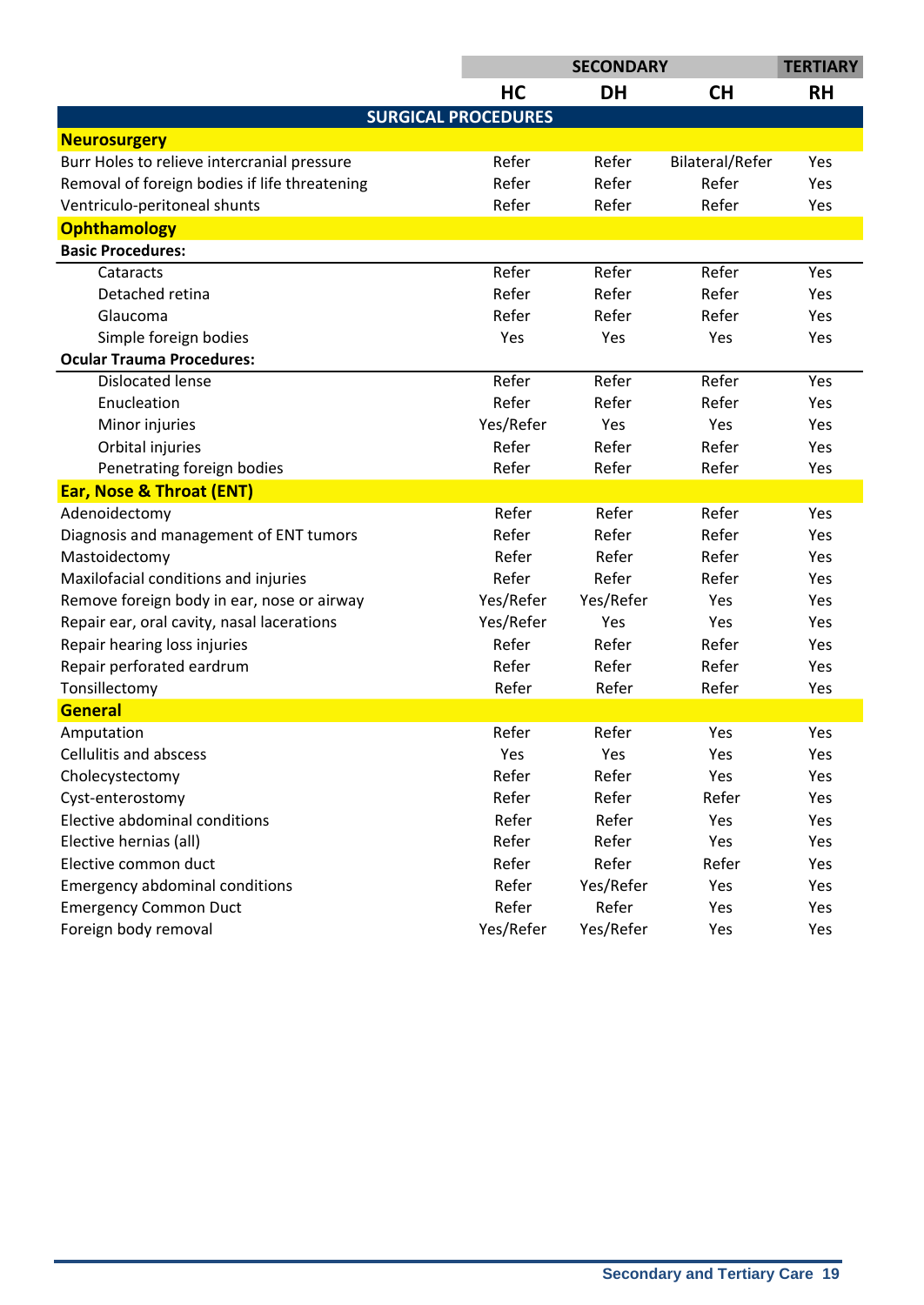|                                        |                            | <b>TERTIARY</b> |           |           |
|----------------------------------------|----------------------------|-----------------|-----------|-----------|
|                                        | HC                         | <b>DH</b>       | <b>CH</b> | <b>RH</b> |
|                                        | <b>SURGICAL PROCEDURES</b> |                 |           |           |
| <b>General</b>                         |                            |                 |           |           |
| Hemmorhoid removal                     | Refer                      | Refer           | Yes       | Yes       |
| Intra-abdominal abcess drainage        | Refer                      | Refer           | Refer     | Yes       |
| Ischio-rectal                          | Refer                      | Refer           | Yes       | Yes       |
| Laprascopic procedures                 | Refer                      | Refer           | Refer     | Yes       |
| Lumpectomy/Mastectomy                  | Refer                      | Refer           | Yes       | Yes       |
| Pancreatectomy                         | Refer                      | Refer           | Refer     | Yes       |
| Perirectal abcess                      | Yes/Refer                  | Yes/Refer       | Yes       | Yes       |
| Rectal prolapse repair                 | Refer                      | Refer           | Yes       | Yes       |
| Thyroid and Parathyroid (elective)     | Refer                      | Refer           | Yes       | Yes       |
| Tracheostomy                           | Refer                      | Refer           | Yes       | Yes       |
| Wound/Laceration repair                | Yes/Refer                  | Yes             | Yes       | Yes       |
| Fasciotomy                             | Refer                      | Refer           | Yes       | Yes       |
| Incisional and fine needle biopsies    | Yes                        | Yes             | Yes       | Yes       |
| <b>Thoracic</b>                        |                            |                 |           |           |
| Bronchoscopy                           | Refer                      | Refer           | Yes       | Yes       |
| Emergency chest tube insertion         | Yes                        | Yes             | Yes       | Yes       |
| Emergency stabilization of flail chest | Yes                        | Yes             | Yes       | Yes       |
| Empyema                                | Refer                      | Refer           | Yes       | Yes       |
| Open thoracotomy                       | Refer                      | Refer           | Yes       | Yes       |
| Pleuroscopy                            | Refer                      | Refer           | Yes       | Yes       |
| Thoracentesis (elective)               | Refer                      | Yes             | Yes       | Yes       |
| <b>Cardiovascular</b>                  |                            |                 |           |           |
| <b>Elective Pericardiocentesis</b>     | Refer                      | Refer           | Refer     | Yes       |
| <b>Emergency Pericardiocentesis</b>    | Yes                        | Yes             | Yes       | Yes       |
| Emergency vascular repairs             | Refer                      | Refer           | Yes       | Yes       |
| Elective vascular repairs              | Refer                      | Refer           | Refer     | Yes       |
| <b>Genitourinary</b>                   |                            |                 |           |           |
| Catheterization (uretheral or bladder) | Yes                        | Yes             | Yes       | Yes       |
| Bladder/incontinence                   | Refer                      | Refer           | Yes       | Yes       |
| Elective bowel                         | Refer                      | Refer           | Refer     | Yes       |
| Elective nephrectomy                   | Refer                      | Refer           | Refer     | Yes       |
| <b>Emergency bowel</b>                 | Refer                      | Refer           | Yes       | Yes       |
| Emergency nephrectomy                  | Refer                      | Refer           | Yes       | Yes       |
| Emergency suprapubic puncture          | Yes                        | Yes             | Yes       | Yes       |
| Kidney stone removal                   | Refer                      | Refer           | Refer     | Yes       |
| Percutaneous nephrolithotomy           | Refer                      | Refer           | Yes       | Yes       |
| Prostatectomy                          | Refer                      | Refer           | Refer     | Yes       |
| Pyloplasty                             | Refer                      | Refer           | Refer     | Yes       |
| Suprapubic cystostomy                  | Refer                      | Refer           | Yes       | Yes       |
| Uretheral stricture/dilatation         | Refer                      | Refer           | Yes       | Yes       |
| Male non-emergent                      |                            |                 |           |           |
| Circumcision                           | Yes                        | Yes             | Yes       | Yes       |
| Prostatectomy                          | Refer                      | Refer           | Yes       | Yes       |
| Scrotal hydrocele                      | Refer                      | Refer           | Yes       | Yes       |
| Vasectomy                              | Refer                      | Refer           | Yes       | Yes       |
| Male-emergent                          |                            |                 |           |           |
| Paraphimosis                           | Refer                      | Yes             | Yes       | Yes       |
| Priapasm                               | Refer                      | Refer           | Yes       | Yes       |
| Torsion of the testis                  | Refer                      | Refer           | Yes       | Yes       |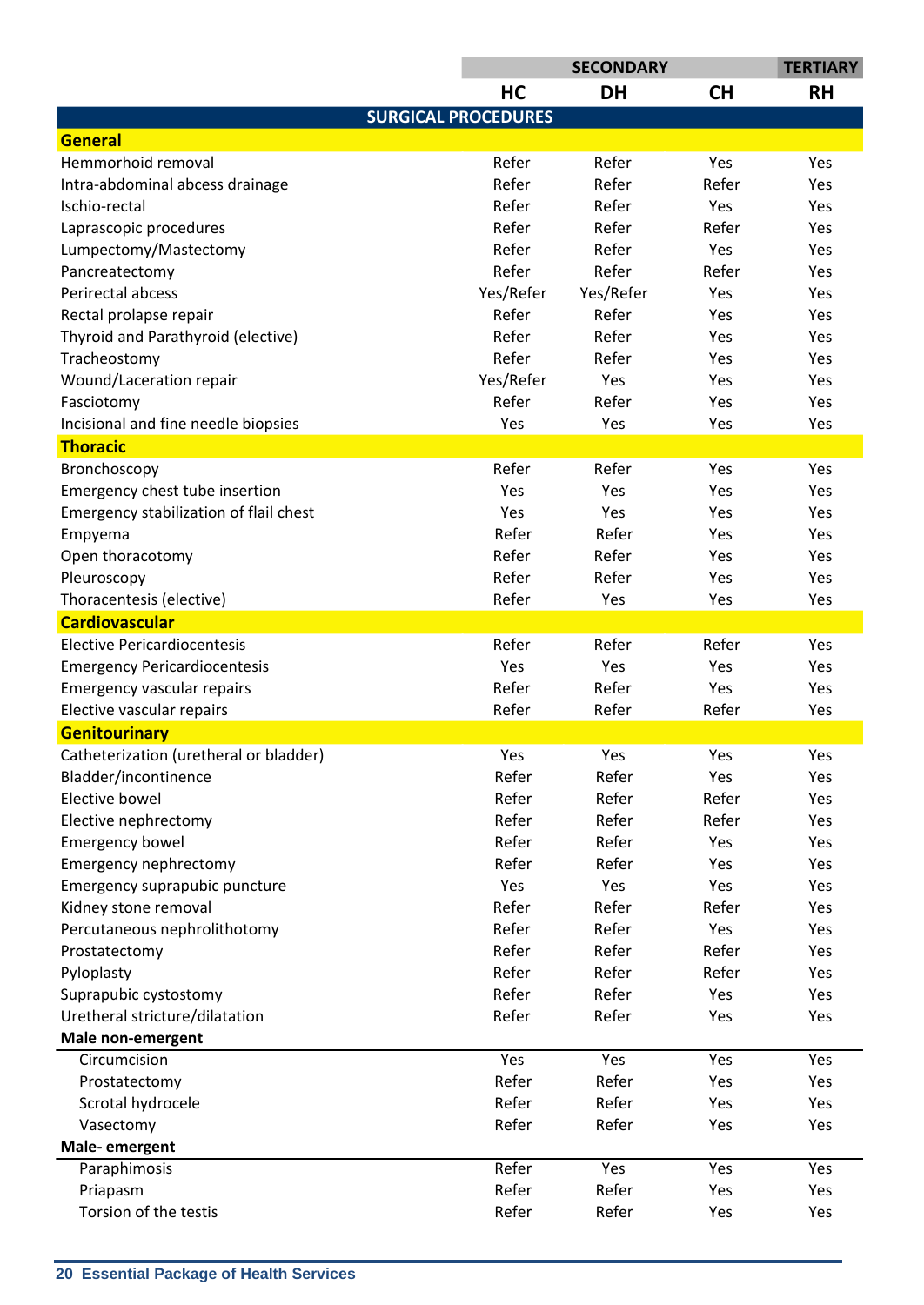| <b>HC</b><br><b>DH</b><br><b>CH</b><br><b>RH</b><br><b>SURGICAL PROCEDURES</b><br><b>Genitourinary</b><br>Female<br>Yes/Refer<br>Yes/Refer<br>Genital injury repair<br>Yes<br>Yes<br><b>Obstetric-Gynecological</b><br>Refer<br><b>Caesarean Section</b><br>Yes<br>Yes<br>Yes<br>Refer<br>Refer<br>Dilitation and curatage<br>Yes<br>Yes<br>Refer<br>Refer<br>Yes<br>Hysterectomy<br>Yes<br>Refer<br>Refer<br>Myomectomy<br>Yes<br>Yes<br>Refer<br>Oophorectomy/Salpingectomy<br>Yes<br>Yes<br>Yes<br>Refer<br>Refer<br>Post-partum fistula repair<br>Yes<br>Yes<br>Prolapse and Transvaginal operations<br>Refer<br>Refer<br>Yes<br>Yes<br>Refer<br>Refer<br>Repair bladder injury<br>Yes<br>Yes<br>Refer<br>Yes/Refer<br>Repair cervical laceration<br>Yes<br>Yes<br>Refer<br>Repair 3rd & 4th degree lacerations<br>Yes<br>Yes<br>Yes<br>Refer<br>Refer<br>Refer<br>Repair ruptured uterus<br>Yes<br><b>Tubal sterilization</b><br>Refer<br>Yes<br>Yes<br>Yes<br><b>Pediatric</b><br>Refer<br>Refer<br>Caustic ingestion<br>Yes<br>Yes<br><b>Congenital malformations</b><br>Refer<br>Refer<br>Refer<br>Yes<br>Refer<br>Refer<br>Intussusception<br>Yes<br>Yes<br>Refer<br>Refer<br>Refer<br>Pyloric stenosis<br>Yes<br>Skin burns<br>Refer<br>Refer<br>Yes<br>Yes<br><b>ANESTHESIA</b><br><b>Resuscitation and preparation for anaesthesia</b><br>Refer<br>Assess and manage a patient with anemia for surgery<br>Yes<br>Yes<br>Yes<br>Refer<br>Assess and manage the unconscious patient for/under<br>Yes<br>Yes<br>Yes<br>Refer<br>Cardiac life support<br>Yes<br>Yes<br>Yes<br>Refer<br>Hemorrhage<br>Yes<br>Yes<br>Yes<br>Manage cardiac arrest and inadequate circulation<br>Refer<br>Yes<br>Yes<br>Yes<br>Refer<br>Manage convulsions<br>Yes<br>Yes<br>Yes<br>Refer<br>Manage emergencies and cardiopulmonary resuscitation<br>Yes<br>Yes<br>Yes<br>Refer<br>Manage shock<br>Yes<br>Yes<br>Yes<br>Ventilation and intubation<br>Refer<br>Yes<br>Yes<br>Yes<br><b>Intravenous Access</b><br>Refer<br>Administer general or regional anaesthesia<br>Yes<br>Yes<br>Yes<br>Refer<br>Intraosseous punture<br>Yes<br>Yes<br>Yes<br>IV access in the antecubital fossa<br>Yes<br>Yes<br>Yes<br>Yes<br>Refer<br>Refer<br>IV access in the femoral vein fossa<br>Yes<br>Yes<br>Refer<br>IV access in the internal jugula vein<br>Refer<br>Yes<br>Yes<br>IV access to the following in children:<br>Yes<br>Yes<br>Yes<br>Yes<br>Back of the hand (on the ulna side)<br>Scalp<br>Yes<br>Yes<br>Yes<br>Yes<br>Ventral surface of the wrist (very small veins)<br>Yes<br>Yes<br>Yes<br>Yes<br>Femoral vein<br>Yes<br>Yes<br>Yes<br>Yes | <b>SECONDARY</b> |  |  | <b>TERTIARY</b> |
|-------------------------------------------------------------------------------------------------------------------------------------------------------------------------------------------------------------------------------------------------------------------------------------------------------------------------------------------------------------------------------------------------------------------------------------------------------------------------------------------------------------------------------------------------------------------------------------------------------------------------------------------------------------------------------------------------------------------------------------------------------------------------------------------------------------------------------------------------------------------------------------------------------------------------------------------------------------------------------------------------------------------------------------------------------------------------------------------------------------------------------------------------------------------------------------------------------------------------------------------------------------------------------------------------------------------------------------------------------------------------------------------------------------------------------------------------------------------------------------------------------------------------------------------------------------------------------------------------------------------------------------------------------------------------------------------------------------------------------------------------------------------------------------------------------------------------------------------------------------------------------------------------------------------------------------------------------------------------------------------------------------------------------------------------------------------------------------------------------------------------------------------------------------------------------------------------------------------------------------------------------------------------------------------------------------------------------------------------------------------------------------------------------------------------------------------------------------------------------------------------------------------------------------------------------------------------------------------------------------------------------------|------------------|--|--|-----------------|
|                                                                                                                                                                                                                                                                                                                                                                                                                                                                                                                                                                                                                                                                                                                                                                                                                                                                                                                                                                                                                                                                                                                                                                                                                                                                                                                                                                                                                                                                                                                                                                                                                                                                                                                                                                                                                                                                                                                                                                                                                                                                                                                                                                                                                                                                                                                                                                                                                                                                                                                                                                                                                                     |                  |  |  |                 |
|                                                                                                                                                                                                                                                                                                                                                                                                                                                                                                                                                                                                                                                                                                                                                                                                                                                                                                                                                                                                                                                                                                                                                                                                                                                                                                                                                                                                                                                                                                                                                                                                                                                                                                                                                                                                                                                                                                                                                                                                                                                                                                                                                                                                                                                                                                                                                                                                                                                                                                                                                                                                                                     |                  |  |  |                 |
|                                                                                                                                                                                                                                                                                                                                                                                                                                                                                                                                                                                                                                                                                                                                                                                                                                                                                                                                                                                                                                                                                                                                                                                                                                                                                                                                                                                                                                                                                                                                                                                                                                                                                                                                                                                                                                                                                                                                                                                                                                                                                                                                                                                                                                                                                                                                                                                                                                                                                                                                                                                                                                     |                  |  |  |                 |
|                                                                                                                                                                                                                                                                                                                                                                                                                                                                                                                                                                                                                                                                                                                                                                                                                                                                                                                                                                                                                                                                                                                                                                                                                                                                                                                                                                                                                                                                                                                                                                                                                                                                                                                                                                                                                                                                                                                                                                                                                                                                                                                                                                                                                                                                                                                                                                                                                                                                                                                                                                                                                                     |                  |  |  |                 |
|                                                                                                                                                                                                                                                                                                                                                                                                                                                                                                                                                                                                                                                                                                                                                                                                                                                                                                                                                                                                                                                                                                                                                                                                                                                                                                                                                                                                                                                                                                                                                                                                                                                                                                                                                                                                                                                                                                                                                                                                                                                                                                                                                                                                                                                                                                                                                                                                                                                                                                                                                                                                                                     |                  |  |  |                 |
|                                                                                                                                                                                                                                                                                                                                                                                                                                                                                                                                                                                                                                                                                                                                                                                                                                                                                                                                                                                                                                                                                                                                                                                                                                                                                                                                                                                                                                                                                                                                                                                                                                                                                                                                                                                                                                                                                                                                                                                                                                                                                                                                                                                                                                                                                                                                                                                                                                                                                                                                                                                                                                     |                  |  |  |                 |
|                                                                                                                                                                                                                                                                                                                                                                                                                                                                                                                                                                                                                                                                                                                                                                                                                                                                                                                                                                                                                                                                                                                                                                                                                                                                                                                                                                                                                                                                                                                                                                                                                                                                                                                                                                                                                                                                                                                                                                                                                                                                                                                                                                                                                                                                                                                                                                                                                                                                                                                                                                                                                                     |                  |  |  |                 |
|                                                                                                                                                                                                                                                                                                                                                                                                                                                                                                                                                                                                                                                                                                                                                                                                                                                                                                                                                                                                                                                                                                                                                                                                                                                                                                                                                                                                                                                                                                                                                                                                                                                                                                                                                                                                                                                                                                                                                                                                                                                                                                                                                                                                                                                                                                                                                                                                                                                                                                                                                                                                                                     |                  |  |  |                 |
|                                                                                                                                                                                                                                                                                                                                                                                                                                                                                                                                                                                                                                                                                                                                                                                                                                                                                                                                                                                                                                                                                                                                                                                                                                                                                                                                                                                                                                                                                                                                                                                                                                                                                                                                                                                                                                                                                                                                                                                                                                                                                                                                                                                                                                                                                                                                                                                                                                                                                                                                                                                                                                     |                  |  |  |                 |
|                                                                                                                                                                                                                                                                                                                                                                                                                                                                                                                                                                                                                                                                                                                                                                                                                                                                                                                                                                                                                                                                                                                                                                                                                                                                                                                                                                                                                                                                                                                                                                                                                                                                                                                                                                                                                                                                                                                                                                                                                                                                                                                                                                                                                                                                                                                                                                                                                                                                                                                                                                                                                                     |                  |  |  |                 |
|                                                                                                                                                                                                                                                                                                                                                                                                                                                                                                                                                                                                                                                                                                                                                                                                                                                                                                                                                                                                                                                                                                                                                                                                                                                                                                                                                                                                                                                                                                                                                                                                                                                                                                                                                                                                                                                                                                                                                                                                                                                                                                                                                                                                                                                                                                                                                                                                                                                                                                                                                                                                                                     |                  |  |  |                 |
|                                                                                                                                                                                                                                                                                                                                                                                                                                                                                                                                                                                                                                                                                                                                                                                                                                                                                                                                                                                                                                                                                                                                                                                                                                                                                                                                                                                                                                                                                                                                                                                                                                                                                                                                                                                                                                                                                                                                                                                                                                                                                                                                                                                                                                                                                                                                                                                                                                                                                                                                                                                                                                     |                  |  |  |                 |
|                                                                                                                                                                                                                                                                                                                                                                                                                                                                                                                                                                                                                                                                                                                                                                                                                                                                                                                                                                                                                                                                                                                                                                                                                                                                                                                                                                                                                                                                                                                                                                                                                                                                                                                                                                                                                                                                                                                                                                                                                                                                                                                                                                                                                                                                                                                                                                                                                                                                                                                                                                                                                                     |                  |  |  |                 |
|                                                                                                                                                                                                                                                                                                                                                                                                                                                                                                                                                                                                                                                                                                                                                                                                                                                                                                                                                                                                                                                                                                                                                                                                                                                                                                                                                                                                                                                                                                                                                                                                                                                                                                                                                                                                                                                                                                                                                                                                                                                                                                                                                                                                                                                                                                                                                                                                                                                                                                                                                                                                                                     |                  |  |  |                 |
|                                                                                                                                                                                                                                                                                                                                                                                                                                                                                                                                                                                                                                                                                                                                                                                                                                                                                                                                                                                                                                                                                                                                                                                                                                                                                                                                                                                                                                                                                                                                                                                                                                                                                                                                                                                                                                                                                                                                                                                                                                                                                                                                                                                                                                                                                                                                                                                                                                                                                                                                                                                                                                     |                  |  |  |                 |
|                                                                                                                                                                                                                                                                                                                                                                                                                                                                                                                                                                                                                                                                                                                                                                                                                                                                                                                                                                                                                                                                                                                                                                                                                                                                                                                                                                                                                                                                                                                                                                                                                                                                                                                                                                                                                                                                                                                                                                                                                                                                                                                                                                                                                                                                                                                                                                                                                                                                                                                                                                                                                                     |                  |  |  |                 |
|                                                                                                                                                                                                                                                                                                                                                                                                                                                                                                                                                                                                                                                                                                                                                                                                                                                                                                                                                                                                                                                                                                                                                                                                                                                                                                                                                                                                                                                                                                                                                                                                                                                                                                                                                                                                                                                                                                                                                                                                                                                                                                                                                                                                                                                                                                                                                                                                                                                                                                                                                                                                                                     |                  |  |  |                 |
|                                                                                                                                                                                                                                                                                                                                                                                                                                                                                                                                                                                                                                                                                                                                                                                                                                                                                                                                                                                                                                                                                                                                                                                                                                                                                                                                                                                                                                                                                                                                                                                                                                                                                                                                                                                                                                                                                                                                                                                                                                                                                                                                                                                                                                                                                                                                                                                                                                                                                                                                                                                                                                     |                  |  |  |                 |
|                                                                                                                                                                                                                                                                                                                                                                                                                                                                                                                                                                                                                                                                                                                                                                                                                                                                                                                                                                                                                                                                                                                                                                                                                                                                                                                                                                                                                                                                                                                                                                                                                                                                                                                                                                                                                                                                                                                                                                                                                                                                                                                                                                                                                                                                                                                                                                                                                                                                                                                                                                                                                                     |                  |  |  |                 |
|                                                                                                                                                                                                                                                                                                                                                                                                                                                                                                                                                                                                                                                                                                                                                                                                                                                                                                                                                                                                                                                                                                                                                                                                                                                                                                                                                                                                                                                                                                                                                                                                                                                                                                                                                                                                                                                                                                                                                                                                                                                                                                                                                                                                                                                                                                                                                                                                                                                                                                                                                                                                                                     |                  |  |  |                 |
|                                                                                                                                                                                                                                                                                                                                                                                                                                                                                                                                                                                                                                                                                                                                                                                                                                                                                                                                                                                                                                                                                                                                                                                                                                                                                                                                                                                                                                                                                                                                                                                                                                                                                                                                                                                                                                                                                                                                                                                                                                                                                                                                                                                                                                                                                                                                                                                                                                                                                                                                                                                                                                     |                  |  |  |                 |
|                                                                                                                                                                                                                                                                                                                                                                                                                                                                                                                                                                                                                                                                                                                                                                                                                                                                                                                                                                                                                                                                                                                                                                                                                                                                                                                                                                                                                                                                                                                                                                                                                                                                                                                                                                                                                                                                                                                                                                                                                                                                                                                                                                                                                                                                                                                                                                                                                                                                                                                                                                                                                                     |                  |  |  |                 |
|                                                                                                                                                                                                                                                                                                                                                                                                                                                                                                                                                                                                                                                                                                                                                                                                                                                                                                                                                                                                                                                                                                                                                                                                                                                                                                                                                                                                                                                                                                                                                                                                                                                                                                                                                                                                                                                                                                                                                                                                                                                                                                                                                                                                                                                                                                                                                                                                                                                                                                                                                                                                                                     |                  |  |  |                 |
|                                                                                                                                                                                                                                                                                                                                                                                                                                                                                                                                                                                                                                                                                                                                                                                                                                                                                                                                                                                                                                                                                                                                                                                                                                                                                                                                                                                                                                                                                                                                                                                                                                                                                                                                                                                                                                                                                                                                                                                                                                                                                                                                                                                                                                                                                                                                                                                                                                                                                                                                                                                                                                     |                  |  |  |                 |
|                                                                                                                                                                                                                                                                                                                                                                                                                                                                                                                                                                                                                                                                                                                                                                                                                                                                                                                                                                                                                                                                                                                                                                                                                                                                                                                                                                                                                                                                                                                                                                                                                                                                                                                                                                                                                                                                                                                                                                                                                                                                                                                                                                                                                                                                                                                                                                                                                                                                                                                                                                                                                                     |                  |  |  |                 |
|                                                                                                                                                                                                                                                                                                                                                                                                                                                                                                                                                                                                                                                                                                                                                                                                                                                                                                                                                                                                                                                                                                                                                                                                                                                                                                                                                                                                                                                                                                                                                                                                                                                                                                                                                                                                                                                                                                                                                                                                                                                                                                                                                                                                                                                                                                                                                                                                                                                                                                                                                                                                                                     |                  |  |  |                 |
|                                                                                                                                                                                                                                                                                                                                                                                                                                                                                                                                                                                                                                                                                                                                                                                                                                                                                                                                                                                                                                                                                                                                                                                                                                                                                                                                                                                                                                                                                                                                                                                                                                                                                                                                                                                                                                                                                                                                                                                                                                                                                                                                                                                                                                                                                                                                                                                                                                                                                                                                                                                                                                     |                  |  |  |                 |
|                                                                                                                                                                                                                                                                                                                                                                                                                                                                                                                                                                                                                                                                                                                                                                                                                                                                                                                                                                                                                                                                                                                                                                                                                                                                                                                                                                                                                                                                                                                                                                                                                                                                                                                                                                                                                                                                                                                                                                                                                                                                                                                                                                                                                                                                                                                                                                                                                                                                                                                                                                                                                                     |                  |  |  |                 |
|                                                                                                                                                                                                                                                                                                                                                                                                                                                                                                                                                                                                                                                                                                                                                                                                                                                                                                                                                                                                                                                                                                                                                                                                                                                                                                                                                                                                                                                                                                                                                                                                                                                                                                                                                                                                                                                                                                                                                                                                                                                                                                                                                                                                                                                                                                                                                                                                                                                                                                                                                                                                                                     |                  |  |  |                 |
|                                                                                                                                                                                                                                                                                                                                                                                                                                                                                                                                                                                                                                                                                                                                                                                                                                                                                                                                                                                                                                                                                                                                                                                                                                                                                                                                                                                                                                                                                                                                                                                                                                                                                                                                                                                                                                                                                                                                                                                                                                                                                                                                                                                                                                                                                                                                                                                                                                                                                                                                                                                                                                     |                  |  |  |                 |
|                                                                                                                                                                                                                                                                                                                                                                                                                                                                                                                                                                                                                                                                                                                                                                                                                                                                                                                                                                                                                                                                                                                                                                                                                                                                                                                                                                                                                                                                                                                                                                                                                                                                                                                                                                                                                                                                                                                                                                                                                                                                                                                                                                                                                                                                                                                                                                                                                                                                                                                                                                                                                                     |                  |  |  |                 |
|                                                                                                                                                                                                                                                                                                                                                                                                                                                                                                                                                                                                                                                                                                                                                                                                                                                                                                                                                                                                                                                                                                                                                                                                                                                                                                                                                                                                                                                                                                                                                                                                                                                                                                                                                                                                                                                                                                                                                                                                                                                                                                                                                                                                                                                                                                                                                                                                                                                                                                                                                                                                                                     |                  |  |  |                 |
|                                                                                                                                                                                                                                                                                                                                                                                                                                                                                                                                                                                                                                                                                                                                                                                                                                                                                                                                                                                                                                                                                                                                                                                                                                                                                                                                                                                                                                                                                                                                                                                                                                                                                                                                                                                                                                                                                                                                                                                                                                                                                                                                                                                                                                                                                                                                                                                                                                                                                                                                                                                                                                     |                  |  |  |                 |
|                                                                                                                                                                                                                                                                                                                                                                                                                                                                                                                                                                                                                                                                                                                                                                                                                                                                                                                                                                                                                                                                                                                                                                                                                                                                                                                                                                                                                                                                                                                                                                                                                                                                                                                                                                                                                                                                                                                                                                                                                                                                                                                                                                                                                                                                                                                                                                                                                                                                                                                                                                                                                                     |                  |  |  |                 |
|                                                                                                                                                                                                                                                                                                                                                                                                                                                                                                                                                                                                                                                                                                                                                                                                                                                                                                                                                                                                                                                                                                                                                                                                                                                                                                                                                                                                                                                                                                                                                                                                                                                                                                                                                                                                                                                                                                                                                                                                                                                                                                                                                                                                                                                                                                                                                                                                                                                                                                                                                                                                                                     |                  |  |  |                 |
|                                                                                                                                                                                                                                                                                                                                                                                                                                                                                                                                                                                                                                                                                                                                                                                                                                                                                                                                                                                                                                                                                                                                                                                                                                                                                                                                                                                                                                                                                                                                                                                                                                                                                                                                                                                                                                                                                                                                                                                                                                                                                                                                                                                                                                                                                                                                                                                                                                                                                                                                                                                                                                     |                  |  |  |                 |
|                                                                                                                                                                                                                                                                                                                                                                                                                                                                                                                                                                                                                                                                                                                                                                                                                                                                                                                                                                                                                                                                                                                                                                                                                                                                                                                                                                                                                                                                                                                                                                                                                                                                                                                                                                                                                                                                                                                                                                                                                                                                                                                                                                                                                                                                                                                                                                                                                                                                                                                                                                                                                                     |                  |  |  |                 |
|                                                                                                                                                                                                                                                                                                                                                                                                                                                                                                                                                                                                                                                                                                                                                                                                                                                                                                                                                                                                                                                                                                                                                                                                                                                                                                                                                                                                                                                                                                                                                                                                                                                                                                                                                                                                                                                                                                                                                                                                                                                                                                                                                                                                                                                                                                                                                                                                                                                                                                                                                                                                                                     |                  |  |  |                 |
|                                                                                                                                                                                                                                                                                                                                                                                                                                                                                                                                                                                                                                                                                                                                                                                                                                                                                                                                                                                                                                                                                                                                                                                                                                                                                                                                                                                                                                                                                                                                                                                                                                                                                                                                                                                                                                                                                                                                                                                                                                                                                                                                                                                                                                                                                                                                                                                                                                                                                                                                                                                                                                     |                  |  |  |                 |
|                                                                                                                                                                                                                                                                                                                                                                                                                                                                                                                                                                                                                                                                                                                                                                                                                                                                                                                                                                                                                                                                                                                                                                                                                                                                                                                                                                                                                                                                                                                                                                                                                                                                                                                                                                                                                                                                                                                                                                                                                                                                                                                                                                                                                                                                                                                                                                                                                                                                                                                                                                                                                                     |                  |  |  |                 |
|                                                                                                                                                                                                                                                                                                                                                                                                                                                                                                                                                                                                                                                                                                                                                                                                                                                                                                                                                                                                                                                                                                                                                                                                                                                                                                                                                                                                                                                                                                                                                                                                                                                                                                                                                                                                                                                                                                                                                                                                                                                                                                                                                                                                                                                                                                                                                                                                                                                                                                                                                                                                                                     |                  |  |  |                 |
|                                                                                                                                                                                                                                                                                                                                                                                                                                                                                                                                                                                                                                                                                                                                                                                                                                                                                                                                                                                                                                                                                                                                                                                                                                                                                                                                                                                                                                                                                                                                                                                                                                                                                                                                                                                                                                                                                                                                                                                                                                                                                                                                                                                                                                                                                                                                                                                                                                                                                                                                                                                                                                     |                  |  |  |                 |
|                                                                                                                                                                                                                                                                                                                                                                                                                                                                                                                                                                                                                                                                                                                                                                                                                                                                                                                                                                                                                                                                                                                                                                                                                                                                                                                                                                                                                                                                                                                                                                                                                                                                                                                                                                                                                                                                                                                                                                                                                                                                                                                                                                                                                                                                                                                                                                                                                                                                                                                                                                                                                                     |                  |  |  |                 |
|                                                                                                                                                                                                                                                                                                                                                                                                                                                                                                                                                                                                                                                                                                                                                                                                                                                                                                                                                                                                                                                                                                                                                                                                                                                                                                                                                                                                                                                                                                                                                                                                                                                                                                                                                                                                                                                                                                                                                                                                                                                                                                                                                                                                                                                                                                                                                                                                                                                                                                                                                                                                                                     |                  |  |  |                 |
|                                                                                                                                                                                                                                                                                                                                                                                                                                                                                                                                                                                                                                                                                                                                                                                                                                                                                                                                                                                                                                                                                                                                                                                                                                                                                                                                                                                                                                                                                                                                                                                                                                                                                                                                                                                                                                                                                                                                                                                                                                                                                                                                                                                                                                                                                                                                                                                                                                                                                                                                                                                                                                     |                  |  |  |                 |
| Refer<br>Saphenus vein<br>Yes<br>Yes<br>Yes                                                                                                                                                                                                                                                                                                                                                                                                                                                                                                                                                                                                                                                                                                                                                                                                                                                                                                                                                                                                                                                                                                                                                                                                                                                                                                                                                                                                                                                                                                                                                                                                                                                                                                                                                                                                                                                                                                                                                                                                                                                                                                                                                                                                                                                                                                                                                                                                                                                                                                                                                                                         |                  |  |  |                 |
| Refer<br>Manage anaesthetic risk<br>Yes<br>Yes<br>Yes                                                                                                                                                                                                                                                                                                                                                                                                                                                                                                                                                                                                                                                                                                                                                                                                                                                                                                                                                                                                                                                                                                                                                                                                                                                                                                                                                                                                                                                                                                                                                                                                                                                                                                                                                                                                                                                                                                                                                                                                                                                                                                                                                                                                                                                                                                                                                                                                                                                                                                                                                                               |                  |  |  |                 |
| Refer<br>Monitor the anaesthetized patient<br>Yes<br>Yes<br>Yes                                                                                                                                                                                                                                                                                                                                                                                                                                                                                                                                                                                                                                                                                                                                                                                                                                                                                                                                                                                                                                                                                                                                                                                                                                                                                                                                                                                                                                                                                                                                                                                                                                                                                                                                                                                                                                                                                                                                                                                                                                                                                                                                                                                                                                                                                                                                                                                                                                                                                                                                                                     |                  |  |  |                 |
| Refer<br>Postoperative management<br>Yes<br>Yes<br>Yes                                                                                                                                                                                                                                                                                                                                                                                                                                                                                                                                                                                                                                                                                                                                                                                                                                                                                                                                                                                                                                                                                                                                                                                                                                                                                                                                                                                                                                                                                                                                                                                                                                                                                                                                                                                                                                                                                                                                                                                                                                                                                                                                                                                                                                                                                                                                                                                                                                                                                                                                                                              |                  |  |  |                 |
| Refer<br>Venous cutdown<br>Refer<br>Yes<br>Yes                                                                                                                                                                                                                                                                                                                                                                                                                                                                                                                                                                                                                                                                                                                                                                                                                                                                                                                                                                                                                                                                                                                                                                                                                                                                                                                                                                                                                                                                                                                                                                                                                                                                                                                                                                                                                                                                                                                                                                                                                                                                                                                                                                                                                                                                                                                                                                                                                                                                                                                                                                                      |                  |  |  |                 |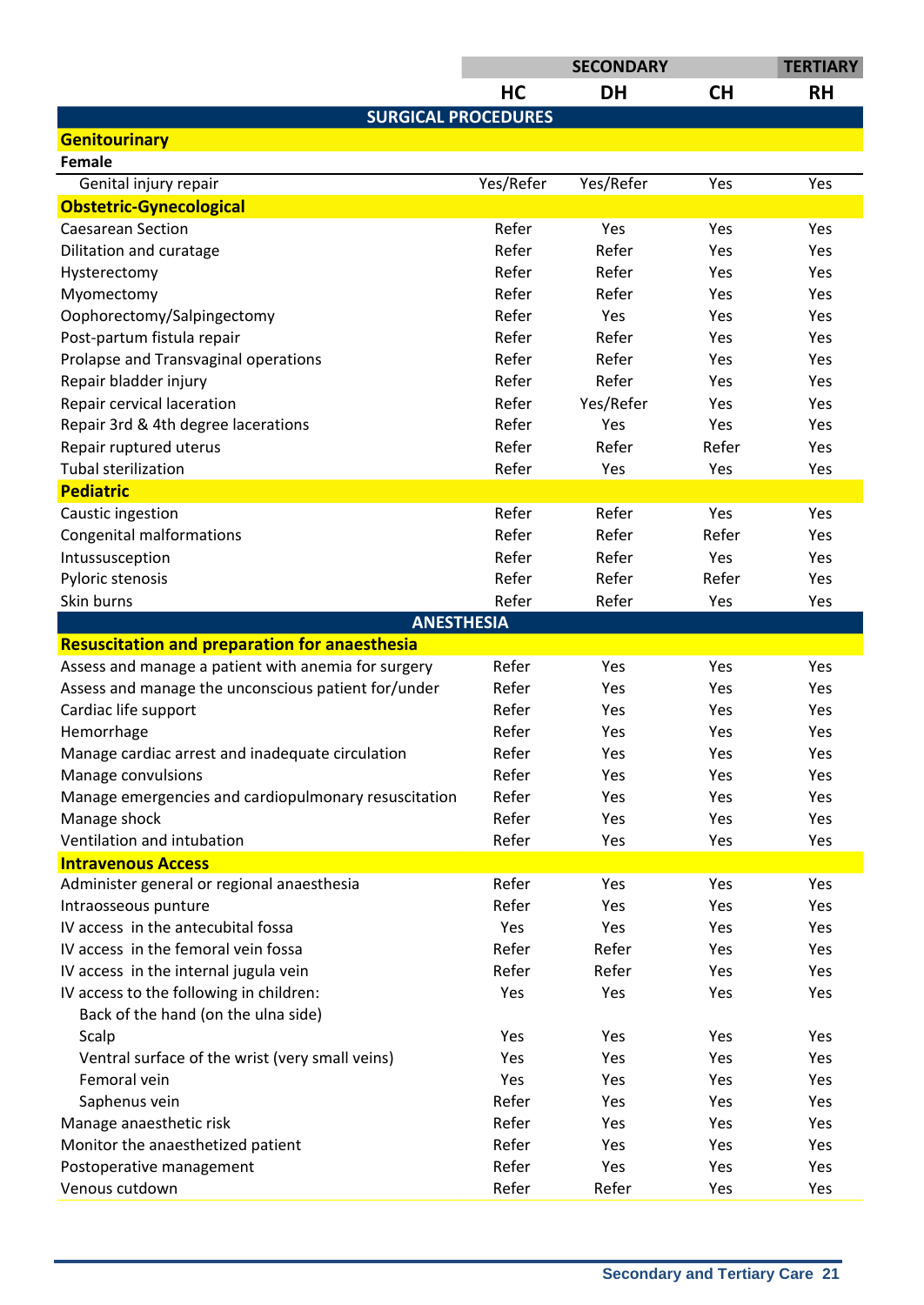|                                                    | <b>SECONDARY</b> |           |     | <b>TERTIARY</b> |  |  |  |
|----------------------------------------------------|------------------|-----------|-----|-----------------|--|--|--|
|                                                    | <b>HC</b>        | <b>DH</b> | CН  | <b>RH</b>       |  |  |  |
| <b>ANESTHESIA</b>                                  |                  |           |     |                 |  |  |  |
| <b>Preoperative Assessment &amp; Investigation</b> |                  |           |     |                 |  |  |  |
| Preoperative assesment and investigations          | Refer            | Yes       | Yes | Yes             |  |  |  |
| Explain expectations and obtain informed consent   | Refer            | Yes       | Yes | Yes             |  |  |  |
| Administer premedications                          | Refer            | Yes       | Yes | Yes             |  |  |  |
| Obtain routine and required investigations         | Refer            | Yes       | Yes | Yes             |  |  |  |
| Make management plan with surgeon                  | Refer            | Yes       | Yes | Yes             |  |  |  |

## **4.3 Internal Medicine**

### **ASSUMPTIONS:**

• These services represent a ten-year plan.

|                                                          | <b>SECONDARY</b>         |           |           | <b>TERTIARY</b>                                    |
|----------------------------------------------------------|--------------------------|-----------|-----------|----------------------------------------------------|
|                                                          | HC                       | <b>DH</b> | <b>CH</b> | <b>RH</b>                                          |
|                                                          | <b>INTERNAL MEDICINE</b> |           |           |                                                    |
| <b>Respiratory Diseases</b>                              |                          |           |           |                                                    |
| <b>Acute Bronchitis</b>                                  | Yes                      | Yes       | Yes       | Yes                                                |
| Asthma                                                   | Refer                    | Refer     | Yes       | Yes                                                |
| <b>Bronchiectasis</b>                                    | Refer                    | Refer     | Yes       | Yes                                                |
| Chronic Obstructive Pulmonary Disease (COPD)             | Refer                    | Refer     | Refer     | Yes                                                |
| Epigiliotitis                                            | Refer                    | Refer     | Yes       | Yes                                                |
| Pneumonitis                                              | Refer                    | Refer     | Yes       | Yes                                                |
| Lung Abscess                                             | Refer                    | Refer     | Yes       | Yes                                                |
| Lung Cancer                                              | Refer                    | Refer     | Refer     | Yes                                                |
| <b>Pleural Effusion</b>                                  | Refer                    | Refer     | Yes       | Yes                                                |
| Pneumonia                                                | Yes                      | Yes       | Yes       | Yes                                                |
| Pulmonary emboli                                         | Refer                    | Yes       | Yes       | Yes                                                |
| Tonsillitis                                              | Yes                      | Yes       | Yes       | Yes                                                |
| Tuberculosis                                             |                          |           |           |                                                    |
| Collection of sputums and microscopy for AFBs            | Yes                      | Yes       | Yes       | Yes                                                |
| Diagnosis of TB in sputum negative cases                 | Refer                    | Refer     | Yes       | Yes                                                |
| Diagnosis of TB in children                              | Refer                    | Refer     | Yes       | Yes                                                |
| Registration and assignment to treatment regimen         | Yes                      | Yes       | Yes       | Yes                                                |
| Supervision of intensive phase of DOTS                   | Yes                      | Yes       | Yes       | Yes                                                |
| Supervision of continuation phase of DOTS                | Yes                      | Yes       | Yes       | Yes                                                |
| Sputum examination/treatment review                      | Yes                      | Yes       | Yes       | Yes                                                |
| Management of complications and suspected drug-resistant | Refer                    |           |           | Yes/With TB Unit Yes/With TB Unit Yes/With TB Unit |
| <b>Whooping Cough</b>                                    | Yes                      | Yes       | Yes       | Yes                                                |
| <b>Dermatology</b>                                       |                          |           |           |                                                    |
| Basic dermatological services                            | Yes                      | Yes       | Yes       | Yes                                                |
| Eczema                                                   | Yes                      | Yes       | Yes       | Yes                                                |
| Herpes Zoster                                            | Yes                      | Yes       | Yes       | Yes                                                |
| Impetigo                                                 | Yes                      | Yes       | Yes       | Yes                                                |
| <b>Scabies</b>                                           | Yes                      | Yes       | Yes       | Yes                                                |
| Tinea (Ringworm)                                         | Yes                      | Yes       | Yes       | Yes                                                |
| <b>Sexually Transmitted Infections and HIV/AIDS</b>      |                          |           |           |                                                    |
| Management of genital discharge                          | Yes                      | Yes       | Yes       | Yes                                                |
| Management of urethral discharge                         | Yes                      | Yes       | Yes       | Yes                                                |
| Diagnose and manage the folowing STIs:                   |                          |           |           |                                                    |
| <b>Anogenital Herpes Simplex</b>                         | Synd Mgmt/Refer          | Yes       | Yes       | Yes                                                |
| Atrophic vaginitis                                       | Synd Mgmt/Refer          | Yes       | Yes       | Yes                                                |
| <b>Balanitis</b>                                         | Synd Mgmt/Refer          | Yes       | Yes       | Yes                                                |
| <b>Genital Warts</b>                                     | Synd Mgmt/Refer          | Yes       | Yes       | Yes                                                |
| Gnorrhea                                                 | Synd Mgmt/Refer          | Yes       | Yes       | Yes                                                |
| <b>Hepatitis B</b>                                       | Synd Mgmt/Refer          | Yes       | Yes       | Yes                                                |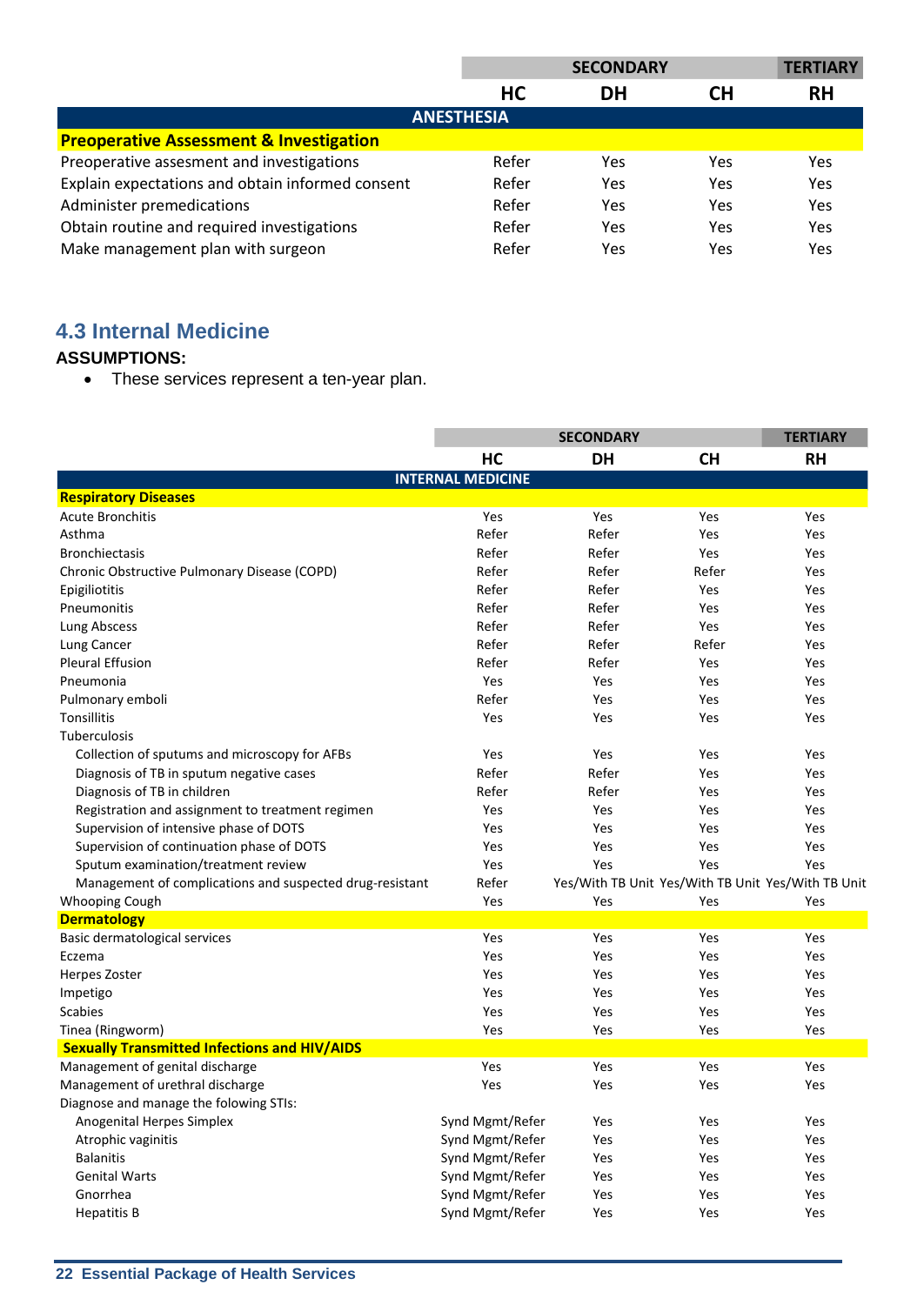|                                                                     |                                                                               | <b>SECONDARY</b> |           | <b>TERTIARY</b> |
|---------------------------------------------------------------------|-------------------------------------------------------------------------------|------------------|-----------|-----------------|
|                                                                     | HC                                                                            | <b>DH</b>        | <b>CH</b> | <b>RH</b>       |
|                                                                     | <b>INTERNAL MEDICINE</b>                                                      |                  |           |                 |
| <b>Sexually Transmitted Infections and HIV/AIDS</b>                 |                                                                               |                  |           |                 |
| HIV                                                                 | Yes/Refer                                                                     | Yes              | Yes       | Yes             |
| Supervision of ARV therapy, including home-based care               | Yes/Refer                                                                     | Yes              | Yes       | Yes             |
| Supervision of Co-trimoxazole and/or Isoniazid                      | Yes                                                                           | Yes              | Yes       | Yes             |
|                                                                     |                                                                               |                  |           |                 |
| Treatment of opportunistic infections                               | Yes                                                                           | Yes              | Yes       | Yes             |
| PMTCT services and follow up                                        | Yes                                                                           | Yes              | Yes       | Yes             |
| Post-Exposure Prophylaxis (PEP)                                     | Yes                                                                           | Yes              | Yes       | Yes             |
| Infective candidiasis                                               | Synd Mgmt/Refer                                                               | Yes              | Yes       | Yes             |
| Non infective vaginitis                                             | Synd Mgmt/Refer                                                               | Yes              | Yes       | Yes             |
| Nongonococcal Infections                                            | Synd Mgmt/Refer                                                               | Yes              | Yes       | Yes             |
| Syphillis                                                           | Synd Mgmt/Refer                                                               | Yes              | Yes       | Yes             |
| Tricomoniasis                                                       | Synd Mgmt/Refer                                                               | Yes              | Yes       | Yes             |
| <b>Control &amp; Management of Diseases with Epidemic Potential</b> |                                                                               |                  |           |                 |
| <b>Acute Flaccid Paralysis</b>                                      | Refer                                                                         | Refer            | Yes       | Yes             |
| <b>Acute Rheumatic Fever</b>                                        | Refer                                                                         | Refer            | Yes       | Yes             |
| Acute watery diarrhea and bloody diarrhea                           | Yes                                                                           | Yes              | Yes       | Yes             |
| Hemorrhagic Fever (Lassa Fever)                                     | Refer                                                                         | Refer            | Yes       | Yes             |
| Jaundice and Yellow Fever                                           | Refer                                                                         | Refer            | Yes       | Yes             |
| <b>Measles</b>                                                      | Yes                                                                           | Yes              | Yes       | Yes             |
|                                                                     |                                                                               |                  |           |                 |
| Meningitis                                                          | Refer                                                                         | Refer            | Yes       | Yes             |
| Pertussis                                                           | Yes                                                                           | Yes              | Yes       | Yes             |
| Poliomeyelitis                                                      | Initiate/Refer                                                                | Initiate/Refer   | Yes       | Yes             |
| Rabies                                                              | Yes                                                                           | Yes              | Yes       | Yes             |
| Shigellosis                                                         | Yes                                                                           | Yes              | Yes       | Yes             |
| Tetanus                                                             | Yes                                                                           | Yes              | Yes       | Yes             |
| Typhoid                                                             | Yes                                                                           | Yes              | Yes       | Yes             |
| <b>Neglected Tropical Diseases</b>                                  |                                                                               |                  |           |                 |
| Leprosy                                                             | Specialist Hospital Specialist HospitalSpecialist HospitalSpecialist Hospital |                  |           |                 |
| Lymphatic filariasis                                                | Yes                                                                           | Yes              | Yes       | Yes             |
| Onchocerciasis                                                      | Yes                                                                           | Yes              | Yes       | Yes             |
| Schistosomiasis                                                     | Yes                                                                           | Yes              | Yes       | Yes             |
| <b>Cardiovascular Diseases</b>                                      |                                                                               |                  |           |                 |
| <b>Acute Aneurysm</b>                                               | Refer                                                                         | Refer            | Yes       | Yes             |
| Angina pectoris (Unstable)                                          | Refer                                                                         | Initiate/Refer   | Yes       | Yes             |
| <b>Cardiac Tumors</b>                                               | Refer                                                                         | Initiate/Refer   | Refer     | Yes             |
| Cardiomyopathy                                                      | Refer                                                                         | Initiate/Refer   | Yes       | Yes             |
| <b>Congenital Heart Disease</b>                                     | Refer                                                                         | Refer            | Yes       | Yes             |
|                                                                     |                                                                               |                  |           |                 |
| Cor pulmonale                                                       | Refer                                                                         | Refer            | Yes       | Yes             |
| Deep Vein Thrombosis                                                | Refer                                                                         | Initiate/Refer   | Refer     | Yes             |
| Disorder of rhythm                                                  |                                                                               |                  |           |                 |
| Brahyarrhythmia                                                     | Refer                                                                         | Initiate/Refer   | Yes       | Yes             |
| Tachyarrhythmia                                                     | Refer                                                                         | Initiate/Refer   | Yes       | Yes             |
| Atrial fibrillation                                                 | Refer                                                                         | Initiate/Refer   | Yes       | Yes             |
| <b>Heart Failure</b>                                                | Refer                                                                         | Yes              | Yes       | Yes             |
| Hypertension                                                        | Yes                                                                           | Yes              | Yes       | Yes             |
| Hypertensive Vascular Disease                                       | Refer                                                                         | Refer            | Yes       | Yes             |
| <b>Ischemic Heart Disease</b>                                       | Refer                                                                         | Refer            | Refer     | Yes             |
| Myocardial infarction                                               | Refer                                                                         | Initiate/Refer   | Yes       | Yes             |
| Myocarditis                                                         | Refer                                                                         | Initiate/Refer   | Yes       | Yes             |
| Pericarditis                                                        | Refer                                                                         | Refer            | Refer     | Yes             |
| Prevention and treatment of Alherosclerosis                         | Refer                                                                         | Refer            | Refer     | Yes             |
| Rheumatic fever                                                     | Refer                                                                         | Initiate/Refer   | Yes       | Yes             |
| Sickle Cell Disease                                                 | Refer                                                                         | Refer            | Yes       | Yes             |
|                                                                     |                                                                               |                  |           |                 |
| Traumatic Cardiac Injury                                            | Refer                                                                         | Refer            | Refer     | Yes             |
| <b>Neurological Diseases</b>                                        |                                                                               |                  |           |                 |
| Encephalitis                                                        | Refer                                                                         | Refer            | Yes       | Yes             |
| Epilepsy                                                            | Yes                                                                           | Yes              | Yes       | Yes             |
| Meningitis                                                          | Refer                                                                         | Refer            | Yes       | Yes             |
| Other seizure disorders                                             | Refer                                                                         | Refer            | Yes       | Yes             |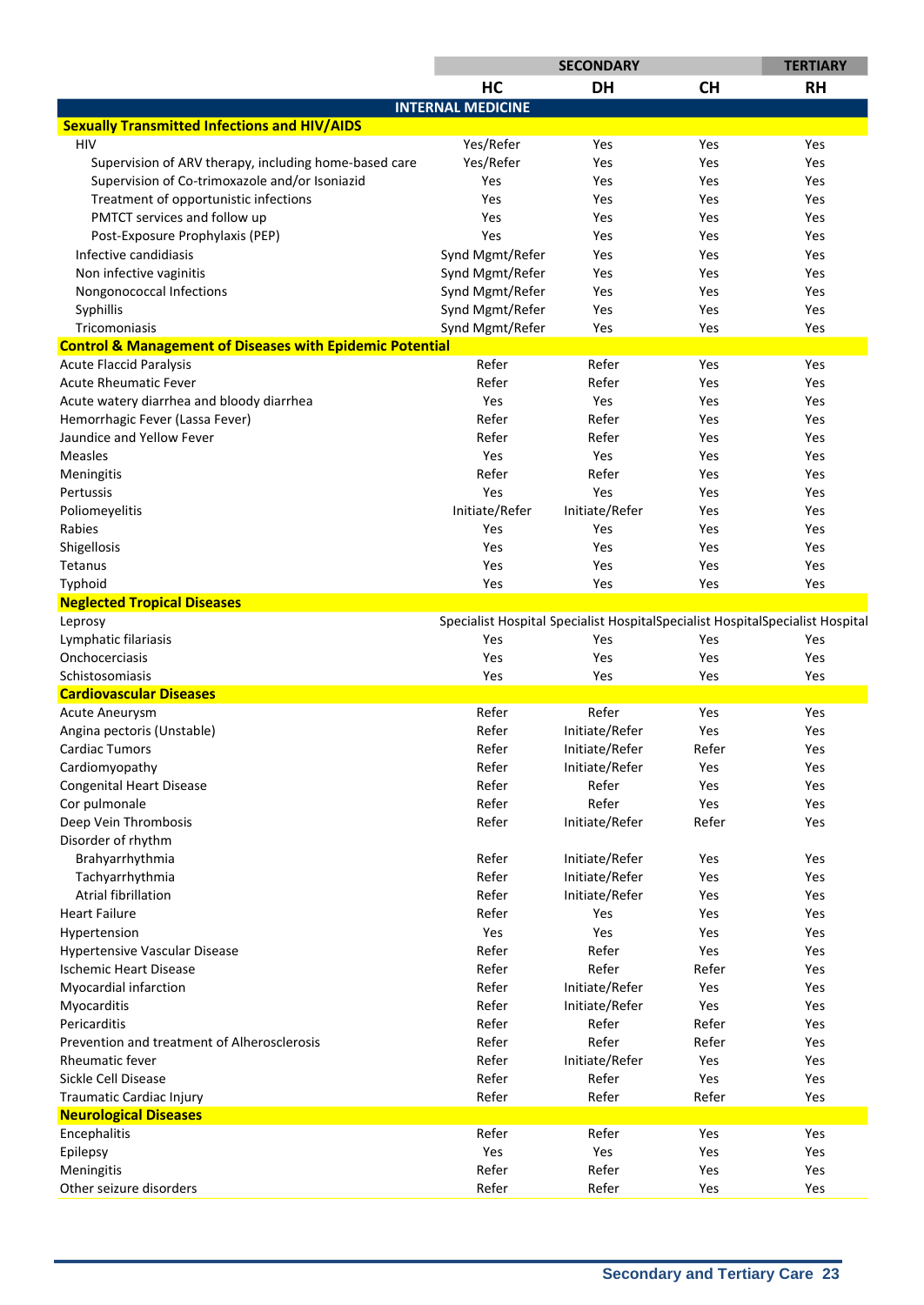|                                                                                                         |                          | <b>SECONDARY</b>                |           | <b>TERTIARY</b> |
|---------------------------------------------------------------------------------------------------------|--------------------------|---------------------------------|-----------|-----------------|
|                                                                                                         | HC                       | <b>DH</b>                       | <b>CH</b> | <b>RH</b>       |
|                                                                                                         | <b>INTERNAL MEDICINE</b> |                                 |           |                 |
| <b>Cardiovascular Diseases</b>                                                                          |                          |                                 |           |                 |
| <b>Acute Aneurysm</b>                                                                                   | Refer                    | Refer                           | Yes       | Yes             |
| Angina pectoris (Unstable)                                                                              | Refer                    | Initiate/Refer                  | Yes       | Yes             |
| <b>Cardiac Tumors</b>                                                                                   | Refer                    | Initiate/Refer                  | Refer     | Yes             |
| Cardiomyopathy                                                                                          | Refer                    | Initiate/Refer                  | Yes       | Yes             |
| <b>Congenital Heart Disease</b>                                                                         | Refer                    | Refer                           | Yes       | Yes             |
| Cor pulmonale                                                                                           | Refer                    | Refer                           | Yes       | Yes             |
| Deep Vein Thrombosis                                                                                    | Refer                    | Initiate/Refer                  | Refer     | Yes             |
| Disorder of rhythm                                                                                      |                          |                                 |           |                 |
| Brahyarrhythmia                                                                                         | Refer                    | Initiate/Refer                  | Yes       | Yes             |
| Tachyarrhythmia                                                                                         | Refer                    | Initiate/Refer                  | Yes       | Yes             |
| Atrial fibrillation                                                                                     | Refer                    | Initiate/Refer                  | Yes       | Yes             |
| <b>Heart Failure</b>                                                                                    | Refer                    | Yes                             | Yes       | Yes             |
|                                                                                                         | Yes                      | Yes                             | Yes       | Yes             |
| Hypertension                                                                                            | Refer                    | Refer                           | Yes       | Yes             |
| Hypertensive Vascular Disease<br><b>Ischemic Heart Disease</b>                                          | Refer                    | Refer                           | Refer     | Yes             |
|                                                                                                         | Refer                    |                                 |           |                 |
| Myocardial infarction                                                                                   |                          | Initiate/Refer                  | Yes       | Yes             |
| Myocarditis                                                                                             | Refer                    | Initiate/Refer                  | Yes       | Yes             |
| Pericarditis                                                                                            | Refer                    | Refer                           | Refer     | Yes             |
| Prevention and treatment of Alherosclerosis                                                             | Refer                    | Refer                           | Refer     | Yes             |
| <b>Rheumatic fever</b>                                                                                  | Refer                    | Initiate/Refer                  | Yes       | Yes             |
| Sickle Cell Disease                                                                                     | Refer                    | Refer                           | Yes       | Yes             |
| Traumatic Cardiac Injury                                                                                | Refer                    | Refer                           | Refer     | Yes             |
| <b>Neurological Diseases</b>                                                                            |                          |                                 |           |                 |
| Encephalitis                                                                                            | Refer                    | Refer                           | Yes       | Yes             |
| Epilepsy                                                                                                | Yes                      | Yes                             | Yes       | Yes             |
| Meningitis                                                                                              | Refer                    | Refer                           | Yes       | Yes             |
| Other seizure disorders                                                                                 | Refer                    | Refer                           | Yes       | Yes             |
| <b>Opthamalology</b>                                                                                    |                          |                                 |           |                 |
| Injuries                                                                                                | Refer                    | Refer                           | Refer     | Refer           |
| Glaucoma                                                                                                | Refer                    | Refer                           | Refer     | Yes             |
| Removal of cataracts                                                                                    | Refer                    | Refer                           | Refer     | Refer           |
| <b>Ear, Nose &amp; Throat</b>                                                                           |                          |                                 |           |                 |
| Chronic otitis media                                                                                    | Yes                      | Yes                             | Yes       | Yes             |
| Foreign body in ear or nose or airway                                                                   | Refer                    | Refer                           | Yes       | Yes             |
| Mastoiditis                                                                                             | Refer                    | Initiate/Refer                  | Yes       | Yes             |
| Otitis externa                                                                                          | Yes                      | Yes                             | Yes       | Yes             |
| Wax in the ear                                                                                          | Yes                      | Yes                             | Yes       | Yes             |
| <b>Dental and Oral Conditions</b>                                                                       |                          |                                 |           |                 |
| Peripheral abscess                                                                                      | Yes                      | Yes                             | Yes       | Yes             |
| Acute ulcerative gingivitis                                                                             | Yes                      | Yes                             | Yes       | Yes             |
| Cellulitis                                                                                              | Yes                      | Yes                             | Yes       | Yes             |
| Dental extraction                                                                                       | Refer                    | Refer                           | Yes       | Yes             |
| <b>Dental filling</b>                                                                                   | Refer                    | Refer                           | Refer     | Yes             |
| Gingivitis                                                                                              | Yes                      | Yes                             | Yes       | Yes             |
| Periodontis                                                                                             | Refer                    | Refer                           | Refer     | Yes             |
| Pulpitis                                                                                                | Refer                    | Refer                           | Refer     | Yes             |
| Mental Health (screening, assessment, diagnosis, counsel, psychotherapy, treatment and care management) |                          |                                 |           |                 |
| Anxiety and stress- related disorders                                                                   | Yes/Refer                | Yes                             | Yes       | Yes             |
| Bi-polar disease                                                                                        | Yes/Refer                | Yes                             | Yes       | Yes             |
|                                                                                                         |                          |                                 |           |                 |
| Depression and Mood disorders                                                                           | Yes/Refer                | Yes                             | Yes       | Yes             |
| Domestic and interpersonal violence                                                                     | Yes/Refer to SW          | Yes/Refer to SW Yes/Refer to SW |           | Yes             |
| Family psychoeducation and support                                                                      | Yes                      | Yes                             | Yes       | Yes             |
| Major mental health conditions                                                                          | Yes/Refer                | Yes                             | Yes       | Yes             |
| Mania                                                                                                   | Yes/Refer                | Yes                             | Yes       | Yes             |
| Psychosomatic symptoms                                                                                  | Yes/Refer                | Yes                             | Yes       | Yes             |
| Psychotic disorders                                                                                     | Yes/Refer                | Yes                             | Yes       | Yes             |
| Schizophrenia                                                                                           | Yes/Refer                | Yes                             | Yes       | Yes             |
| Substance abuse and dependeancy                                                                         | Yes/Refer                | Yes                             | Yes       | Yes             |
| Suicidal ideation                                                                                       | Yes/Refer                | Yes                             | Yes       | Yes             |
| Trauma and post-traumatic stress syndrome                                                               | Yes/Refer                | Yes                             | Yes       | Yes             |
| Victim of rape                                                                                          | Yes/Refer to SW          | Yes/Refer to SW Yes/Refer to SW |           | Yes             |

**24 Essential Package of Health Services**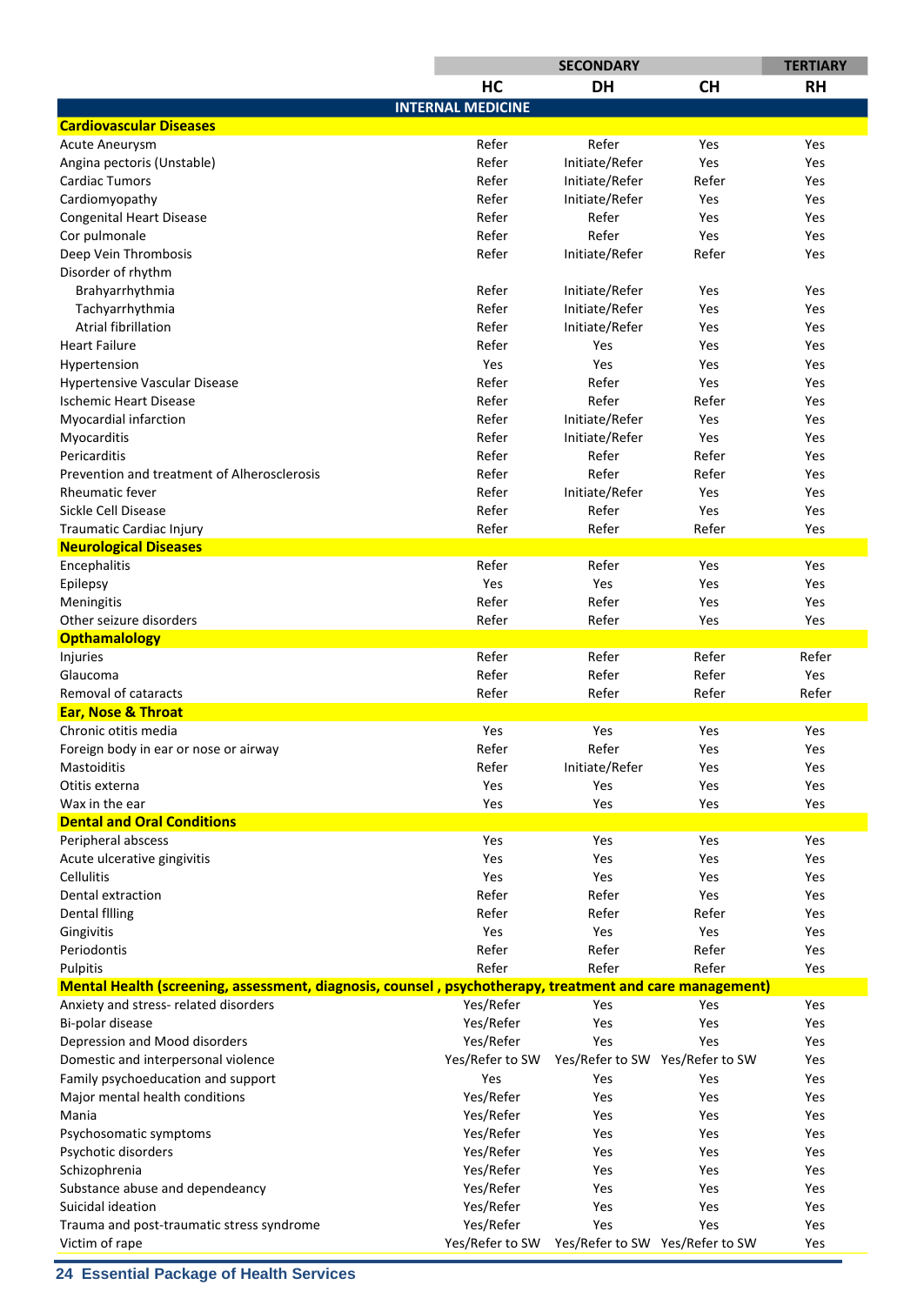|                                                              | <b>SECONDARY</b>         |                |                | <b>TERTIARY</b> |
|--------------------------------------------------------------|--------------------------|----------------|----------------|-----------------|
|                                                              | HC                       | <b>DH</b>      | <b>CH</b>      | <b>RH</b>       |
|                                                              | <b>INTERNAL MEDICINE</b> |                |                |                 |
| <b>Diseases of the Endocrine</b>                             |                          |                |                |                 |
| <b>Diabetes Mellitus</b>                                     | Refer                    | Refer          | Yes            | Yes             |
| Diabetic Ketoacidisis                                        | Refer                    | Refer          | Yes            | Yes             |
| Diabetic Neuropathy                                          | Refer                    | Refer          | Yes            | Yes             |
| Hypoglycemia                                                 | Yes                      | Yes            | Yes            | Yes             |
| Osteoporosis                                                 | Refer                    | Refer          | Yes            | Yes             |
| Thyroid diseases                                             | Refer                    | Refer          | Yes            | Yes             |
| <b>Renal conditions and diseases</b>                         |                          |                |                |                 |
| <b>Acute Renal Failure</b>                                   | Refer                    | Initiate/Refer | Yes            | Yes             |
| <b>Chronic Renal Failure</b>                                 | Refer                    | Refer          | Initiate/Refer | Yes             |
| Glomerulonephritis                                           | Refer                    | Initiate/Refer | Yes            | Yes             |
| Tubulonecrosis                                               | Refer                    | Initiate/Refer | Refer          | Yes             |
| <b>Urinary Tract Infection</b>                               | Yes                      | Yes            | Yes            | Yes             |
| <b>Urinary Tract Obstruction</b>                             | Refer                    | Refer          | Initiate/Refer | Yes             |
| <b>Gastrointestinal Tract Conditions and Diseases</b>        |                          |                |                |                 |
| Amoebiasis                                                   | Yes                      | Yes            | Yes            | Yes             |
| Diarrhea                                                     | Yes                      | Yes            | Yes            | Yes             |
| <b>Esophageal Candidiasis</b>                                | Refer                    | Yes            | Yes            | Yes             |
| <b>Esophageal Varices</b>                                    | Refer                    | Refer          | Refer          | Yes             |
| Esophagitis                                                  | Yes                      | Yes            | Yes            | Yes             |
| Gastritis                                                    | Yes                      | Yes            | Yes            | Yes             |
| Hepatitis                                                    | Refer                    | Yes            | Yes            | Yes             |
| <b>Inflammatory Bowel Disease</b>                            | Refer                    | Refer          | Yes            | Yes             |
| Liver abscess                                                | Refer                    | Refer          | Refer          | Yes             |
| Pancreatitis                                                 | Refer                    | Refer          | Refer          | Yes             |
| Peptic Ulcer Disease                                         | Yes                      | Yes            | Yes            | Yes             |
| Worms                                                        |                          |                |                |                 |
| Ascariasis                                                   | Yes                      | Yes            | Yes            | Yes             |
| Gardiasis                                                    | Yes                      | Yes            | Yes            | Yes             |
| Hookworm                                                     | Yes                      | Yes            | Yes            | Yes             |
| Pin worm (Enterobius Vermicularis)                           | Yes                      | Yes            | Yes            | Yes             |
| Schistosomiasis                                              | Yes                      | Yes            | Yes            | Yes             |
| Rheumatology                                                 |                          |                |                |                 |
| <b>Allergic Reaction</b>                                     | Initiate/Refer           | Yes            | Yes            | Yes             |
| Auto-immune diseases                                         | Refer                    | Refer          | Refer          | Yes             |
| Gout                                                         | Yes                      | Yes            | Yes            | Yes             |
| Osteoarthritis                                               | Yes                      | Yes            | Yes            | Yes             |
| <b>Rheumatoid Arthritis</b>                                  | Refer                    | Yes            | Yes            | Yes             |
| <b>Cardinal Manifestations and Presentations of Diseases</b> |                          |                |                |                 |
| Abdominal pain                                               | Initiate/Refer           | Initiate/Refer | Yes            | Yes             |
| Back and neck pain                                           | Initiate/Refer           | Initiate/Refer | Yes            | Yes             |
| Chest pain                                                   | Initiate/Refer           | Initiate/Refer | Yes            | Yes             |
| Headache                                                     | Initiate/Refer           | Initiate/Refer | Yes            | Yes             |
| <b>Critical Care</b>                                         |                          |                |                |                 |
| ARDS- Acute Respiratory Distress Syndrome                    | Refer                    | Refer          | Yes            | Yes             |
| Asthma attack                                                | Yes                      | Yes            | Yes            | Yes             |
| Diabetic ketoacidosis                                        | Refer                    | Refer          | Yes            | Yes             |
| Pulmonary edema                                              | Refer                    | Refer          | Yes            | Yes             |
| Respiratory failure                                          | Refer                    | Refer          | Yes            | Yes             |
| Severe anemia                                                | Refer                    | Yes            | Yes            | Yes             |
| Severe malaria                                               | Yes                      | Yes            | Yes            | Yes             |
| Shock                                                        |                          |                |                |                 |
| Cardiogenic                                                  | Initiate/Refer           | Yes            | Yes            | Yes             |
| Septic                                                       | Initiate/Refer           | Yes            | Yes            | Yes             |
| Hypovolemic                                                  | Initiate/Refer           | Yes            | Yes            | Yes             |
| Neurogenic                                                   | Initiate/Refer           | Yes            | Yes            | Yes             |
| Rehabilitation                                               |                          |                |                |                 |
| Occupational therapy                                         | Refer                    | Refer          | Refer          | Yes             |
| Physiotherapy                                                | Refer                    | Refer          | Refer          | Yes             |
| Prosthetics                                                  | Refer                    | Refer          | Refer          | Yes             |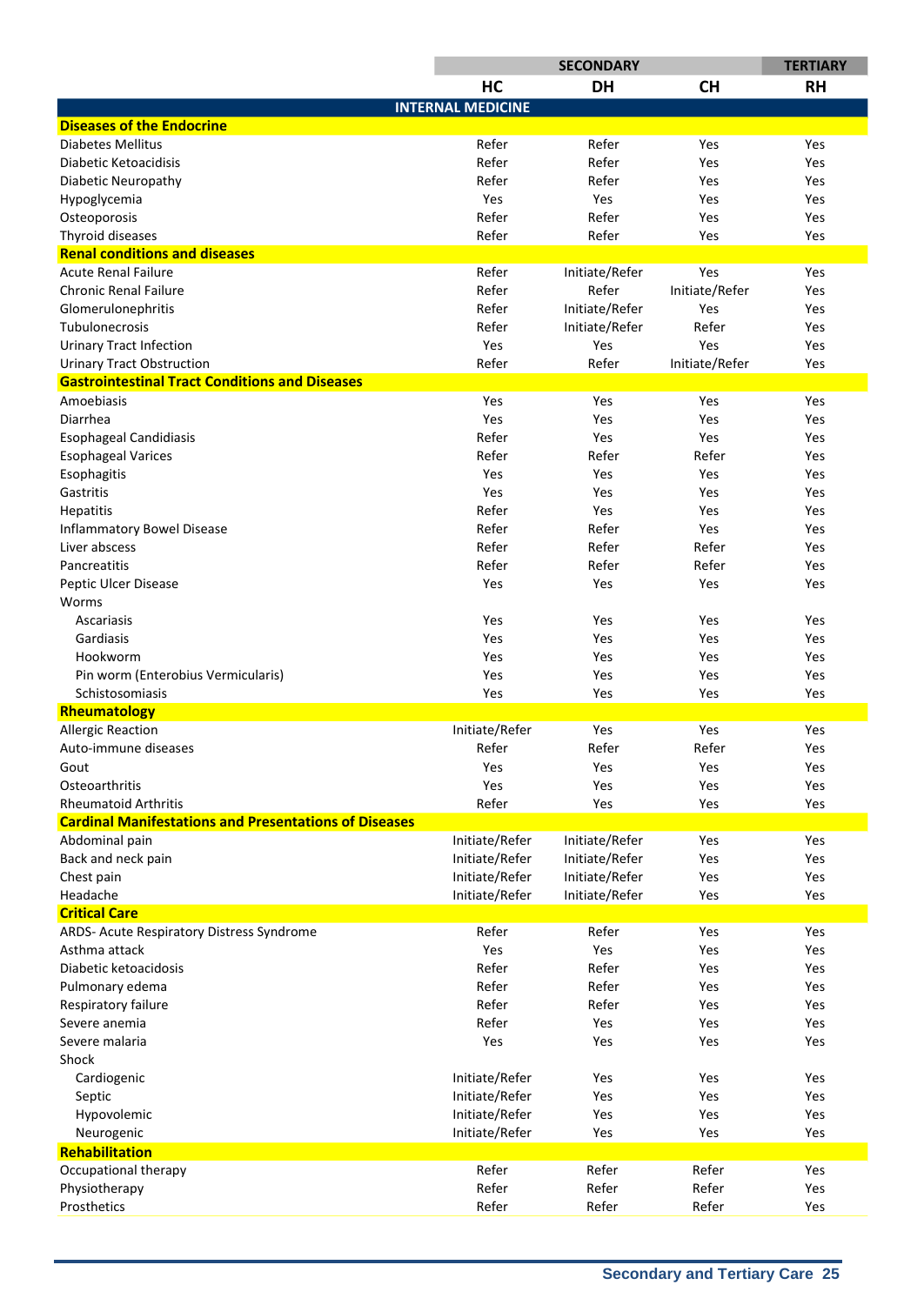|                                                    |                          | <b>SECONDARY</b> |           |            |  |
|----------------------------------------------------|--------------------------|------------------|-----------|------------|--|
|                                                    | HC                       | DH               | <b>CH</b> | <b>RH</b>  |  |
|                                                    | <b>INTERNAL MEDICINE</b> |                  |           |            |  |
| <b>Orthopedics</b>                                 |                          |                  |           |            |  |
| Apply cast                                         | Refer                    | Yes              | Yes       | Yes        |  |
| Apply splint                                       | <b>Yes</b>               | Yes              | Yes       | Yes        |  |
| Bone tumors                                        | Refer                    | Refer            | Yes       | Yes        |  |
| Congenital and developmental problems              | Refer                    | Refer            | Yes       | Yes        |  |
| Degenerative conditions                            | Refer                    | Refer            | Yes       | Yes        |  |
| <b>Dislocations</b>                                | Initiate/Refer           | Yes              | Yes       | Yes        |  |
| Fat embolism syndrome (following long bone trauma) | Refer                    | Refer            | Yes       | Yes        |  |
| Fractures (adult)                                  | Initiate/Refer           | Yes              | Yes       | Yes        |  |
| Fractures (children)                               | Initiate/Refer           | Initiate/Refer   | Yes       | Yes        |  |
| Infections of the bone                             | Refer                    | Refer            | Yes       | Yes        |  |
| Joint Suparation                                   | Initiate/Refer           | Yes              | Yes       | Yes        |  |
| Manage complications due to application of cast    | Initiate/Refer           | Yes              | Yes       | Yes        |  |
| Manage Talpes Equinovarus (club foot)              | Refer                    | Refer            | Yes       | <b>Yes</b> |  |
| Osteomyelitis                                      | Refer                    | Refer            | Yes       | Yes        |  |
| Remove a cast                                      | Refer                    | Yes              | Yes       | Yes        |  |
| Traction                                           | Yes/Refer                | Yes/Refer        | Yes       | Yes        |  |

# **4.4 Obstetric-Gynecology**

#### **ASSUMPTIONS:**

• These services represent a ten-year plan.

|                                                                       |       | <b>SECONDARY</b> |           |            |  |  |
|-----------------------------------------------------------------------|-------|------------------|-----------|------------|--|--|
|                                                                       | HC    | DH               | <b>CH</b> | <b>RH</b>  |  |  |
| <b>OBSTETRIC-GYNECOLOGY PROCEDURES</b> (see also Surgical Procedures) |       |                  |           |            |  |  |
| Co-trimoxazole Preventative Therapy (CPT)                             | Yes   | Yes              | Yes       | <b>Yes</b> |  |  |
| Colpotomy                                                             | No    | Yes              | Yes       | Yes        |  |  |
| Culdocentesis                                                         | No    | Yes              | Yes       | Yes        |  |  |
| Give blood transfusion                                                | Refer | Yes              | Yes       | Yes        |  |  |
| Give magnesium                                                        | Yes   | Yes              | Yes       | Yes        |  |  |
| Incubation                                                            | Yes   | Yes              | Yes       | Yes        |  |  |
| Induce and augment labour                                             | Yes   | Yes              | Yes       | Yes        |  |  |
| Instrument delivery (forceps delivery)                                | No.   | N <sub>o</sub>   | Yes       | Yes        |  |  |
| Instrumental delivery (vacuum extraction)                             | Yes   | Yes              | Yes       | Yes        |  |  |
| Manage Shoulder Dystocia                                              | Yes   | Yes              | Yes       | Yes        |  |  |
| Manual vacuum aspiration                                              | Yes   | Yes              | Yes       | Yes        |  |  |
| Oxygen therapy                                                        | Yes   | Yes              | Yes       | Yes        |  |  |
| Phototherapy                                                          | Yes   | Yes              | Yes       | Yes        |  |  |
| PMTCT services and follow up                                          | Yes   | Yes              | Yes       | Yes        |  |  |
| Removal of retained placenta and placenta fragments                   | Yes   | Yes              | Yes       | Yes        |  |  |
| <b>VCT for PMTCT services</b>                                         | Yes   | Yes              | Yes       | Yes        |  |  |

## Diagnosis, management and/or supervision of

| <b>OBSTETRIC CONDITIONS</b>                               |                |           |     |     |
|-----------------------------------------------------------|----------------|-----------|-----|-----|
| <b>Pregnancy/Labor</b>                                    |                |           |     |     |
| Artificial rupture of membranes (arm presentation)        | Refer          | Yes       | Yes | Yes |
| Bleeding in early, late pregnancy and labour              | Yes/Refer      | Yes/Refer | Yes | Yes |
| Chorioamnionitis (fever in labor)                         | Yes/Refer      | Yes       | Yes | Yes |
| Coagulopathy (clotting failure)                           | No.            | Yes/Refer | Yes | Yes |
| Complicated abortion                                      | Refer          | Yes       | Yes | Yes |
| Convulsions or unconsciousness with fever: malaria/sepsis | Initiate/Refer | Yes       | Yes | Yes |
| Convulsions or unconsciousness: eclampsia                 | Initiate/Refer | Yes       | Yes | Yes |
| Ectopic pregnancy                                         | Refer          | Yes       | Yes | Yes |
| <b>Gestational Diabetes</b>                               | Refer          | Yes       | Yes | Yes |
| <b>Hypertension</b>                                       | Yes/Refer      | Yes       | Yes | Yes |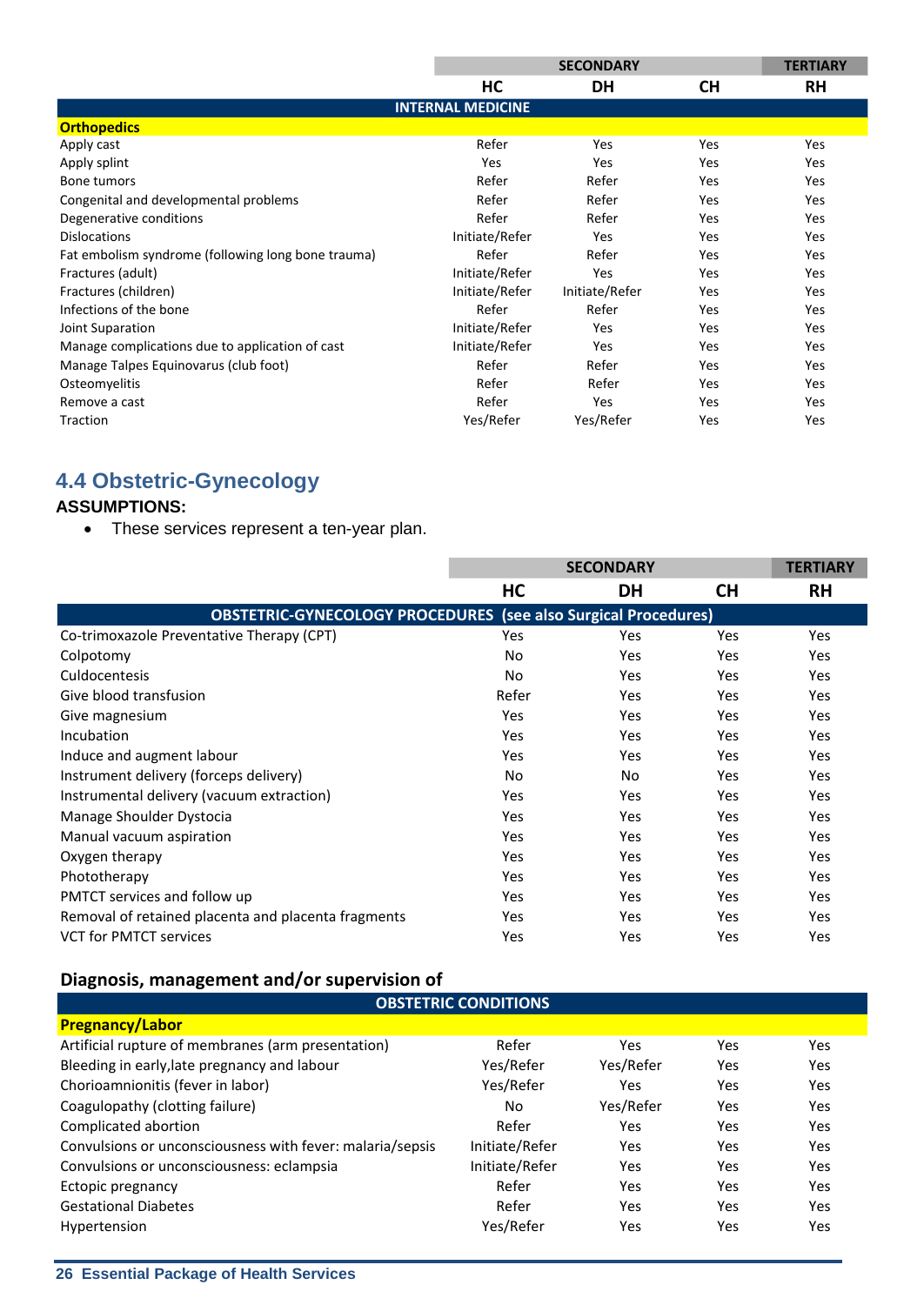| <b>CH</b><br>HC<br><b>DH</b><br><b>RH</b><br>Diagnosis, management and/or supervision of<br><b>OBSTETRIC CONDITIONS</b><br><b>Pregnancy/Labor</b><br>Refer<br>Inverted uterus<br>Yes<br>Yes<br>Yes<br>Malaria (Uncomplicated)<br>Yes<br>Yes<br>Yes<br>Yes<br>Refer<br>Malpresentation or twins<br>Yes<br>Yes<br>Yes<br>Refer<br>No fetal movements<br>Yes<br>Yes<br>Yes<br>Initiate/Refer<br>Yes/Refer<br>Placenta Previa<br>Yes<br>Yes<br>Refer immediately<br>Yes<br>Pre-eclampsia and eclampsia<br>Yes<br>Yes<br>Initiate/Refer<br>Preterm Labor<br>Yes<br>Yes<br>Yes<br>Partograph/<br>Partograph/<br>Partograph/<br>Progress in labor/Recognize delay<br>Partograph/Refer<br>Manage<br>Manage<br>Manage<br>Refer<br>Yes<br>Pyleonephritis<br>Yes<br>Yes<br>Refer<br>Ruptured membranes, not in labor<br>Yes<br>Yes<br>Yes<br>Yes<br>Shock<br>Yes<br>Yes<br>Yes<br>Yes/Refer<br>Yes/Refer<br>Tears of cervix, vagina or perineum<br>Yes<br>Yes<br>Refer<br>Refer<br>Yes/Refer<br>Thromboembolic event (PE, DVT)<br>Yes<br>Refer<br>Yes/Refer<br>Trial of labor after cesarean section (TOLAC/VBAC)<br>Yes<br>Yes<br><b>Postpartum</b><br>Yes/Refer<br>Yes<br>Anemia<br>Yes<br>Yes<br>Yes<br>Mastitis<br>Yes<br>Yes<br>Yes<br>Refer<br>Yes/Refer<br>Postpartum hemorrhage<br>Yes<br>Yes<br>Postpartum infections (endometritis/wound infections)<br>Initiate/Refer<br>Yes<br>Yes<br>Yes<br>Refer<br>Yes/Refer<br>Postpartum psychosis<br>Yes<br>Yes<br>Initiate/Refer<br>Puerperal sepsis<br>Yes<br>Yes<br>Yes<br><b>Newborn</b><br>Initiate/Refer<br>Yes<br>Yes<br>Anemia<br>Yes<br>Bilirubin encephalopathy (kernicterus)<br>Initiate/Refer<br>Initiate/Refer<br>Yes<br>Yes<br><b>Breathing difficulties</b><br>Initiate/Refer<br>Yes<br>Yes<br>Yes<br>Convulsions or spasms<br>Initiate/Refer<br>Yes<br>Yes<br>Yes<br>Feeding difficulties and fluid volume<br>Initiate/Refer<br>Yes<br>Yes<br>Yes<br>Initiate/Refer<br>Yes<br>Yes<br>Yes<br>Hemolytic jaundice<br>Hypothermia<br>Initiate/Refer<br>Yes<br>Yes<br>Yes<br>Initiate/Refer<br>Yes<br>Intraventricular bleeding<br>Yes<br>Yes<br>Jaundice of prematurity<br>Initiate/Refer<br>Yes<br>Yes<br>Yes<br>Lethargy and other non-specific signs<br>Initiate/Refer<br>Yes<br>Yes<br>Yes<br>Low birth weight baby (1500gms -2500gms)<br>Initiate/Refer<br>Yes<br>Yes<br>Yes<br>Low Blood Glucose<br>Initiate/Refer<br>Yes<br>Yes<br>Yes<br>Nasogastric feeding<br>Initiate/Refer<br>Yes<br>Yes<br>Yes<br>Initiate/Refer<br>Necrotizing enterocolitis<br>Yes<br>Yes<br>Yes<br>Neonatal asphyxia and resucitation<br>Initiate/Refer<br>Yes<br>Yes<br>Yes<br>Neonatal sepsis/severe skin or cord infection<br>Yes<br>Yes<br>Yes<br>Yes<br>Very low birth weight baby (<1500gms or <32 weeks<br>Refer immediately<br>Yes<br>Yes<br>Yes<br>gestation)<br><b>GYNECOLOGY CONDITIONS</b><br><b>Routine</b><br>Synd Mgmt/Refer<br>Anogenital Herpes Simplex<br>Yes<br>Yes<br>Yes<br>Yes<br>Atrophic vaginitis<br>Synd Mgmt/Refer<br>Yes<br>Yes<br>Yes/Refer<br>Yes/Refer<br>Yes/Refer<br>Breast cancer (screen/treat)<br>Yes<br><b>Genital Warts</b><br>Synd Mgmt/Refer<br>Yes<br>Yes<br>Yes<br>Gnorrhea<br>Synd Mgmt/Refer<br>Yes<br>Yes<br>Yes<br><b>Hepatitis B</b><br>Synd Mgmt/Refer<br>Yes<br>Yes<br>Yes<br>Yes/Refer<br>Yes<br>Yes<br>HIV<br>Yes<br>Infective candidiasis<br>Synd Mgmt/Refer<br>Yes<br>Yes<br>Yes |                 | <b>SECONDARY</b> |       | <b>TERTIARY</b> |     |
|--------------------------------------------------------------------------------------------------------------------------------------------------------------------------------------------------------------------------------------------------------------------------------------------------------------------------------------------------------------------------------------------------------------------------------------------------------------------------------------------------------------------------------------------------------------------------------------------------------------------------------------------------------------------------------------------------------------------------------------------------------------------------------------------------------------------------------------------------------------------------------------------------------------------------------------------------------------------------------------------------------------------------------------------------------------------------------------------------------------------------------------------------------------------------------------------------------------------------------------------------------------------------------------------------------------------------------------------------------------------------------------------------------------------------------------------------------------------------------------------------------------------------------------------------------------------------------------------------------------------------------------------------------------------------------------------------------------------------------------------------------------------------------------------------------------------------------------------------------------------------------------------------------------------------------------------------------------------------------------------------------------------------------------------------------------------------------------------------------------------------------------------------------------------------------------------------------------------------------------------------------------------------------------------------------------------------------------------------------------------------------------------------------------------------------------------------------------------------------------------------------------------------------------------------------------------------------------------------------------------------------------------------------------------------------------------------------------------------------------------------------------------------------------------------------------------------------------------------------------------------------------------------------------------------------------------------------------------------------------------------------------------------------------------------------------------------------------------------------------------------------------------------------------------------------------------------------------------------------------------------------------------------------------------------------------------------------------------------------------------------|-----------------|------------------|-------|-----------------|-----|
|                                                                                                                                                                                                                                                                                                                                                                                                                                                                                                                                                                                                                                                                                                                                                                                                                                                                                                                                                                                                                                                                                                                                                                                                                                                                                                                                                                                                                                                                                                                                                                                                                                                                                                                                                                                                                                                                                                                                                                                                                                                                                                                                                                                                                                                                                                                                                                                                                                                                                                                                                                                                                                                                                                                                                                                                                                                                                                                                                                                                                                                                                                                                                                                                                                                                                                                                                                          |                 |                  |       |                 |     |
|                                                                                                                                                                                                                                                                                                                                                                                                                                                                                                                                                                                                                                                                                                                                                                                                                                                                                                                                                                                                                                                                                                                                                                                                                                                                                                                                                                                                                                                                                                                                                                                                                                                                                                                                                                                                                                                                                                                                                                                                                                                                                                                                                                                                                                                                                                                                                                                                                                                                                                                                                                                                                                                                                                                                                                                                                                                                                                                                                                                                                                                                                                                                                                                                                                                                                                                                                                          |                 |                  |       |                 |     |
|                                                                                                                                                                                                                                                                                                                                                                                                                                                                                                                                                                                                                                                                                                                                                                                                                                                                                                                                                                                                                                                                                                                                                                                                                                                                                                                                                                                                                                                                                                                                                                                                                                                                                                                                                                                                                                                                                                                                                                                                                                                                                                                                                                                                                                                                                                                                                                                                                                                                                                                                                                                                                                                                                                                                                                                                                                                                                                                                                                                                                                                                                                                                                                                                                                                                                                                                                                          |                 |                  |       |                 |     |
|                                                                                                                                                                                                                                                                                                                                                                                                                                                                                                                                                                                                                                                                                                                                                                                                                                                                                                                                                                                                                                                                                                                                                                                                                                                                                                                                                                                                                                                                                                                                                                                                                                                                                                                                                                                                                                                                                                                                                                                                                                                                                                                                                                                                                                                                                                                                                                                                                                                                                                                                                                                                                                                                                                                                                                                                                                                                                                                                                                                                                                                                                                                                                                                                                                                                                                                                                                          |                 |                  |       |                 |     |
|                                                                                                                                                                                                                                                                                                                                                                                                                                                                                                                                                                                                                                                                                                                                                                                                                                                                                                                                                                                                                                                                                                                                                                                                                                                                                                                                                                                                                                                                                                                                                                                                                                                                                                                                                                                                                                                                                                                                                                                                                                                                                                                                                                                                                                                                                                                                                                                                                                                                                                                                                                                                                                                                                                                                                                                                                                                                                                                                                                                                                                                                                                                                                                                                                                                                                                                                                                          |                 |                  |       |                 |     |
|                                                                                                                                                                                                                                                                                                                                                                                                                                                                                                                                                                                                                                                                                                                                                                                                                                                                                                                                                                                                                                                                                                                                                                                                                                                                                                                                                                                                                                                                                                                                                                                                                                                                                                                                                                                                                                                                                                                                                                                                                                                                                                                                                                                                                                                                                                                                                                                                                                                                                                                                                                                                                                                                                                                                                                                                                                                                                                                                                                                                                                                                                                                                                                                                                                                                                                                                                                          |                 |                  |       |                 |     |
|                                                                                                                                                                                                                                                                                                                                                                                                                                                                                                                                                                                                                                                                                                                                                                                                                                                                                                                                                                                                                                                                                                                                                                                                                                                                                                                                                                                                                                                                                                                                                                                                                                                                                                                                                                                                                                                                                                                                                                                                                                                                                                                                                                                                                                                                                                                                                                                                                                                                                                                                                                                                                                                                                                                                                                                                                                                                                                                                                                                                                                                                                                                                                                                                                                                                                                                                                                          |                 |                  |       |                 |     |
|                                                                                                                                                                                                                                                                                                                                                                                                                                                                                                                                                                                                                                                                                                                                                                                                                                                                                                                                                                                                                                                                                                                                                                                                                                                                                                                                                                                                                                                                                                                                                                                                                                                                                                                                                                                                                                                                                                                                                                                                                                                                                                                                                                                                                                                                                                                                                                                                                                                                                                                                                                                                                                                                                                                                                                                                                                                                                                                                                                                                                                                                                                                                                                                                                                                                                                                                                                          |                 |                  |       |                 |     |
|                                                                                                                                                                                                                                                                                                                                                                                                                                                                                                                                                                                                                                                                                                                                                                                                                                                                                                                                                                                                                                                                                                                                                                                                                                                                                                                                                                                                                                                                                                                                                                                                                                                                                                                                                                                                                                                                                                                                                                                                                                                                                                                                                                                                                                                                                                                                                                                                                                                                                                                                                                                                                                                                                                                                                                                                                                                                                                                                                                                                                                                                                                                                                                                                                                                                                                                                                                          |                 |                  |       |                 |     |
|                                                                                                                                                                                                                                                                                                                                                                                                                                                                                                                                                                                                                                                                                                                                                                                                                                                                                                                                                                                                                                                                                                                                                                                                                                                                                                                                                                                                                                                                                                                                                                                                                                                                                                                                                                                                                                                                                                                                                                                                                                                                                                                                                                                                                                                                                                                                                                                                                                                                                                                                                                                                                                                                                                                                                                                                                                                                                                                                                                                                                                                                                                                                                                                                                                                                                                                                                                          |                 |                  |       |                 |     |
|                                                                                                                                                                                                                                                                                                                                                                                                                                                                                                                                                                                                                                                                                                                                                                                                                                                                                                                                                                                                                                                                                                                                                                                                                                                                                                                                                                                                                                                                                                                                                                                                                                                                                                                                                                                                                                                                                                                                                                                                                                                                                                                                                                                                                                                                                                                                                                                                                                                                                                                                                                                                                                                                                                                                                                                                                                                                                                                                                                                                                                                                                                                                                                                                                                                                                                                                                                          |                 |                  |       |                 |     |
|                                                                                                                                                                                                                                                                                                                                                                                                                                                                                                                                                                                                                                                                                                                                                                                                                                                                                                                                                                                                                                                                                                                                                                                                                                                                                                                                                                                                                                                                                                                                                                                                                                                                                                                                                                                                                                                                                                                                                                                                                                                                                                                                                                                                                                                                                                                                                                                                                                                                                                                                                                                                                                                                                                                                                                                                                                                                                                                                                                                                                                                                                                                                                                                                                                                                                                                                                                          |                 |                  |       |                 |     |
|                                                                                                                                                                                                                                                                                                                                                                                                                                                                                                                                                                                                                                                                                                                                                                                                                                                                                                                                                                                                                                                                                                                                                                                                                                                                                                                                                                                                                                                                                                                                                                                                                                                                                                                                                                                                                                                                                                                                                                                                                                                                                                                                                                                                                                                                                                                                                                                                                                                                                                                                                                                                                                                                                                                                                                                                                                                                                                                                                                                                                                                                                                                                                                                                                                                                                                                                                                          |                 |                  |       |                 |     |
|                                                                                                                                                                                                                                                                                                                                                                                                                                                                                                                                                                                                                                                                                                                                                                                                                                                                                                                                                                                                                                                                                                                                                                                                                                                                                                                                                                                                                                                                                                                                                                                                                                                                                                                                                                                                                                                                                                                                                                                                                                                                                                                                                                                                                                                                                                                                                                                                                                                                                                                                                                                                                                                                                                                                                                                                                                                                                                                                                                                                                                                                                                                                                                                                                                                                                                                                                                          |                 |                  |       |                 |     |
|                                                                                                                                                                                                                                                                                                                                                                                                                                                                                                                                                                                                                                                                                                                                                                                                                                                                                                                                                                                                                                                                                                                                                                                                                                                                                                                                                                                                                                                                                                                                                                                                                                                                                                                                                                                                                                                                                                                                                                                                                                                                                                                                                                                                                                                                                                                                                                                                                                                                                                                                                                                                                                                                                                                                                                                                                                                                                                                                                                                                                                                                                                                                                                                                                                                                                                                                                                          |                 |                  |       |                 |     |
|                                                                                                                                                                                                                                                                                                                                                                                                                                                                                                                                                                                                                                                                                                                                                                                                                                                                                                                                                                                                                                                                                                                                                                                                                                                                                                                                                                                                                                                                                                                                                                                                                                                                                                                                                                                                                                                                                                                                                                                                                                                                                                                                                                                                                                                                                                                                                                                                                                                                                                                                                                                                                                                                                                                                                                                                                                                                                                                                                                                                                                                                                                                                                                                                                                                                                                                                                                          |                 |                  |       |                 |     |
|                                                                                                                                                                                                                                                                                                                                                                                                                                                                                                                                                                                                                                                                                                                                                                                                                                                                                                                                                                                                                                                                                                                                                                                                                                                                                                                                                                                                                                                                                                                                                                                                                                                                                                                                                                                                                                                                                                                                                                                                                                                                                                                                                                                                                                                                                                                                                                                                                                                                                                                                                                                                                                                                                                                                                                                                                                                                                                                                                                                                                                                                                                                                                                                                                                                                                                                                                                          |                 |                  |       |                 |     |
|                                                                                                                                                                                                                                                                                                                                                                                                                                                                                                                                                                                                                                                                                                                                                                                                                                                                                                                                                                                                                                                                                                                                                                                                                                                                                                                                                                                                                                                                                                                                                                                                                                                                                                                                                                                                                                                                                                                                                                                                                                                                                                                                                                                                                                                                                                                                                                                                                                                                                                                                                                                                                                                                                                                                                                                                                                                                                                                                                                                                                                                                                                                                                                                                                                                                                                                                                                          |                 |                  |       |                 |     |
|                                                                                                                                                                                                                                                                                                                                                                                                                                                                                                                                                                                                                                                                                                                                                                                                                                                                                                                                                                                                                                                                                                                                                                                                                                                                                                                                                                                                                                                                                                                                                                                                                                                                                                                                                                                                                                                                                                                                                                                                                                                                                                                                                                                                                                                                                                                                                                                                                                                                                                                                                                                                                                                                                                                                                                                                                                                                                                                                                                                                                                                                                                                                                                                                                                                                                                                                                                          |                 |                  |       |                 |     |
|                                                                                                                                                                                                                                                                                                                                                                                                                                                                                                                                                                                                                                                                                                                                                                                                                                                                                                                                                                                                                                                                                                                                                                                                                                                                                                                                                                                                                                                                                                                                                                                                                                                                                                                                                                                                                                                                                                                                                                                                                                                                                                                                                                                                                                                                                                                                                                                                                                                                                                                                                                                                                                                                                                                                                                                                                                                                                                                                                                                                                                                                                                                                                                                                                                                                                                                                                                          |                 |                  |       |                 |     |
|                                                                                                                                                                                                                                                                                                                                                                                                                                                                                                                                                                                                                                                                                                                                                                                                                                                                                                                                                                                                                                                                                                                                                                                                                                                                                                                                                                                                                                                                                                                                                                                                                                                                                                                                                                                                                                                                                                                                                                                                                                                                                                                                                                                                                                                                                                                                                                                                                                                                                                                                                                                                                                                                                                                                                                                                                                                                                                                                                                                                                                                                                                                                                                                                                                                                                                                                                                          |                 |                  |       |                 |     |
|                                                                                                                                                                                                                                                                                                                                                                                                                                                                                                                                                                                                                                                                                                                                                                                                                                                                                                                                                                                                                                                                                                                                                                                                                                                                                                                                                                                                                                                                                                                                                                                                                                                                                                                                                                                                                                                                                                                                                                                                                                                                                                                                                                                                                                                                                                                                                                                                                                                                                                                                                                                                                                                                                                                                                                                                                                                                                                                                                                                                                                                                                                                                                                                                                                                                                                                                                                          |                 |                  |       |                 |     |
|                                                                                                                                                                                                                                                                                                                                                                                                                                                                                                                                                                                                                                                                                                                                                                                                                                                                                                                                                                                                                                                                                                                                                                                                                                                                                                                                                                                                                                                                                                                                                                                                                                                                                                                                                                                                                                                                                                                                                                                                                                                                                                                                                                                                                                                                                                                                                                                                                                                                                                                                                                                                                                                                                                                                                                                                                                                                                                                                                                                                                                                                                                                                                                                                                                                                                                                                                                          |                 |                  |       |                 |     |
|                                                                                                                                                                                                                                                                                                                                                                                                                                                                                                                                                                                                                                                                                                                                                                                                                                                                                                                                                                                                                                                                                                                                                                                                                                                                                                                                                                                                                                                                                                                                                                                                                                                                                                                                                                                                                                                                                                                                                                                                                                                                                                                                                                                                                                                                                                                                                                                                                                                                                                                                                                                                                                                                                                                                                                                                                                                                                                                                                                                                                                                                                                                                                                                                                                                                                                                                                                          |                 |                  |       |                 |     |
|                                                                                                                                                                                                                                                                                                                                                                                                                                                                                                                                                                                                                                                                                                                                                                                                                                                                                                                                                                                                                                                                                                                                                                                                                                                                                                                                                                                                                                                                                                                                                                                                                                                                                                                                                                                                                                                                                                                                                                                                                                                                                                                                                                                                                                                                                                                                                                                                                                                                                                                                                                                                                                                                                                                                                                                                                                                                                                                                                                                                                                                                                                                                                                                                                                                                                                                                                                          |                 |                  |       |                 |     |
|                                                                                                                                                                                                                                                                                                                                                                                                                                                                                                                                                                                                                                                                                                                                                                                                                                                                                                                                                                                                                                                                                                                                                                                                                                                                                                                                                                                                                                                                                                                                                                                                                                                                                                                                                                                                                                                                                                                                                                                                                                                                                                                                                                                                                                                                                                                                                                                                                                                                                                                                                                                                                                                                                                                                                                                                                                                                                                                                                                                                                                                                                                                                                                                                                                                                                                                                                                          |                 |                  |       |                 |     |
|                                                                                                                                                                                                                                                                                                                                                                                                                                                                                                                                                                                                                                                                                                                                                                                                                                                                                                                                                                                                                                                                                                                                                                                                                                                                                                                                                                                                                                                                                                                                                                                                                                                                                                                                                                                                                                                                                                                                                                                                                                                                                                                                                                                                                                                                                                                                                                                                                                                                                                                                                                                                                                                                                                                                                                                                                                                                                                                                                                                                                                                                                                                                                                                                                                                                                                                                                                          |                 |                  |       |                 |     |
|                                                                                                                                                                                                                                                                                                                                                                                                                                                                                                                                                                                                                                                                                                                                                                                                                                                                                                                                                                                                                                                                                                                                                                                                                                                                                                                                                                                                                                                                                                                                                                                                                                                                                                                                                                                                                                                                                                                                                                                                                                                                                                                                                                                                                                                                                                                                                                                                                                                                                                                                                                                                                                                                                                                                                                                                                                                                                                                                                                                                                                                                                                                                                                                                                                                                                                                                                                          |                 |                  |       |                 |     |
|                                                                                                                                                                                                                                                                                                                                                                                                                                                                                                                                                                                                                                                                                                                                                                                                                                                                                                                                                                                                                                                                                                                                                                                                                                                                                                                                                                                                                                                                                                                                                                                                                                                                                                                                                                                                                                                                                                                                                                                                                                                                                                                                                                                                                                                                                                                                                                                                                                                                                                                                                                                                                                                                                                                                                                                                                                                                                                                                                                                                                                                                                                                                                                                                                                                                                                                                                                          |                 |                  |       |                 |     |
|                                                                                                                                                                                                                                                                                                                                                                                                                                                                                                                                                                                                                                                                                                                                                                                                                                                                                                                                                                                                                                                                                                                                                                                                                                                                                                                                                                                                                                                                                                                                                                                                                                                                                                                                                                                                                                                                                                                                                                                                                                                                                                                                                                                                                                                                                                                                                                                                                                                                                                                                                                                                                                                                                                                                                                                                                                                                                                                                                                                                                                                                                                                                                                                                                                                                                                                                                                          |                 |                  |       |                 |     |
|                                                                                                                                                                                                                                                                                                                                                                                                                                                                                                                                                                                                                                                                                                                                                                                                                                                                                                                                                                                                                                                                                                                                                                                                                                                                                                                                                                                                                                                                                                                                                                                                                                                                                                                                                                                                                                                                                                                                                                                                                                                                                                                                                                                                                                                                                                                                                                                                                                                                                                                                                                                                                                                                                                                                                                                                                                                                                                                                                                                                                                                                                                                                                                                                                                                                                                                                                                          |                 |                  |       |                 |     |
|                                                                                                                                                                                                                                                                                                                                                                                                                                                                                                                                                                                                                                                                                                                                                                                                                                                                                                                                                                                                                                                                                                                                                                                                                                                                                                                                                                                                                                                                                                                                                                                                                                                                                                                                                                                                                                                                                                                                                                                                                                                                                                                                                                                                                                                                                                                                                                                                                                                                                                                                                                                                                                                                                                                                                                                                                                                                                                                                                                                                                                                                                                                                                                                                                                                                                                                                                                          |                 |                  |       |                 |     |
|                                                                                                                                                                                                                                                                                                                                                                                                                                                                                                                                                                                                                                                                                                                                                                                                                                                                                                                                                                                                                                                                                                                                                                                                                                                                                                                                                                                                                                                                                                                                                                                                                                                                                                                                                                                                                                                                                                                                                                                                                                                                                                                                                                                                                                                                                                                                                                                                                                                                                                                                                                                                                                                                                                                                                                                                                                                                                                                                                                                                                                                                                                                                                                                                                                                                                                                                                                          |                 |                  |       |                 |     |
|                                                                                                                                                                                                                                                                                                                                                                                                                                                                                                                                                                                                                                                                                                                                                                                                                                                                                                                                                                                                                                                                                                                                                                                                                                                                                                                                                                                                                                                                                                                                                                                                                                                                                                                                                                                                                                                                                                                                                                                                                                                                                                                                                                                                                                                                                                                                                                                                                                                                                                                                                                                                                                                                                                                                                                                                                                                                                                                                                                                                                                                                                                                                                                                                                                                                                                                                                                          |                 |                  |       |                 |     |
|                                                                                                                                                                                                                                                                                                                                                                                                                                                                                                                                                                                                                                                                                                                                                                                                                                                                                                                                                                                                                                                                                                                                                                                                                                                                                                                                                                                                                                                                                                                                                                                                                                                                                                                                                                                                                                                                                                                                                                                                                                                                                                                                                                                                                                                                                                                                                                                                                                                                                                                                                                                                                                                                                                                                                                                                                                                                                                                                                                                                                                                                                                                                                                                                                                                                                                                                                                          |                 |                  |       |                 |     |
|                                                                                                                                                                                                                                                                                                                                                                                                                                                                                                                                                                                                                                                                                                                                                                                                                                                                                                                                                                                                                                                                                                                                                                                                                                                                                                                                                                                                                                                                                                                                                                                                                                                                                                                                                                                                                                                                                                                                                                                                                                                                                                                                                                                                                                                                                                                                                                                                                                                                                                                                                                                                                                                                                                                                                                                                                                                                                                                                                                                                                                                                                                                                                                                                                                                                                                                                                                          |                 |                  |       |                 |     |
|                                                                                                                                                                                                                                                                                                                                                                                                                                                                                                                                                                                                                                                                                                                                                                                                                                                                                                                                                                                                                                                                                                                                                                                                                                                                                                                                                                                                                                                                                                                                                                                                                                                                                                                                                                                                                                                                                                                                                                                                                                                                                                                                                                                                                                                                                                                                                                                                                                                                                                                                                                                                                                                                                                                                                                                                                                                                                                                                                                                                                                                                                                                                                                                                                                                                                                                                                                          |                 |                  |       |                 |     |
|                                                                                                                                                                                                                                                                                                                                                                                                                                                                                                                                                                                                                                                                                                                                                                                                                                                                                                                                                                                                                                                                                                                                                                                                                                                                                                                                                                                                                                                                                                                                                                                                                                                                                                                                                                                                                                                                                                                                                                                                                                                                                                                                                                                                                                                                                                                                                                                                                                                                                                                                                                                                                                                                                                                                                                                                                                                                                                                                                                                                                                                                                                                                                                                                                                                                                                                                                                          |                 |                  |       |                 |     |
|                                                                                                                                                                                                                                                                                                                                                                                                                                                                                                                                                                                                                                                                                                                                                                                                                                                                                                                                                                                                                                                                                                                                                                                                                                                                                                                                                                                                                                                                                                                                                                                                                                                                                                                                                                                                                                                                                                                                                                                                                                                                                                                                                                                                                                                                                                                                                                                                                                                                                                                                                                                                                                                                                                                                                                                                                                                                                                                                                                                                                                                                                                                                                                                                                                                                                                                                                                          |                 |                  |       |                 |     |
|                                                                                                                                                                                                                                                                                                                                                                                                                                                                                                                                                                                                                                                                                                                                                                                                                                                                                                                                                                                                                                                                                                                                                                                                                                                                                                                                                                                                                                                                                                                                                                                                                                                                                                                                                                                                                                                                                                                                                                                                                                                                                                                                                                                                                                                                                                                                                                                                                                                                                                                                                                                                                                                                                                                                                                                                                                                                                                                                                                                                                                                                                                                                                                                                                                                                                                                                                                          |                 |                  |       |                 |     |
|                                                                                                                                                                                                                                                                                                                                                                                                                                                                                                                                                                                                                                                                                                                                                                                                                                                                                                                                                                                                                                                                                                                                                                                                                                                                                                                                                                                                                                                                                                                                                                                                                                                                                                                                                                                                                                                                                                                                                                                                                                                                                                                                                                                                                                                                                                                                                                                                                                                                                                                                                                                                                                                                                                                                                                                                                                                                                                                                                                                                                                                                                                                                                                                                                                                                                                                                                                          |                 |                  |       |                 |     |
|                                                                                                                                                                                                                                                                                                                                                                                                                                                                                                                                                                                                                                                                                                                                                                                                                                                                                                                                                                                                                                                                                                                                                                                                                                                                                                                                                                                                                                                                                                                                                                                                                                                                                                                                                                                                                                                                                                                                                                                                                                                                                                                                                                                                                                                                                                                                                                                                                                                                                                                                                                                                                                                                                                                                                                                                                                                                                                                                                                                                                                                                                                                                                                                                                                                                                                                                                                          |                 |                  |       |                 |     |
|                                                                                                                                                                                                                                                                                                                                                                                                                                                                                                                                                                                                                                                                                                                                                                                                                                                                                                                                                                                                                                                                                                                                                                                                                                                                                                                                                                                                                                                                                                                                                                                                                                                                                                                                                                                                                                                                                                                                                                                                                                                                                                                                                                                                                                                                                                                                                                                                                                                                                                                                                                                                                                                                                                                                                                                                                                                                                                                                                                                                                                                                                                                                                                                                                                                                                                                                                                          |                 |                  |       |                 |     |
|                                                                                                                                                                                                                                                                                                                                                                                                                                                                                                                                                                                                                                                                                                                                                                                                                                                                                                                                                                                                                                                                                                                                                                                                                                                                                                                                                                                                                                                                                                                                                                                                                                                                                                                                                                                                                                                                                                                                                                                                                                                                                                                                                                                                                                                                                                                                                                                                                                                                                                                                                                                                                                                                                                                                                                                                                                                                                                                                                                                                                                                                                                                                                                                                                                                                                                                                                                          |                 |                  |       |                 |     |
|                                                                                                                                                                                                                                                                                                                                                                                                                                                                                                                                                                                                                                                                                                                                                                                                                                                                                                                                                                                                                                                                                                                                                                                                                                                                                                                                                                                                                                                                                                                                                                                                                                                                                                                                                                                                                                                                                                                                                                                                                                                                                                                                                                                                                                                                                                                                                                                                                                                                                                                                                                                                                                                                                                                                                                                                                                                                                                                                                                                                                                                                                                                                                                                                                                                                                                                                                                          |                 |                  |       |                 |     |
|                                                                                                                                                                                                                                                                                                                                                                                                                                                                                                                                                                                                                                                                                                                                                                                                                                                                                                                                                                                                                                                                                                                                                                                                                                                                                                                                                                                                                                                                                                                                                                                                                                                                                                                                                                                                                                                                                                                                                                                                                                                                                                                                                                                                                                                                                                                                                                                                                                                                                                                                                                                                                                                                                                                                                                                                                                                                                                                                                                                                                                                                                                                                                                                                                                                                                                                                                                          |                 |                  |       |                 |     |
|                                                                                                                                                                                                                                                                                                                                                                                                                                                                                                                                                                                                                                                                                                                                                                                                                                                                                                                                                                                                                                                                                                                                                                                                                                                                                                                                                                                                                                                                                                                                                                                                                                                                                                                                                                                                                                                                                                                                                                                                                                                                                                                                                                                                                                                                                                                                                                                                                                                                                                                                                                                                                                                                                                                                                                                                                                                                                                                                                                                                                                                                                                                                                                                                                                                                                                                                                                          |                 |                  |       |                 |     |
|                                                                                                                                                                                                                                                                                                                                                                                                                                                                                                                                                                                                                                                                                                                                                                                                                                                                                                                                                                                                                                                                                                                                                                                                                                                                                                                                                                                                                                                                                                                                                                                                                                                                                                                                                                                                                                                                                                                                                                                                                                                                                                                                                                                                                                                                                                                                                                                                                                                                                                                                                                                                                                                                                                                                                                                                                                                                                                                                                                                                                                                                                                                                                                                                                                                                                                                                                                          |                 |                  |       |                 |     |
|                                                                                                                                                                                                                                                                                                                                                                                                                                                                                                                                                                                                                                                                                                                                                                                                                                                                                                                                                                                                                                                                                                                                                                                                                                                                                                                                                                                                                                                                                                                                                                                                                                                                                                                                                                                                                                                                                                                                                                                                                                                                                                                                                                                                                                                                                                                                                                                                                                                                                                                                                                                                                                                                                                                                                                                                                                                                                                                                                                                                                                                                                                                                                                                                                                                                                                                                                                          |                 |                  |       |                 |     |
|                                                                                                                                                                                                                                                                                                                                                                                                                                                                                                                                                                                                                                                                                                                                                                                                                                                                                                                                                                                                                                                                                                                                                                                                                                                                                                                                                                                                                                                                                                                                                                                                                                                                                                                                                                                                                                                                                                                                                                                                                                                                                                                                                                                                                                                                                                                                                                                                                                                                                                                                                                                                                                                                                                                                                                                                                                                                                                                                                                                                                                                                                                                                                                                                                                                                                                                                                                          |                 |                  |       |                 |     |
|                                                                                                                                                                                                                                                                                                                                                                                                                                                                                                                                                                                                                                                                                                                                                                                                                                                                                                                                                                                                                                                                                                                                                                                                                                                                                                                                                                                                                                                                                                                                                                                                                                                                                                                                                                                                                                                                                                                                                                                                                                                                                                                                                                                                                                                                                                                                                                                                                                                                                                                                                                                                                                                                                                                                                                                                                                                                                                                                                                                                                                                                                                                                                                                                                                                                                                                                                                          |                 |                  |       |                 |     |
|                                                                                                                                                                                                                                                                                                                                                                                                                                                                                                                                                                                                                                                                                                                                                                                                                                                                                                                                                                                                                                                                                                                                                                                                                                                                                                                                                                                                                                                                                                                                                                                                                                                                                                                                                                                                                                                                                                                                                                                                                                                                                                                                                                                                                                                                                                                                                                                                                                                                                                                                                                                                                                                                                                                                                                                                                                                                                                                                                                                                                                                                                                                                                                                                                                                                                                                                                                          |                 |                  |       |                 |     |
|                                                                                                                                                                                                                                                                                                                                                                                                                                                                                                                                                                                                                                                                                                                                                                                                                                                                                                                                                                                                                                                                                                                                                                                                                                                                                                                                                                                                                                                                                                                                                                                                                                                                                                                                                                                                                                                                                                                                                                                                                                                                                                                                                                                                                                                                                                                                                                                                                                                                                                                                                                                                                                                                                                                                                                                                                                                                                                                                                                                                                                                                                                                                                                                                                                                                                                                                                                          |                 |                  |       |                 |     |
|                                                                                                                                                                                                                                                                                                                                                                                                                                                                                                                                                                                                                                                                                                                                                                                                                                                                                                                                                                                                                                                                                                                                                                                                                                                                                                                                                                                                                                                                                                                                                                                                                                                                                                                                                                                                                                                                                                                                                                                                                                                                                                                                                                                                                                                                                                                                                                                                                                                                                                                                                                                                                                                                                                                                                                                                                                                                                                                                                                                                                                                                                                                                                                                                                                                                                                                                                                          | Molar pregnancy | Refer            | Refer | Yes             | Yes |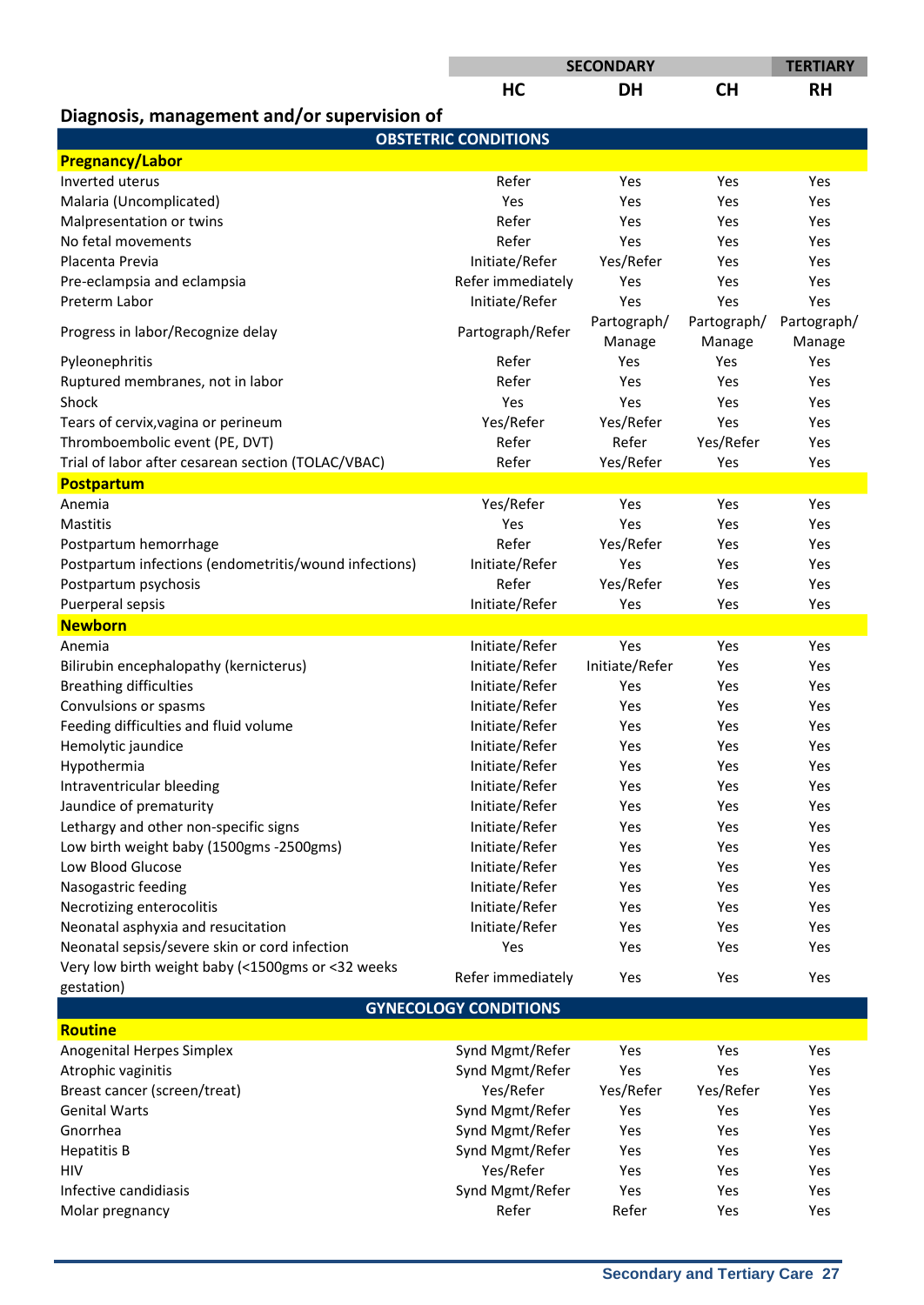|                                             |                              | <b>SECONDARY</b> |           | <b>TERTIARY</b> |
|---------------------------------------------|------------------------------|------------------|-----------|-----------------|
|                                             | HC                           | <b>DH</b>        | <b>CH</b> | <b>RH</b>       |
| Diagnosis, management and/or supervision of |                              |                  |           |                 |
|                                             | <b>GYNECOLOGY CONDITIONS</b> |                  |           |                 |
| <b>Routine</b>                              |                              |                  |           |                 |
| Nongonococcal Infections                    | Synd Mgmt/Refer              | Yes              | Yes       | Yes             |
| Screen/treat for cervical cancer            | Yes/Refer                    | Yes/Refer        | Yes/Refer | Yes             |
| Syphillis                                   | Synd Mgmt/Refer              | Yes              | Yes       | Yes             |
| <b>Tricomoniasis</b>                        | Synd Mgmt/Refer              | Yes              | Yes       | Yes             |
| Urinary Tract Infection (uncomplicated)     | Yes                          | Yes              | Yes       | Yes             |
| Vaginitis                                   | Synd Mgmt/Refer              | Yes              | Yes       | Yes             |
| <b>Complications</b>                        |                              |                  |           |                 |
| Abscesses                                   | Refer                        | Refer            | Yes       | Yes             |
| Complicated obstetric fistula               | Refer                        | Refer            | Refer     | Yes             |
| Dysfunctional Uterine Bleeding (DUB)        | Yes                          | Yes              | Yes       | Yes             |
| <b>Fibroids</b>                             | Refer                        | Yes              | Yes       | Yes             |
| <b>Menstrual Abnomality</b>                 | Refer                        | Yes              | Yes       | Yes             |
| Pelvic Inflammatory Disease (PID)           | Yes                          | Yes              | Yes       | Yes             |
| <b>Pelvic Masses</b>                        | Refer                        | Refer            | Yes       | Yes             |
| Sexual Assault                              | Yes/Refer                    | Yes/Refer        | Yes       | Yes             |
| Simple obstetric fistula                    | Refer                        | Refer            | Yes       | Yes             |

# **4.5 Pediatrics**

#### **ASSUMPTIONS:**

- These services represent a ten-year plan.
- Pediatric Intensive Care Units will be available at all County and Regional Hospitals.

|                                           |                             |                  | <b>TERTIARY</b>                   |            |
|-------------------------------------------|-----------------------------|------------------|-----------------------------------|------------|
| Diagnosis, management, supervision of     | HC                          | DH               | <b>CH</b>                         | <b>RH</b>  |
|                                           | <b>PEDIATRIC CONDITIONS</b> |                  |                                   |            |
| ARV therapy                               | Yes/Refer                   | Yes              | Yes                               | Yes        |
| Burkitt's lymphoma                        | Refer                       | Refer            | Yes                               | Yes        |
| Co-trimoxazole Preventative Therapy (CPT) | Yes                         | Yes              | Yes                               | <b>Yes</b> |
| Complicated measles                       | Yes                         | Yes              | Yes                               | Yes        |
| Congenital heart abnormalities            | Refer                       | Refer            | Yes                               | Yes        |
| Congenital syphillis                      | Refer                       | Refer            | Yes                               | Yes        |
| Diarrhea with severe dehydration          | Yes                         | Yes              | Yes                               | Yes        |
| Early Infant Diagnosis (EID) of HIV       | Yes/Refer                   | Yes              | Yes                               | Yes        |
| Emergency triage assessment and treatment | Yes                         | Yes              | Yes                               | <b>Yes</b> |
| <b>Meningitis</b>                         | Refer                       | Initiate/Refer   | Yes                               | Yes        |
| Neonatal tetanus                          | Initiate/Refer              | Yes              | Yes                               | Yes        |
| Pediatric tumors                          | Refer                       | Refer            | Refer                             | Yes        |
| Physical and/or mental disability         | Yes/Refer                   | Yes/Refer        | Yes                               | Yes        |
| PMTCT services and follow up              | Yes                         | Yes              | Yes                               | Yes        |
| Respiratory disease                       | Yes                         | Yes              | Yes                               | Yes        |
| Severe malnutrition                       | Initiate/Refer              | Initiate/Refer   | Yes                               | Yes        |
| Severely ill child                        | Initiate/Refer              | Initiate/Refer   | Yes                               | <b>Yes</b> |
| Skin infections                           | Yes                         | Yes              | Yes                               | Yes        |
| Tuberculosis                              | Refer                       | Yes/With TB Unit | Yes/With TB Unit Yes/With TB Unit |            |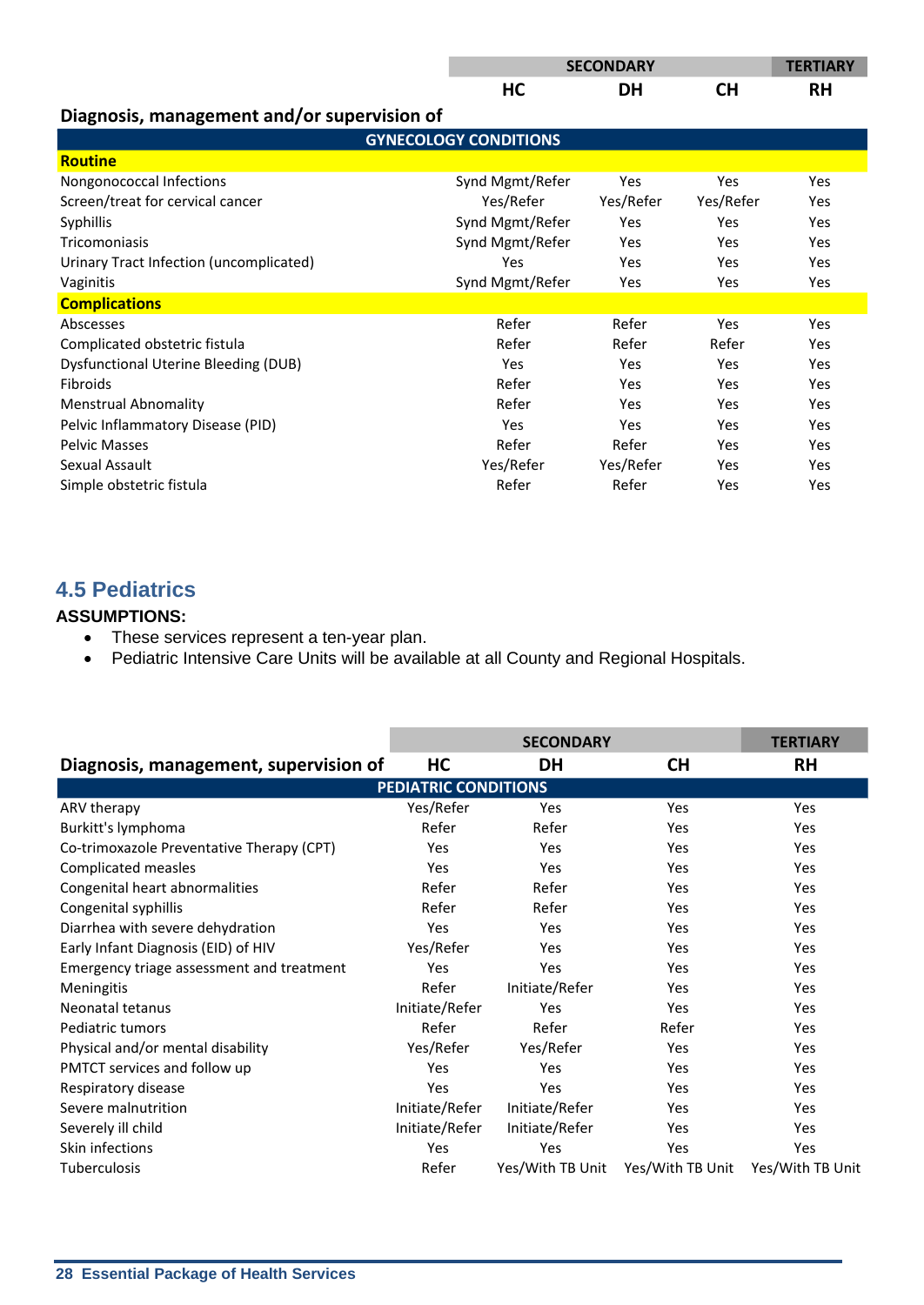# **4.6 Trauma and Emergency**

#### **ASSUMPTIONS:**

- These services represent a ten-year plan.
- $\bullet$

|                                                  |                  |                 | <b>TERTIARY</b>                 |           |
|--------------------------------------------------|------------------|-----------------|---------------------------------|-----------|
| Diagnosis, management and/or supervision of      | HC               | <b>DH</b>       | <b>CH</b>                       | <b>RH</b> |
| <b>TRAUMA AND EMERGENCY CONDITIONS</b>           |                  |                 |                                 |           |
| Abdominal trauma or acute abdomen                | Initiate/Refer   | Yes             | Yes                             | Yes       |
| Airways and ambu-bag breath                      | Yes              | Yes             | Yes                             | Yes       |
| Anaphylaxis                                      | Yes              | Yes             | Yes                             | Yes       |
| <b>Bites and rabies</b>                          | Initiate/Refer   | Yes             | Yes                             | Yes       |
| <b>Burns</b>                                     |                  |                 |                                 |           |
| Uncomplicated and less than 15% adult/10% child  | Yes              | Yes             | Yes                             | Yes       |
| Complicated and greater than 15% adult/10% child | Initiate/Refer   | Initiate/Refer  | Yes                             | Yes       |
| Cardiac arrest                                   | Initiate/Refer   | Yes             | Yes                             | Yes       |
| Closed fracture and dislocation                  | Immobilize/refer | Refer           | Yes                             | Yes       |
| Closed fracture and no dislocation               | Immobilize/refer | Yes             | Yes                             | Yes       |
| Eye injury                                       | Initiate/Refer   | Yes             | Yes                             | Yes       |
| Femur fracture                                   | Stabilize/Refer  | Stabilize/Refer | Yes                             | Yes       |
| Fluid and electrolyte balance                    | Yes              | Yes             | Yes                             | Yes       |
| Foreign body in ear or nose                      | Yes              | Yes             | Yes                             | Yes       |
| Head injury                                      | Initiate/Refer   | Yes             | Yes                             | Yes       |
| Multiple injuries                                | Initiate/Refer   | Yes             | Yes                             | Yes       |
| Open fractures                                   | Initiate/Refer   | Initiate/Refer  | Yes                             | Yes       |
| Pelvic fracture                                  | Stabilize/Refer  |                 | Stabilize/Refer Stabilize/Refer | Yes       |
| Pneumothorax and hemothorax                      | Refer            | Yes             | Yes                             | Yes       |
| Poisoning by mouth                               | Initiate/Refer   | Yes             | Yes                             | Yes       |
| Seizures/convulsions                             | Yes              | Yes             | Yes                             | Yes       |
| Shock                                            | Yes              | Yes             | Yes                             | Yes       |
| Snake bite                                       | Initiate/Refer   | Yes             | Yes                             | Yes       |
| Soft tissue injuries                             | Refer            | Initiate/Refer  | Yes                             | Yes       |
| Spinal injuries                                  | Stabilize/Refer  |                 | Stabilize/Refer Stabilize/Refer | Yes       |
| <b>Status asthmaticus</b>                        | Stabilize/Refer  | Yes             | Yes                             | Yes       |
| Tendon injuries                                  | Stabilize/Refer  |                 | Stabilize/Refer Stabilize/Refer | Yes       |
| Tracheotomy                                      | No               | Yes             | Yes                             | Yes       |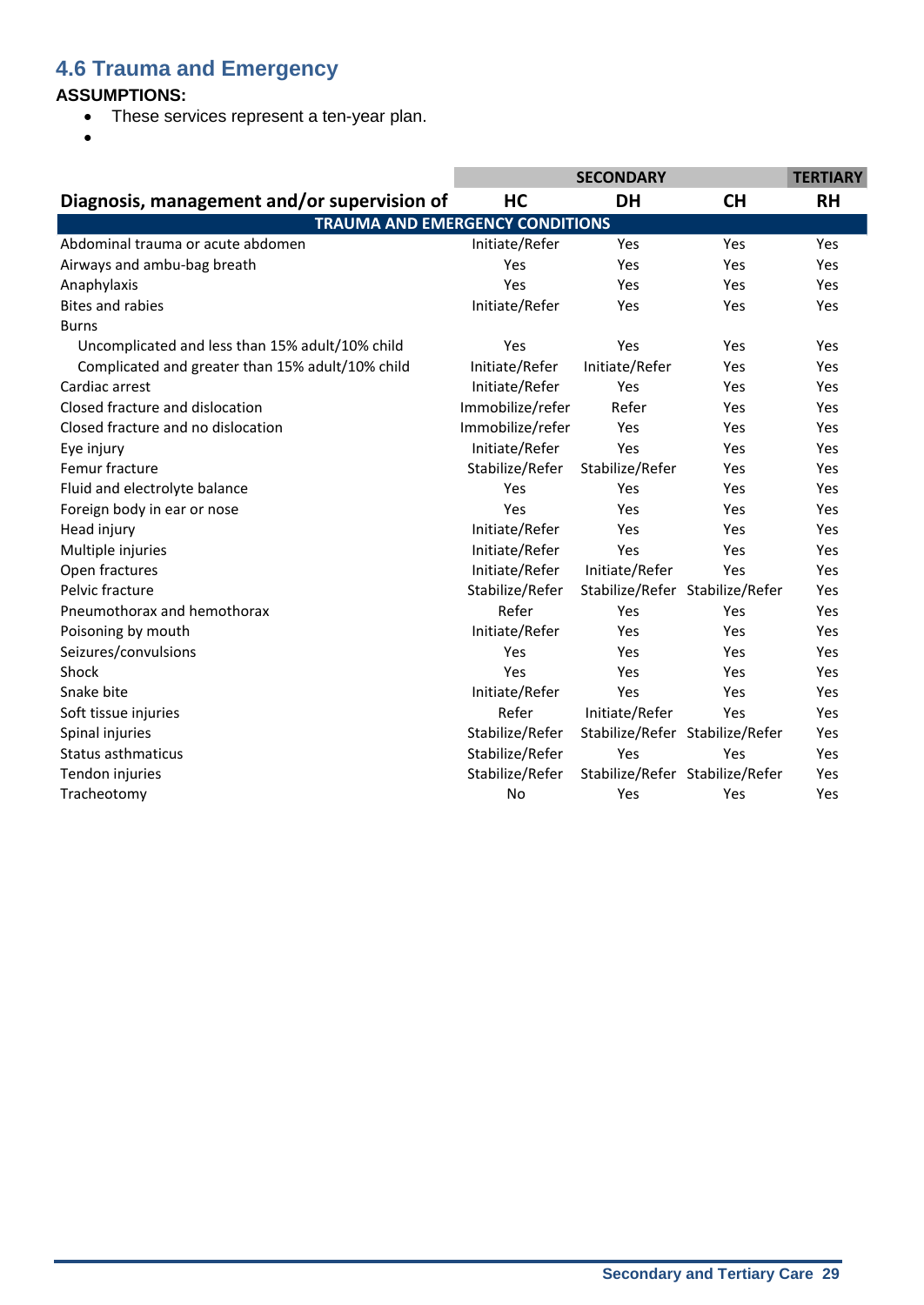# **5.0 Essential Equipment List**

|                                                       | <b>SECONDARY</b> |          |     | <b>TERTIARY</b> |
|-------------------------------------------------------|------------------|----------|-----|-----------------|
| Equipment                                             |                  | HC DH CH |     | <b>RH</b>       |
| <b>NON-MEDICAL</b>                                    |                  |          |     |                 |
| <b>Administration</b>                                 |                  |          |     |                 |
| Office equipment                                      | Yes              | Yes      | Yes | Yes             |
| Office furniture                                      | Yes              | Yes      | Yes | Yes             |
| <b>Electricity</b>                                    |                  |          |     |                 |
| <b>Emergency lights</b>                               | Yes              | Yes      | Yes | Yes             |
| <b>Water Supply</b>                                   |                  |          |     |                 |
| Hand-washing sinks/taps/bowls on stands in all areas  | Yes              | Yes      | Yes | Yes             |
| Storage tank                                          | Yes              | Yes      | Yes | Yes             |
| Water purification chemicals or filter                | Yes              | Yes      | Yes | Yes             |
| Water source for drinking water                       | Yes              | Yes      | Yes | Yes             |
| <b>Waste Disposal</b>                                 |                  |          |     |                 |
| Buckets for contaminated waste in all treatment areas | Yes              | Yes      | Yes | Yes             |
| Drainage system                                       | Yes              | Yes      | Yes | Yes             |
| Incinerator or burial pit                             | Yes              | Yes      | Yes | Yes             |
| Protective boots and utility gloves                   | Yes              | Yes      | Yes | Yes             |
| Rubbish bins in all rooms                             | Yes              | Yes      | Yes | Yes             |
| Sanitation facilities for patients                    | Yes              | Yes      | Yes | Yes             |
| Separate Biohazard disposal                           | Yes              | Yes      | Yes | Yes             |
| Septic tanks                                          | Yes              | Yes      | Yes | Yes             |
| Sharps containers in all treatment areas              | Yes              | Yes      | Yes | Yes             |
| <b>Safety</b>                                         |                  |          |     |                 |
| Fire extinguisher                                     | Yes              | Yes      | Yes | Yes             |
| <b>Vehicle</b>                                        |                  |          |     |                 |
| Vehicle 4--wheel drive                                | No.              | Yes      | Yes | Yes             |
| Ambulance 4-wheel drive                               | Yes              | Yes      | Yes | Yes             |
| <b>Medical Stores</b>                                 |                  |          |     |                 |
| Cool boxes and vaccine carriers                       | Yes              | Yes      | Yes | Yes             |
| Lockable storage                                      | Yes              | Yes      | Yes | Yes             |
| Refrigeration                                         | Yes              | Yes      | Yes | Yes             |
| <b>Kitchen</b>                                        |                  |          |     |                 |
| Cooking pots and utensils                             | Yes.             | Yes      | Yes | Yes             |
| Cooking stove                                         | <b>Yes</b>       | Yes      | Yes | Yes             |
| Food refrigeration                                    | No               | Yes      | Yes | Yes             |
| Plates, cups & cutlery                                |                  | Yes Yes  | Yes | Yes             |
| Storage                                               | Yes              | Yes Yes  |     | Yes             |
| Washing and drying area facilities                    |                  | Yes Yes  | Yes | Yes             |
| <b>Laundry</b>                                        |                  |          |     |                 |
| Detergent/soap                                        | Yes              | Yes      | Yes | Yes             |
| Iron                                                  | Yes              | Yes Yes  |     | Yes             |
| Washing and rinsing equipment/bowls                   | Yes              | Yes      | Yes | Yes             |
| Water heater                                          |                  | Yes Yes  | Yes | Yes             |
| <b>Housekeeping</b>                                   |                  |          |     |                 |
| Brooms, brushes and mops                              | Yes              | Yes      | Yes | Yes             |
| <b>Buckets</b>                                        | Yes              | Yes      | Yes | Yes             |
| Soap and disinfectant                                 | Yes              | Yes      | Yes | Yes             |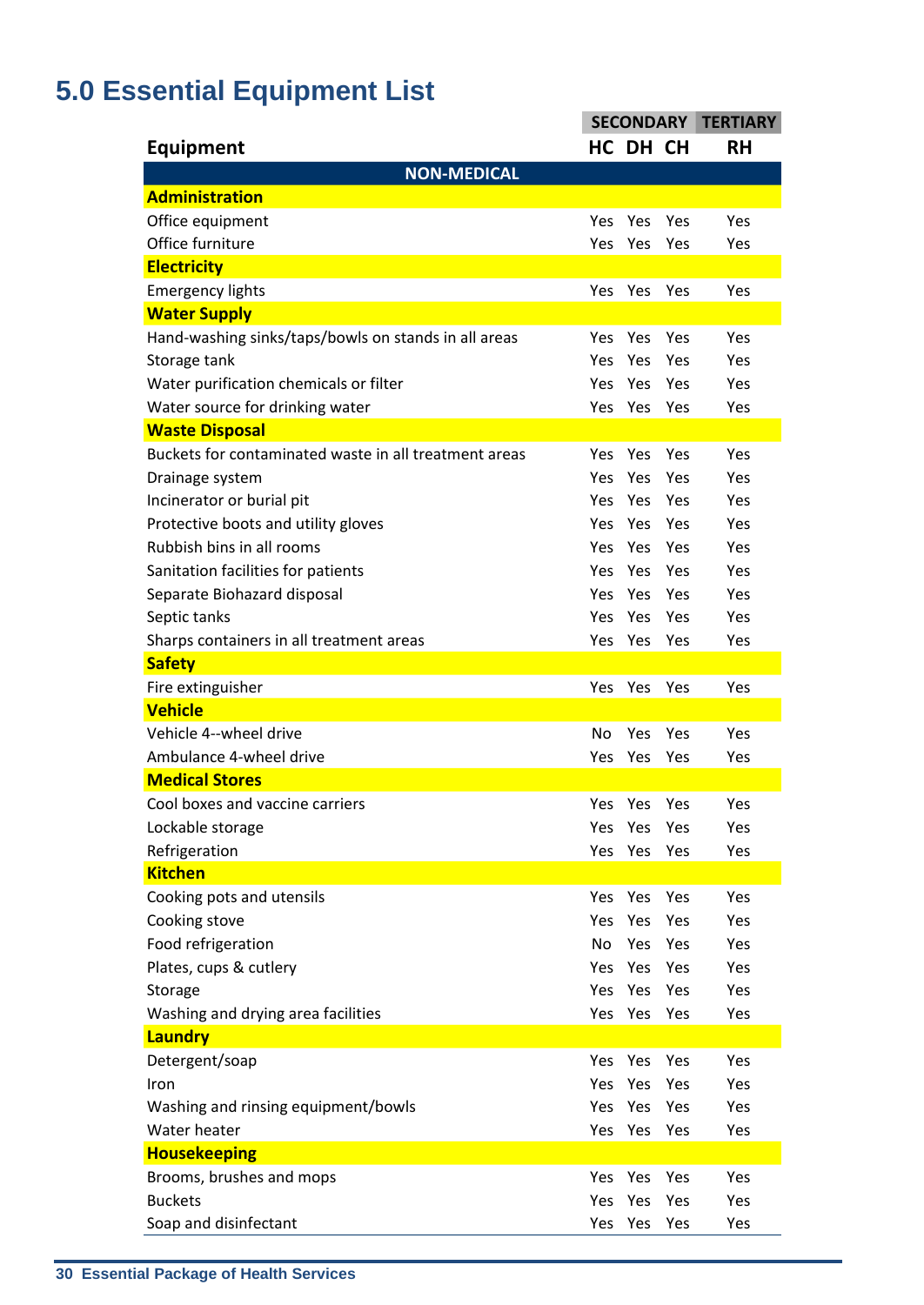|                                            | <b>SECONDARY TERTIARY</b> |            |     |     |
|--------------------------------------------|---------------------------|------------|-----|-----|
| <b>Equipment</b>                           |                           | HC DH CH   |     | RH  |
| <b>MEDICAL</b>                             |                           |            |     |     |
| <b>All Outpatient Rooms</b>                |                           |            |     |     |
| Blood pressure machine and stethoscope     | Yes                       | Yes        | Yes | Yes |
| Container for sharps disposal              | <b>Yes</b>                | Yes        | Yes | Yes |
| Desk and chairs                            | Yes                       | Yes        | Yes | Yes |
| <b>Examination gloves</b>                  | <b>Yes</b>                | <b>Yes</b> | Yes | Yes |
| <b>Examination table</b>                   | <b>Yes</b>                | Yes        | Yes | Yes |
| Hand washing facilities                    | <b>Yes</b>                | Yes        | Yes | Yes |
| Light source                               | <b>Yes</b>                | Yes        | Yes | Yes |
| Minor surgical instruments                 | No                        | Yes        | Yes | Yes |
| Opthamalscope                              | <b>Yes</b>                | <b>Yes</b> | Yes | Yes |
| Otoscope                                   | <b>Yes</b>                | Yes        | Yes | Yes |
| Patellar hammer                            | <b>Yes</b>                | Yes        | Yes | Yes |
| Receptacle for soiled pads, dressings, etc | Yes.                      | Yes        | Yes | Yes |
| Separate biohazard disposal                | <b>Yes</b>                | <b>Yes</b> | Yes | Yes |
| Sterile equipment storage                  | <b>Yes</b>                | Yes        | Yes | Yes |
| <b>Sutures</b>                             | <b>Yes</b>                | Yes        | Yes | Yes |
| Thermometer                                | Yes.                      | Yes        | Yes | Yes |
| Torch with extra batteries                 | <b>Yes</b>                | Yes        | Yes | Yes |
| Wall clock with second hand                | <b>Yes</b>                | Yes        | Yes | Yes |
| Weighing scale                             | <b>Yes</b>                | Yes        | Yes | Yes |
| <b>Women's Reproductive Health Room</b>    |                           |            |     |     |
| BP machine and stethoscope                 | Yes                       | Yes        | Yes | Yes |
| Contraceptive supplies                     | <b>Yes</b>                | Yes        | Yes | Yes |
| Doppler                                    | Yes                       | Yes        | Yes | Yes |
| <b>Examination gloves</b>                  | Yes.                      | <b>Yes</b> | Yes | Yes |
| Examination table with stirrups            | Yes                       | Yes        | Yes | Yes |
| <b>Family Planning cards</b>               | Yes                       | Yes        | Yes | Yes |
| Fetal stethoscope                          | Yes                       | Yes        | Yes | Yes |
| Hand washing facility                      | Yes                       | Yes        | Yes | Yes |
| Height measure                             | Yes                       | Yes        | Yes | Yes |
| IEC/BCC flip charts, posters, models       | Yes                       | Yes        | Yes | Yes |
| <b>IUD</b> insertion set                   |                           | Yes Yes    | Yes | Yes |
| MVA syringe and canulas                    | Yes                       | Yes        | Yes | Yes |
| Pregnant woman cards                       | Yes                       | Yes        | Yes | Yes |
| Register                                   | Yes                       | Yes        | Yes | Yes |
| Speculum and vaginal examination kit       |                           | Yes Yes    | Yes | Yes |
| Syringes and needles                       | Yes                       | Yes        | Yes | Yes |
| Tape measure                               | Yes                       | Yes        | Yes | Yes |
| Tococardiograph                            | no                        | Yes        | Yes | Yes |
| <b>Child Health Area</b>                   |                           |            |     |     |
| <b>Baby/hanging Scales</b>                 | Yes                       | Yes        | Yes | Yes |
| Child Health cards                         | Yes                       | Yes        | Yes | Yes |
| Height measure/Measuring board             | Yes                       | Yes        | Yes | Yes |
| <b>MUAC</b> tape                           | Yes                       | Yes        | Yes | Yes |
| Register                                   | Yes                       | Yes        | Yes | Yes |
| Tape measure                               | Yes                       | Yes        | Yes | Yes |
| Thermometer                                | Yes                       | Yes        | Yes | Yes |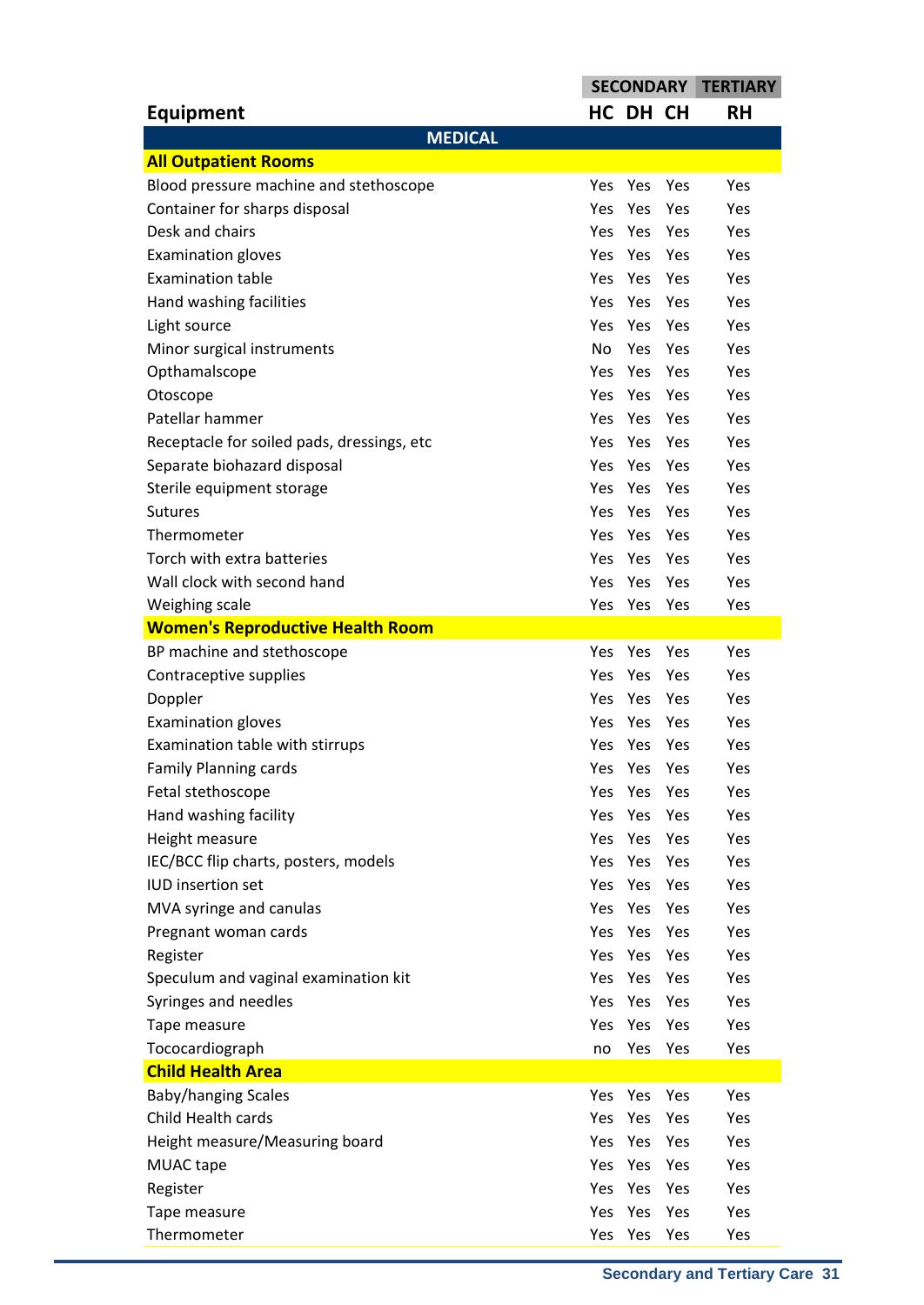| HC DH CH<br><b>RH</b><br><b>Equipment</b><br><b>MEDICAL</b><br><b>Expanded Program on Immunization Area</b><br>Cold Box<br>Yes<br><b>Yes</b><br>Yes<br>Yes<br>Refrigerator<br><b>Yes</b><br>Yes<br>Yes<br>Yes<br>Yes<br>Safety Box<br><b>Yes</b><br>Yes<br>Yes<br>Syringes, needles and swabs<br>Yes<br>Yes<br><b>Yes</b><br>Yes<br>Temperature monitoring charts<br><b>Yes</b><br>Yes<br>Yes<br>Yes<br><b>Delivery Room</b><br><b>Baby scales</b><br>Yes<br><b>Yes</b><br>Yes<br>Yes<br>BP machine and stethoscope<br>Yes Yes<br>Yes<br><b>Yes</b><br>Clean delivery kits and cord ties<br>Yes<br>Yes<br>Yes<br><b>Yes</b><br>Curtains if more than one bed<br>Yes<br>Yes<br>Yes<br><b>Yes</b><br>Delivery bed and bed linen<br>Yes Yes<br>Yes<br><b>Yes</b><br>Fetal stethoscope<br>Yes Yes<br>Yes<br><b>Yes</b><br>Hand washing facility<br>Yes<br>Yes<br>Yes<br>Yes<br>Instrument trolley<br>Yes<br>Yes<br>Yes<br><b>Yes</b><br>IV treatment sets<br>Yes Yes<br>Yes<br><b>Yes</b><br>Latex gloves and protective clothing<br>Yes Yes<br>Yes<br><b>Yes</b><br>Linens for newborns<br>Yes<br>Yes<br>Yes<br>Yes<br>Yes<br>Yes<br>Yes<br>Mucus extractor<br><b>Yes</b><br>Yes<br>Oral airways, various sizes<br><b>Yes</b><br>Yes<br>Yes<br>Yes Yes<br>Yes<br>Oxygen tank and concentrator<br><b>Yes</b><br>Yes<br>Yes<br>Yes<br>Partograph charts<br><b>Yes</b><br>Safety box<br>Yes<br>Yes<br>Yes<br><b>Yes</b><br>Self inflating bag and mask - adult and neonatal size<br>Yes Yes<br>Yes<br>Yes.<br>Suction machine<br>Yes<br>Yes<br>Yes<br>Yes.<br>Suturing sets<br>Yes<br>Yes<br>Yes<br>Yes<br>Thermometer<br>Yes<br>Yes<br>Yes<br>Yes<br>Tray with routine & emergency drugs, syringes and needles<br>Yes<br>Yes<br>Yes<br>Yes<br>Urinary catheters and collection bags<br>Yes<br>Yes<br>Yes<br>Yes<br>Vacuum extractor set<br>Yes<br>Yes<br>Yes<br><b>Yes</b><br>Work surface near bed for newborn resuscitation<br>Yes Yes Yes<br>Yes<br><b>Inpatient Wards</b><br>Basic examination equipment (stethoscope, BP machine, etc)<br>Yes<br>Yes<br>Yes<br>Yes<br>Beds, washable mattresses and linen<br><b>Yes</b><br>Yes<br>Yes<br>Yes<br><b>Curtains</b><br>Yes Yes Yes<br>Yes<br>Dressing sets<br>Yes<br>Yes<br>Yes<br>Yes<br>Dressing trolley/Medicine trolley<br>Yes<br>Yes<br>Yes<br>Yes<br>Gloves<br>Yes<br>Yes<br>Yes<br>Yes<br>IV stands<br>Yes Yes Yes<br>Yes<br>Medicine storage cabinet<br>Yes<br>Yes<br>Yes<br>Yes<br>Oxygen tank and concentrator<br>Yes<br>Yes<br>Yes<br>Yes<br>Patient trolley on wheels<br>Yes<br>Yes<br>Yes<br>Yes |                 | <b>SECONDARY</b> |     | <b>TERTIARY</b> |     |
|-----------------------------------------------------------------------------------------------------------------------------------------------------------------------------------------------------------------------------------------------------------------------------------------------------------------------------------------------------------------------------------------------------------------------------------------------------------------------------------------------------------------------------------------------------------------------------------------------------------------------------------------------------------------------------------------------------------------------------------------------------------------------------------------------------------------------------------------------------------------------------------------------------------------------------------------------------------------------------------------------------------------------------------------------------------------------------------------------------------------------------------------------------------------------------------------------------------------------------------------------------------------------------------------------------------------------------------------------------------------------------------------------------------------------------------------------------------------------------------------------------------------------------------------------------------------------------------------------------------------------------------------------------------------------------------------------------------------------------------------------------------------------------------------------------------------------------------------------------------------------------------------------------------------------------------------------------------------------------------------------------------------------------------------------------------------------------------------------------------------------------------------------------------------------------------------------------------------------------------------------------------------------------------------------------------------------------------------------------------------------------------------------------------------------------------------------------------------------------------------------------------------------------------------------------------|-----------------|------------------|-----|-----------------|-----|
|                                                                                                                                                                                                                                                                                                                                                                                                                                                                                                                                                                                                                                                                                                                                                                                                                                                                                                                                                                                                                                                                                                                                                                                                                                                                                                                                                                                                                                                                                                                                                                                                                                                                                                                                                                                                                                                                                                                                                                                                                                                                                                                                                                                                                                                                                                                                                                                                                                                                                                                                                           |                 |                  |     |                 |     |
|                                                                                                                                                                                                                                                                                                                                                                                                                                                                                                                                                                                                                                                                                                                                                                                                                                                                                                                                                                                                                                                                                                                                                                                                                                                                                                                                                                                                                                                                                                                                                                                                                                                                                                                                                                                                                                                                                                                                                                                                                                                                                                                                                                                                                                                                                                                                                                                                                                                                                                                                                           |                 |                  |     |                 |     |
|                                                                                                                                                                                                                                                                                                                                                                                                                                                                                                                                                                                                                                                                                                                                                                                                                                                                                                                                                                                                                                                                                                                                                                                                                                                                                                                                                                                                                                                                                                                                                                                                                                                                                                                                                                                                                                                                                                                                                                                                                                                                                                                                                                                                                                                                                                                                                                                                                                                                                                                                                           |                 |                  |     |                 |     |
|                                                                                                                                                                                                                                                                                                                                                                                                                                                                                                                                                                                                                                                                                                                                                                                                                                                                                                                                                                                                                                                                                                                                                                                                                                                                                                                                                                                                                                                                                                                                                                                                                                                                                                                                                                                                                                                                                                                                                                                                                                                                                                                                                                                                                                                                                                                                                                                                                                                                                                                                                           |                 |                  |     |                 |     |
|                                                                                                                                                                                                                                                                                                                                                                                                                                                                                                                                                                                                                                                                                                                                                                                                                                                                                                                                                                                                                                                                                                                                                                                                                                                                                                                                                                                                                                                                                                                                                                                                                                                                                                                                                                                                                                                                                                                                                                                                                                                                                                                                                                                                                                                                                                                                                                                                                                                                                                                                                           |                 |                  |     |                 |     |
|                                                                                                                                                                                                                                                                                                                                                                                                                                                                                                                                                                                                                                                                                                                                                                                                                                                                                                                                                                                                                                                                                                                                                                                                                                                                                                                                                                                                                                                                                                                                                                                                                                                                                                                                                                                                                                                                                                                                                                                                                                                                                                                                                                                                                                                                                                                                                                                                                                                                                                                                                           |                 |                  |     |                 |     |
|                                                                                                                                                                                                                                                                                                                                                                                                                                                                                                                                                                                                                                                                                                                                                                                                                                                                                                                                                                                                                                                                                                                                                                                                                                                                                                                                                                                                                                                                                                                                                                                                                                                                                                                                                                                                                                                                                                                                                                                                                                                                                                                                                                                                                                                                                                                                                                                                                                                                                                                                                           |                 |                  |     |                 |     |
|                                                                                                                                                                                                                                                                                                                                                                                                                                                                                                                                                                                                                                                                                                                                                                                                                                                                                                                                                                                                                                                                                                                                                                                                                                                                                                                                                                                                                                                                                                                                                                                                                                                                                                                                                                                                                                                                                                                                                                                                                                                                                                                                                                                                                                                                                                                                                                                                                                                                                                                                                           |                 |                  |     |                 |     |
|                                                                                                                                                                                                                                                                                                                                                                                                                                                                                                                                                                                                                                                                                                                                                                                                                                                                                                                                                                                                                                                                                                                                                                                                                                                                                                                                                                                                                                                                                                                                                                                                                                                                                                                                                                                                                                                                                                                                                                                                                                                                                                                                                                                                                                                                                                                                                                                                                                                                                                                                                           |                 |                  |     |                 |     |
|                                                                                                                                                                                                                                                                                                                                                                                                                                                                                                                                                                                                                                                                                                                                                                                                                                                                                                                                                                                                                                                                                                                                                                                                                                                                                                                                                                                                                                                                                                                                                                                                                                                                                                                                                                                                                                                                                                                                                                                                                                                                                                                                                                                                                                                                                                                                                                                                                                                                                                                                                           |                 |                  |     |                 |     |
|                                                                                                                                                                                                                                                                                                                                                                                                                                                                                                                                                                                                                                                                                                                                                                                                                                                                                                                                                                                                                                                                                                                                                                                                                                                                                                                                                                                                                                                                                                                                                                                                                                                                                                                                                                                                                                                                                                                                                                                                                                                                                                                                                                                                                                                                                                                                                                                                                                                                                                                                                           |                 |                  |     |                 |     |
|                                                                                                                                                                                                                                                                                                                                                                                                                                                                                                                                                                                                                                                                                                                                                                                                                                                                                                                                                                                                                                                                                                                                                                                                                                                                                                                                                                                                                                                                                                                                                                                                                                                                                                                                                                                                                                                                                                                                                                                                                                                                                                                                                                                                                                                                                                                                                                                                                                                                                                                                                           |                 |                  |     |                 |     |
|                                                                                                                                                                                                                                                                                                                                                                                                                                                                                                                                                                                                                                                                                                                                                                                                                                                                                                                                                                                                                                                                                                                                                                                                                                                                                                                                                                                                                                                                                                                                                                                                                                                                                                                                                                                                                                                                                                                                                                                                                                                                                                                                                                                                                                                                                                                                                                                                                                                                                                                                                           |                 |                  |     |                 |     |
|                                                                                                                                                                                                                                                                                                                                                                                                                                                                                                                                                                                                                                                                                                                                                                                                                                                                                                                                                                                                                                                                                                                                                                                                                                                                                                                                                                                                                                                                                                                                                                                                                                                                                                                                                                                                                                                                                                                                                                                                                                                                                                                                                                                                                                                                                                                                                                                                                                                                                                                                                           |                 |                  |     |                 |     |
|                                                                                                                                                                                                                                                                                                                                                                                                                                                                                                                                                                                                                                                                                                                                                                                                                                                                                                                                                                                                                                                                                                                                                                                                                                                                                                                                                                                                                                                                                                                                                                                                                                                                                                                                                                                                                                                                                                                                                                                                                                                                                                                                                                                                                                                                                                                                                                                                                                                                                                                                                           |                 |                  |     |                 |     |
|                                                                                                                                                                                                                                                                                                                                                                                                                                                                                                                                                                                                                                                                                                                                                                                                                                                                                                                                                                                                                                                                                                                                                                                                                                                                                                                                                                                                                                                                                                                                                                                                                                                                                                                                                                                                                                                                                                                                                                                                                                                                                                                                                                                                                                                                                                                                                                                                                                                                                                                                                           |                 |                  |     |                 |     |
|                                                                                                                                                                                                                                                                                                                                                                                                                                                                                                                                                                                                                                                                                                                                                                                                                                                                                                                                                                                                                                                                                                                                                                                                                                                                                                                                                                                                                                                                                                                                                                                                                                                                                                                                                                                                                                                                                                                                                                                                                                                                                                                                                                                                                                                                                                                                                                                                                                                                                                                                                           |                 |                  |     |                 |     |
|                                                                                                                                                                                                                                                                                                                                                                                                                                                                                                                                                                                                                                                                                                                                                                                                                                                                                                                                                                                                                                                                                                                                                                                                                                                                                                                                                                                                                                                                                                                                                                                                                                                                                                                                                                                                                                                                                                                                                                                                                                                                                                                                                                                                                                                                                                                                                                                                                                                                                                                                                           |                 |                  |     |                 |     |
|                                                                                                                                                                                                                                                                                                                                                                                                                                                                                                                                                                                                                                                                                                                                                                                                                                                                                                                                                                                                                                                                                                                                                                                                                                                                                                                                                                                                                                                                                                                                                                                                                                                                                                                                                                                                                                                                                                                                                                                                                                                                                                                                                                                                                                                                                                                                                                                                                                                                                                                                                           |                 |                  |     |                 |     |
|                                                                                                                                                                                                                                                                                                                                                                                                                                                                                                                                                                                                                                                                                                                                                                                                                                                                                                                                                                                                                                                                                                                                                                                                                                                                                                                                                                                                                                                                                                                                                                                                                                                                                                                                                                                                                                                                                                                                                                                                                                                                                                                                                                                                                                                                                                                                                                                                                                                                                                                                                           |                 |                  |     |                 |     |
|                                                                                                                                                                                                                                                                                                                                                                                                                                                                                                                                                                                                                                                                                                                                                                                                                                                                                                                                                                                                                                                                                                                                                                                                                                                                                                                                                                                                                                                                                                                                                                                                                                                                                                                                                                                                                                                                                                                                                                                                                                                                                                                                                                                                                                                                                                                                                                                                                                                                                                                                                           |                 |                  |     |                 |     |
|                                                                                                                                                                                                                                                                                                                                                                                                                                                                                                                                                                                                                                                                                                                                                                                                                                                                                                                                                                                                                                                                                                                                                                                                                                                                                                                                                                                                                                                                                                                                                                                                                                                                                                                                                                                                                                                                                                                                                                                                                                                                                                                                                                                                                                                                                                                                                                                                                                                                                                                                                           |                 |                  |     |                 |     |
|                                                                                                                                                                                                                                                                                                                                                                                                                                                                                                                                                                                                                                                                                                                                                                                                                                                                                                                                                                                                                                                                                                                                                                                                                                                                                                                                                                                                                                                                                                                                                                                                                                                                                                                                                                                                                                                                                                                                                                                                                                                                                                                                                                                                                                                                                                                                                                                                                                                                                                                                                           |                 |                  |     |                 |     |
|                                                                                                                                                                                                                                                                                                                                                                                                                                                                                                                                                                                                                                                                                                                                                                                                                                                                                                                                                                                                                                                                                                                                                                                                                                                                                                                                                                                                                                                                                                                                                                                                                                                                                                                                                                                                                                                                                                                                                                                                                                                                                                                                                                                                                                                                                                                                                                                                                                                                                                                                                           |                 |                  |     |                 |     |
|                                                                                                                                                                                                                                                                                                                                                                                                                                                                                                                                                                                                                                                                                                                                                                                                                                                                                                                                                                                                                                                                                                                                                                                                                                                                                                                                                                                                                                                                                                                                                                                                                                                                                                                                                                                                                                                                                                                                                                                                                                                                                                                                                                                                                                                                                                                                                                                                                                                                                                                                                           |                 |                  |     |                 |     |
|                                                                                                                                                                                                                                                                                                                                                                                                                                                                                                                                                                                                                                                                                                                                                                                                                                                                                                                                                                                                                                                                                                                                                                                                                                                                                                                                                                                                                                                                                                                                                                                                                                                                                                                                                                                                                                                                                                                                                                                                                                                                                                                                                                                                                                                                                                                                                                                                                                                                                                                                                           |                 |                  |     |                 |     |
|                                                                                                                                                                                                                                                                                                                                                                                                                                                                                                                                                                                                                                                                                                                                                                                                                                                                                                                                                                                                                                                                                                                                                                                                                                                                                                                                                                                                                                                                                                                                                                                                                                                                                                                                                                                                                                                                                                                                                                                                                                                                                                                                                                                                                                                                                                                                                                                                                                                                                                                                                           |                 |                  |     |                 |     |
|                                                                                                                                                                                                                                                                                                                                                                                                                                                                                                                                                                                                                                                                                                                                                                                                                                                                                                                                                                                                                                                                                                                                                                                                                                                                                                                                                                                                                                                                                                                                                                                                                                                                                                                                                                                                                                                                                                                                                                                                                                                                                                                                                                                                                                                                                                                                                                                                                                                                                                                                                           |                 |                  |     |                 |     |
|                                                                                                                                                                                                                                                                                                                                                                                                                                                                                                                                                                                                                                                                                                                                                                                                                                                                                                                                                                                                                                                                                                                                                                                                                                                                                                                                                                                                                                                                                                                                                                                                                                                                                                                                                                                                                                                                                                                                                                                                                                                                                                                                                                                                                                                                                                                                                                                                                                                                                                                                                           |                 |                  |     |                 |     |
|                                                                                                                                                                                                                                                                                                                                                                                                                                                                                                                                                                                                                                                                                                                                                                                                                                                                                                                                                                                                                                                                                                                                                                                                                                                                                                                                                                                                                                                                                                                                                                                                                                                                                                                                                                                                                                                                                                                                                                                                                                                                                                                                                                                                                                                                                                                                                                                                                                                                                                                                                           |                 |                  |     |                 |     |
|                                                                                                                                                                                                                                                                                                                                                                                                                                                                                                                                                                                                                                                                                                                                                                                                                                                                                                                                                                                                                                                                                                                                                                                                                                                                                                                                                                                                                                                                                                                                                                                                                                                                                                                                                                                                                                                                                                                                                                                                                                                                                                                                                                                                                                                                                                                                                                                                                                                                                                                                                           |                 |                  |     |                 |     |
|                                                                                                                                                                                                                                                                                                                                                                                                                                                                                                                                                                                                                                                                                                                                                                                                                                                                                                                                                                                                                                                                                                                                                                                                                                                                                                                                                                                                                                                                                                                                                                                                                                                                                                                                                                                                                                                                                                                                                                                                                                                                                                                                                                                                                                                                                                                                                                                                                                                                                                                                                           |                 |                  |     |                 |     |
|                                                                                                                                                                                                                                                                                                                                                                                                                                                                                                                                                                                                                                                                                                                                                                                                                                                                                                                                                                                                                                                                                                                                                                                                                                                                                                                                                                                                                                                                                                                                                                                                                                                                                                                                                                                                                                                                                                                                                                                                                                                                                                                                                                                                                                                                                                                                                                                                                                                                                                                                                           |                 |                  |     |                 |     |
|                                                                                                                                                                                                                                                                                                                                                                                                                                                                                                                                                                                                                                                                                                                                                                                                                                                                                                                                                                                                                                                                                                                                                                                                                                                                                                                                                                                                                                                                                                                                                                                                                                                                                                                                                                                                                                                                                                                                                                                                                                                                                                                                                                                                                                                                                                                                                                                                                                                                                                                                                           |                 |                  |     |                 |     |
|                                                                                                                                                                                                                                                                                                                                                                                                                                                                                                                                                                                                                                                                                                                                                                                                                                                                                                                                                                                                                                                                                                                                                                                                                                                                                                                                                                                                                                                                                                                                                                                                                                                                                                                                                                                                                                                                                                                                                                                                                                                                                                                                                                                                                                                                                                                                                                                                                                                                                                                                                           |                 |                  |     |                 |     |
|                                                                                                                                                                                                                                                                                                                                                                                                                                                                                                                                                                                                                                                                                                                                                                                                                                                                                                                                                                                                                                                                                                                                                                                                                                                                                                                                                                                                                                                                                                                                                                                                                                                                                                                                                                                                                                                                                                                                                                                                                                                                                                                                                                                                                                                                                                                                                                                                                                                                                                                                                           |                 |                  |     |                 |     |
|                                                                                                                                                                                                                                                                                                                                                                                                                                                                                                                                                                                                                                                                                                                                                                                                                                                                                                                                                                                                                                                                                                                                                                                                                                                                                                                                                                                                                                                                                                                                                                                                                                                                                                                                                                                                                                                                                                                                                                                                                                                                                                                                                                                                                                                                                                                                                                                                                                                                                                                                                           |                 |                  |     |                 |     |
|                                                                                                                                                                                                                                                                                                                                                                                                                                                                                                                                                                                                                                                                                                                                                                                                                                                                                                                                                                                                                                                                                                                                                                                                                                                                                                                                                                                                                                                                                                                                                                                                                                                                                                                                                                                                                                                                                                                                                                                                                                                                                                                                                                                                                                                                                                                                                                                                                                                                                                                                                           |                 |                  |     |                 |     |
|                                                                                                                                                                                                                                                                                                                                                                                                                                                                                                                                                                                                                                                                                                                                                                                                                                                                                                                                                                                                                                                                                                                                                                                                                                                                                                                                                                                                                                                                                                                                                                                                                                                                                                                                                                                                                                                                                                                                                                                                                                                                                                                                                                                                                                                                                                                                                                                                                                                                                                                                                           |                 |                  |     |                 |     |
|                                                                                                                                                                                                                                                                                                                                                                                                                                                                                                                                                                                                                                                                                                                                                                                                                                                                                                                                                                                                                                                                                                                                                                                                                                                                                                                                                                                                                                                                                                                                                                                                                                                                                                                                                                                                                                                                                                                                                                                                                                                                                                                                                                                                                                                                                                                                                                                                                                                                                                                                                           |                 |                  |     |                 |     |
|                                                                                                                                                                                                                                                                                                                                                                                                                                                                                                                                                                                                                                                                                                                                                                                                                                                                                                                                                                                                                                                                                                                                                                                                                                                                                                                                                                                                                                                                                                                                                                                                                                                                                                                                                                                                                                                                                                                                                                                                                                                                                                                                                                                                                                                                                                                                                                                                                                                                                                                                                           |                 |                  |     |                 |     |
|                                                                                                                                                                                                                                                                                                                                                                                                                                                                                                                                                                                                                                                                                                                                                                                                                                                                                                                                                                                                                                                                                                                                                                                                                                                                                                                                                                                                                                                                                                                                                                                                                                                                                                                                                                                                                                                                                                                                                                                                                                                                                                                                                                                                                                                                                                                                                                                                                                                                                                                                                           |                 |                  |     |                 |     |
|                                                                                                                                                                                                                                                                                                                                                                                                                                                                                                                                                                                                                                                                                                                                                                                                                                                                                                                                                                                                                                                                                                                                                                                                                                                                                                                                                                                                                                                                                                                                                                                                                                                                                                                                                                                                                                                                                                                                                                                                                                                                                                                                                                                                                                                                                                                                                                                                                                                                                                                                                           |                 |                  |     |                 |     |
|                                                                                                                                                                                                                                                                                                                                                                                                                                                                                                                                                                                                                                                                                                                                                                                                                                                                                                                                                                                                                                                                                                                                                                                                                                                                                                                                                                                                                                                                                                                                                                                                                                                                                                                                                                                                                                                                                                                                                                                                                                                                                                                                                                                                                                                                                                                                                                                                                                                                                                                                                           |                 |                  |     |                 |     |
|                                                                                                                                                                                                                                                                                                                                                                                                                                                                                                                                                                                                                                                                                                                                                                                                                                                                                                                                                                                                                                                                                                                                                                                                                                                                                                                                                                                                                                                                                                                                                                                                                                                                                                                                                                                                                                                                                                                                                                                                                                                                                                                                                                                                                                                                                                                                                                                                                                                                                                                                                           | <b>PPE kits</b> | Yes              | Yes | Yes             | Yes |
| Suction machine<br>Yes<br>Yes<br>Yes<br>Yes                                                                                                                                                                                                                                                                                                                                                                                                                                                                                                                                                                                                                                                                                                                                                                                                                                                                                                                                                                                                                                                                                                                                                                                                                                                                                                                                                                                                                                                                                                                                                                                                                                                                                                                                                                                                                                                                                                                                                                                                                                                                                                                                                                                                                                                                                                                                                                                                                                                                                                               |                 |                  |     |                 |     |
| Urinals and bedpans<br>Yes<br>Yes<br>Yes<br>Yes                                                                                                                                                                                                                                                                                                                                                                                                                                                                                                                                                                                                                                                                                                                                                                                                                                                                                                                                                                                                                                                                                                                                                                                                                                                                                                                                                                                                                                                                                                                                                                                                                                                                                                                                                                                                                                                                                                                                                                                                                                                                                                                                                                                                                                                                                                                                                                                                                                                                                                           |                 |                  |     |                 |     |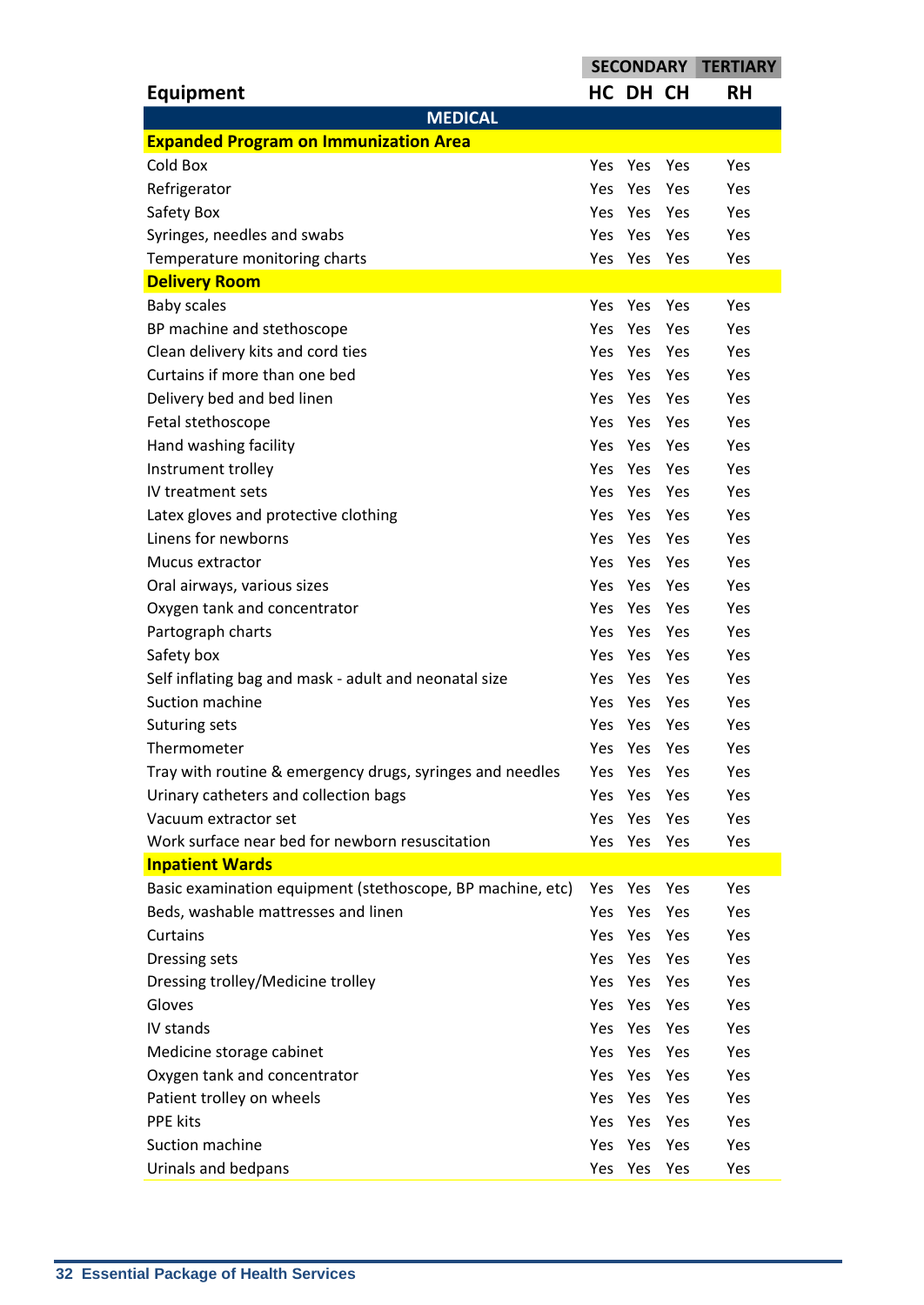|                                                   | <b>SECONDARY</b> |             |     | <b>TERTIARY</b> |
|---------------------------------------------------|------------------|-------------|-----|-----------------|
| <b>Equipment</b>                                  |                  | HC DH CH    |     | <b>RH</b>       |
| <b>MEDICAL</b>                                    |                  |             |     |                 |
| <b>Treatment Room</b>                             |                  |             |     |                 |
| Hand washing facility                             | Yes              | Yes         | Yes | Yes             |
| Ambu resuscitation set with adult and child masks | <b>Yes</b>       | Yes         | Yes | Yes             |
| Dressings materials                               | <b>Yes</b>       | Yes         | Yes | Yes             |
| <b>Examination table</b>                          | Yes.             | Yes Yes     |     | Yes             |
| Instrument tray                                   | Yes              | Yes         | Yes | Yes             |
| Instrument/dressing trolley                       | <b>Yes</b>       | <b>Yes</b>  | Yes | Yes             |
| IV stand                                          | Yes              | Yes         | Yes | Yes             |
| Opthalmoscope                                     | No               | No          | Yes | Yes             |
| Oral airways, various sizes                       | Yes              | Yes         | Yes | Yes             |
| Otoscope                                          | <b>Yes</b>       | <b>Yes</b>  | Yes | Yes             |
| Plaster bandages for casts                        | Yes              | Yes         | Yes | Yes             |
| Rhinoscope                                        | No               | No          | Yes | Yes             |
| Safety Box                                        | Yes              | Yes         | Yes | Yes             |
| Splints and slings                                | <b>Yes</b>       | <b>Yes</b>  | Yes | Yes             |
| Sterile gloves                                    | Yes              | Yes         | Yes | Yes             |
| Stool, adjustable height                          | Yes.             | Yes Yes     |     | Yes             |
| Storage Cabinet for drugs and supplies            | Yes              | Yes         | Yes | Yes             |
| Suturing set                                      | <b>Yes</b>       | Yes         | Yes | Yes             |
| Syringes and needles                              | <b>Yes</b>       | Yes         | Yes | Yes             |
| Wound dressing set                                |                  | Yes Yes Yes |     | Yes             |
| <b>Operating Theater</b>                          |                  |             |     |                 |
| <b>Room Set-Up</b>                                |                  |             |     |                 |
| Negatoscope (X-Ray Film viewer)                   | No               | No          | Yes | Yes             |
| Adequate storage                                  | Yes              | <b>Yes</b>  | Yes | Yes             |
| Ambu resuscitation set with adult and child masks | <b>Yes</b>       | Yes         | Yes | Yes             |
| Defribralator                                     | No               | No          | Yes | Yes             |
| Electrocautery                                    | No               | Yes Yes     |     | Yes             |
| Fixed operating lights                            | No               | No          | Yes | Yes             |
| Fixed suction machine                             | No               | No          | Yes | Yes             |
| Hand washing facilities                           | Yes              | Yes Yes     |     | Yes             |
| Instrument tray                                   |                  | Yes Yes Yes |     | Yes             |
| Instrument trolley                                | Yes              | Yes         | Yes | Yes             |
| Laryngoscope set                                  |                  | Yes Yes Yes |     | Yes             |
| Mayo Stand                                        |                  | Yes Yes Yes |     | Yes             |
| Mobile operating light                            |                  | Yes Yes Yes |     | Yes             |
| <b>Ophthalmic Operating Microscope</b>            | No               | No          | No  | Yes             |
| Oral airways, various sizes                       | Yes              | Yes Yes     |     | Yes             |
| Oxygen tank and concentrator                      |                  | Yes Yes Yes |     | Yes             |
| Patient trolley on wheels                         | Yes              | Yes Yes     |     | Yes             |
| Portable suction machine                          | Yes              | Yes         | Yes | Yes             |
| Safety Box                                        |                  | Yes Yes Yes |     | Yes             |
| Sphygmomanometer and stethoscope                  | Yes              | Yes         | Yes | Yes             |
| Stool, adjustable height                          | Yes              | Yes Yes     |     | Yes             |
| Universal operating table                         | Yes              | Yes         | Yes | Yes             |
| <b>WHO Operative Poster</b>                       |                  | Yes Yes Yes |     | Yes             |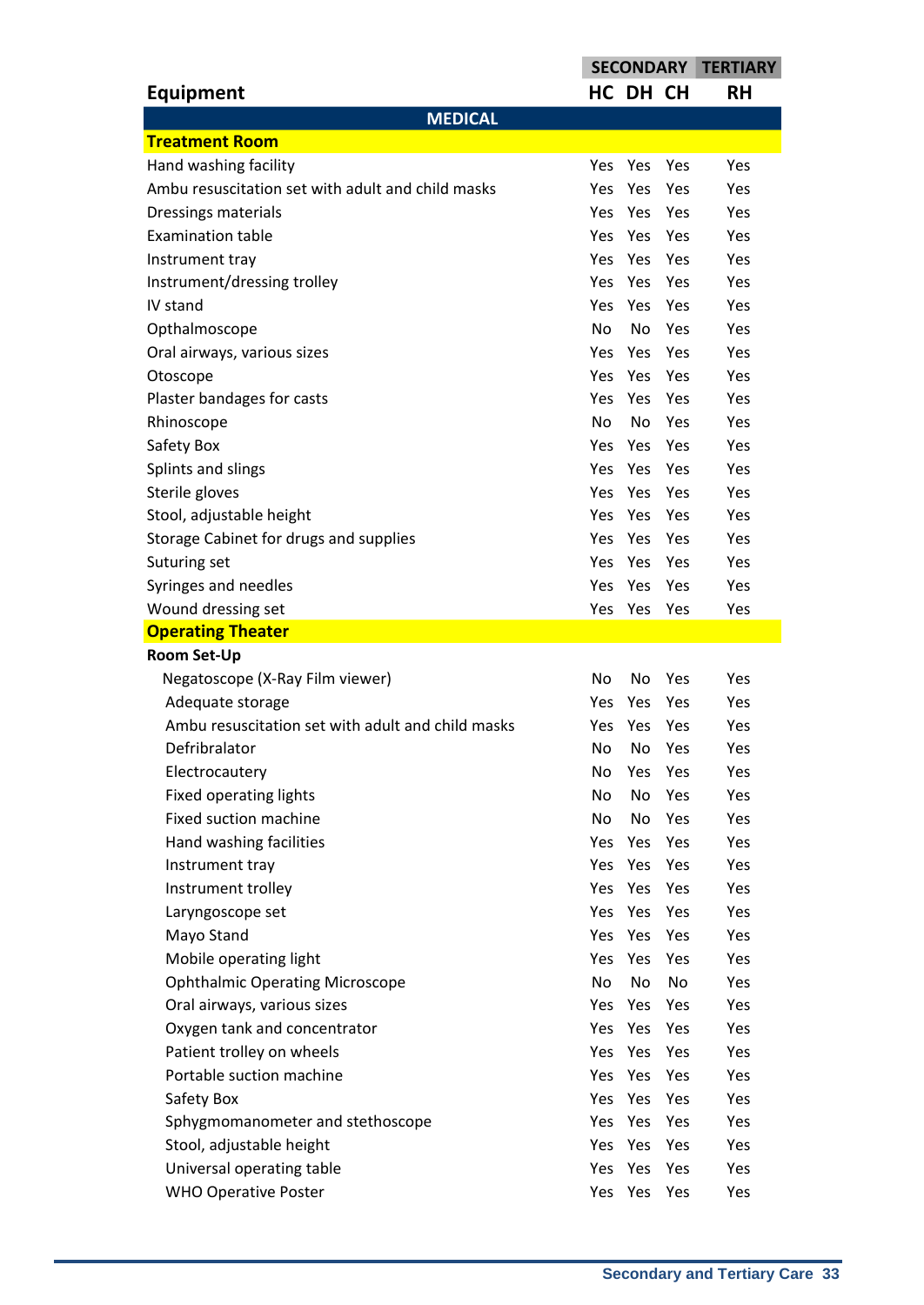|                                                                  | <b>SECONDARY</b> |            |     | <b>TERTIARY</b> |
|------------------------------------------------------------------|------------------|------------|-----|-----------------|
| <b>Equipment</b>                                                 |                  | HC DH CH   |     | <b>RH</b>       |
| <b>MEDICAL</b>                                                   |                  |            |     |                 |
| <b>Operating Theater</b>                                         |                  |            |     |                 |
| <b>IV Therapy Equipment</b>                                      | Yes              | Yes        | Yes | Yes             |
| <b>Anesthesia Equipment</b>                                      |                  |            |     |                 |
| Anesthetic trolley/machine                                       | No               | <b>Yes</b> | Yes | Yes             |
| Endtidle CO2 Monitor                                             | No               | Yes        | Yes | Yes             |
| SaO2 Monitor                                                     | No.              | Yes        | Yes | Yes             |
| <b>Endoscopic equipment and necessary accessories:</b>           | No               | No         | Yes | Yes             |
| Bronchoscope                                                     | No.              | No         | Yes | Yes             |
| Colonoscope                                                      | No.              | No         | Yes | Yes             |
| Endoscope                                                        | No.              | No         | Yes | Yes             |
| Ercpscope                                                        | No               | No         | No  | Yes             |
| Fiber Optic Laryngoscope                                         | No               | No         | Yes | Yes             |
| <b>Central Supply</b>                                            |                  |            |     |                 |
| Amputation set                                                   | No               | No         | Yes | Yes             |
| Caesarean/hysterectomy set                                       | No               | Yes        | Yes | Yes             |
| Dilatation and cutterage set                                     | No.              | Yes        | Yes | Yes             |
| Endoscopic instrument cleaning machines and solutions            | No.              | No         | Yes | Yes             |
| Hernia set                                                       | No.              | No         | Yes | Yes             |
| Laparotomy set                                                   | No               | Yes        | Yes | Yes             |
| Linens                                                           | Yes              | Yes        | Yes | Yes             |
|                                                                  | Yes              | Yes        | Yes | Yes             |
| Locked storage                                                   |                  |            |     |                 |
| Operating drapes                                                 | No               | Yes        | Yes | Yes             |
| Ophthalmic instrument                                            | Yes              | Yes        | Yes | Yes             |
| Pelvic/fistula repair set                                        | No               | No         | No  | Yes             |
| Protective hats, aprons, shoes and gowns etc                     | Yes              | Yes        | Yes | Yes             |
| Sterile gloves                                                   | Yes              | Yes        | Yes | Yes             |
| Sterilization equipment for instuments and linens                | Yes              | Yes        | Yes | Yes             |
| Surgical supplies (e.g., sutures, dressings, etc)                | <b>Yes</b>       | Yes        | Yes | Yes             |
| Thoracentesis set                                                | No               | No         | Yes | Yes             |
| Thoracostomy set with appropriate tubes and water seal bottle No |                  | No         | Yes | Yes             |
| Thoracotomy set                                                  | No.              | No         | Yes | Yes             |
| Thyroid/Parathyroid set                                          | No               | No         | Yes | Yes             |
| Tracheostomy set                                                 | Yes              | Yes        | Yes | Yes             |
| Tubal ligation set                                               | No               | Yes        | Yes | Yes             |
| Vascular repair set                                              | No               | No         | Yes | Yes             |
| Laboratory                                                       |                  |            |     |                 |
| Autoclave                                                        | Yes              | Yes        | Yes | Yes             |
| Automated Analyzers (chemistry, hematology, CD4 etc.)            | Yes              | Yes        | Yes | Yes             |
| Bio safety cabinets                                              | No               | Yes Yes    |     | Yes             |
| Blood storage compartment and supplies                           | No               | Yes        | Yes | Yes             |
| cabinets for equipment and supplies                              | Yes              | Yes        | Yes | Yes             |
| Cold Box and ice bag                                             | Yes              | Yes        | Yes | Yes             |
| Culture and sensitivity reagents and supplies                    | No               | Yes Yes    |     | Yes             |
| <b>Electrical centrifuge</b>                                     | Yes              | Yes        | Yes | Yes             |
| <b>ELISA Reader</b>                                              | Yes              | Yes        | Yes | Yes             |
| Freezers                                                         | Yes              | Yes        | Yes | Yes             |
| Hand centrifuge                                                  | <b>Yes</b>       | Yes        | Yes | Yes             |
| Hand washing facilities                                          | Yes              | Yes        | Yes | Yes             |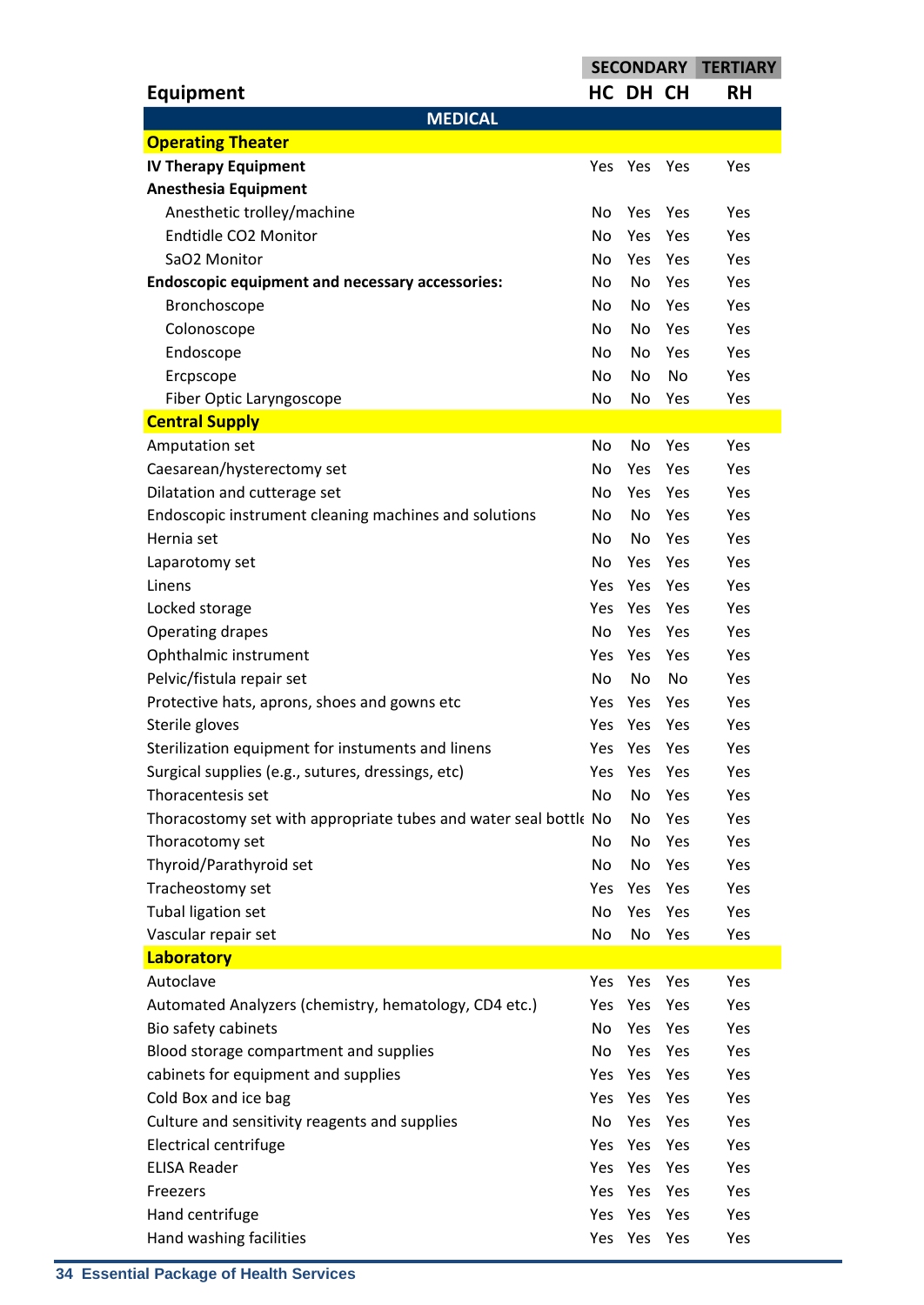| <b>Equipment</b><br>HC DH CH<br><b>RH</b><br><b>MEDICAL</b><br>Laboratory<br>Hematocrit centrifuge<br>Yes<br>Yes<br>Yes<br>Yes<br>Hemoglobinometer<br>Yes<br><b>Yes</b><br>Yes<br>Yes<br>Incubators<br>Yes<br>Yes<br>Yes<br>Yes<br>Laboratory scale and weights<br>Yes<br>Yes<br><b>Yes</b><br>Yes<br>Lancet and other supplies<br>Yes<br>Yes<br>Yes<br><b>Yes</b><br>Measuring jars, beakers, test tubes<br>Yes<br>Yes<br><b>Yes</b><br>Yes<br>Yes<br>Yes<br>Micropipet and Tips<br><b>Yes</b><br>Yes<br>Microscope and lens oil (compound)<br>Yes<br>Yes<br><b>Yes</b><br>Yes<br>Microscope and lens oil (light)<br>Yes<br>Yes<br>Yes<br><b>Yes</b><br>Microscope slides and cover slips<br>Yes<br>Yes<br><b>Yes</b><br>Yes<br>Pipettes and stand<br>Yes<br>Yes<br><b>Yes</b><br>Yes<br>Protective gloves<br>Yes<br>Yes<br><b>Yes</b><br>Yes<br>Yes<br>Yes<br>Reagents, stains and test kits as appropriate<br><b>Yes</b><br>Yes<br>Refrigerator<br><b>Yes</b><br>Yes<br>Yes<br>Yes<br>Yes<br>Yes<br>Safety Equipment (eyewash, fire extinguisher etc.)<br><b>Yes</b><br>Yes<br>Slide rack<br>Yes<br>Yes<br><b>Yes</b><br>Yes<br>Specimen collection cups, tubes and capillary tubes<br>Yes<br>Yes<br>Yes<br>Yes<br>Spirit lamp<br>Yes<br>Yes<br>Yes<br>Yes<br>Yes<br>Yes<br>Stain jars<br><b>Yes</b><br>Yes<br>Yes<br>Test Kits (RPR, HIV, Paracheck etc)<br><b>Yes</b><br>Yes<br>Yes<br>Yes<br>Yes<br>Timer<br><b>Yes</b><br>Yes<br><b>Vortex Mixer</b><br>Yes<br>Yes<br>Yes<br>Yes<br><b>Water Distiller</b><br>Yes<br>Yes<br>Yes<br>Yes<br>White cell differential counter<br>Yes<br>Yes<br>Yes<br>Yes<br><b>Imaging Services</b><br>CT Scan<br>No<br>No<br>No<br>Yes<br>Echocardiogram<br>No<br>No<br>No<br>Yes<br>EKG machine, small portable<br>Yes<br>Yes<br>Yes<br>Yes<br>Fluroscope, fixed<br>No<br>No<br>No<br>Yes<br>Fluroscope, portable<br>Yes<br>Yes<br>No<br>No<br>No<br>Yes<br>Yes<br>Mammogram<br>No<br>Negatoscope (X-Ray Film viewer)<br>Yes<br>No<br>No<br>Yes<br>Ultrasound machine, permanant<br>No<br>No<br>Yes<br>No<br>Ultrasound machine, small portable<br>Yes<br>No<br>No<br>Yes<br>Voltage stabilizer for X-Ray machine<br>No<br>Yes<br>Yes<br>No<br>X-Ray developing machine and darkroom equipment<br>Yes<br>No<br>No<br>Yes<br>X-Ray machine (fixed or portable)<br>No<br>Yes<br>Yes<br>No<br>X-ray protective materials<br>No<br>No<br>Yes<br>Yes<br><b>Opthamology</b><br>Applanation tonometer<br>Yes<br>Yes<br>Yes<br>Yes<br>Hot point cautery<br>Yes<br>Yes<br>Yes<br>Yes<br>Minor surgical instruments (e.g., for foreign body, sty, etc)<br>Yes<br>Yes<br><b>Yes</b><br>Yes<br>Ophthalmoscope<br>Yes<br>Yes<br>Yes<br>Yes<br>Slit Lamp<br>Yes<br>Yes<br>Yes<br>Yes |           | <b>SECONDARY</b> |     |     | <b>TERTIARY</b> |
|--------------------------------------------------------------------------------------------------------------------------------------------------------------------------------------------------------------------------------------------------------------------------------------------------------------------------------------------------------------------------------------------------------------------------------------------------------------------------------------------------------------------------------------------------------------------------------------------------------------------------------------------------------------------------------------------------------------------------------------------------------------------------------------------------------------------------------------------------------------------------------------------------------------------------------------------------------------------------------------------------------------------------------------------------------------------------------------------------------------------------------------------------------------------------------------------------------------------------------------------------------------------------------------------------------------------------------------------------------------------------------------------------------------------------------------------------------------------------------------------------------------------------------------------------------------------------------------------------------------------------------------------------------------------------------------------------------------------------------------------------------------------------------------------------------------------------------------------------------------------------------------------------------------------------------------------------------------------------------------------------------------------------------------------------------------------------------------------------------------------------------------------------------------------------------------------------------------------------------------------------------------------------------------------------------------------------------------------------------------------------------------------------------------------------------------------------------------------------------------------------------------------------------------------------------------------------------------------------------------------------------------------------------------------------------------------------------------|-----------|------------------|-----|-----|-----------------|
|                                                                                                                                                                                                                                                                                                                                                                                                                                                                                                                                                                                                                                                                                                                                                                                                                                                                                                                                                                                                                                                                                                                                                                                                                                                                                                                                                                                                                                                                                                                                                                                                                                                                                                                                                                                                                                                                                                                                                                                                                                                                                                                                                                                                                                                                                                                                                                                                                                                                                                                                                                                                                                                                                                              |           |                  |     |     |                 |
|                                                                                                                                                                                                                                                                                                                                                                                                                                                                                                                                                                                                                                                                                                                                                                                                                                                                                                                                                                                                                                                                                                                                                                                                                                                                                                                                                                                                                                                                                                                                                                                                                                                                                                                                                                                                                                                                                                                                                                                                                                                                                                                                                                                                                                                                                                                                                                                                                                                                                                                                                                                                                                                                                                              |           |                  |     |     |                 |
|                                                                                                                                                                                                                                                                                                                                                                                                                                                                                                                                                                                                                                                                                                                                                                                                                                                                                                                                                                                                                                                                                                                                                                                                                                                                                                                                                                                                                                                                                                                                                                                                                                                                                                                                                                                                                                                                                                                                                                                                                                                                                                                                                                                                                                                                                                                                                                                                                                                                                                                                                                                                                                                                                                              |           |                  |     |     |                 |
|                                                                                                                                                                                                                                                                                                                                                                                                                                                                                                                                                                                                                                                                                                                                                                                                                                                                                                                                                                                                                                                                                                                                                                                                                                                                                                                                                                                                                                                                                                                                                                                                                                                                                                                                                                                                                                                                                                                                                                                                                                                                                                                                                                                                                                                                                                                                                                                                                                                                                                                                                                                                                                                                                                              |           |                  |     |     |                 |
|                                                                                                                                                                                                                                                                                                                                                                                                                                                                                                                                                                                                                                                                                                                                                                                                                                                                                                                                                                                                                                                                                                                                                                                                                                                                                                                                                                                                                                                                                                                                                                                                                                                                                                                                                                                                                                                                                                                                                                                                                                                                                                                                                                                                                                                                                                                                                                                                                                                                                                                                                                                                                                                                                                              |           |                  |     |     |                 |
|                                                                                                                                                                                                                                                                                                                                                                                                                                                                                                                                                                                                                                                                                                                                                                                                                                                                                                                                                                                                                                                                                                                                                                                                                                                                                                                                                                                                                                                                                                                                                                                                                                                                                                                                                                                                                                                                                                                                                                                                                                                                                                                                                                                                                                                                                                                                                                                                                                                                                                                                                                                                                                                                                                              |           |                  |     |     |                 |
|                                                                                                                                                                                                                                                                                                                                                                                                                                                                                                                                                                                                                                                                                                                                                                                                                                                                                                                                                                                                                                                                                                                                                                                                                                                                                                                                                                                                                                                                                                                                                                                                                                                                                                                                                                                                                                                                                                                                                                                                                                                                                                                                                                                                                                                                                                                                                                                                                                                                                                                                                                                                                                                                                                              |           |                  |     |     |                 |
|                                                                                                                                                                                                                                                                                                                                                                                                                                                                                                                                                                                                                                                                                                                                                                                                                                                                                                                                                                                                                                                                                                                                                                                                                                                                                                                                                                                                                                                                                                                                                                                                                                                                                                                                                                                                                                                                                                                                                                                                                                                                                                                                                                                                                                                                                                                                                                                                                                                                                                                                                                                                                                                                                                              |           |                  |     |     |                 |
|                                                                                                                                                                                                                                                                                                                                                                                                                                                                                                                                                                                                                                                                                                                                                                                                                                                                                                                                                                                                                                                                                                                                                                                                                                                                                                                                                                                                                                                                                                                                                                                                                                                                                                                                                                                                                                                                                                                                                                                                                                                                                                                                                                                                                                                                                                                                                                                                                                                                                                                                                                                                                                                                                                              |           |                  |     |     |                 |
|                                                                                                                                                                                                                                                                                                                                                                                                                                                                                                                                                                                                                                                                                                                                                                                                                                                                                                                                                                                                                                                                                                                                                                                                                                                                                                                                                                                                                                                                                                                                                                                                                                                                                                                                                                                                                                                                                                                                                                                                                                                                                                                                                                                                                                                                                                                                                                                                                                                                                                                                                                                                                                                                                                              |           |                  |     |     |                 |
|                                                                                                                                                                                                                                                                                                                                                                                                                                                                                                                                                                                                                                                                                                                                                                                                                                                                                                                                                                                                                                                                                                                                                                                                                                                                                                                                                                                                                                                                                                                                                                                                                                                                                                                                                                                                                                                                                                                                                                                                                                                                                                                                                                                                                                                                                                                                                                                                                                                                                                                                                                                                                                                                                                              |           |                  |     |     |                 |
|                                                                                                                                                                                                                                                                                                                                                                                                                                                                                                                                                                                                                                                                                                                                                                                                                                                                                                                                                                                                                                                                                                                                                                                                                                                                                                                                                                                                                                                                                                                                                                                                                                                                                                                                                                                                                                                                                                                                                                                                                                                                                                                                                                                                                                                                                                                                                                                                                                                                                                                                                                                                                                                                                                              |           |                  |     |     |                 |
|                                                                                                                                                                                                                                                                                                                                                                                                                                                                                                                                                                                                                                                                                                                                                                                                                                                                                                                                                                                                                                                                                                                                                                                                                                                                                                                                                                                                                                                                                                                                                                                                                                                                                                                                                                                                                                                                                                                                                                                                                                                                                                                                                                                                                                                                                                                                                                                                                                                                                                                                                                                                                                                                                                              |           |                  |     |     |                 |
|                                                                                                                                                                                                                                                                                                                                                                                                                                                                                                                                                                                                                                                                                                                                                                                                                                                                                                                                                                                                                                                                                                                                                                                                                                                                                                                                                                                                                                                                                                                                                                                                                                                                                                                                                                                                                                                                                                                                                                                                                                                                                                                                                                                                                                                                                                                                                                                                                                                                                                                                                                                                                                                                                                              |           |                  |     |     |                 |
|                                                                                                                                                                                                                                                                                                                                                                                                                                                                                                                                                                                                                                                                                                                                                                                                                                                                                                                                                                                                                                                                                                                                                                                                                                                                                                                                                                                                                                                                                                                                                                                                                                                                                                                                                                                                                                                                                                                                                                                                                                                                                                                                                                                                                                                                                                                                                                                                                                                                                                                                                                                                                                                                                                              |           |                  |     |     |                 |
|                                                                                                                                                                                                                                                                                                                                                                                                                                                                                                                                                                                                                                                                                                                                                                                                                                                                                                                                                                                                                                                                                                                                                                                                                                                                                                                                                                                                                                                                                                                                                                                                                                                                                                                                                                                                                                                                                                                                                                                                                                                                                                                                                                                                                                                                                                                                                                                                                                                                                                                                                                                                                                                                                                              |           |                  |     |     |                 |
|                                                                                                                                                                                                                                                                                                                                                                                                                                                                                                                                                                                                                                                                                                                                                                                                                                                                                                                                                                                                                                                                                                                                                                                                                                                                                                                                                                                                                                                                                                                                                                                                                                                                                                                                                                                                                                                                                                                                                                                                                                                                                                                                                                                                                                                                                                                                                                                                                                                                                                                                                                                                                                                                                                              |           |                  |     |     |                 |
|                                                                                                                                                                                                                                                                                                                                                                                                                                                                                                                                                                                                                                                                                                                                                                                                                                                                                                                                                                                                                                                                                                                                                                                                                                                                                                                                                                                                                                                                                                                                                                                                                                                                                                                                                                                                                                                                                                                                                                                                                                                                                                                                                                                                                                                                                                                                                                                                                                                                                                                                                                                                                                                                                                              |           |                  |     |     |                 |
|                                                                                                                                                                                                                                                                                                                                                                                                                                                                                                                                                                                                                                                                                                                                                                                                                                                                                                                                                                                                                                                                                                                                                                                                                                                                                                                                                                                                                                                                                                                                                                                                                                                                                                                                                                                                                                                                                                                                                                                                                                                                                                                                                                                                                                                                                                                                                                                                                                                                                                                                                                                                                                                                                                              |           |                  |     |     |                 |
|                                                                                                                                                                                                                                                                                                                                                                                                                                                                                                                                                                                                                                                                                                                                                                                                                                                                                                                                                                                                                                                                                                                                                                                                                                                                                                                                                                                                                                                                                                                                                                                                                                                                                                                                                                                                                                                                                                                                                                                                                                                                                                                                                                                                                                                                                                                                                                                                                                                                                                                                                                                                                                                                                                              |           |                  |     |     |                 |
|                                                                                                                                                                                                                                                                                                                                                                                                                                                                                                                                                                                                                                                                                                                                                                                                                                                                                                                                                                                                                                                                                                                                                                                                                                                                                                                                                                                                                                                                                                                                                                                                                                                                                                                                                                                                                                                                                                                                                                                                                                                                                                                                                                                                                                                                                                                                                                                                                                                                                                                                                                                                                                                                                                              |           |                  |     |     |                 |
|                                                                                                                                                                                                                                                                                                                                                                                                                                                                                                                                                                                                                                                                                                                                                                                                                                                                                                                                                                                                                                                                                                                                                                                                                                                                                                                                                                                                                                                                                                                                                                                                                                                                                                                                                                                                                                                                                                                                                                                                                                                                                                                                                                                                                                                                                                                                                                                                                                                                                                                                                                                                                                                                                                              |           |                  |     |     |                 |
|                                                                                                                                                                                                                                                                                                                                                                                                                                                                                                                                                                                                                                                                                                                                                                                                                                                                                                                                                                                                                                                                                                                                                                                                                                                                                                                                                                                                                                                                                                                                                                                                                                                                                                                                                                                                                                                                                                                                                                                                                                                                                                                                                                                                                                                                                                                                                                                                                                                                                                                                                                                                                                                                                                              |           |                  |     |     |                 |
|                                                                                                                                                                                                                                                                                                                                                                                                                                                                                                                                                                                                                                                                                                                                                                                                                                                                                                                                                                                                                                                                                                                                                                                                                                                                                                                                                                                                                                                                                                                                                                                                                                                                                                                                                                                                                                                                                                                                                                                                                                                                                                                                                                                                                                                                                                                                                                                                                                                                                                                                                                                                                                                                                                              |           |                  |     |     |                 |
|                                                                                                                                                                                                                                                                                                                                                                                                                                                                                                                                                                                                                                                                                                                                                                                                                                                                                                                                                                                                                                                                                                                                                                                                                                                                                                                                                                                                                                                                                                                                                                                                                                                                                                                                                                                                                                                                                                                                                                                                                                                                                                                                                                                                                                                                                                                                                                                                                                                                                                                                                                                                                                                                                                              |           |                  |     |     |                 |
|                                                                                                                                                                                                                                                                                                                                                                                                                                                                                                                                                                                                                                                                                                                                                                                                                                                                                                                                                                                                                                                                                                                                                                                                                                                                                                                                                                                                                                                                                                                                                                                                                                                                                                                                                                                                                                                                                                                                                                                                                                                                                                                                                                                                                                                                                                                                                                                                                                                                                                                                                                                                                                                                                                              |           |                  |     |     |                 |
|                                                                                                                                                                                                                                                                                                                                                                                                                                                                                                                                                                                                                                                                                                                                                                                                                                                                                                                                                                                                                                                                                                                                                                                                                                                                                                                                                                                                                                                                                                                                                                                                                                                                                                                                                                                                                                                                                                                                                                                                                                                                                                                                                                                                                                                                                                                                                                                                                                                                                                                                                                                                                                                                                                              |           |                  |     |     |                 |
|                                                                                                                                                                                                                                                                                                                                                                                                                                                                                                                                                                                                                                                                                                                                                                                                                                                                                                                                                                                                                                                                                                                                                                                                                                                                                                                                                                                                                                                                                                                                                                                                                                                                                                                                                                                                                                                                                                                                                                                                                                                                                                                                                                                                                                                                                                                                                                                                                                                                                                                                                                                                                                                                                                              |           |                  |     |     |                 |
|                                                                                                                                                                                                                                                                                                                                                                                                                                                                                                                                                                                                                                                                                                                                                                                                                                                                                                                                                                                                                                                                                                                                                                                                                                                                                                                                                                                                                                                                                                                                                                                                                                                                                                                                                                                                                                                                                                                                                                                                                                                                                                                                                                                                                                                                                                                                                                                                                                                                                                                                                                                                                                                                                                              |           |                  |     |     |                 |
|                                                                                                                                                                                                                                                                                                                                                                                                                                                                                                                                                                                                                                                                                                                                                                                                                                                                                                                                                                                                                                                                                                                                                                                                                                                                                                                                                                                                                                                                                                                                                                                                                                                                                                                                                                                                                                                                                                                                                                                                                                                                                                                                                                                                                                                                                                                                                                                                                                                                                                                                                                                                                                                                                                              |           |                  |     |     |                 |
|                                                                                                                                                                                                                                                                                                                                                                                                                                                                                                                                                                                                                                                                                                                                                                                                                                                                                                                                                                                                                                                                                                                                                                                                                                                                                                                                                                                                                                                                                                                                                                                                                                                                                                                                                                                                                                                                                                                                                                                                                                                                                                                                                                                                                                                                                                                                                                                                                                                                                                                                                                                                                                                                                                              |           |                  |     |     |                 |
|                                                                                                                                                                                                                                                                                                                                                                                                                                                                                                                                                                                                                                                                                                                                                                                                                                                                                                                                                                                                                                                                                                                                                                                                                                                                                                                                                                                                                                                                                                                                                                                                                                                                                                                                                                                                                                                                                                                                                                                                                                                                                                                                                                                                                                                                                                                                                                                                                                                                                                                                                                                                                                                                                                              |           |                  |     |     |                 |
|                                                                                                                                                                                                                                                                                                                                                                                                                                                                                                                                                                                                                                                                                                                                                                                                                                                                                                                                                                                                                                                                                                                                                                                                                                                                                                                                                                                                                                                                                                                                                                                                                                                                                                                                                                                                                                                                                                                                                                                                                                                                                                                                                                                                                                                                                                                                                                                                                                                                                                                                                                                                                                                                                                              |           |                  |     |     |                 |
|                                                                                                                                                                                                                                                                                                                                                                                                                                                                                                                                                                                                                                                                                                                                                                                                                                                                                                                                                                                                                                                                                                                                                                                                                                                                                                                                                                                                                                                                                                                                                                                                                                                                                                                                                                                                                                                                                                                                                                                                                                                                                                                                                                                                                                                                                                                                                                                                                                                                                                                                                                                                                                                                                                              |           |                  |     |     |                 |
|                                                                                                                                                                                                                                                                                                                                                                                                                                                                                                                                                                                                                                                                                                                                                                                                                                                                                                                                                                                                                                                                                                                                                                                                                                                                                                                                                                                                                                                                                                                                                                                                                                                                                                                                                                                                                                                                                                                                                                                                                                                                                                                                                                                                                                                                                                                                                                                                                                                                                                                                                                                                                                                                                                              |           |                  |     |     |                 |
|                                                                                                                                                                                                                                                                                                                                                                                                                                                                                                                                                                                                                                                                                                                                                                                                                                                                                                                                                                                                                                                                                                                                                                                                                                                                                                                                                                                                                                                                                                                                                                                                                                                                                                                                                                                                                                                                                                                                                                                                                                                                                                                                                                                                                                                                                                                                                                                                                                                                                                                                                                                                                                                                                                              |           |                  |     |     |                 |
|                                                                                                                                                                                                                                                                                                                                                                                                                                                                                                                                                                                                                                                                                                                                                                                                                                                                                                                                                                                                                                                                                                                                                                                                                                                                                                                                                                                                                                                                                                                                                                                                                                                                                                                                                                                                                                                                                                                                                                                                                                                                                                                                                                                                                                                                                                                                                                                                                                                                                                                                                                                                                                                                                                              |           |                  |     |     |                 |
|                                                                                                                                                                                                                                                                                                                                                                                                                                                                                                                                                                                                                                                                                                                                                                                                                                                                                                                                                                                                                                                                                                                                                                                                                                                                                                                                                                                                                                                                                                                                                                                                                                                                                                                                                                                                                                                                                                                                                                                                                                                                                                                                                                                                                                                                                                                                                                                                                                                                                                                                                                                                                                                                                                              |           |                  |     |     |                 |
|                                                                                                                                                                                                                                                                                                                                                                                                                                                                                                                                                                                                                                                                                                                                                                                                                                                                                                                                                                                                                                                                                                                                                                                                                                                                                                                                                                                                                                                                                                                                                                                                                                                                                                                                                                                                                                                                                                                                                                                                                                                                                                                                                                                                                                                                                                                                                                                                                                                                                                                                                                                                                                                                                                              |           |                  |     |     |                 |
|                                                                                                                                                                                                                                                                                                                                                                                                                                                                                                                                                                                                                                                                                                                                                                                                                                                                                                                                                                                                                                                                                                                                                                                                                                                                                                                                                                                                                                                                                                                                                                                                                                                                                                                                                                                                                                                                                                                                                                                                                                                                                                                                                                                                                                                                                                                                                                                                                                                                                                                                                                                                                                                                                                              |           |                  |     |     |                 |
|                                                                                                                                                                                                                                                                                                                                                                                                                                                                                                                                                                                                                                                                                                                                                                                                                                                                                                                                                                                                                                                                                                                                                                                                                                                                                                                                                                                                                                                                                                                                                                                                                                                                                                                                                                                                                                                                                                                                                                                                                                                                                                                                                                                                                                                                                                                                                                                                                                                                                                                                                                                                                                                                                                              |           |                  |     |     |                 |
|                                                                                                                                                                                                                                                                                                                                                                                                                                                                                                                                                                                                                                                                                                                                                                                                                                                                                                                                                                                                                                                                                                                                                                                                                                                                                                                                                                                                                                                                                                                                                                                                                                                                                                                                                                                                                                                                                                                                                                                                                                                                                                                                                                                                                                                                                                                                                                                                                                                                                                                                                                                                                                                                                                              |           |                  |     |     |                 |
|                                                                                                                                                                                                                                                                                                                                                                                                                                                                                                                                                                                                                                                                                                                                                                                                                                                                                                                                                                                                                                                                                                                                                                                                                                                                                                                                                                                                                                                                                                                                                                                                                                                                                                                                                                                                                                                                                                                                                                                                                                                                                                                                                                                                                                                                                                                                                                                                                                                                                                                                                                                                                                                                                                              |           |                  |     |     |                 |
|                                                                                                                                                                                                                                                                                                                                                                                                                                                                                                                                                                                                                                                                                                                                                                                                                                                                                                                                                                                                                                                                                                                                                                                                                                                                                                                                                                                                                                                                                                                                                                                                                                                                                                                                                                                                                                                                                                                                                                                                                                                                                                                                                                                                                                                                                                                                                                                                                                                                                                                                                                                                                                                                                                              |           |                  |     |     |                 |
|                                                                                                                                                                                                                                                                                                                                                                                                                                                                                                                                                                                                                                                                                                                                                                                                                                                                                                                                                                                                                                                                                                                                                                                                                                                                                                                                                                                                                                                                                                                                                                                                                                                                                                                                                                                                                                                                                                                                                                                                                                                                                                                                                                                                                                                                                                                                                                                                                                                                                                                                                                                                                                                                                                              |           |                  |     |     |                 |
|                                                                                                                                                                                                                                                                                                                                                                                                                                                                                                                                                                                                                                                                                                                                                                                                                                                                                                                                                                                                                                                                                                                                                                                                                                                                                                                                                                                                                                                                                                                                                                                                                                                                                                                                                                                                                                                                                                                                                                                                                                                                                                                                                                                                                                                                                                                                                                                                                                                                                                                                                                                                                                                                                                              |           |                  |     |     |                 |
|                                                                                                                                                                                                                                                                                                                                                                                                                                                                                                                                                                                                                                                                                                                                                                                                                                                                                                                                                                                                                                                                                                                                                                                                                                                                                                                                                                                                                                                                                                                                                                                                                                                                                                                                                                                                                                                                                                                                                                                                                                                                                                                                                                                                                                                                                                                                                                                                                                                                                                                                                                                                                                                                                                              |           |                  |     |     |                 |
|                                                                                                                                                                                                                                                                                                                                                                                                                                                                                                                                                                                                                                                                                                                                                                                                                                                                                                                                                                                                                                                                                                                                                                                                                                                                                                                                                                                                                                                                                                                                                                                                                                                                                                                                                                                                                                                                                                                                                                                                                                                                                                                                                                                                                                                                                                                                                                                                                                                                                                                                                                                                                                                                                                              | Tonometer | Yes              | Yes | Yes | Yes             |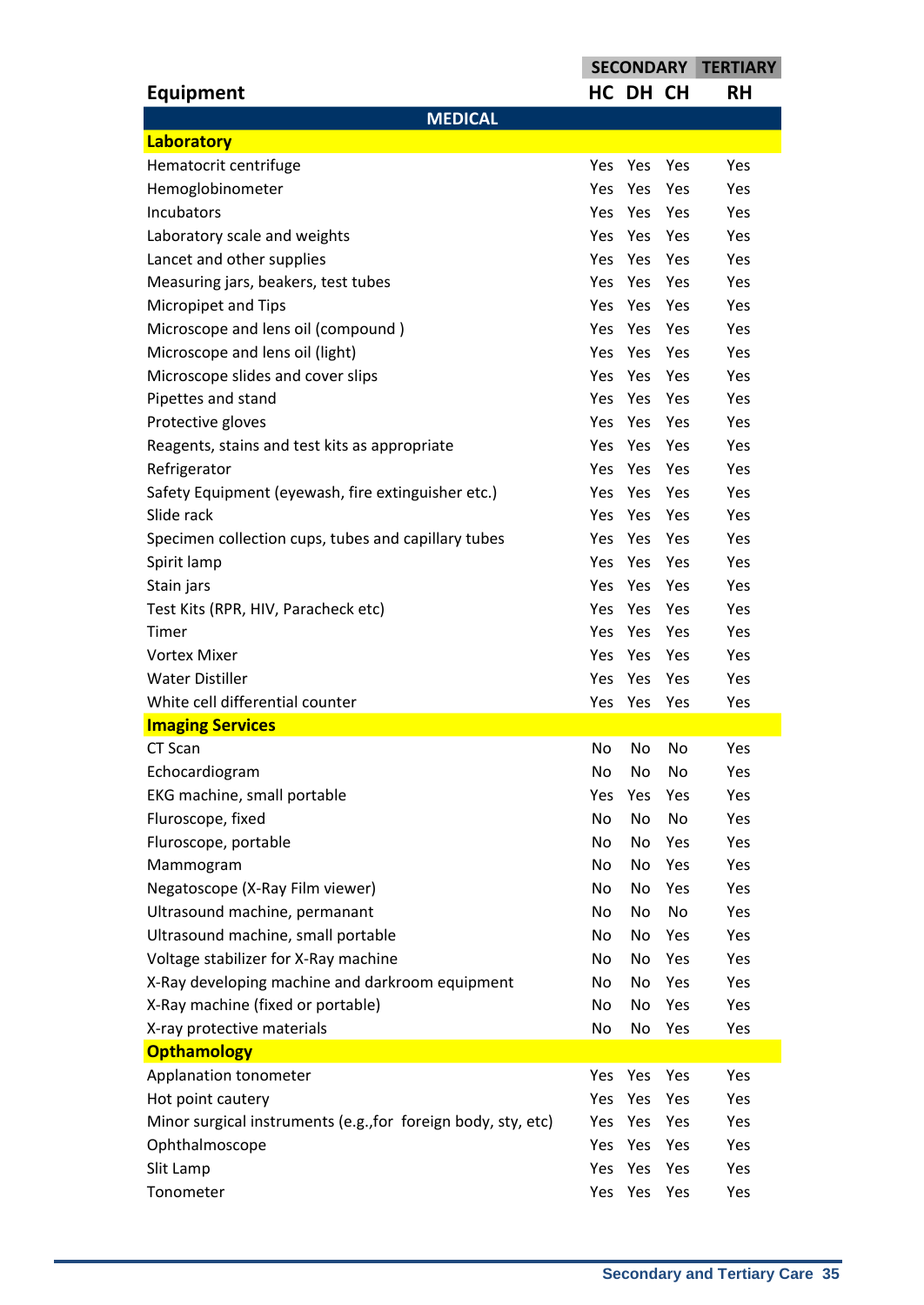# **6.0 Essential Drug List**

|                                                             | <b>SECONDARY</b> |            |     | <b>TERTIARY</b> |
|-------------------------------------------------------------|------------------|------------|-----|-----------------|
| <b>Drugs</b>                                                |                  | HC DH CH   |     | <b>RH</b>       |
| <b>Anesthetics</b>                                          |                  |            |     |                 |
| General                                                     |                  |            |     |                 |
| Halothane                                                   | No               | Yes        | Yes | Yes             |
| Ketamine injection 50mg/ml                                  | No               | Yes        | Yes | Yes             |
| Nitrous Oxide                                               | No               | No         | No  | Yes             |
| Oxygen                                                      | Yes              | Yes        | Yes | Yes             |
| Thiopental injection 1g                                     | No               | Yes        | Yes | Yes             |
| <b>Local</b>                                                |                  |            |     |                 |
| Lidocaine injection (plain) 2%                              | Yes              | Yes        | Yes | Yes             |
| Lidocaine injection (plain) 1%                              | Yes              | Yes        | Yes | Yes             |
| Lidocaine injection (with epinephrine) 2%                   | <b>No</b>        | Yes        | Yes | Yes             |
| Lidocaine injection, spinal (with glucose) 5% & 7.5%        | No               | Yes        | Yes | Yes             |
| <b>Preoperative and sedation</b>                            |                  |            |     |                 |
| Atropine 1mg/ml                                             | Yes              | Yes        | Yes | Yes             |
| Diazepam 5mg/ml                                             | Yes              | Yes        | Yes | Yes             |
| Morphine Sulphate 10mg/ml                                   | No               | Yes        | Yes | Yes             |
| Analgesics, Antipyretics, Non-Steroidal Anti Inflammatories |                  |            |     |                 |
| Non-opioids and non-steroidal anti-inflammatory analgesics  |                  |            |     |                 |
| Acetylsalicylic acid 300mg                                  | Yes              | Yes        | Yes | Yes             |
| Diclofenac sodium, 25mg/ml; 3ml                             | Yes              | Yes        | Yes | Yes             |
| Diclofenac tablets 50mg                                     | Yes              | Yes        | Yes | Yes             |
| Ibuprofen 200 mg                                            | Yes              | Yes        | Yes | Yes             |
| Paracetemol 125mg/5ml                                       | Yes              | Yes        | Yes | Yes             |
| Paracetemol 100mg                                           | Yes              | Yes        | Yes | Yes             |
| Paracetemol 500mg                                           | Yes              | Yes        | Yes | Yes             |
| <b>Opioid Analgesics</b>                                    |                  |            |     |                 |
| Morphine oral solution                                      | Yes              | Yes        | Yes | Yes             |
| Morphine Sulphate or Hydrochloride 10mg/ml                  |                  | No Yes Yes |     | Yes             |
| Pethidine 50mg/ml                                           | No               | Yes        | Yes | Yes             |
| <b>Medicines to treat Gout</b>                              |                  |            |     |                 |
| Allopurinol 100mg                                           | Yes              | Yes        | Yes | Yes             |
| Colchicine 300 microgram                                    | No               | Yes        | Yes | Yes             |
| Indomethacin 25 mg                                          | Yes              | Yes        | Yes | Yes             |
| <b>Antiallergics and Medicines used in Anaphylaxis</b>      |                  |            |     |                 |
| Chlorpheniramine 10 mg/ml                                   | Yes              | Yes        | Yes | Yes             |
| Chlorpheniramine 4mg                                        | Yes              | Yes        | Yes | Yes             |
| Dexamethasone 0.5mg                                         | Yes              | Yes        | Yes | Yes             |
| Dexamethasone 4mg/ml                                        | Yes              | Yes        | Yes | Yes             |
| Epinephrine 1mg/ml                                          | Yes              | Yes        | Yes | Yes             |
| Hydrocortisone 100mg                                        | Yes              | Yes        | Yes | Yes             |
| Prednisolone 5mg                                            | Yes              | Yes        | Yes | Yes             |
| Promethazine 25mg                                           | Yes              | Yes        | Yes | Yes             |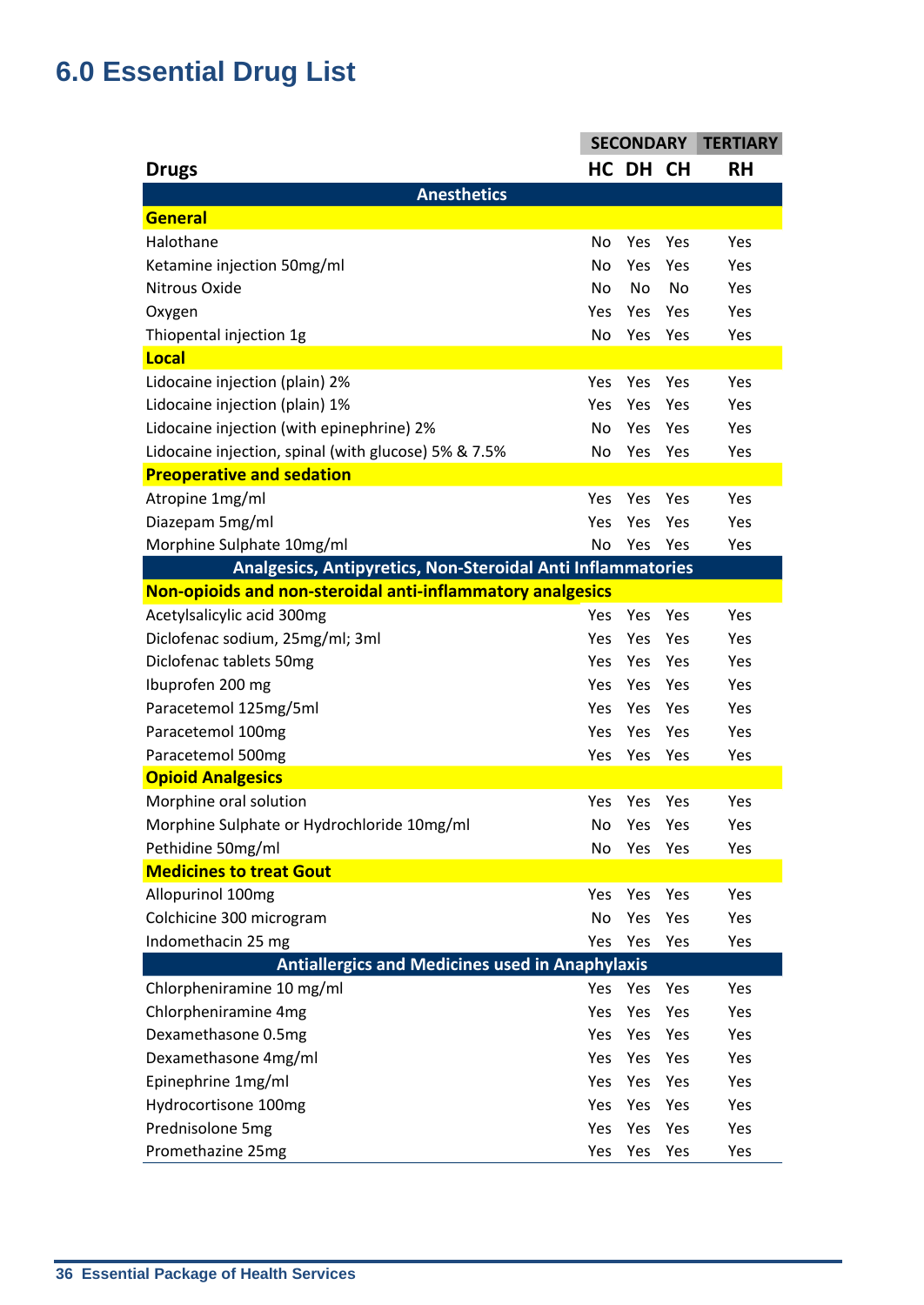|                                                     |            | <b>SECONDARY</b> |     | <b>TERTIARY</b> |
|-----------------------------------------------------|------------|------------------|-----|-----------------|
| <b>Drugs</b>                                        |            | HC DH CH         |     | <b>RH</b>       |
| Antidotes and other Substances used in Poisoning    |            |                  |     |                 |
| Acetylcysteine 200 mg/ml in 10-ml ampoule.          | No         | Yes              | Yes | Yes             |
| Atropine 1 mg/ml                                    | Yes        | Yes              | Yes | Yes             |
| Benztropine 1 mg/ml                                 | No.        | Yes              | Yes | Yes             |
| Calcium folinate (folinic acid) 15 mg               | Yes        | Yes              | Yes | Yes             |
| Calcium folinate (folinic acid) 3 mg/ml             | <b>Yes</b> | Yes              | Yes | Yes             |
| Calcium gluconate                                   | <b>Yes</b> | Yes              | Yes | Yes             |
| Charcoal activated 250 mg                           | <b>Yes</b> | Yes              | Yes | Yes             |
| Desferrioxamine 500 mg (PFR)                        | No         | Yes              | Yes | Yes             |
| Dimecaprol 50 mg/ml                                 | No.        | Yes              | Yes | Yes             |
| Methylthioninium chloride (methylene blue) 10 mg/ml | No         | Yes              | Yes | Yes             |
| Naloxone 400 mcg/1ml                                | No         | Yes              | Yes | Yes             |
| Penicillamine 250 mg                                | No         | Yes              | Yes | Yes             |
| Pralidoxime 200 mg/ml                               | <b>No</b>  | Yes              | Yes | Yes             |
| <b>Anticonvulsants and Antiepilectics</b>           |            |                  |     |                 |
| Carbamazepine 200 mg                                | <b>Yes</b> | Yes              | Yes | Yes             |
| Diazepam 2 mg                                       | Yes        | Yes              | Yes | Yes             |
| Diazepam 5 mg                                       | <b>Yes</b> | Yes              | Yes | Yes             |
| Diazepam 5mg/ml                                     | <b>Yes</b> | Yes              | Yes | Yes             |
| Ethosuximide 250 mg                                 | <b>No</b>  | Yes              | Yes | Yes             |
| Magnesium Sulphate 50%                              | Yes        | Yes              | Yes | Yes             |
| Phenobarbitone 100mg/ml                             | <b>No</b>  | <b>Yes</b>       | Yes | Yes             |
| Phenobarbitone 60mg                                 | Yes        | Yes              | Yes | Yes             |
| Phenytoin 100mg                                     | Yes        | Yes              | Yes | Yes             |
| Sodium valproate 100 mg                             | No         | Yes              | Yes | Yes             |
| <b>Anti-Infectives</b>                              |            |                  |     |                 |
| <b>Intestinal Infestations</b>                      |            |                  |     |                 |
| Mebendazole 100mg                                   | <b>Yes</b> | Yes              | Yes | Yes             |
| Mebendazole 500mg                                   | Yes        | Yes              | Yes | Yes             |
| Niclosamide 500mg                                   | No         | Yes              | Yes | Yes             |
| <b>Anti-filariasis</b>                              |            |                  |     |                 |
| Ivermectin 6 mg                                     | Yes        | Yes              | Yes | Yes             |
| <b>Anti-schistosomiasis Medicines</b>               |            |                  |     |                 |
| Praziquantel 600mg                                  | Yes        | Yes              | Yes | Yes             |
| <b>Antibacterials</b>                               |            |                  |     |                 |
| Amoxycillin 1 g, IM/IV, (PFR)                       | Yes        | Yes              | Yes | Yes             |
| Amoxycillin 125mg/ml                                | <b>Yes</b> | Yes              | Yes | Yes             |
| Amoxycillin 250 + Clavulanic acid 125mg             | <b>No</b>  | <b>No</b>        | No  | Yes             |
| Amoxycillin 250mg                                   | Yes        | Yes              | Yes | Yes             |
| Bentzathine Benzyl Penicillin 2.4mu                 | Yes        | Yes              | Yes | Yes             |
| Benzyl Pencillin, 1MU (600 mg)                      | Yes        | Yes              | Yes | Yes             |
| Ceftriaxone, 250mg / 1g vial                        | No         | Yes              | Yes | Yes             |
| Cefuroxime 125 mg/5 ml (PFR)                        | No         | Yes              | Yes | Yes             |
| Cefuroxime axitel 250 mg                            | No         | Yes              | Yes | Yes             |
| Cefuroxime sodium 750 mg IV/IM                      | No         | Yes              | Yes | Yes             |
| Chloramphenicol 1g                                  | No         | Yes              | Yes | Yes             |
| Chloramphenicol 250mg                               | Yes        | Yes              | Yes | Yes             |
| Ciprofloxacin 500mg                                 | <b>Yes</b> | Yes              | Yes | Yes             |
| Cloxacillin 250 mg                                  | Yes        | Yes              | Yes | Yes             |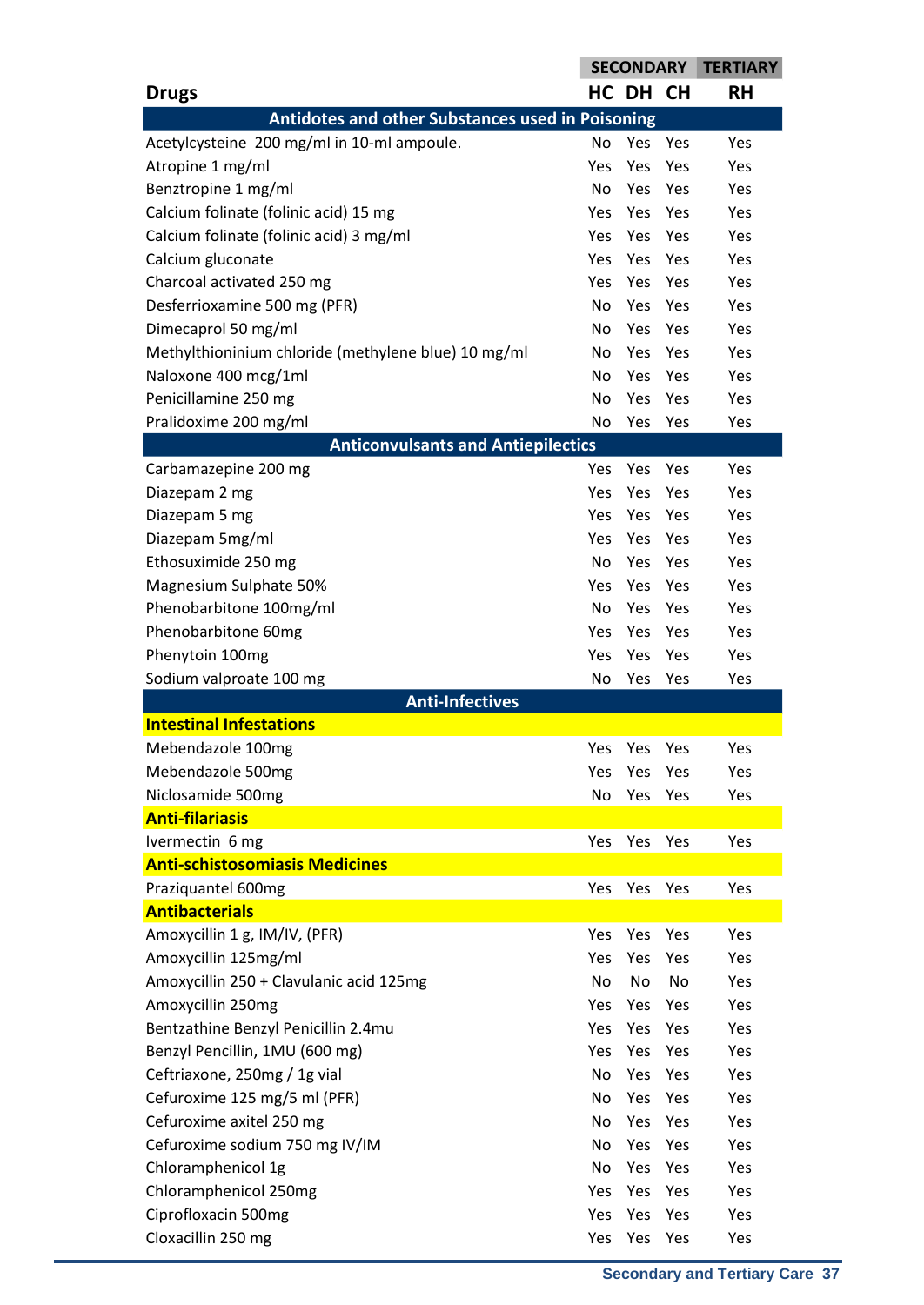|                                                               | <b>SECONDARY</b> |            |     | <b>TERTIARY</b> |
|---------------------------------------------------------------|------------------|------------|-----|-----------------|
| <b>Drugs</b>                                                  |                  | HC DH CH   |     | <b>RH</b>       |
| <b>Anti-Infectives</b>                                        |                  |            |     |                 |
| <b>Antibacterials</b>                                         |                  |            |     |                 |
| Cloxacillin 250 mg/vial                                       | No               | Yes        | Yes | Yes             |
| Cloxacillin 500mg                                             | Yes              | Yes        | Yes | Yes             |
| Co-trimoxazole 100 +20mg                                      | <b>Yes</b>       | Yes        | Yes | Yes             |
| Co-trimoxazole 200 +40mg/5ml                                  | <b>Yes</b>       | Yes        | Yes | Yes             |
| Co-trimoxazole 400+80mg                                       | <b>Yes</b>       | Yes        | Yes | Yes             |
| Doxycycline 100mg                                             | <b>Yes</b>       | Yes        | Yes | Yes             |
| Erythromycin 250mg                                            | <b>Yes</b>       | Yes        | Yes | Yes             |
| Gentamicin 40mg/ml                                            | <b>Yes</b>       | Yes        | Yes | Yes             |
| Metronidazole 125mg/5ml                                       | <b>Yes</b>       | Yes        | Yes | Yes             |
| Metronidazole 200mg                                           | <b>Yes</b>       | Yes        | Yes | Yes             |
| Metronidazole 500mg/100ml Infusion                            | <b>Yes</b>       | Yes        | Yes | Yes             |
| Nalidixic acid 500mg                                          | <b>Yes</b>       | Yes        | Yes | Yes             |
| Nitrofurantoin 100 mg                                         | <b>Yes</b>       | Yes        | Yes | Yes             |
| Phenoxymethyl Penicillin 250mg                                | Yes              | Yes        | Yes | Yes             |
| Procaine Benzyl Penicillin Fortified 4mu                      | Yes              | Yes        | Yes | Yes             |
| <b>Antileprosy medicines</b>                                  |                  |            |     |                 |
| Clofazimine 100mg                                             | Yes              | Yes        | Yes | Yes             |
| Dapsone 100mg                                                 | Yes              | Yes        | Yes | Yes             |
| Rifampicin 150mg                                              | Yes              | Yes        | Yes | Yes             |
| <b>Antituberculosis Medicines</b>                             |                  |            |     |                 |
| Ethambutol 400mg                                              | Yes              | Yes        | Yes | Yes             |
| Ethambutol 100 mg                                             | Yes              | Yes        | Yes | Yes             |
| Isoniazid 100mg                                               | <b>Yes</b>       | Yes        | Yes | Yes             |
| Isoniazid 300 mg                                              | <b>Yes</b>       | <b>Yes</b> | Yes | Yes             |
| Pyrazinamide 500mg                                            | Yes              | Yes        | Yes | Yes             |
| Pyridoxine 50mg                                               | Yes              | Yes        | Yes | Yes             |
| Rifampicin/Isoniazid 150 mg/75 mg                             | Yes              | Yes        | Yes | Yes             |
| Rifampicin/Isoniazid 60 mg/30 mg                              | Yes              | Yes        | Yes | Yes             |
| Rifampicin/Isoniazid 60 mg/60 mg                              | Yes              | Yes        | Yes | Yes             |
| Rifampicin/Isoniazid/Ethambutol 150 mg/75 mg/275 mg           | Yes              | Yes        | Yes | Yes             |
| Rifampicin/Isoniazid/Pyrizinamide 60mg/30 mg/150 mg           | Yes              | Yes        | Yes | Yes             |
| Rifampicin/Isoniazid/Pyrizinamide/Ethambutol 150mg/75mg/4 Yes |                  | Yes        | Yes | Yes             |
| Streptomycin 1gm                                              | Yes              | Yes        | Yes | Yes             |
| <b>Multidrug Resistant Tuberculosis Medicines</b>             |                  |            |     |                 |
| Kanamycin 1gr.vial                                            | No               | Yes        | Yes | Yes             |
| p-aminosalicylic acid                                         | No               | Yes        | Yes | Yes             |
| Amikacin 500mg/2ml                                            | No               | Yes        | Yes | Yes             |
| Ofloxacin 200mg                                               | <b>No</b>        | Yes        | Yes | Yes             |
| Levofloxacin 250 mg                                           | No               | Yes        | Yes | Yes             |
| Ethionamide 250mg                                             | No               | Yes        | Yes | Yes             |
| Cycloserine 250mg                                             | No               | Yes        | Yes | Yes             |
| Pyridoxine 50mg                                               | No               | Yes        | Yes | Yes             |
| <b>Antifungals</b>                                            |                  |            |     |                 |
| Amphotericin B 50 mg, IV                                      | No               | Yes        | Yes | Yes             |
| Clotrimazole 400mg pessary                                    | Yes              | Yes        | Yes | Yes             |
| Fluconazole 100 mg                                            | No               | Yes        | Yes | Yes             |
| Fluconazole 200 mg                                            | Yes              | Yes        | Yes | Yes             |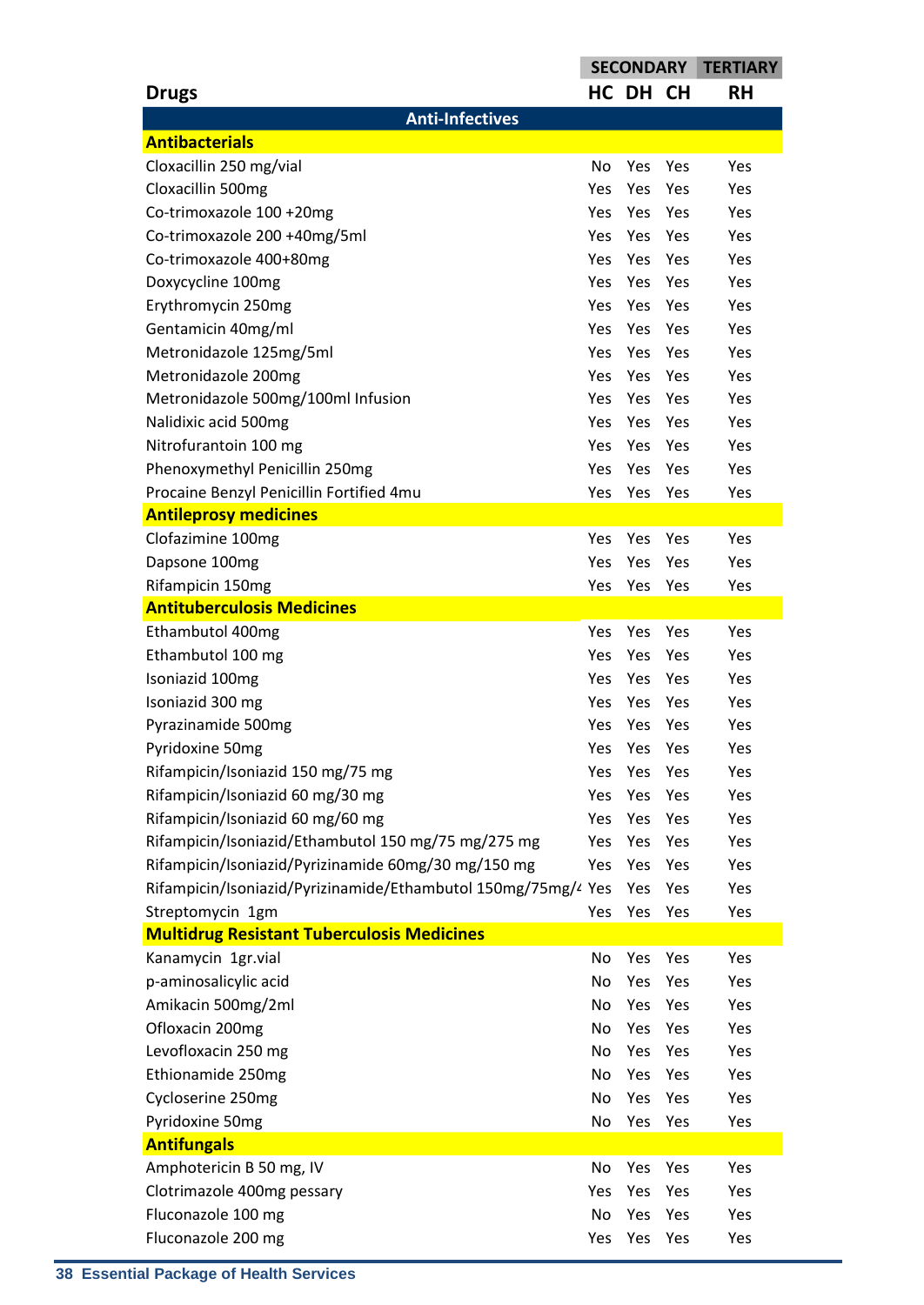|                                                                                    | <b>SECONDARY</b> |           |     | <b>TERTIARY</b> |
|------------------------------------------------------------------------------------|------------------|-----------|-----|-----------------|
| <b>Drugs</b>                                                                       |                  | HC DH CH  |     | <b>RH</b>       |
| <b>Anti-Infectives</b>                                                             |                  |           |     |                 |
| <b>Antifungals</b>                                                                 |                  |           |     |                 |
| Flucytosine 10 mg/ml IV                                                            | No               | Yes       | Yes | Yes             |
| Griseofulvin 125mg                                                                 | Yes              | Yes       | Yes | Yes             |
| Griseofulvin 500mg                                                                 | Yes              | Yes       | Yes | Yes             |
| Miconazole 100 mg                                                                  | Yes.             | Yes       | Yes | Yes             |
| Nystain 100,000 IU                                                                 | Yes              | Yes       | Yes | Yes             |
| Nystain 100,000 IU/ml                                                              | Yes              | Yes       | Yes | Yes             |
| Nystain 500,000 IU oral use                                                        | Yes              | Yes       | Yes | Yes             |
| <b>Antivirals</b>                                                                  |                  |           |     |                 |
| Aciclovir 400mg                                                                    | No               | Yes       | Yes | Yes             |
| Gancyclovir 500 mg IV (CMV infection)                                              | <b>No</b>        | <b>No</b> | No  | Yes             |
| <b>Antiretrovirals- subject to current National Aids Control Program Protocols</b> |                  |           |     |                 |
| Abacavir 300mg                                                                     | Yes.             | Yes       | Yes | Yes             |
| Abacavir 60mg                                                                      | Yes              | Yes       | Yes | Yes             |
| Abacavir oral solution 20mg/ml, 240 ml                                             | Yes              | Yes       | Yes | Yes             |
| Atazanavir 300mg                                                                   | Yes              | Yes       | Yes | Yes             |
| Didanosine 125mg                                                                   | Yes.             | Yes       | Yes | Yes             |
| Didanosine 250mg                                                                   | Yes              | Yes       | Yes | Yes             |
| Didanosine 400mg                                                                   | <b>Yes</b>       | Yes       | Yes | Yes             |
| Effavirenz 200mg                                                                   | <b>Yes</b>       | Yes       | Yes | Yes             |
| Effavirenz 600mg                                                                   | <b>Yes</b>       | Yes       | Yes | Yes             |
| Lamivudine + stavudine +nevirapine 150+30+200                                      | <b>Yes</b>       | Yes       | Yes | Yes             |
| Lamivudine + stavudine +nevirapine 30+6+50                                         | Yes              | Yes       | Yes | Yes             |
| Lamivudine + stavudine +nevirapine 60+12+100                                       | Yes              | Yes       | Yes | Yes             |
| Lamivudine + stavudine 150+30                                                      | Yes              | Yes       | Yes | Yes             |
| Lamivudine + stavudine 30+6                                                        | Yes              | Yes       | Yes | Yes             |
| Lamivudine + stavudine 60+12                                                       | Yes              | Yes       | Yes | Yes             |
| Lamivudine + tenofovir 300+300                                                     | Yes              | Yes       | Yes | Yes             |
| Lamivudine + zidovudine +nevirapine 150+300+200                                    | Yes              | Yes       | Yes | Yes             |
| Lamivudine + zidovudine +nevirapine 30+60+50                                       | Yes              | Yes       | Yes | Yes             |
| Lamivudine + zidovudine 150+300                                                    | Yes              | Yes       | Yes | Yes             |
| Lamivudine + zidovudine 30+60                                                      | Yes              | Yes       | Yes | Yes             |
| Lamivudine 150mg                                                                   | Yes              | Yes       | Yes | Yes             |
| Lamivudine oral solution, 10mg/ml, 100ml                                           | Yes              | Yes       | Yes | Yes             |
| Lopinavir + Ritonavir 100+25                                                       | Yes              | Yes       | Yes | Yes             |
| Lopinavir + Ritonavir 200+50                                                       | Yes              | Yes       | Yes | Yes             |
| Lopinavir + Ritonavir oral solution 80+20mg/ml                                     | Yes              | Yes       | Yes | Yes             |
| Nevirapine 200mg                                                                   | Yes              | Yes       | Yes | Yes             |
| Nevirapine syrup, 10mg/ml                                                          | Yes              | Yes       | Yes | Yes             |
| Ritonavir 100mg                                                                    | Yes              | Yes       | Yes | Yes             |
| Zidovudine 300mg                                                                   | Yes              | Yes       | Yes | Yes             |
| Zidovudine oral solution, 10mg/ml, 100ml                                           | <b>Yes</b>       | Yes       | Yes | Yes             |
| <b>Antiamoebic and Antigiardiasis Medicines</b>                                    |                  |           |     |                 |
| Metronidazone 125mg/5ml                                                            | Yes              | Yes       | Yes | Yes             |
| Metronidazole 250mg                                                                | Yes              | Yes       | Yes | Yes             |
| Tinidazole 500 mg                                                                  | No               | Yes       | Yes | Yes             |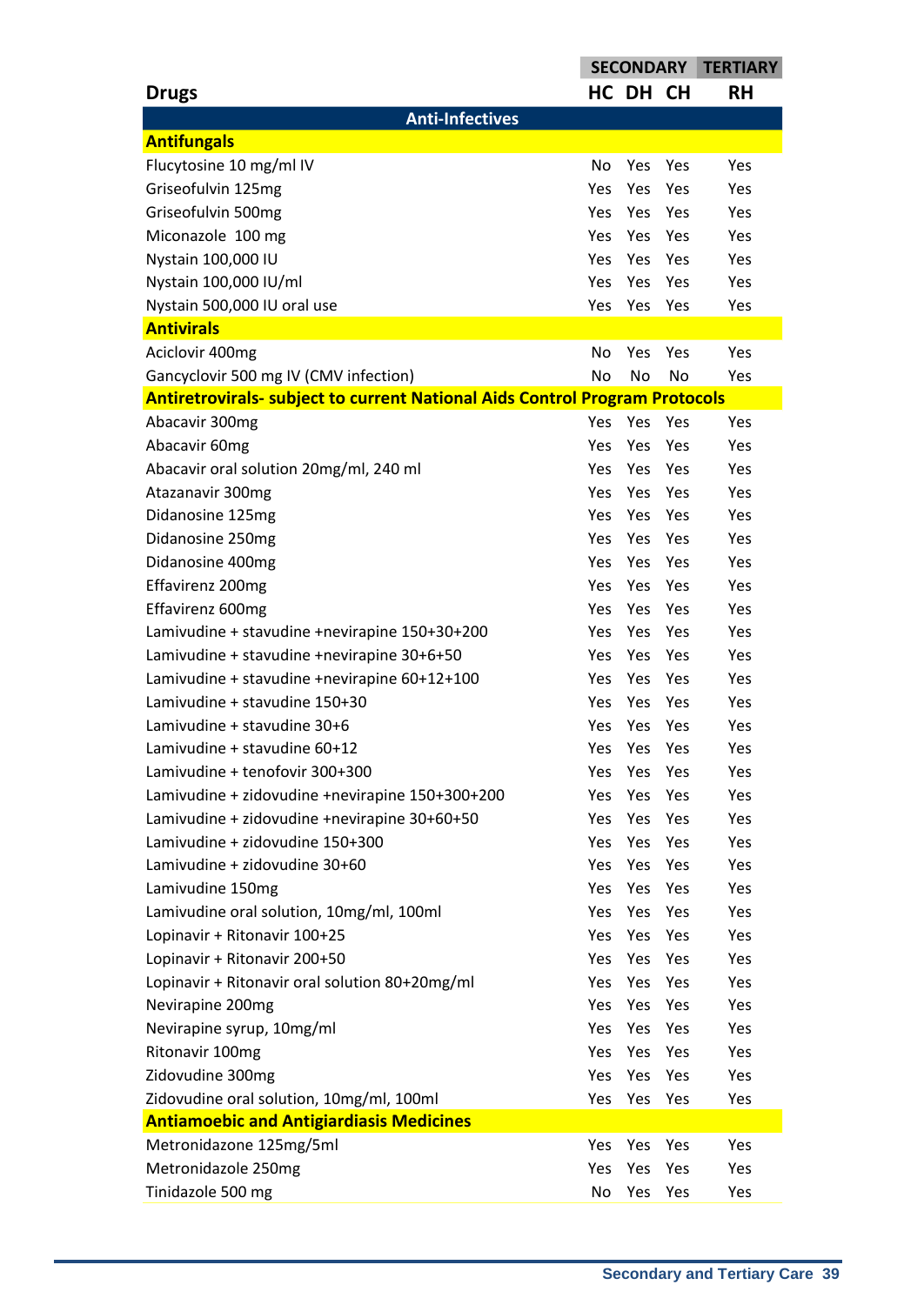|                                                                      |                       | <b>SECONDARY</b> |            | <b>TERTIARY</b> |
|----------------------------------------------------------------------|-----------------------|------------------|------------|-----------------|
| <b>Drugs</b>                                                         |                       | HC DH CH         |            | <b>RH</b>       |
| <b>Anti-Infectives</b>                                               |                       |                  |            |                 |
| <b>Antimalarials</b>                                                 |                       |                  |            |                 |
| Artemether 20 mg + Lumefantrine 120 mg                               | Yes                   | Yes              | Yes        | Yes             |
| Artemether 20mg/ml                                                   | Yes                   | Yes              | Yes        | Yes             |
| Artemether 80mg/ml                                                   | Yes                   | Yes              | Yes        | Yes             |
| Artesunate 100 mg + Amodiaquine 270 mg                               | Yes                   | Yes              | Yes        | Yes             |
| Artesunate 50mg + Amodiaquine 135mg                                  | Yes                   | Yes              | Yes        | Yes             |
| Doxycycline 100mg                                                    | Yes                   | Yes              | Yes        | Yes             |
| Primaquine 15 mg                                                     | <b>No</b>             | Yes              | Yes        | Yes             |
| Quinine Dihydrochloride 300mg/ml                                     | Yes                   | Yes              | Yes        | Yes             |
| Quinine Sulphate 300mg                                               | Yes                   | Yes              | Yes        | Yes             |
| Sulphadoxine/pyrimethamine 500 +25mg                                 | Yes                   | Yes              | Yes        | Yes             |
| <b>Anti-pneumocystosis</b>                                           |                       |                  |            |                 |
| Pentamidine 300 mg (PFR)IV                                           | N <sub>o</sub>        | Yes              | Yes        | Yes             |
| <b>Antineoplastic and Immunosuppressives</b>                         |                       |                  |            |                 |
| Azathioprine 50mg                                                    | No.                   | Yes              | Yes        | Yes             |
| Cyclophosphamide 25mg                                                | No                    | Yes              | Yes        | Yes             |
| Dexamethasone 1mg/ml                                                 | Yes                   | Yes              | Yes        | Yes             |
| Dexamethasone 4 mg                                                   | Yes                   | Yes              | Yes        | Yes             |
| Hydrocortisone 100mg                                                 | Yes                   | Yes              | Yes        | Yes             |
| Methotrexate 2.5mg                                                   | N <sub>o</sub>        | Yes              | Yes        | Yes             |
| Prednisolone 5 mg                                                    | Yes                   | Yes              | Yes        | Yes             |
| Tamoxifen 10 mg                                                      | N <sub>o</sub>        | Yes              | Yes        | Yes             |
|                                                                      |                       |                  |            |                 |
|                                                                      |                       |                  |            |                 |
| Vincristine 1mg                                                      | N <sub>o</sub>        | Yes              | Yes        | Yes             |
| <b>Anti-Parkinsonism Medicines</b>                                   |                       | Yes              | Yes        |                 |
| Benzhexol 2 mg                                                       | No                    |                  |            | Yes             |
| Levodapa 100mg + Carbidopa 10mg                                      | No                    | Yes              | Yes        | Yes             |
| <b>Medicines Affecting the Blood</b><br><b>Antianaemia Medicines</b> |                       |                  |            |                 |
|                                                                      |                       |                  |            |                 |
| Ferrous Fumarate 20mg/ml                                             | Yes<br>Yes            | Yes              | Yes        | Yes             |
| Ferrous salt 200mg + Folic acid 0.25mg                               | Yes                   | Yes              | Yes        | Yes             |
| Ferrous sulphate 200mg coated (65mg iron)                            |                       | Yes              | Yes        | Yes             |
| Folic acid 5mg                                                       | Yes                   | Yes              | Yes        | Yes             |
| <b>Medicines Affecting Coagulation</b>                               |                       |                  |            |                 |
| Heparin 5000u/ml                                                     | N <sub>o</sub><br>Yes | Yes              | Yes<br>Yes | Yes<br>Yes      |
| Phytomenadione (Vit KI) 1mg/ml                                       |                       | Yes              |            |                 |
| Protamine sulfate 10 mg/ml                                           | N <sub>o</sub>        | Yes              | Yes        | Yes             |
| Warfarin 3mg                                                         | No                    | Yes              | Yes        | Yes             |
| <b>Plasma Substitutes</b><br>Dextran 70 % in sodium chloride 0.9%    | Yes                   | Yes              | Yes        | Yes             |
| <b>Cardiovascular Medicines</b>                                      |                       |                  |            |                 |
| <b>Anti-angina Medicines</b>                                         |                       |                  |            |                 |
| Atenolol 100 mg                                                      | N <sub>o</sub>        | Yes              | Yes        | Yes             |
| Glyceryl trinitrate 500mg sublingual                                 | No                    | Yes              | Yes        | Yes             |
| Propranolol 20 mg                                                    | Yes                   | Yes              | Yes        | Yes             |
| Propranolol 40mg                                                     | Yes                   | Yes              | Yes        | Yes             |
| <b>Anti-arhythmic Medicines</b>                                      |                       |                  |            |                 |
| Atenolol 100 mg                                                      | No                    | Yes              | Yes        | Yes             |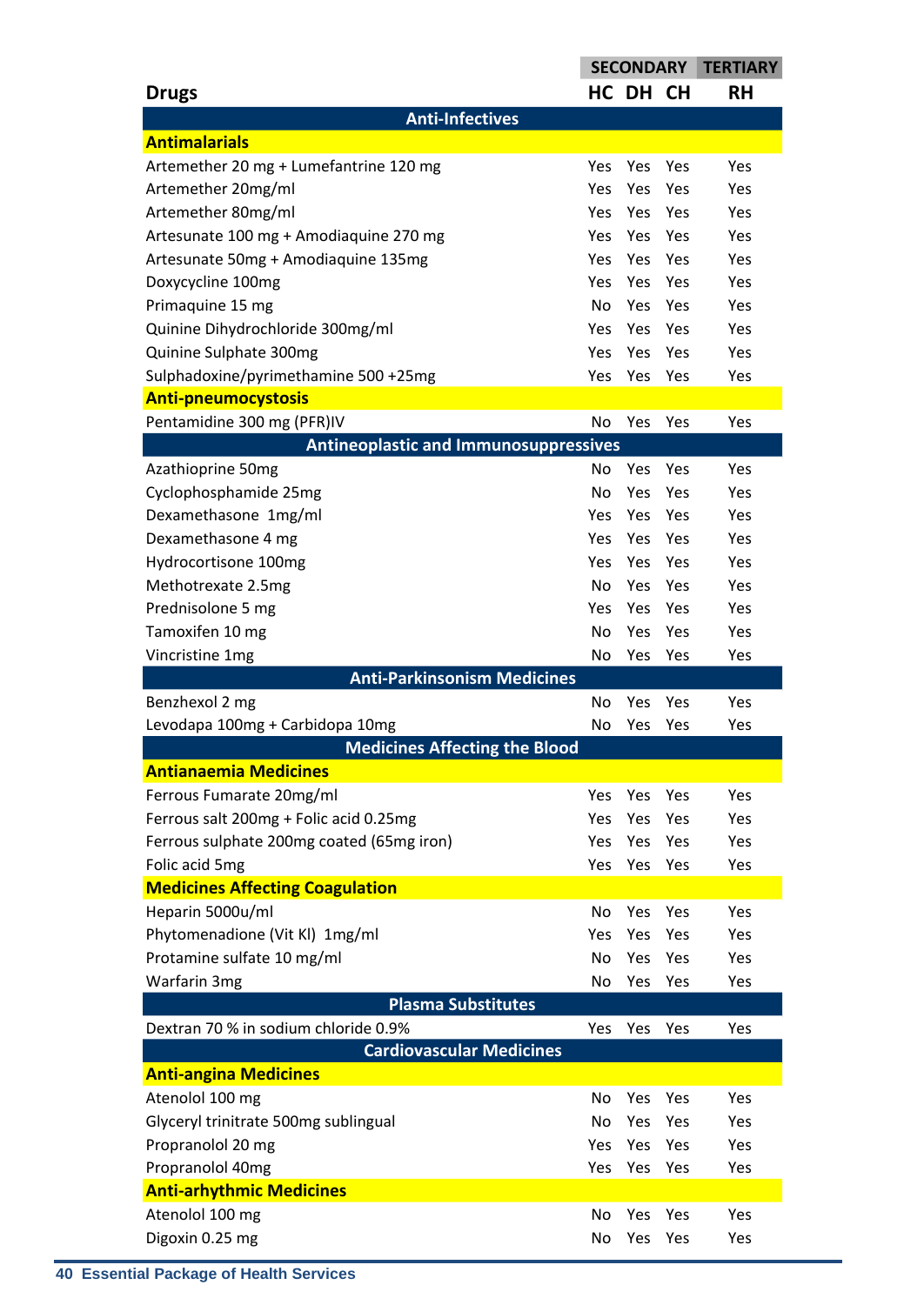|                                             | <b>SECONDARY</b> |          |     | <b>TERTIARY</b> |
|---------------------------------------------|------------------|----------|-----|-----------------|
| <b>Drugs</b>                                |                  | HC DH CH |     | <b>RH</b>       |
| <b>Cardiovascular Medicines</b>             |                  |          |     |                 |
| <b>Anti-arhythmic Medicines</b>             |                  |          |     |                 |
| Lidocaine (plain) 2%                        | No               | Yes      | Yes | Yes             |
| Procainamide 1%                             | No               | Yes      | Yes | Yes             |
| Propranolol 40 mg                           | No               | Yes      | Yes | Yes             |
| <b>Antihypertensive Medicines</b>           |                  |          |     |                 |
| Atenolol 50mg                               | Yes              | Yes      | Yes | Yes             |
| Enalapril 10mg                              | No               | Yes      | Yes | Yes             |
| Hydralazine 20mg/ml                         | <b>Yes</b>       | Yes      | Yes | Yes             |
| Hydrochlorthiazide 25 mg                    | <b>Yes</b>       | Yes      | Yes | Yes             |
| Magnesium sulfate 500 mg/ml                 | <b>Yes</b>       | Yes      | Yes | Yes             |
| Nifedipine 10 mg                            | Yes              | Yes      | Yes | Yes             |
| Propranolol 40mg                            | <b>Yes</b>       | Yes      | Yes | Yes             |
| Propranolol 80 mg                           | Yes              | Yes      | Yes | Yes             |
| <b>Medicines Used in Heart Failure</b>      |                  |          |     |                 |
| Captopril 12.5 mg                           | No               | Yes      | Yes | Yes             |
| Digoxin 0.25mg                              | No               | Yes      | Yes | Yes             |
| Digoxin 0.25mg/ml                           | No               | Yes      | Yes | Yes             |
| Furosemide 10mg/ml                          | Yes              | Yes      | Yes | Yes             |
| Furosemide 40mg                             | Yes              | Yes      | Yes | Yes             |
| <b>Medicines Used in Vascular Shock</b>     |                  |          |     |                 |
| Adrenaline (epinephrine) 1 mg/ml            | No               | Yes      | Yes | Yes             |
| Hydrocortisone sodium succinate 100 mg      | No               | Yes      | Yes | Yes             |
| <b>Dermatological Medicines</b>             |                  |          |     |                 |
| Benozoic acid + Salicyclic acid             | Yes              | Yes      | Yes | Yes             |
| Benzyl Benzoate 25%                         | Yes              | Yes      | Yes | Yes             |
| Calamine 15%                                | Yes              | Yes      | Yes | Yes             |
| Clotrimazole 1% 20g cream                   | Yes              | Yes      | Yes | Yes             |
| Coal Tar 1 %                                | No               | Yes      | Yes | Yes             |
| Hydrocortisone 1%                           | Yes              | Yes      | Yes | Yes             |
| Neomycin 5mg+bacitracin 500iu               | Yes              | Yes      | Yes | Yes             |
| <b>Disinfectants</b>                        |                  |          |     |                 |
| Calcium or Sodium hypochlorite 5 % solution | <b>Yes</b>       | Yes      | Yes | Yes             |
| Chlorhexidine + Cetrimide 1.5% +15%         | Yes              | Yes      | Yes | Yes             |
| Chlorhexidine gluconate 5%                  | <b>Yes</b>       | Yes      | Yes | Yes             |
| Providone Iodine                            | <b>Yes</b>       | Yes      | Yes | Yes             |
| <b>Surgical Spirit</b>                      | Yes              | Yes      | Yes | Yes             |
| <b>Diuretics</b>                            |                  |          |     |                 |
| Furosemide 10mg/ml                          | No.              | Yes      | Yes | Yes             |
| Furosemide 40mg                             | <b>Yes</b>       | Yes      | Yes | Yes             |
| Hydrochlorothiazide 50mg                    | Yes              | Yes      | Yes | Yes             |
| Mannitol 20 %                               | No               | Yes      | Yes | Yes             |
| Spironolactone 25mg                         | No               | Yes      | Yes | Yes             |
| <b>Gastrointestinal Medicines</b>           |                  |          |     |                 |
| Aluminium hydrox.+ Magnesium trisil, 400mg  | Yes              | Yes      | Yes | Yes             |
| Bisacodyl 5 mg (paediatric)                 | Yes              | Yes      | Yes | Yes             |
| <b>Bisacodyl 5mg</b>                        | <b>Yes</b>       | Yes      | Yes | Yes             |
| Bismuth subgallate compound                 | Yes              | Yes      | Yes | Yes             |
| Loperamide 2 mg                             | Yes              | Yes      | Yes | Yes             |
|                                             |                  |          |     |                 |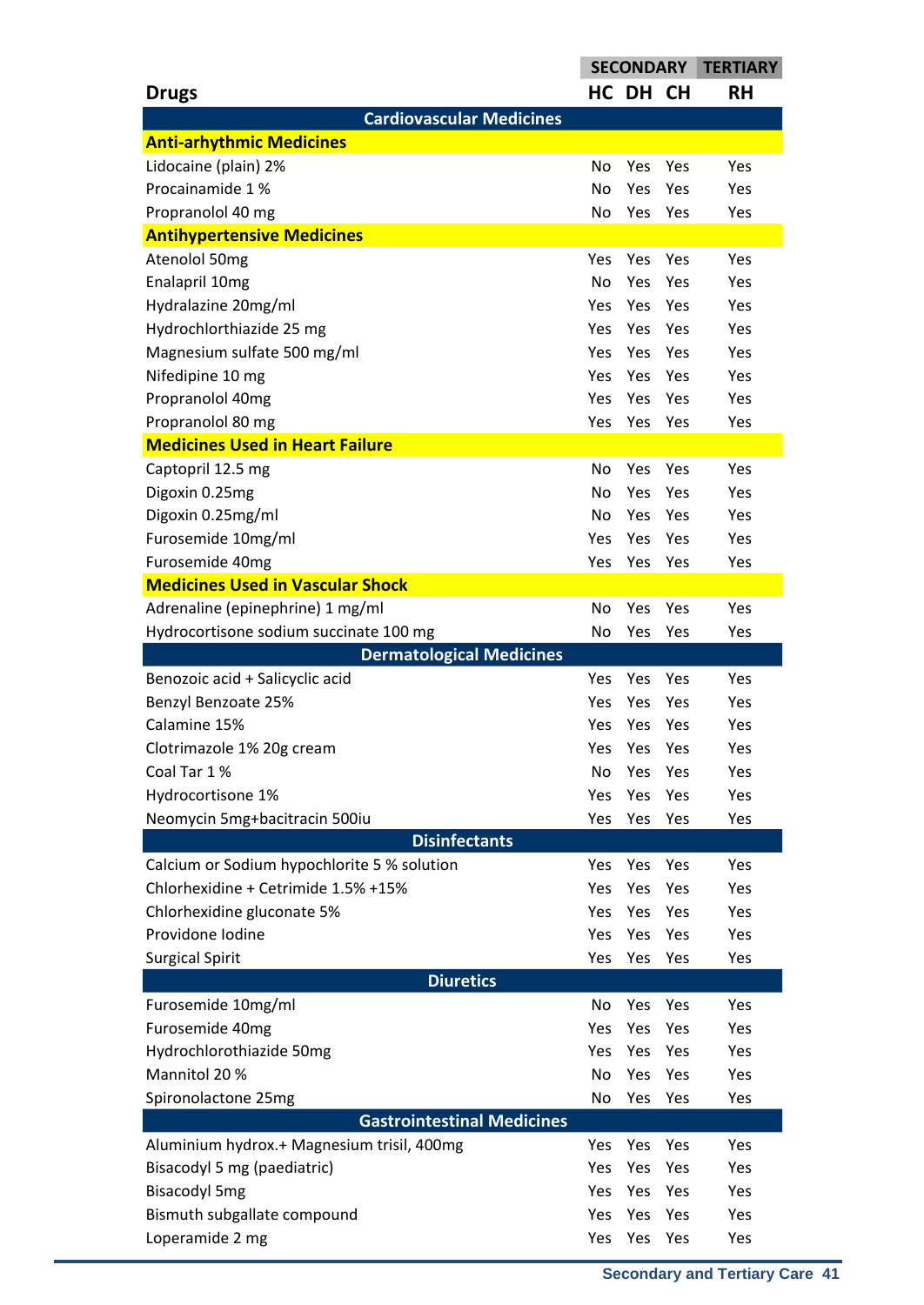|                                                                 | <b>SECONDARY</b>  |            |            | <b>TERTIARY</b> |
|-----------------------------------------------------------------|-------------------|------------|------------|-----------------|
| <b>Drugs</b>                                                    |                   | HC DH CH   |            | <b>RH</b>       |
| <b>Gastrointestinal Medicines</b>                               |                   |            |            |                 |
| Magnesium trisilicate 500mg                                     | Yes.              | Yes        | Yes        | Yes             |
| Metoclopramide 10mg                                             | Yes               | Yes        | Yes        | Yes             |
| Metoclopramide 5mg/ml                                           | Yes               | Yes        | Yes        | Yes             |
| <b>Oral Rehydration Salt</b>                                    | <b>Yes</b>        | Yes        | Yes        | Yes             |
| Promethazine 25mg/ml                                            | Yes.              | Yes        | Yes        | Yes             |
| Promethazine 25mg/ml, 2 ml                                      | Yes               | Yes        | Yes        | Yes             |
| Ranitidine 150 mg                                               | <b>Yes</b>        | Yes        | Yes        | Yes             |
| Ranitidine 25mg/ml                                              | No                | Yes        | Yes        | Yes             |
| Zinc Sulphate 20mg                                              | Yes               | Yes        | Yes        | Yes             |
| <b>Hormones and Other Endocrine Medicines</b>                   |                   |            |            |                 |
| Carbimazole 5 mg                                                | No                | Yes        | Yes        | Yes             |
| Dexamethasone 4mg/ml                                            | Yes               | Yes        | Yes        | Yes             |
| Dexamethasone 0.5mg                                             | Yes.              | Yes        | Yes        | Yes             |
| Ethinylestradiol                                                | <b>No</b>         | Yes        | Yes        | Yes             |
| Glibenclamide 5mg                                               | <b>No</b>         | Yes        | Yes        | Yes             |
| Hydrocortisone 100mg inj                                        | <b>Yes</b>        | Yes        | Yes        | Yes             |
| Insulin Isophane NPH 100IU/ml, 10ml                             | N <sub>o</sub>    | Yes        | Yes        | Yes             |
| Insulin soluble 100iu/ml 10ml                                   | <b>No</b>         | Yes        | Yes        | Yes             |
| Insulin Zinc Suspension 100IU/ml                                | No                | Yes        | Yes        | Yes             |
| Iodine 5 % + potassium iodide 10 % (Lugol's iodine)             | Yes               | Yes        | Yes        | Yes             |
| Levothyroxine 100microgm                                        | <b>No</b>         | Yes        | Yes        | Yes             |
| Metformin 500mg                                                 | <b>No</b>         | Yes        | Yes        | Yes             |
| Methyltestosterone 5mg                                          | No                | No         | No         | Yes             |
| Prednisolone 5mg                                                | Yes               | <b>Yes</b> | Yes        | Yes             |
| Tamoxifen                                                       | No                | No         | No         | Yes             |
| Testosterone enanthate 250 mg/ml                                | No                | No         | No         | Yes             |
| <b>Contraceptives</b>                                           |                   |            |            |                 |
| Diaphragms                                                      | No                | Yes        | Yes        | Yes             |
| Ethinylestradiol 30 $\mu$ g + norethisterone 1 mg               | Yes               | Yes        | Yes        | Yes             |
| Ethinylestradiol 30 µg+ levonorgesterel 150 µg                  | <b>Yes</b>        | Yes        | Yes        | Yes             |
| Ethinylestradiol 30 µg+ levonorgesterel 300 µg                  | Yes               | Yes        | Yes        | Yes             |
| Ethinylestradiol 50 µg+ levonorgesterel 250 µg<br>Female condom | Yes               | Yes        | Yes        | Yes             |
| Intra-uterine device                                            | Yes<br><b>Yes</b> | Yes<br>Yes | Yes<br>Yes | Yes<br>Yes      |
|                                                                 | <b>Yes</b>        | Yes        |            | Yes             |
| Levonorgesterol<br>Male condom                                  | Yes               | Yes        | Yes<br>Yes | Yes             |
| Medroxyprogesterone acetate 150mg depot                         | Yes               | Yes        | Yes        | Yes             |
| Norethisterone                                                  | Yes               | Yes        | Yes        | Yes             |
| Norgestrel 75 µg                                                | <b>Yes</b>        | Yes        | Yes        | Yes             |
| <b>Immunologicals</b>                                           |                   |            |            |                 |
| Anti-Snake Venom (Polyvalent)                                   | Yes               | Yes        | Yes        | Yes             |
| Tetanus Anti-toxin, Human 1,500u                                | Yes               | Yes        | Yes        | Yes             |
| <b>Vaccines</b>                                                 |                   |            |            |                 |
| <b>BCG</b> vaccine dried                                        | Yes               | Yes        | Yes        | Yes             |
| DPT vaccine                                                     | Yes               | Yes        | Yes        | Yes             |
| DPT-HepB+Hib                                                    | Yes               | Yes        | Yes        | Yes             |
|                                                                 |                   |            |            |                 |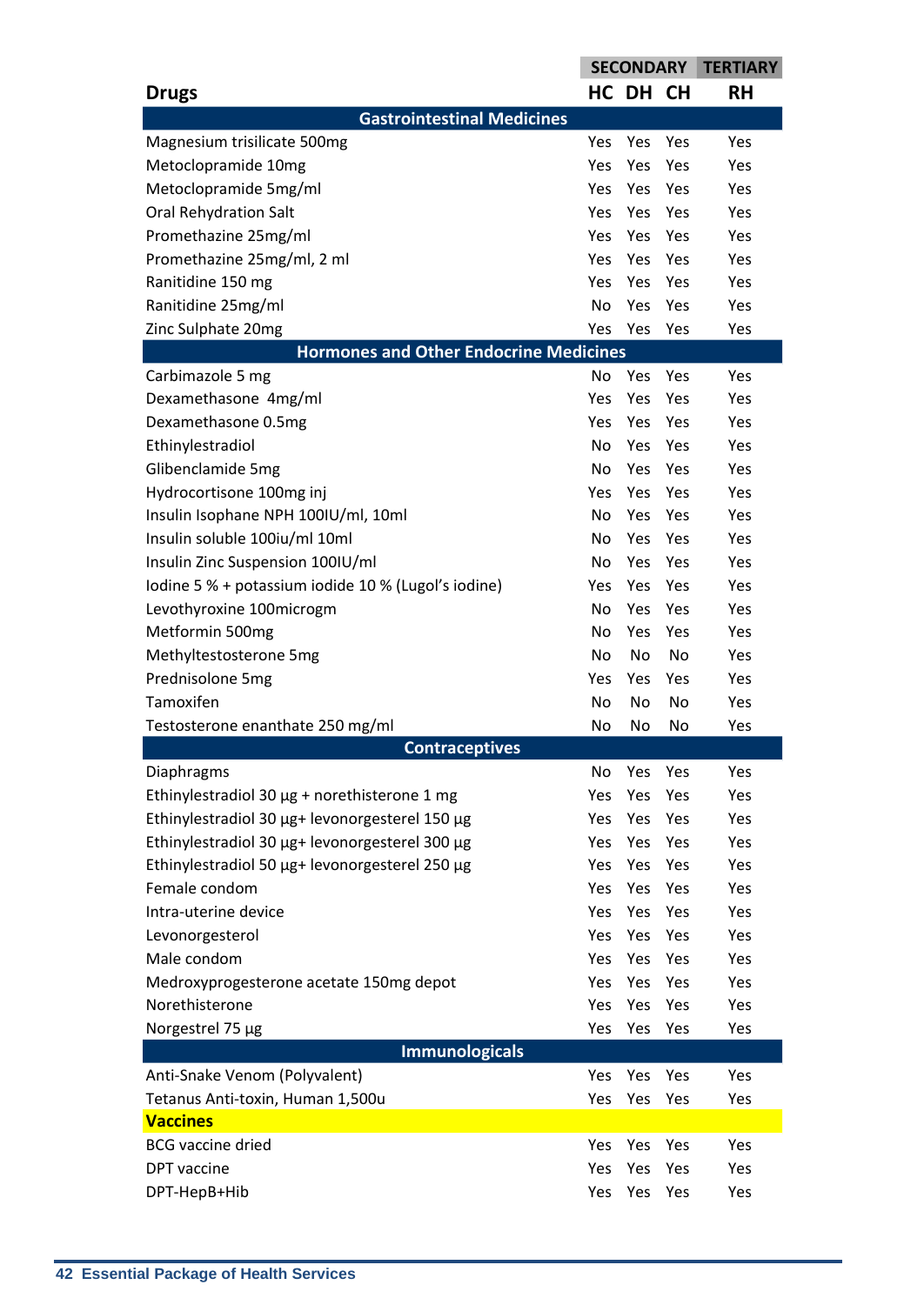|                                                                      | <b>SECONDARY</b> |          |     | <b>TERTIARY</b> |
|----------------------------------------------------------------------|------------------|----------|-----|-----------------|
| <b>Drugs</b>                                                         |                  | HC DH CH |     | <b>RH</b>       |
| <b>Immunologicals</b>                                                |                  |          |     |                 |
| <b>Vaccines</b>                                                      |                  |          |     |                 |
| Measles vaccine                                                      | Yes              | Yes      | Yes | Yes             |
| Polio vaccine oral soln.                                             | Yes              | Yes      | Yes | Yes             |
| Rabies vaccine                                                       | Yes              | Yes      | Yes | Yes             |
| <b>Tetanus toxoid</b>                                                | Yes              | Yes      | Yes | Yes             |
| Yellow Fever vaccine                                                 | Yes              | Yes      | Yes | Yes             |
| Muscle relaxants (peripherally acting) and cholinesterase inhibitors |                  |          |     |                 |
| Neostigmine 0.5mg/ml                                                 | No               | Yes      | Yes | Yes             |
| Suxamethonium 50mg/ml                                                | N <sub>o</sub>   | Yes      | Yes | Yes             |
| <b>Opthalmological Preparations</b>                                  |                  |          |     |                 |
| Acetazolamide 250mg                                                  | No               | Yes      | Yes | Yes             |
| Aciclovir eye ointment                                               | Yes              | Yes      | Yes | Yes             |
| Atropine Sulphate 1% eye drops                                       | No.              | Yes      | Yes | Yes             |
| Chloramphenicol 0.5% eye drops                                       | Yes              | Yes      | Yes | Yes             |
| Desamethasone eye oint                                               | No               | Yes      | Yes | Yes             |
| Dexamethasone sodium eye drop 1mg                                    | No               | Yes      | Yes | Yes             |
| Gentamicin eye drops 0.3%                                            | <b>Yes</b>       | Yes      | Yes | Yes             |
| Pilocarpine Hydrochloride 2% eye drops                               | N <sub>o</sub>   | Yes      | Yes | Yes             |
| Tetracaine eye drops 0.5%                                            | No               | Yes      | Yes | Yes             |
| Tetracaine eye oint 1%                                               | Yes              | Yes      | Yes | Yes             |
| Tetracycline 1% eye                                                  | Yes              | Yes      | Yes | Yes             |
| Timolol Maleate 0.25% eye drops                                      | No               | Yes      | Yes | Yes             |
| <b>Oxytocics and Antioxytocics</b>                                   |                  |          |     |                 |
| Ergometrine maleate, 0.5mg                                           | Yes              | Yes      | Yes | Yes             |
| Ergometrine 0.5mg/ml                                                 | Yes              | Yes      | Yes | Yes             |
| Misoprostol 200 microgram                                            | No               | Yes      | Yes | Yes             |
| Oxytocin 10 I.u./ml                                                  | Yes              | Yes      | Yes | Yes             |
| Salbutamol 0.5mg/ml                                                  | No               | Yes      | Yes | Yes             |
| Salbutamol 2mg                                                       | Yes              | Yes      | Yes | Yes             |
| <b>Peritoneal Dialysis Solution</b>                                  |                  |          |     |                 |
| Electrolyte solutions for dialysis                                   | No               | No       | No  | Yes             |
| <b>Psychotheraputic Medicines</b>                                    |                  |          |     |                 |
| <b>Medicines Used in Psychotic Disorders</b>                         |                  |          |     |                 |
| Benzatrophine 1 mg                                                   | Yes              | Yes      | Yes | Yes             |
| Benzhexol 10 mg/5 ml                                                 | <b>No</b>        | Yes      | Yes | Yes             |
| Benzhexol 5 mg                                                       | N <sub>o</sub>   | Yes      | Yes | Yes             |
| Chlorpromazine 100mg                                                 | No               | Yes      | Yes | Yes             |
| Chlorpromazine 50mg/2ml                                              | N <sub>o</sub>   | Yes      | Yes | Yes             |
| Fluphenazine 25 mg/1ml                                               | No               | No       | No  | Restricted      |
| Haloperidol 5mg/ml                                                   | N <sub>o</sub>   | No       | No  | Yes             |
| Haloperidol 10mg/ml                                                  | N <sub>o</sub>   | No       | No  | Yes             |
| Risperidone 2 mg                                                     | No               | No       | No  | Restricted      |
| <b>Medicines used in depressive disorders</b>                        |                  |          |     |                 |
| Amitryptyline 25mg                                                   | Yes              | Yes      | Yes | Yes             |
| Imipramine 25mg                                                      | Yes              | Yes      | Yes | Yes             |
| Fluoxetine 20 mg                                                     | Yes              | Yes      | Yes | Yes             |
| <b>Medicines Used in Bipolar Disorders</b>                           |                  |          |     |                 |
| Carbamazepine 100 mg                                                 | Yes              | Yes      | Yes | Yes             |